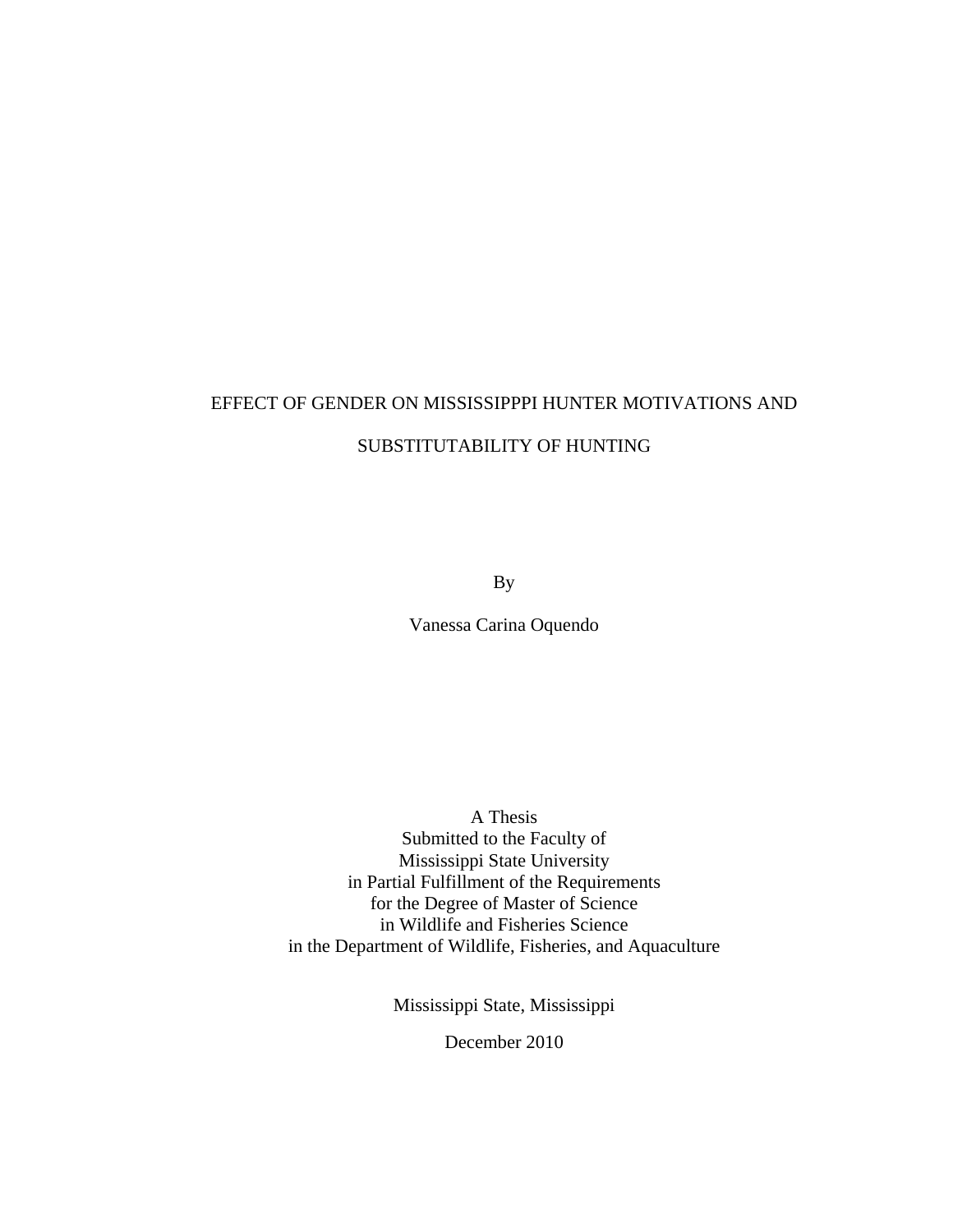Copyright 2010

By

Vanessa Carina Oquendo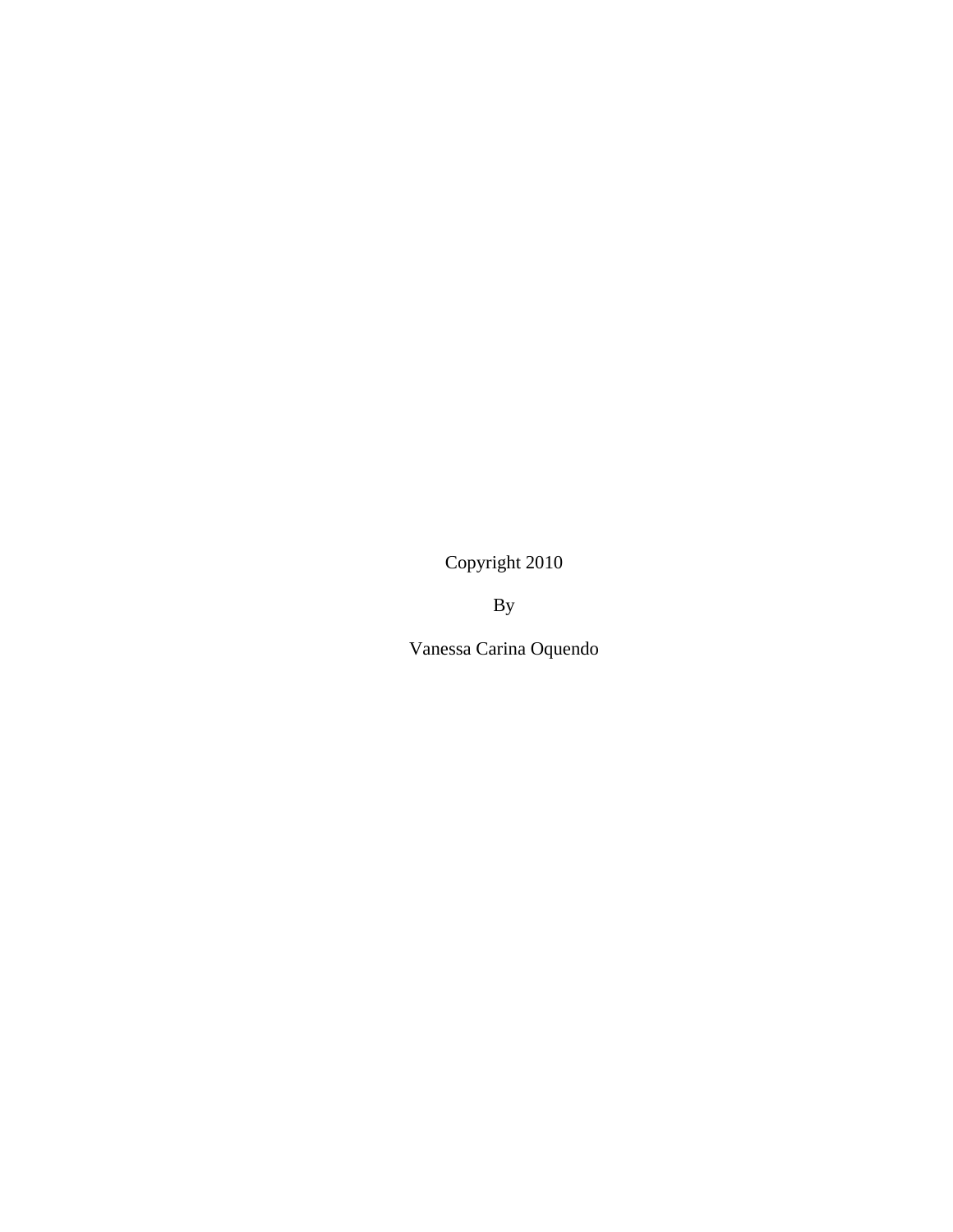## EFFECT OF GENDER ON MISSISSIPPPI HUNTER MOTIVATIONS AND

## SUBSTITUTABILITY OF HUNTING

By

Vanessa Carina Oquendo

\_\_\_\_\_\_\_\_\_\_\_\_\_\_\_\_\_\_\_\_\_\_\_\_\_\_\_\_\_\_\_\_\_ \_\_\_\_\_\_\_\_\_\_\_\_\_\_\_\_\_\_\_\_\_\_\_\_\_\_\_\_\_\_\_\_\_

Approved:

\_\_\_\_\_\_\_\_\_\_\_\_\_\_\_\_\_\_\_\_\_\_\_\_\_\_\_\_\_\_\_\_\_ \_\_\_\_\_\_\_\_\_\_\_\_\_\_\_\_\_\_\_\_\_\_\_\_\_\_\_\_\_\_\_\_\_ Kevin M. Hunt Nicole E. Rader<br>Associate Professor of Wildlife, Fisheries, Assistant Professor of Sociology Associate Professor of Wildlife, Fisheries, and Aquaculture (Committee Member) (Director of Thesis)

Cathy Shropshire Adjunct Professor of Wildlife, Fisheries, and Aquaculture (Committee Member)

\_\_\_\_\_\_\_\_\_\_\_\_\_\_\_\_\_\_\_\_\_\_\_\_\_\_\_\_\_\_\_\_\_

Bruce D. Leopold<br>
Professor of Wildlife, Fisheries, and<br>
Dean of the College of Forest Professor of Wildlife, Fisheries, and Aquaculture Resources Graduate Coordinator and Department Head of Wildlife, Fisheries, and Aquaculture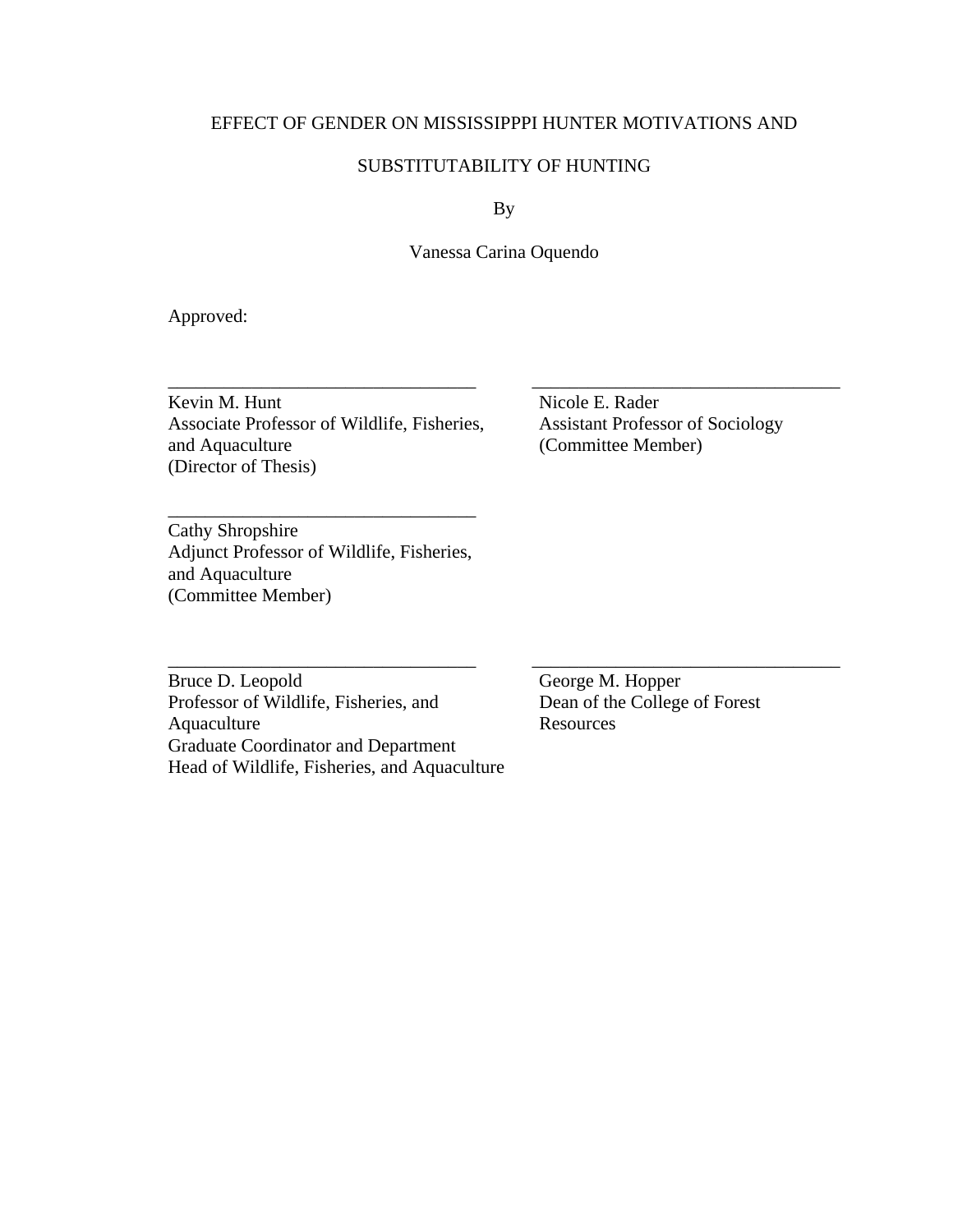Name: Vanessa Carina Oquendo

Date of Degree: December 10, 2010

Institution: Mississippi State University

Major Field: Wildlife and Fisheries Science

Major Professor: Dr. Kevin M. Hunt

## Title of Study: EFFECT OF GENDER ON MISSISSIPPPI HUNTER MOTIVATIONS AND SUBSTITUTABILITY OF HUNTING

Pages in Study: 97

Candidate for Degree of Master of Science

Self-administered mail questionnaires were sent to a stratified sample of 1,000 male and 1,000 female Mississippi resident licensed hunters to determine effect of gender on hunting motivations and substitutability of hunting. Exploratory factor analysis and analysis of covariance were used to analyze hunting motivations. Logistic regression was used to determine effects of 14 independent variables on probability of resident hunters reporting a substitute activity. Males and females differed on achievement-oriented "social recognition" and "seeking stimulation" motivations and on affiliative-oriented "family togetherness" motivations. Gender had no significant effect on resident hunter probability of reporting substitute activities. Age and importance of hunting as an outdoor activity had significant effects on probability of reporting substitute activities, with each being related positively to the response variable. Fishing was the most frequently reported substitute activity for males and females. However, females reported more substitute activities than males.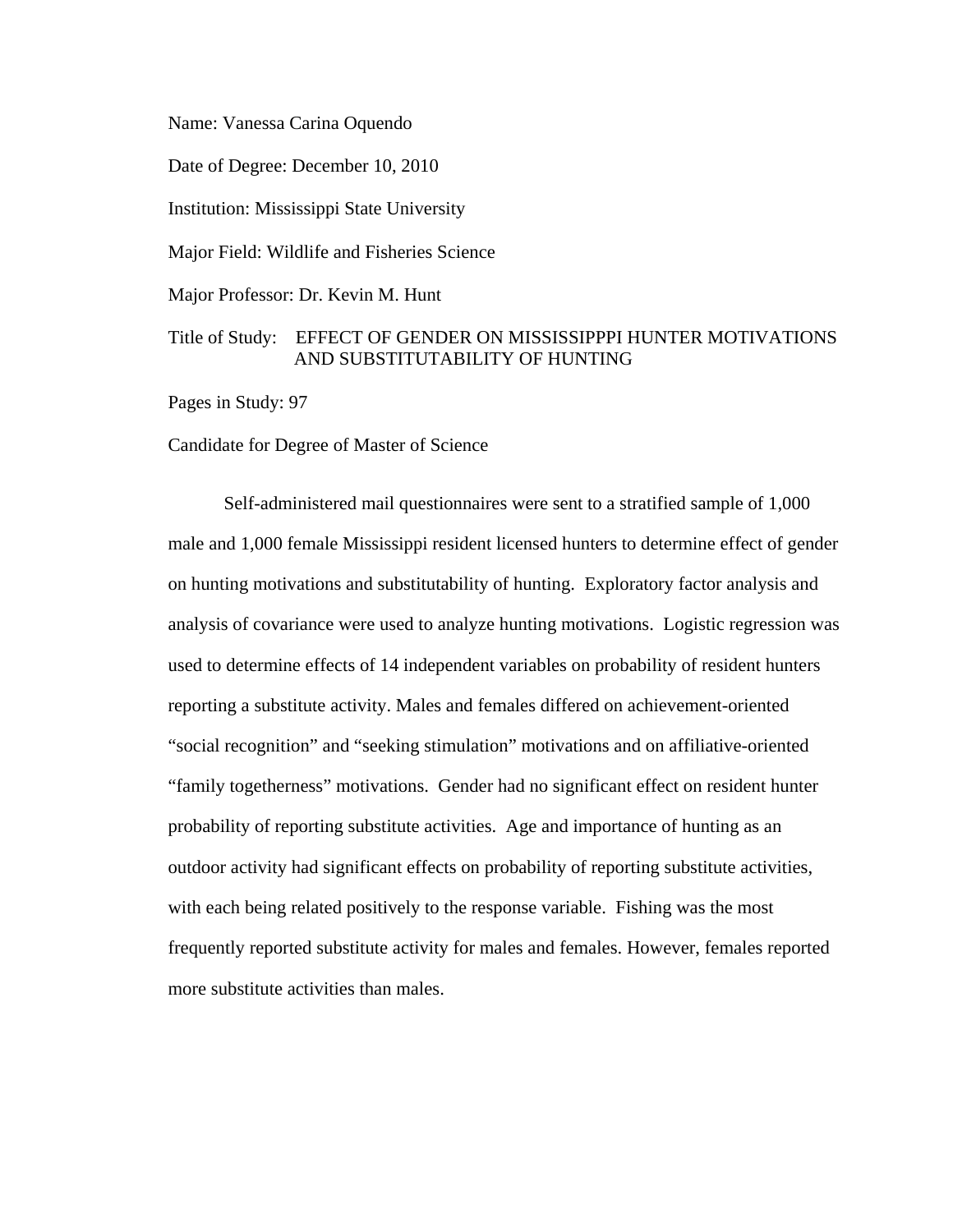## DEDICATION

I dedicate my thesis to my parents, Jose and Maria Isabel Oquendo, and to my brothers, Brian and Alan. Thank you, Mama and Daddy, for helping me reach this important milestone in my life. Your love and support for me has been unparalleled by anyone else on Earth. Thank you, Brian, for shaping me into a person who judges people with my heart, not my eyes. Thank you, Alan, for your encouragement and for looking out for me my whole life. I love you all very much.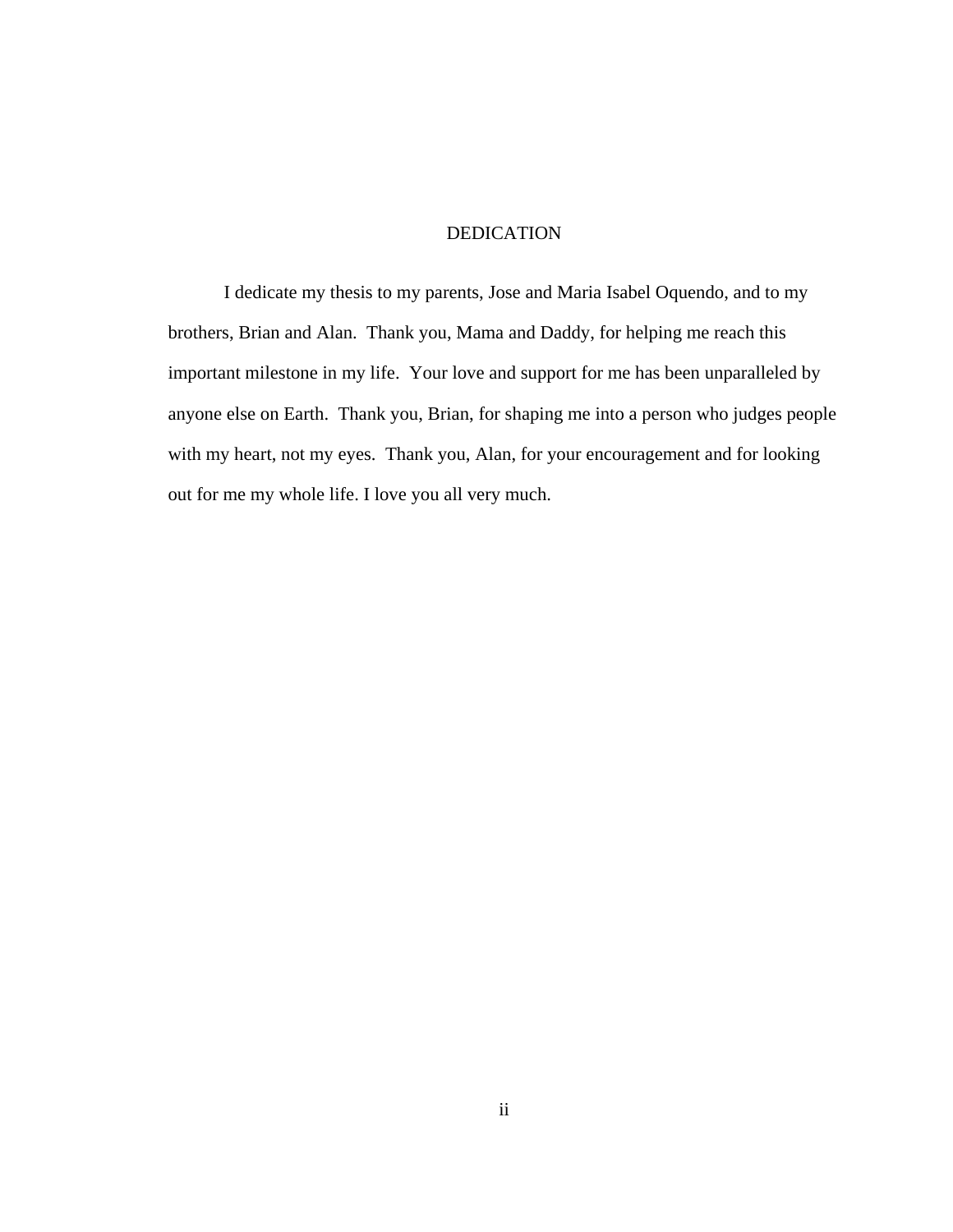#### ACKNOWLEDGEMENTS

I would like to first thank the Federal Aid in Wildlife Restoration through the Mississippi Department of Wildlife, Fisheries, and Parks as the funding source that made this study possible. I want to thank the Department of Wildlife, Fisheries, and Aquaculture and the Forest and Wildlife Research Center at Mississippi State University for providing me academic and professional assistance, office space, internet support, and photocopying capabilities. I thank the faculty members for their assistance with all my endeavors. A special thanks to graduate students in the department for their fellowship, encouragement, and assistance with my coursework, thesis, other laboratory projects, conference presentations, and club events. I thank the members of the Human Dimensions and Conservation Law Enforcement Laboratory for all their help and support. I thank Dr. Kevin Hunt for giving me the opportunity to further my education at a great institution. I thank him for his patience and guidance through this important milestone and teaching me how to be a well-rounded student. I thank Drs. Cathy Shropshire and Nicole Rader for serving on my committee and for their guidance. A special acknowledgement goes out to the following graduate students, past and present, in the lab: Susan Baker, Clifford Hutt, Ryan Smith, Xiana Santos, Nischal Vadari, and Edith Parks Fogarty. These people have assisted me with getting settled into the lab, with survey implementation and analyses, and with conference presentations. I especially thank Susan for being my sidekick in the lab, for putting up with me, and for believing in me. Additionally, I must thank the following undergraduate student workers for their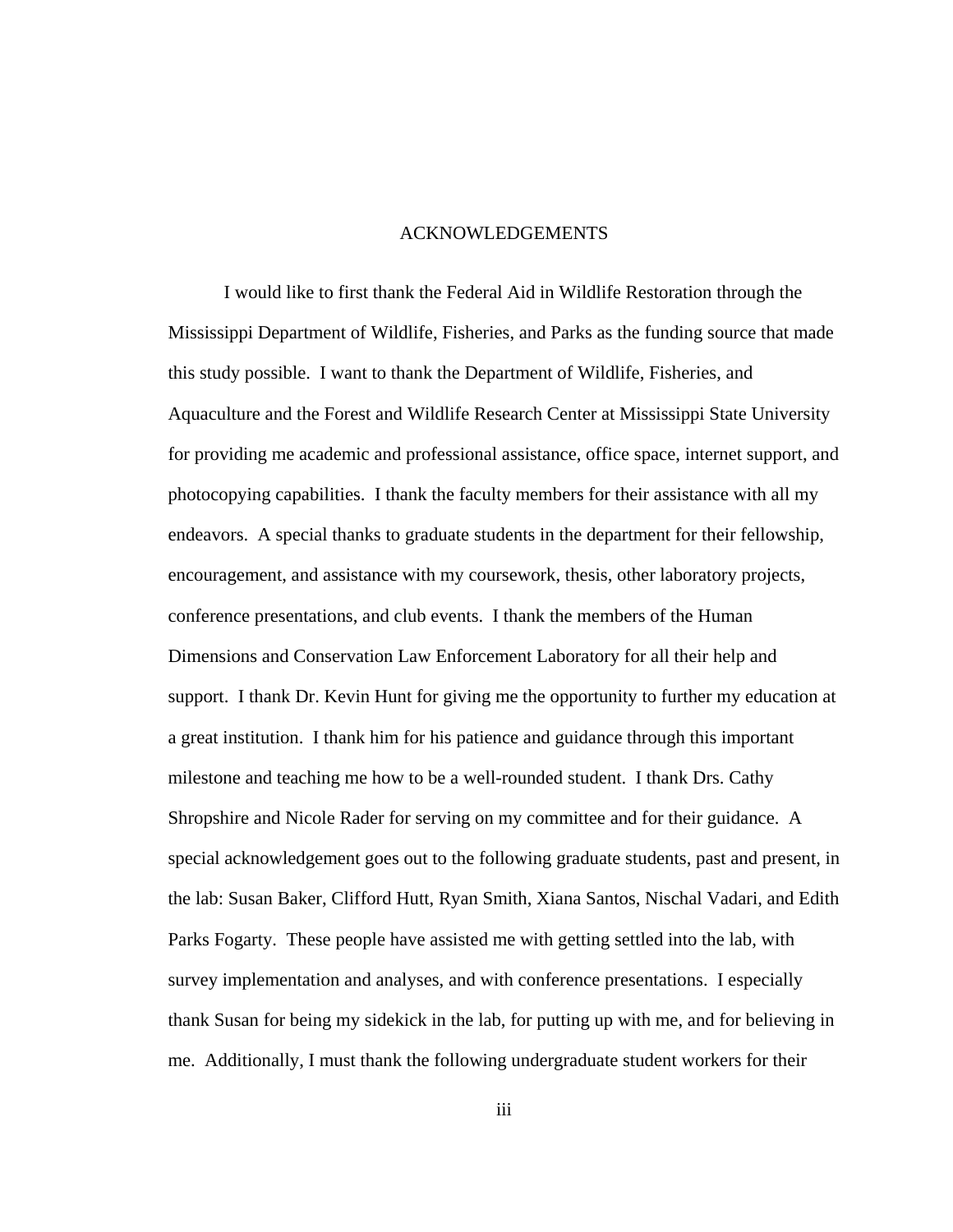assistance in carrying out my survey: Ryan Saxton, Charles Shearer, and Candice Bogan. A special thanks to David Godwin and Scott Edwards from the Mississippi Department of Wildlife, Fisheries, and Parks for their helpful insight and for encouraging me to never give up. Additionally, I would like to thank the Minorities in Natural Resources Committee (MINRC), a standing committee of the Southeastern Association of Fish and Wildlife Agencies, for making an investment in my future back in 2006. I would not be where I am today if it wasn't for MINRC. Last, but not least, I would like to thank my best friends from Florida (Alyssa Zamora, Kelley Anderson, and Nikki Benoit) for always being there for me and encouraging me to reach for the stars.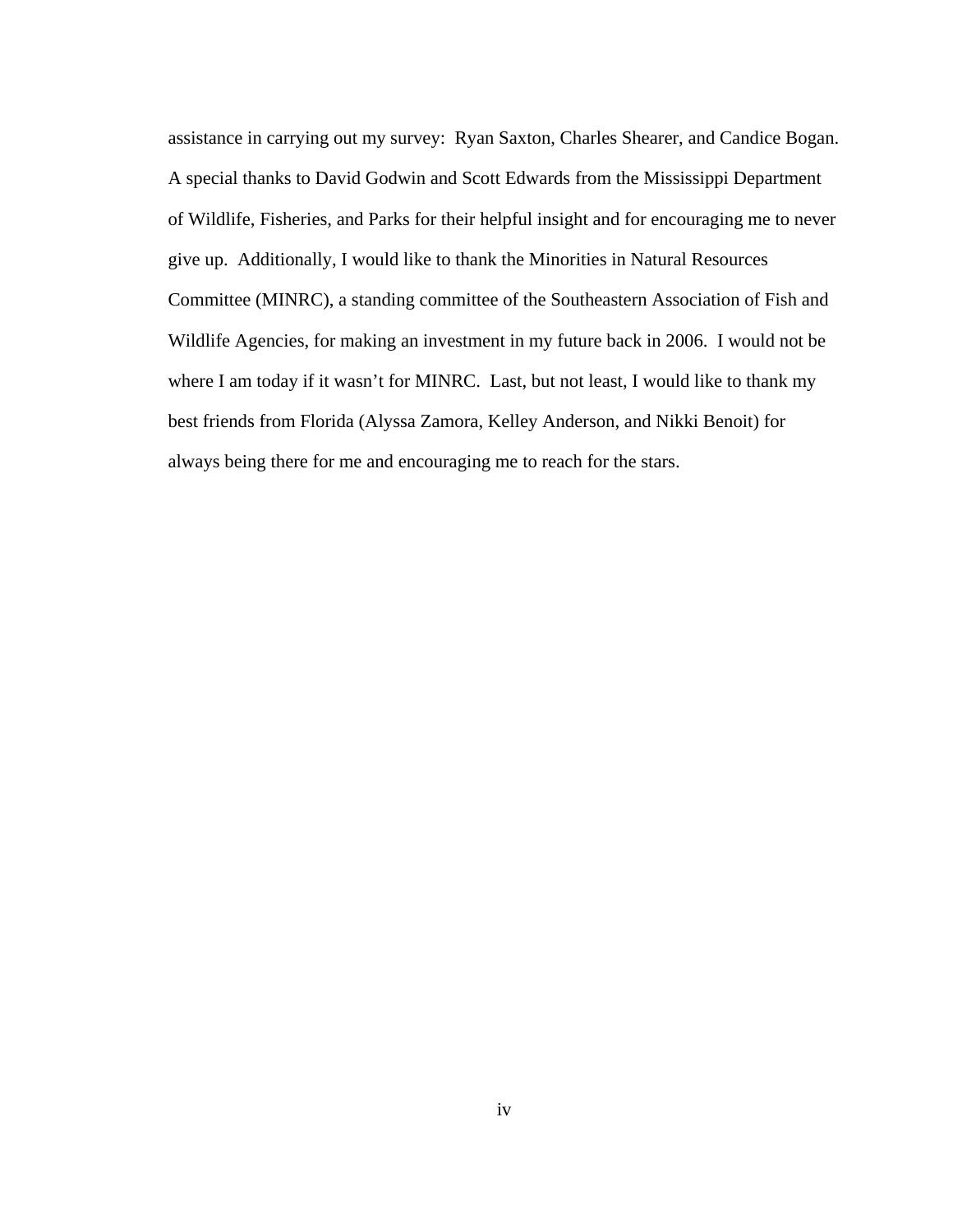## TABLE OF CONTENTS

|                                                                                                                                                                                                                                                 | Page |
|-------------------------------------------------------------------------------------------------------------------------------------------------------------------------------------------------------------------------------------------------|------|
|                                                                                                                                                                                                                                                 |      |
|                                                                                                                                                                                                                                                 |      |
|                                                                                                                                                                                                                                                 |      |
| <b>CHAPTER</b>                                                                                                                                                                                                                                  |      |
| I.                                                                                                                                                                                                                                              |      |
|                                                                                                                                                                                                                                                 |      |
| II.<br>MOTIVATIONS FOR HUNTING OF MALES AND FEMALES IN                                                                                                                                                                                          |      |
|                                                                                                                                                                                                                                                 |      |
| Exploratory Factor Analysis and Scale Reliability15<br>Covariates<br>Construct 1: Reinforcing Self-Image (Achievement)18<br>Construct 3: Seeking Stimulation (Achievement) 22<br>Construct 5: Being with People-Social Contact (Affiliative) 24 |      |
| Appreciative-oriented Motivations for Hunting 30                                                                                                                                                                                                |      |
|                                                                                                                                                                                                                                                 |      |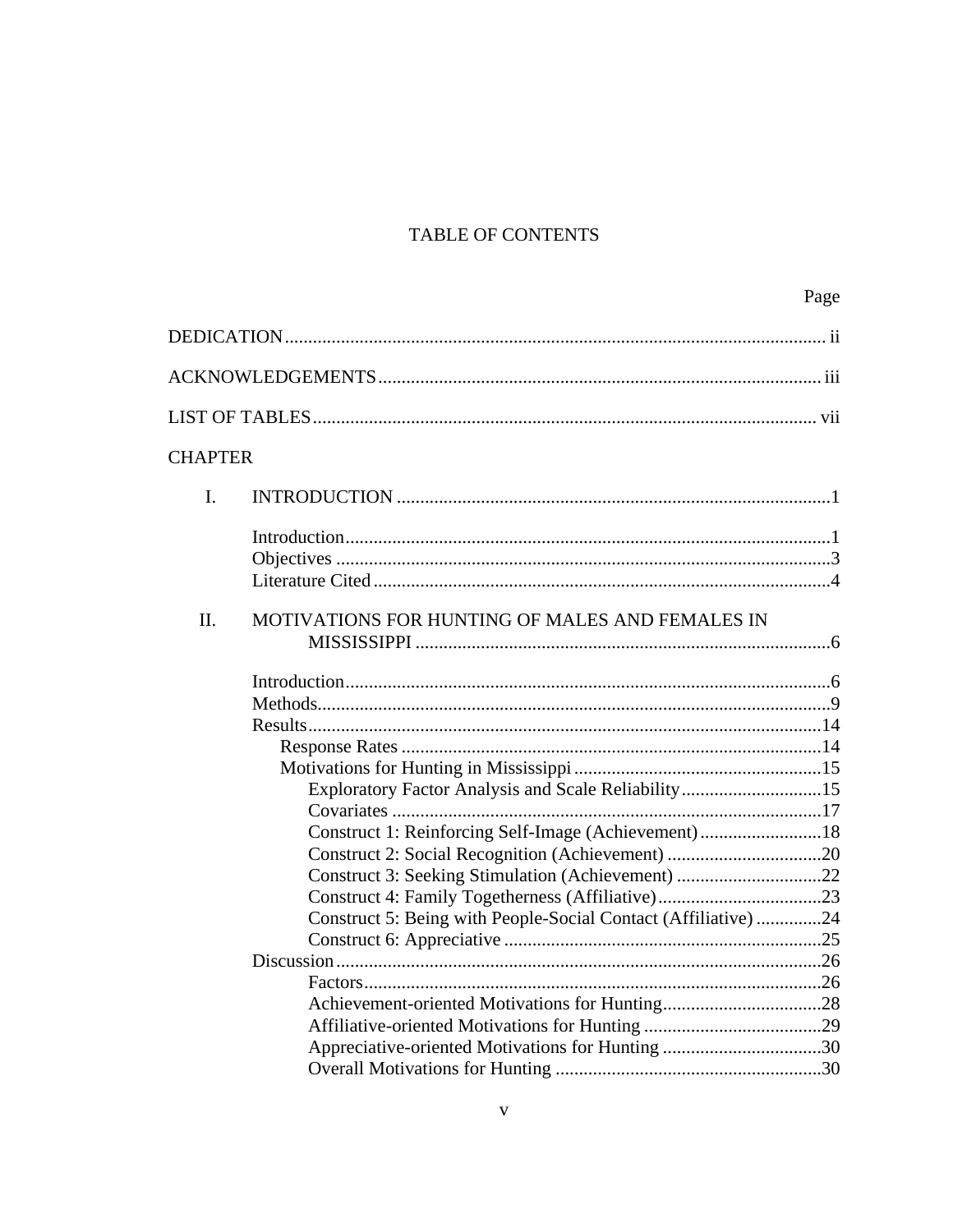| HL.          |                                                |  |
|--------------|------------------------------------------------|--|
|              |                                                |  |
|              |                                                |  |
|              |                                                |  |
|              |                                                |  |
|              |                                                |  |
|              |                                                |  |
|              |                                                |  |
| $IV_{\cdot}$ | SYNTHESIS OF EFFECT OF GENDER ON HUNTING       |  |
|              | MOTIVATIONS AND SUBSTITUTABILITY OF HUNTING 90 |  |
|              |                                                |  |
|              |                                                |  |
|              |                                                |  |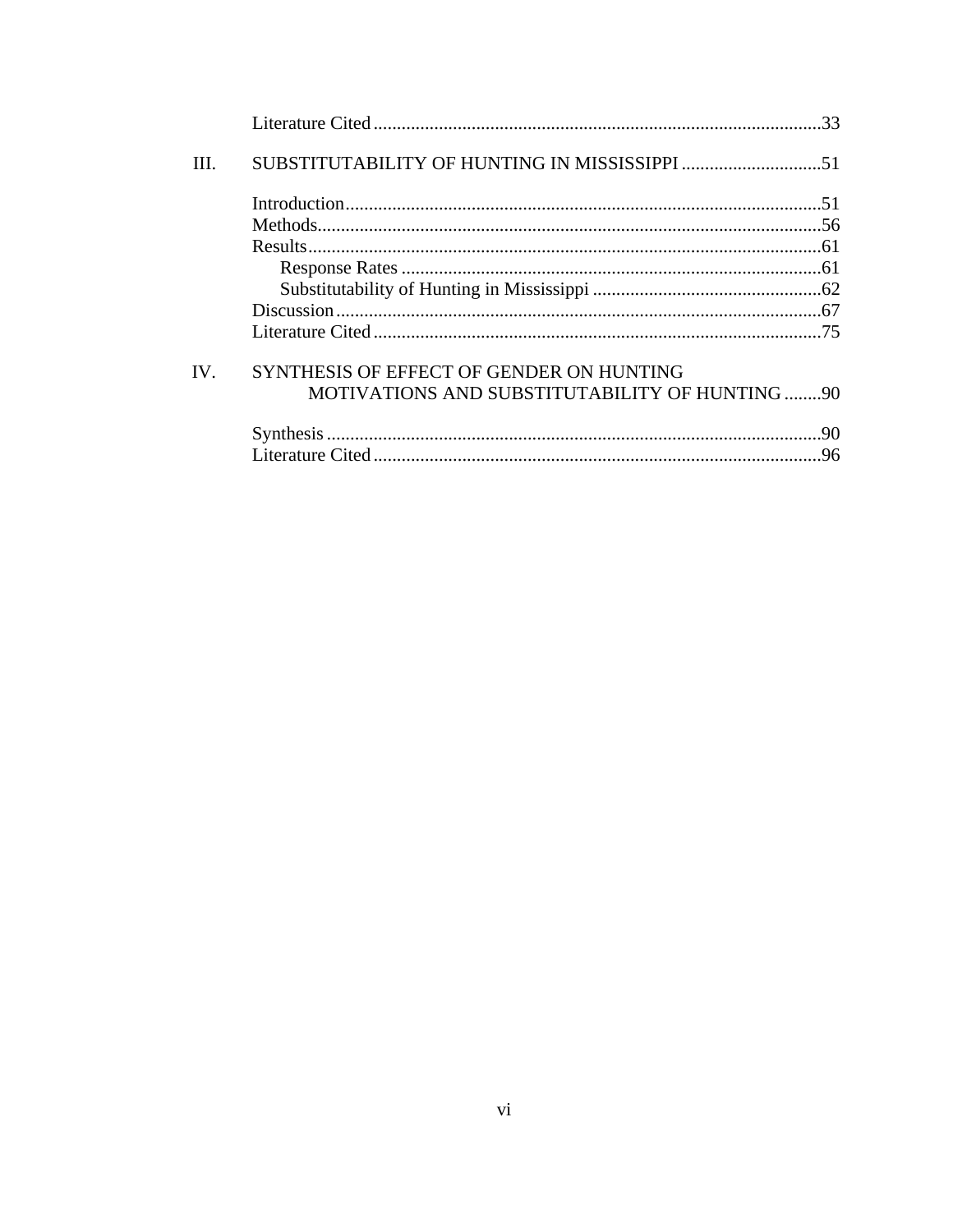## LIST OF TABLES

| Page                                                                                                                                                                                                                                                                                                                                                                                                       | <b>TABLE</b> |
|------------------------------------------------------------------------------------------------------------------------------------------------------------------------------------------------------------------------------------------------------------------------------------------------------------------------------------------------------------------------------------------------------------|--------------|
| Response categories and rates by gender for the Survey of Mississippi<br>Resident Hunters conducted from October to December 200937                                                                                                                                                                                                                                                                        | 2.1          |
| Factor analysis results for achievement-oriented, affiliative-oriented and<br>appreciative-oriented motivations to hunt in Mississippi for the<br>Survey of Mississippi Resident Hunters conducted from October<br>to December 2009. Rotated component matrix factor loadings<br>for achievement and affiliative-oriented motivations are<br>presented. Component matrix factor loadings are presented for | 2.2          |
| Descriptive statistics for all variables included in the ANCOVA for the<br>Survey of Mississippi Resident Hunters conducted from October<br>to December 2009. Standard error of the mean and standard<br>deviation for the median are reported where appropriate.<br>Unweighted descriptive statistics are presented for resident                                                                          | 2.3          |
| Scale items used to measure resident male and female achievement-<br>oriented motivations for hunting in Mississippi, individual item<br>mean scores (standard error), mean construct scores (standard<br>error), and mean item scores (standard error) for the Survey of<br>Mississippi Resident Hunters conducted from October to                                                                        | 2.4          |
| Scale items used to measure resident male and female affiliative-<br>oriented motivations for hunting in Mississippi, individual item<br>mean scores (standard error), mean construct scores (standard<br>error), and mean item scores (standard error) for the Survey of<br>Mississippi Resident Hunters conducted from October to<br>.41                                                                 | 2.5          |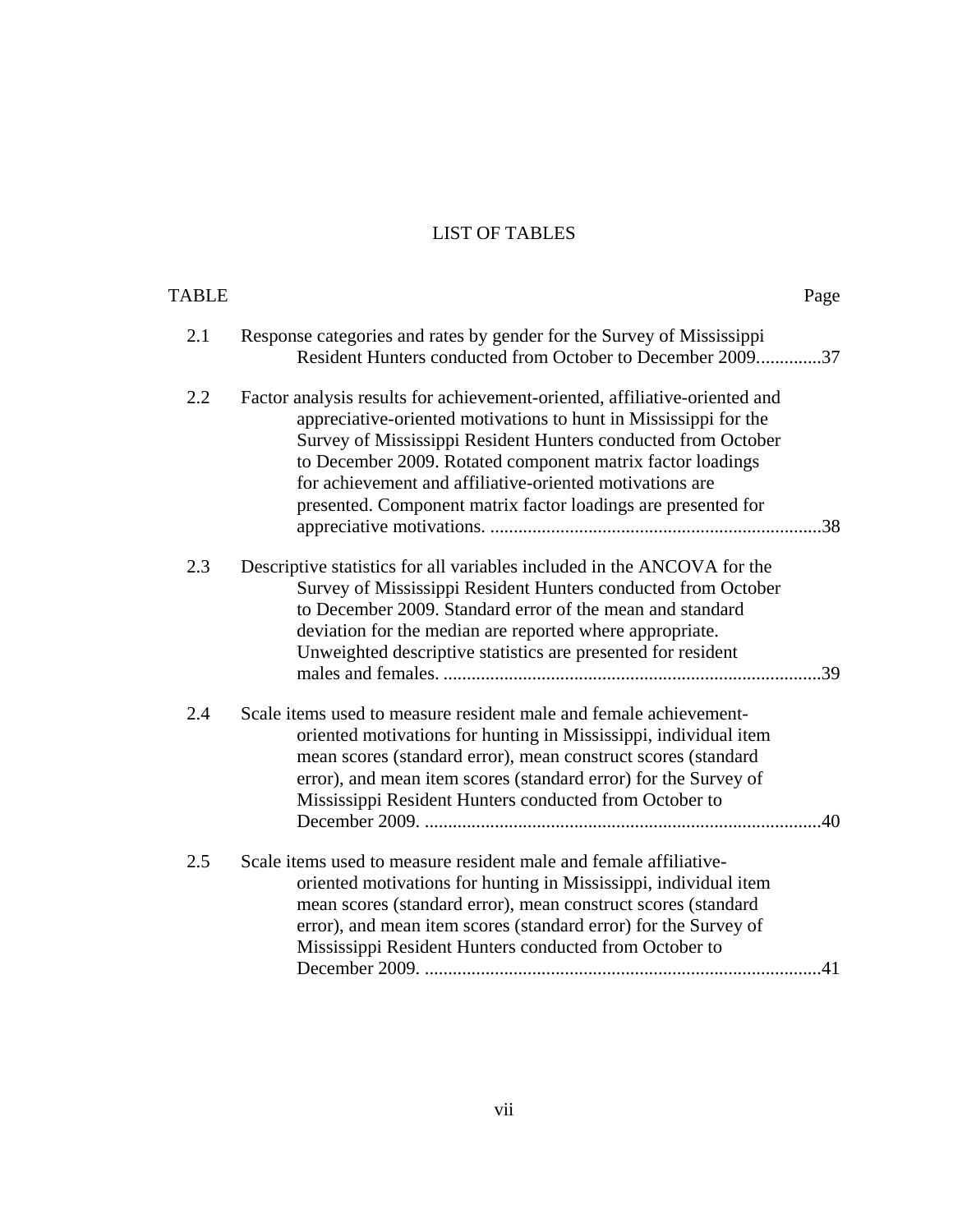| 2.6  | Scale items used to measure resident male and female appreciative-<br>oriented motivations for hunting in Mississippi, individual item<br>mean scores (standard error), mean construct scores (standard<br>error), and mean item scores (standard error) for the Survey of<br>Mississippi Resident Hunters conducted from October to | .42 |
|------|--------------------------------------------------------------------------------------------------------------------------------------------------------------------------------------------------------------------------------------------------------------------------------------------------------------------------------------|-----|
| 2.7  | Results of ANCOVA and final model on reinforcing self-image<br>motivation scores of resident male and female hunters in<br>Mississippi for the Survey of Mississippi Resident Hunters                                                                                                                                                |     |
| 2.8  | Results of ANCOVA and final model on social recognition motivation<br>scores of resident male and female hunters in Mississippi for the<br>Survey of Mississippi Resident Hunters conducted from October                                                                                                                             | .44 |
| 2.9  | Adjusted mean scores (standard error) by age for social recognition<br>motivations of resident male and female hunters in Mississippi<br>for the Survey of Mississippi Resident Hunters conducted from                                                                                                                               |     |
| 2.10 | Results of ANCOVA and final model on seeking stimulation motivation<br>scores of resident male and female hunters in Mississippi for the<br>Survey of Mississippi Resident Hunters conducted from October                                                                                                                            |     |
| 2.11 | Adjusted mean scores (standard error) by age for seeking stimulation<br>motivations of resident male and female hunters in Mississippi<br>for the Survey of Mississippi Resident Hunters conducted from                                                                                                                              |     |
| 2.12 | Results of ANCOVA and final model on family togetherness motivation<br>scores of resident male and female hunters in Mississippi for the<br>Survey of Mississippi Resident Hunters conducted from October                                                                                                                            |     |
| 2.13 | Results of ANCOVA and final ANOVA on being with people (social<br>contact) motivation scores of resident male and female hunters<br>in Mississippi for the Survey of Mississippi Resident Hunters                                                                                                                                    |     |
| 2.14 | Results of ANCOVA and final ANOVA on appreciative motivation<br>scores of resident male and female hunters in Mississippi for the<br>Survey of Mississippi Resident Hunters conducted from October                                                                                                                                   |     |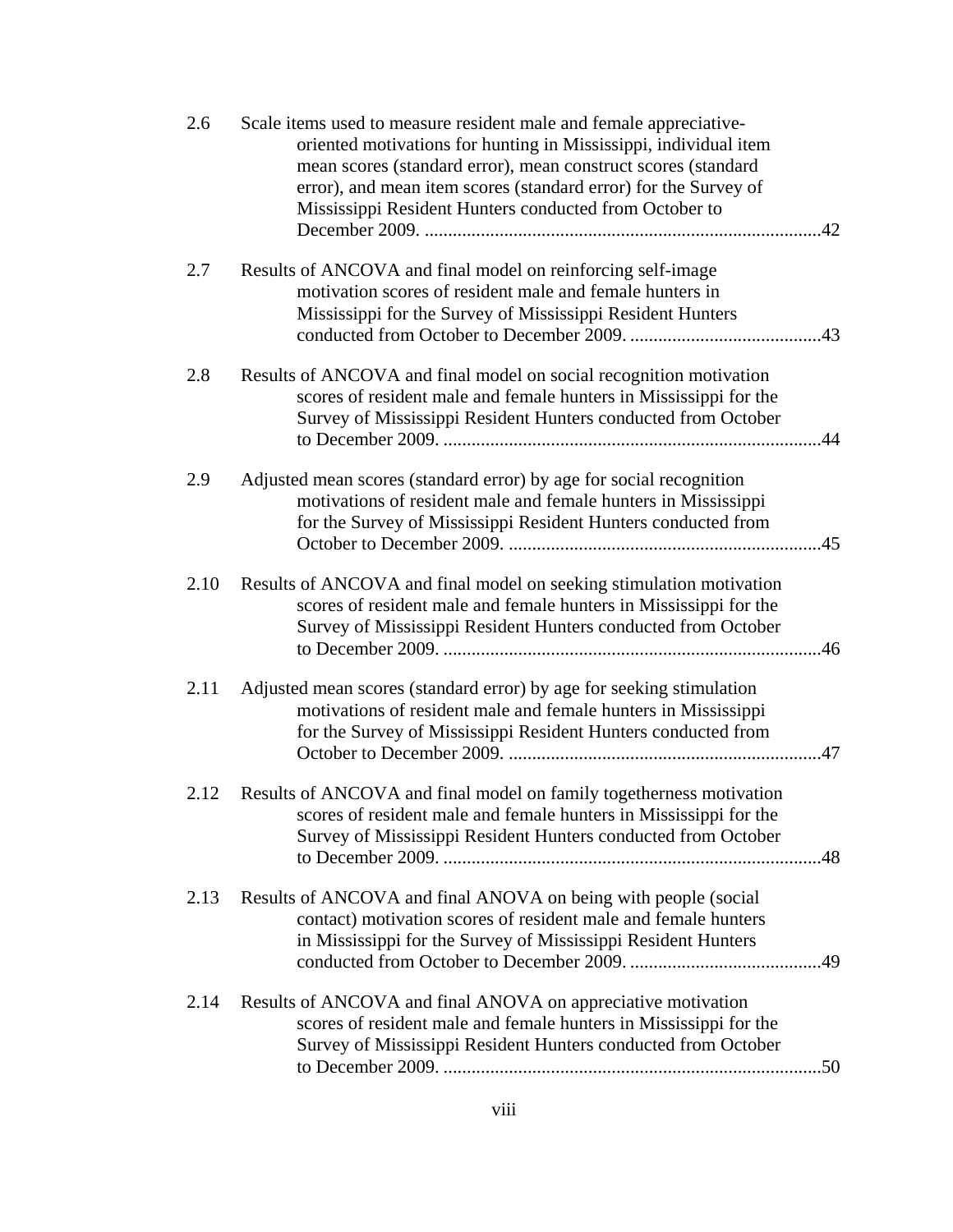| 3.1 | Response categories and rates by gender for the Survey of Mississippi<br>Resident Hunters conducted from October to December 2009<br>.79                                                                                                                                                                                                                                                                                                                                              |
|-----|---------------------------------------------------------------------------------------------------------------------------------------------------------------------------------------------------------------------------------------------------------------------------------------------------------------------------------------------------------------------------------------------------------------------------------------------------------------------------------------|
| 3.2 | Weighted descriptive statistics for all variables included in the logistic<br>regression analysis for the Survey of Mississippi Resident<br>Hunters conducted from October to December 2009. Standard<br>error of the mean and standard deviation for the median are                                                                                                                                                                                                                  |
| 3.3 | Results of the preliminary logistic regression analysis of all variables to<br>test for significant effects on probability of reporting an<br>acceptable substitute activity for hunting without non-significant<br>interactions for the Survey of Mississippi Resident Hunters                                                                                                                                                                                                       |
| 3.4 | Results of the final logistic regression analysis of all variables to test for<br>significant effects on probability of reporting an acceptable<br>substitute activity for hunting without non-significant<br>interactions and non-significant main effects from preliminary<br>model for the Survey of Mississippi Resident Hunters conducted                                                                                                                                        |
| 3.5 | Odds ratios for variables found to have a significant effect on<br>probability of reporting an acceptable substitute activity for<br>hunting for the Survey of Mississippi Resident Hunters                                                                                                                                                                                                                                                                                           |
| 3.6 | Percentage of resident female hunters ( $n = 137$ ) by activity categories<br>reported as acceptable substitutes for hunting, their mean<br>substitution rating and mean days participated in each activity<br>category during the past 12 months for the Survey of Mississippi<br>Resident Hunters conducted from October to December 2009.<br>Standard error reported in parentheses. Only those activities<br>identified as a substitute by more than 5% of females are listed. 84 |
| 3.7 | Percentage of resident male hunters ( $n = 90$ ) by activity categories<br>reported as acceptable substitutes for hunting, their mean<br>substitution rating and mean days participated in each activity<br>category during the past 12 months for the Survey of Mississippi<br>Resident Hunters conducted from October to December 2009.<br>Standard error reported in parentheses. Only those activities<br>identified as a substitute by more than 5% of males are listed85        |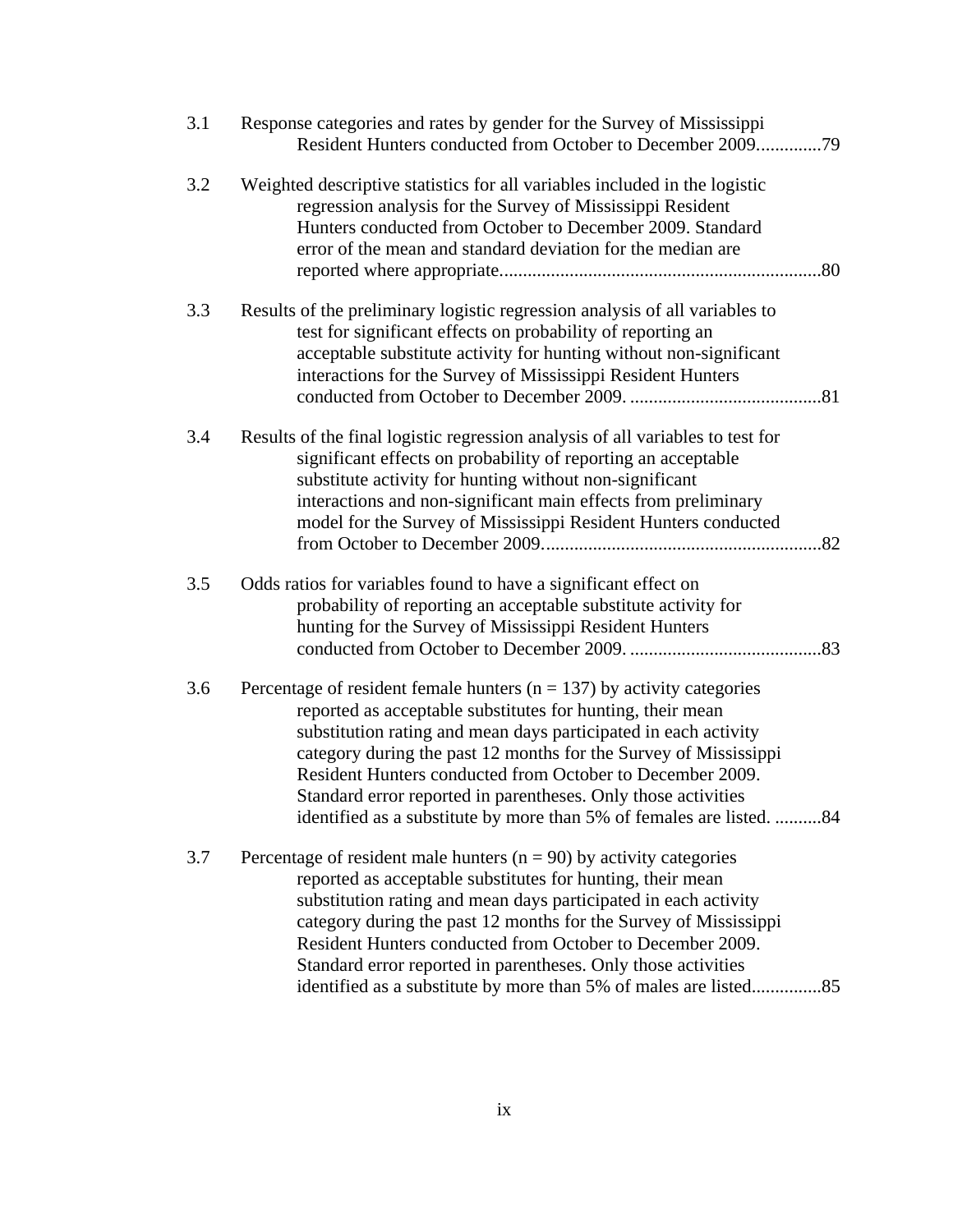|  | 3.8  | Percentage of resident female hunters ( $n = 137$ ) by age who reported<br>acceptable substitute activities for hunting for the Survey of |     |
|--|------|-------------------------------------------------------------------------------------------------------------------------------------------|-----|
|  |      | Mississippi Resident Hunters conducted from October to                                                                                    | 86  |
|  | 3.9  | Percentage of resident male hunters ( $n = 90$ ) by age who reported                                                                      |     |
|  |      | acceptable substitute activities for hunting for the Survey of                                                                            |     |
|  |      | Mississippi Resident Hunters conducted from October to                                                                                    |     |
|  |      |                                                                                                                                           |     |
|  | 3.10 | Percentage of resident female hunters ( $n = 137$ ) who reported acceptable                                                               |     |
|  |      | substitute activities for hunting for the Survey of Mississippi                                                                           |     |
|  |      | Resident Hunters conducted from October to December 2009;                                                                                 |     |
|  |      |                                                                                                                                           |     |
|  | 3.11 | Percentage of resident male hunters ( $n = 90$ ) who reported acceptable                                                                  |     |
|  |      | substitute activities for hunting for the Survey of Mississippi                                                                           |     |
|  |      | Resident Hunters conducted from October to December 2009;                                                                                 |     |
|  |      |                                                                                                                                           | .89 |
|  |      |                                                                                                                                           |     |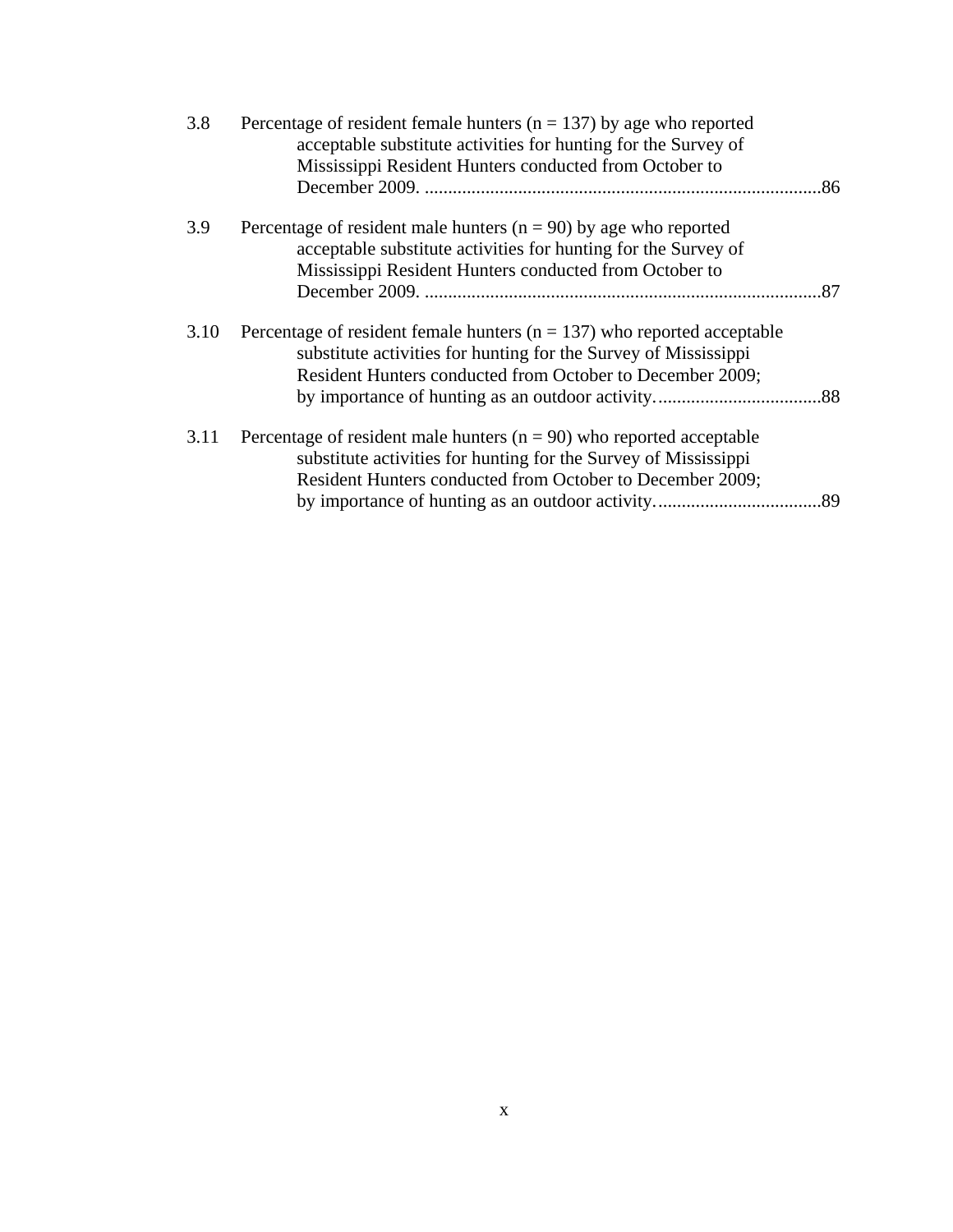## CHAPTER I

## INTRODUCTION

## **Introduction**

The number of individuals ages 16 and older who hunt nationwide has declined by approximately 11%, from 14.1 million in 1990 to 12.5 million in 2006 (U.S. Dept. of the Interior and U.S. Dept. of Commerce, 2007) and has been predicted to further decline (Brown, Decker, & Enck, 2000; Decker, Enck, & Brown, 1993; Responsive Management & National Shooting Sports Foundation, 2008; Schulz, Millspaugh, & Zekor, 2003). Declining participation in hunting poses a threat to natural resource agencies that depend on funding for conservation from sales of licenses, firearms, and related equipment (Enck, Decker, & Brown, 2000). Additionally, despite 51% of the country's population consisting of women, only approximately 9% of hunters were females (U.S. Dept. of the Interior and U.S. Dept. of Commerce, 2007). Women also represented 8.3% of the licensed resident hunting population in Mississippi (Hunt, personal communication, 2009). Understanding why declining hunting participation and gender disparities are occurring has been an important topic in the wildlife management field that struggles to defend hunting as a socially acceptable activity and for financial support for wildlife management (Heberlein, Serup, & Ericsson, 2008).

As demographics change, it is important to attract participants from underrepresented groups for recruitment into hunting to increase revenue for wildlife conservation. Women serve as the largest group of non-traditional clientele to recruit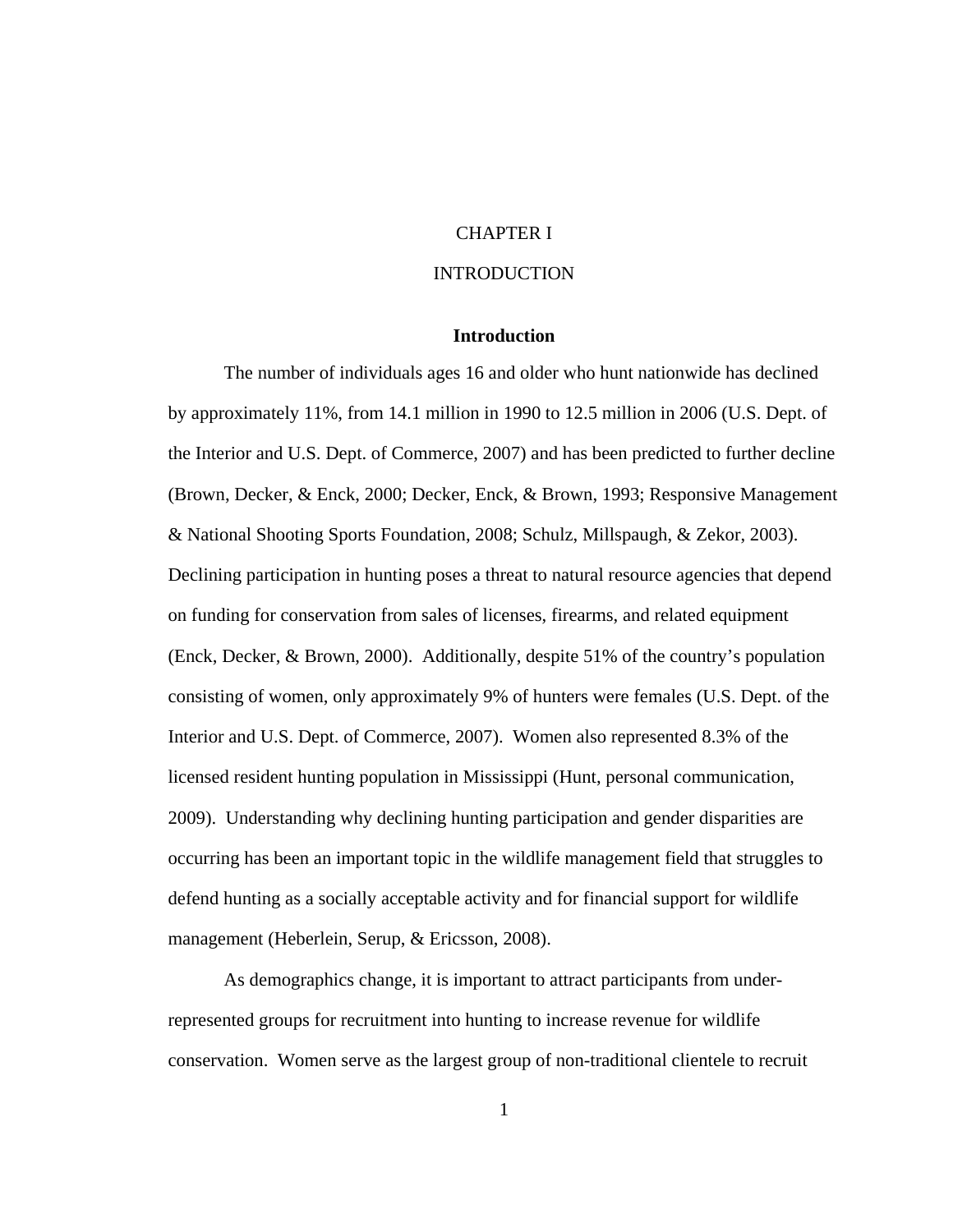into hunting. However, because previous research has been based on random samples of participants consisting of primarily White males (i.e. traditional clientele), limited information exists on female recreational experiences due to insufficient sample size (Hayslette, Armstrong, & Mirarchi, 2001; Hunt, Floyd, & Ditton, 2007; Manning, 1999). Studying current female hunters is necessary to understand their outdoor recreation needs and translate those needs for the recruitment, education, and marketing efforts of agencies. This would assist agencies with promotion of wildlife recreation opportunities for women. Additionally, studying female hunters can assist researchers in better understanding female recreation behavior. To attract more women into hunting, it is vital to investigate their motivations for hunting and other outdoor activities in which they participate.

Motivations are defined as inner forces that drive humans to achieve goals or outcomes, (Pizam, Neumann, & Reichel, 1979). Previous studies on motivations have not illustrated a clear breakdown of the effect of gender on hunting motivations (Adams & Steen, 1997; Decker, Provencher, & Brown, 1984; Manning, 1999; Purdy & Decker, 1986). Understanding women's motivations to hunt in light of women's historic and traditional inequality in leisure participation (Deem, 1986; Manning, 1999) may provide important information to natural resource managers about why women hunt and further allow managers to provide desired hunting opportunities for women.

Activity substitution involves substituting one recreation activity for another that satisfies the participants' motives (Hendee & Burdge, 1974; Manning, 1999). Certain activities may be better suited than others to produce the same benefits as hunting, especially for different types of individuals (Daigle, Hrubes, & Ajzen, 2002). A better understanding of activity substitution is needed to construct similarities and differences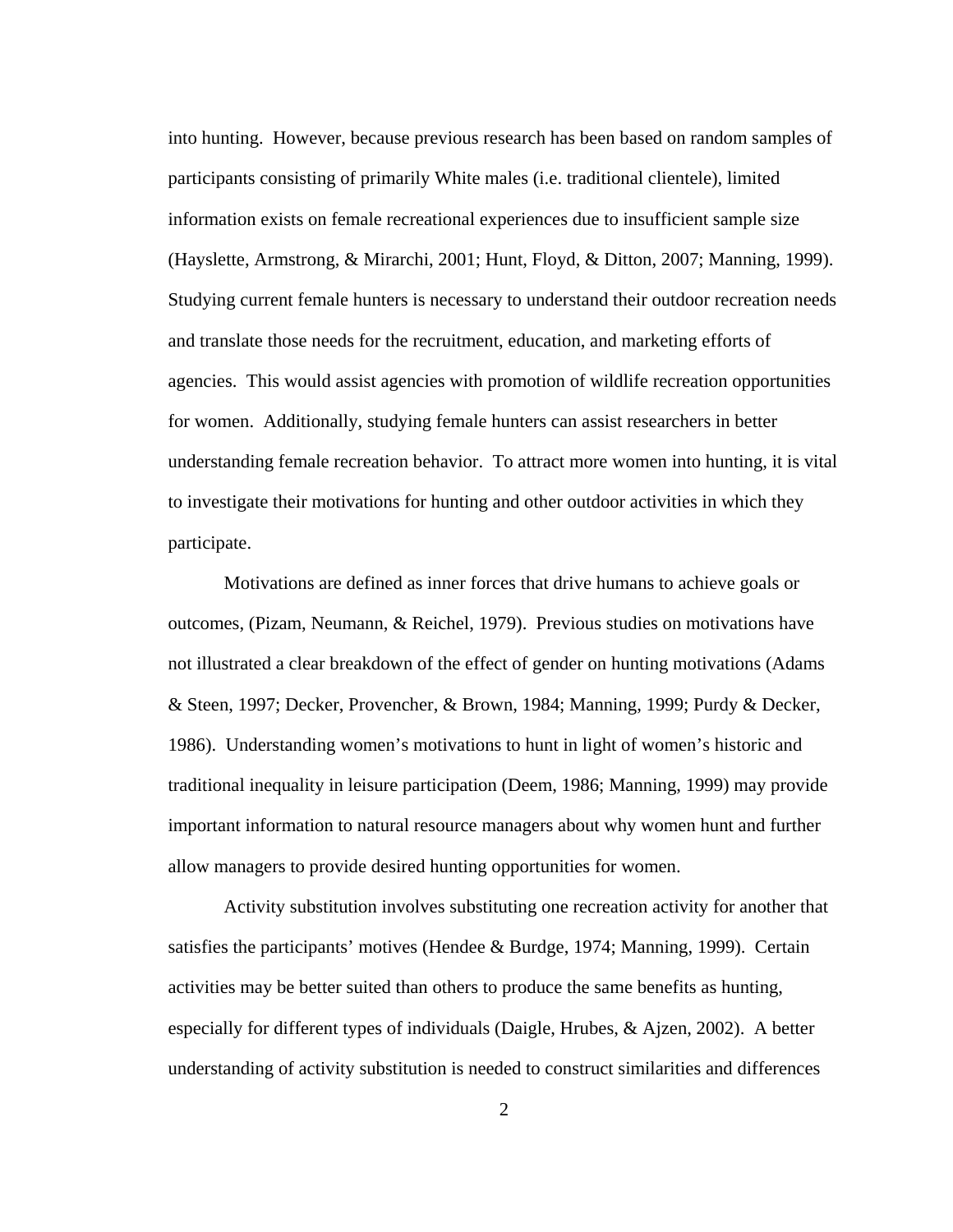of males and females' behaviors in recreation participation and to improve development of comprehensive information bases of recreation activities (O'Leary & Dottavio, 1981). Knowing suitable substitute activities for women may confirm the theory of substitutability's equal application to men and women. Additionally, such knowledge can assist agencies with locating potential markets to attract female hunters. Further, managers and planners will be able to maximize public benefits derived from hunting and have greater knowledge of what activities can be substituted easily for hunting (Decker, Brown, & Gutierrez, 1980; Lewis & Kaiser, 1991).

#### **Objectives**

The purpose of this research was to examine effect of gender on hunter motivations and its effect on substitutability of recreational hunting in Mississippi. My objectives for this thesis were to 1) determine if scores on motivational scales measuring hunting motivations differ between resident male and female hunters in Mississippi, 2) determine if gender affected probability of reporting acceptable substitute activities for hunting in Mississippi, and 3) compare the spectrum of suitable substitute activities for hunting between resident male and female hunters in Mississippi. Additionally, I wrote this thesis with the intent to publish results in the Human Dimensions of Wildlife journal, and I formatted it according to Publication Manual of the American Psychological Association (5th edition) for submission to the journal.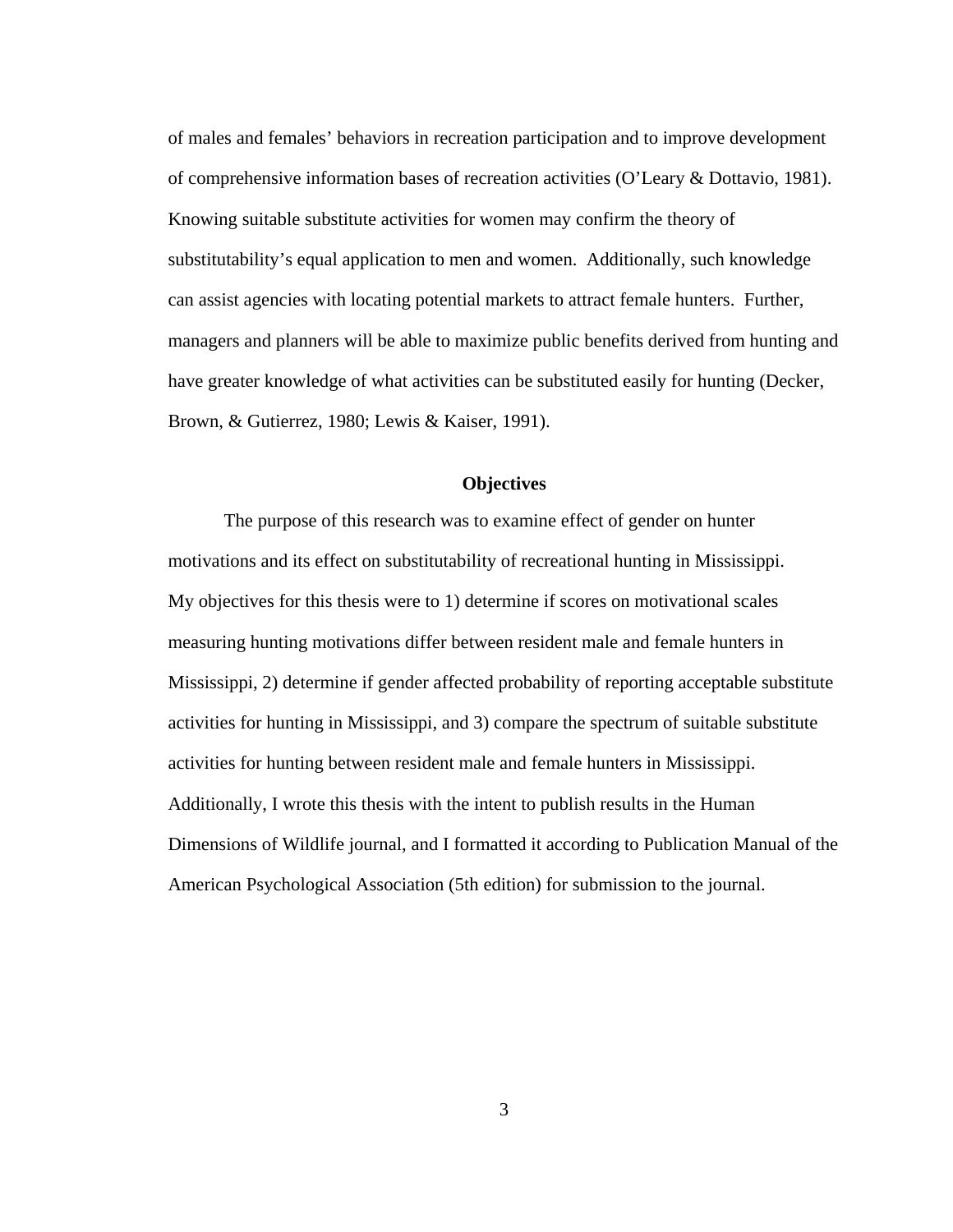#### **Literature Cited**

- Adams, C. E., & Steen, S. J. (1997). Texas females who hunt. *Wildlife Society Bulletin, 25*, 796–802.
- Brown, T. L., Decker, D. J, & Enck, J. W. (2000). Trends in hunting participation and implications for management of game species. In W. C. Gartner & D. W. Lime (Eds.), *Trends in outdoor recreation, leisure, and tourism* (pp. 145– 154).Wallingford, Oxon, UK: CABI Publishing.
- Daigle, J. J., Hrubes, D., & Ajzen, I. (2002). A comparative study of beliefs, attitudes, and values among hunters, wildlife viewers, and other outdoor recreationists. *Human Dimensions of Wildlife, 7*, 1–19.
- Decker, D. J., Brown, T. L., & Gutierrez, R. J. (1980). Further insights into the multiple satisfactions approach for hunter management. *Wildlife Society Bulletin, 8*, 323– 331.
- Decker, D. J., Provencher, R. W., & Brown, T. L. (1984). *Antecedents to hunting participation: An exploratory study of the social-psychological determinants of initiation, continuation, and desertion in hunting*. Outdoor Recreation Research Unit Department of Natural Resources. Ithaca, NY: Cornell University.
- Decker, D. J., Enck, J. W., & Brown, T. L. (1993). The future of hunting: Will we pass on the heritage? *Proceedings from the Second Annual Governor's Symposium on North America's Hunting Heritage*, (pp. 22–46). Pierre, SD.
- Deem, R. (1986). *All work and no play? The sociology of women and leisure.*  Philadelphia, PA: Open University Press.
- Enck, J. W., Decker, D. J., and Brown, T. L. (2000). Status of hunter recruitment and retention in the United States. *Wildlife Society Bulletin, 28*, 817–824.
- Hayslette, S. E., Armstrong, J. B., & Mirarchi, R. E. (2001). Mourning dove hunting in Alabama: Motivations, satisfactions, and sociocultural influences. *Human Dimensions of Wildlife, 6*, 81–95.
- Heberlein, T. A., Serup, B., & Ericsson, G. (2008). Female hunting participation in North America and Europe. *Human Dimensions of Wildlife*, 13, 443–458.
- Hendee, J. C., & Burdge, R. J. (1974). The substitutability concept: Implications for recreation management and research. *Journal of Leisure Research, 6*, 157–162.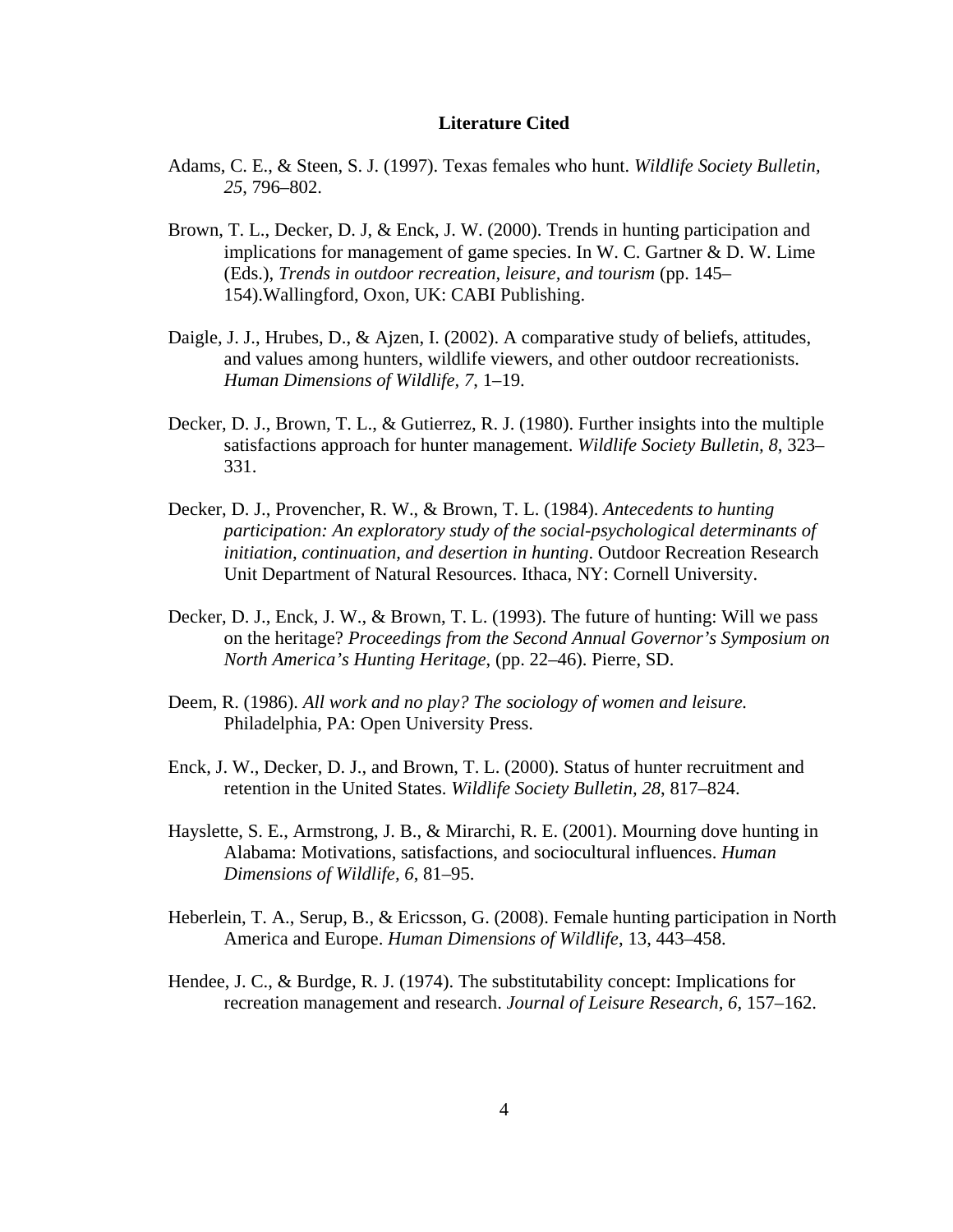- Hunt, K. M, Floyd, M., & Ditton, R. B. (2007). African-American and Anglo anglers' attitudes toward the catch-related aspects of fishing. *Human Dimensions of Wildlife, 12*, 227–239.
- Hunt, K. M. (2009). *Personal communication*. Box 9690 in Mississippi State, MS. 39762.
- Lewis, D. E., & Kaiser, H. F. (1991). Managerial needs for information on benefits of leisure. In P. Brown, B. L. Driver, & G. Peterson (Eds.), *Benefits of Leisure* (pp. 21–24). State College, PA: Venture Publishing, Inc.
- Manning, R. E. (1999). *Studies in outdoor recreation: Search and research for satisfaction*. Corvallis: Oregon State University Press.
- O'Leary, J. T., & Dottavio, F. D. (1981). Recreation activity clusters in different resource settings. In T.L. Napier (Ed.), *Outdoor recreation planning, perspectives, and research*, (pp. 173–181). Dubuque, IA: Kendall Hunt Publishing Co.
- Pizam, A., Neumann, Y., & Reichel, A. (1979). Tourist satisfaction: Uses and misuses. *Annals of Tourism Research, 6*, 195–197.
- Purdy, K. G., & Decker, D. J. (1986). *A longitudinal investigation of social-psychological influences on hunting participation in New York: Study I (1983–1985)*. Human Dimensions Research Unit. Ithaca, NY: Cornell University.
- Responsive Management & National Shooting Sports Foundation. 2008. *The Future of Hunting and the Shooting Sports: Research-Based Recruitment and Retention Strategies*. Produced for the U.S. Fish and Wildlife Service under Grant Agreement CT-M-6-0. Harrisonburg, VA.
- Schulz, J. H., Millspaugh, J. J., & Zekor, D. T. (2003). Enhancing sport-hunting opportunities for urbanites. *Wildlife Society Bulletin, 31*, 565–573.
- U.S. Department of the Interior, Fish and Wildlife Service, and U.S. Department of Commerce, U.S. Census Bureau. (2007). *2006 national survey of fishing, hunting, and wildlife-associated recreation.* Washington, DC.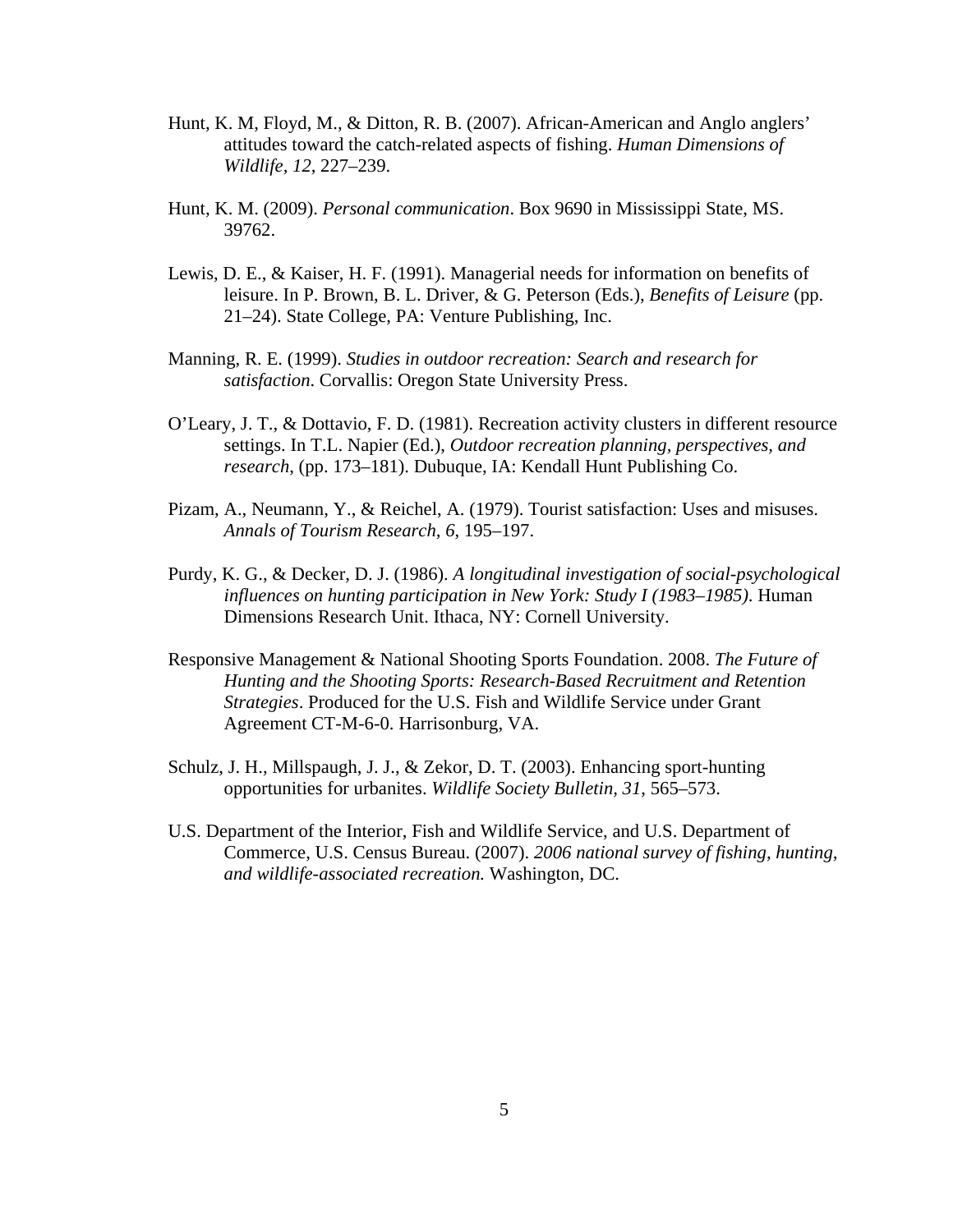## CHAPTER II

## MOTIVATIONS FOR HUNTING OF MALES AND FEMALES IN MISSISSIPPI

### **Introduction**

Hunting is a recreational activity enjoyed by 12.5 million individuals in the United States (U.S. Dept. of the Interior and U.S. Dept. of Commerce, 2007). It also is an important tool for managing wildlife populations and provides millions of dollars toward conservation endeavors (Anderson & Loomis, 2006; Decker, Brown, & Siemer, 2001). Approximately 304,000 resident and non-resident hunters in Mississippi spent 6,835,000 days and an estimated \$519,808,000 hunting various wildlife in 2006 (U.S. Dept. of the Interior and U.S. Dept. of Commerce, 2007).

The 11% decline in the U.S. hunting population from 1990 to 2006 (U.S. Dept. of the Interior and U.S. Dept. of Commerce, 2007) poses a threat to state and federal agencies that depend on hunters for funding, in part, wildlife management (Anderson  $\&$ Loomis, 2006; Enck, Decker, & Brown, 2000; Heberlein, Serup, & Ericsson, 2008). Hunting participation also is predicted to further decline (Brown, Decker, & Enck, 2000; Decker, Enck, & Brown, 1993; Responsive Management & National Shooting Sports Foundation, 2008; Schulz, Millspaugh, & Zekor, 2003). Additionally, despite 51% of the U.S. population consisting of women, only 9% of the country's hunters are females (U.S. Dept. of the Interior and U.S. Dept. of Commerce, 2007). In Mississippi, women represented only 8.3% of the hunter population (Hunt, personal communication, 2009).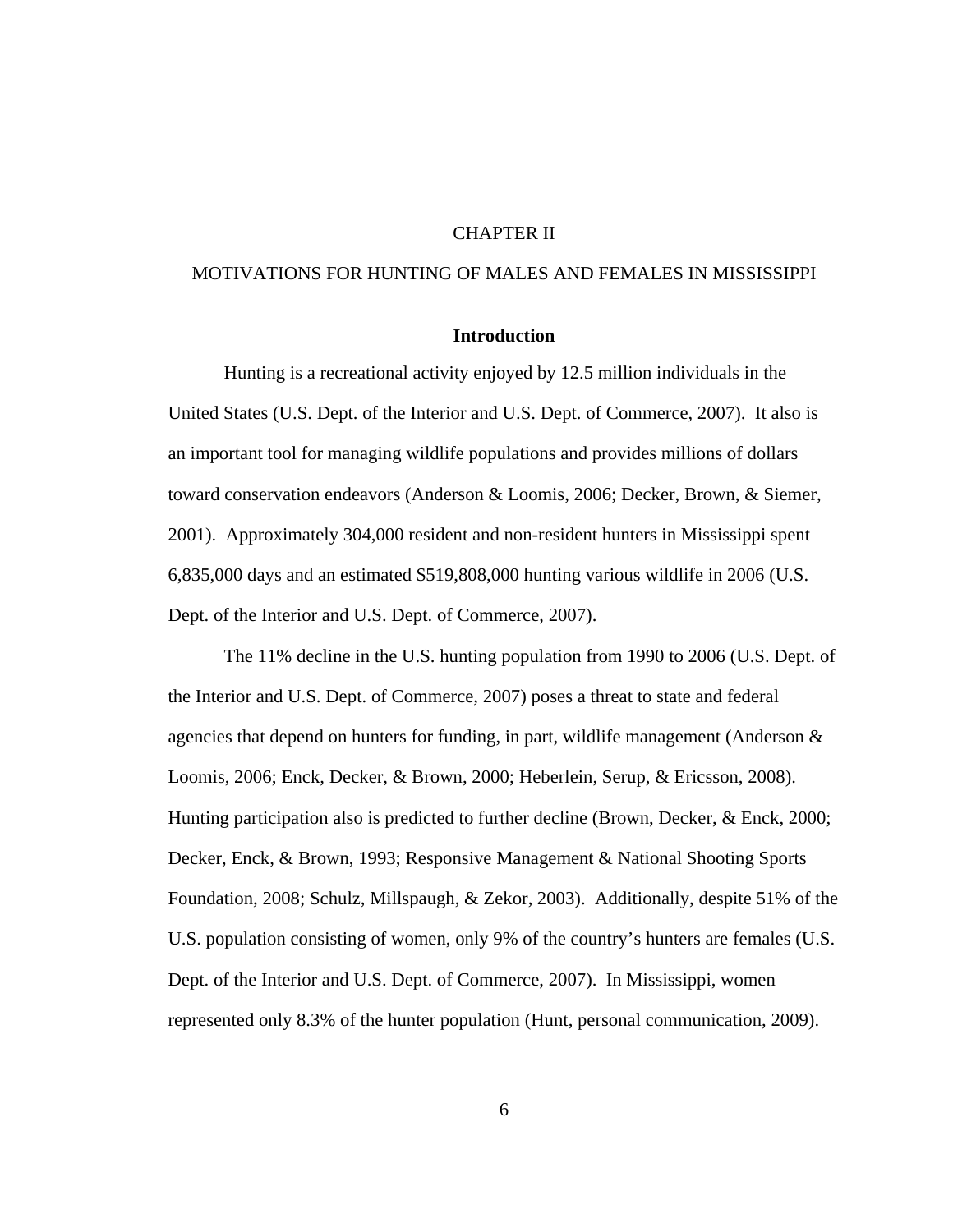Understanding why declining hunting participation and gender disparities are occurring is important for the continued financial and political support of state and federal wildlife agencies (Decker & Enck, 1996; Enck, et al., 2000). Various social and psychological forces, such as motivations, can provide agencies with valuable insight into hunting participation (Decker & Enck, 1996). Understanding motivations to hunt can especially help agencies provide hunting opportunities that cater to multiple segments of the population, hence maximizing hunting benefits to the public (Decker, Brown,  $\&$ Gutierrez, 1980; Hendee, 1974).

Motivations are defined as inner forces that drive humans to achieve goals or outcomes (Pizam, Neumann, & Reichel, 1979). Driver and his associates created an item pool for the Recreation Experience Preference (REP) scales to identify and quantify the relative importance of different psychological outcomes that recreation participants desire and expect out of their experiences (Driver, 1977). Nineteen different psychological domains were identified through cluster analysis of scale item measurements and served as activity-general motivations that could be achieved through most, if not all, outdoor recreation activities. Driver's (1977) 19 psychological domains were further reduced into three different motivational orientations for wildlife recreation by Decker, Provencher, and Brown (1984). These motivational orientations were affiliative, achievement, and appreciative. Affiliative hunters would be expected to participate in hunting primarily to spend time with other individuals and improve relationships with them. Achievement hunters would be expected to participate in hunting primarily to achieve a particular goal, such as gaining a sense of self-confidence. Appreciative hunters would be expected to participate in hunting primarily to seek peace and solitude in the outdoors by connecting with nature. Achievement-oriented motivations consisted of Driver's (1977) activity-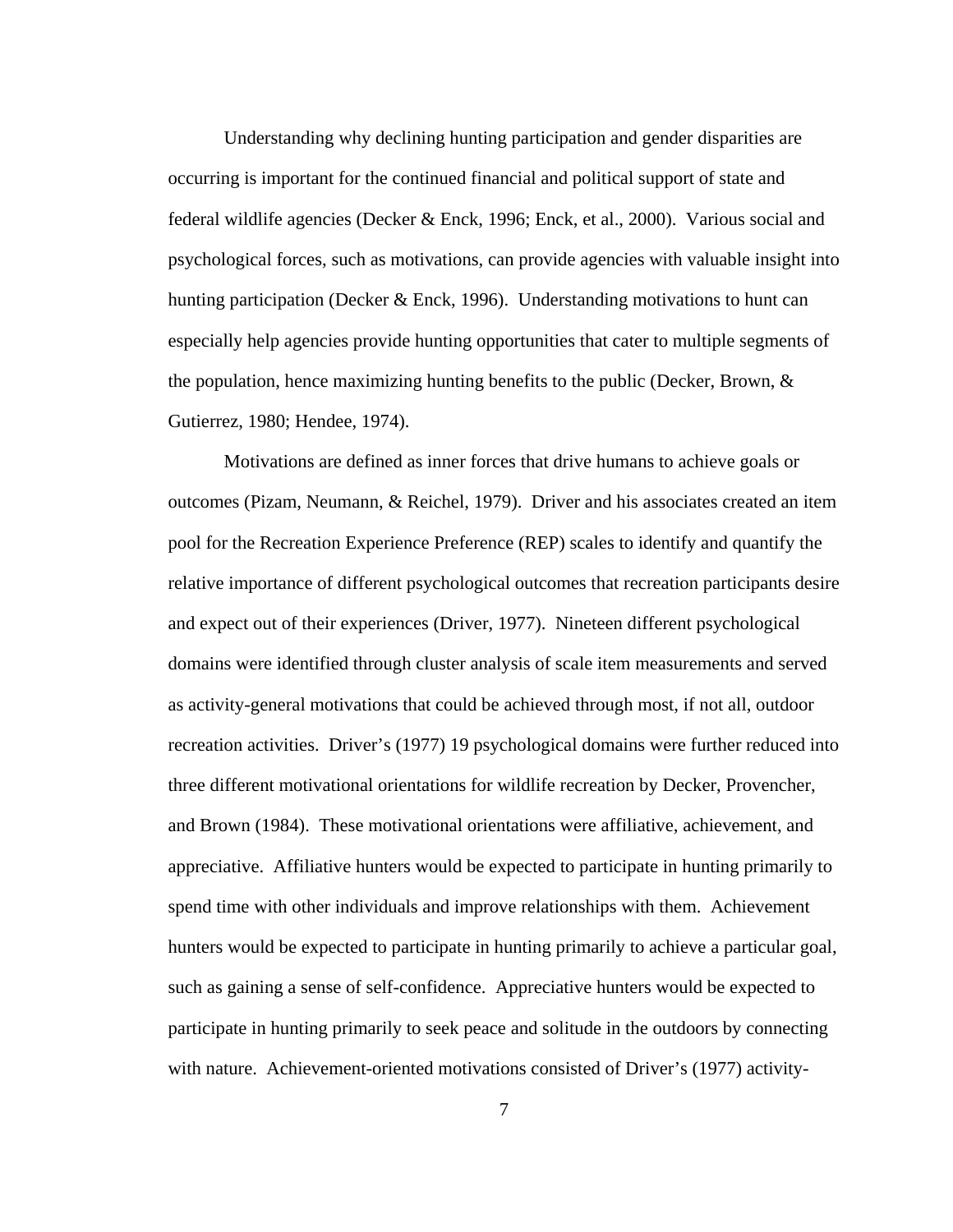general items and activity-specific items, such as bagging an animal, that can only be achieved through hunting (Decker et al., 1984). Affiliative-oriented and appreciativeoriented motivations consisted of Driver's (1977) activity-general items. Decker and Connelly (1989) found that 65% of the applicants for antler-less deer licenses in New York primarily possessed an appreciative motivation, 24% had an affiliative motivation, and 11% were achievement-oriented. Other studies across the United States since 1968 have consistently shown appreciative and affiliative-oriented motivations to be more important to hunters than bagging game (Bhandari, Stedman, & Luloff, 2006; Duda, 1993; Hayslette, Armstrong, & Mirarchi, 2001; Responsive Management & National Shooting Sports Foundation, 2008). Studies also have found that female hunters placed greater importance on appreciative motivations than achievement motivations compared to men (Decker, et al., 1984; Purdy & Decker, 1986). However, female hunters in Texas placed slightly greater importance on achievement motivations in a study conducted by Adams and Steen (1997). Additionally, other studies have found that women generally may participate more in culturally and family-centered activities than men (Manning, 1999; Zuzanek, 1978).

Disparities in results of motivations to hunt for women in previous studies warrant further research. These studies have not illustrated a clear breakdown of the effect of gender on hunting motivations, especially in light of gender inequality and females traditionally not engaging in as many leisure activities as men (Deem, 1986; Manning, 1999) because females have been more constrained than men (Jackson & Henderson, 1995). The sports arena, including hunting, has historically been a male-dominated institution (Messner & Sabo, 1990; Wearing, 1991) and the meaning of leisure to women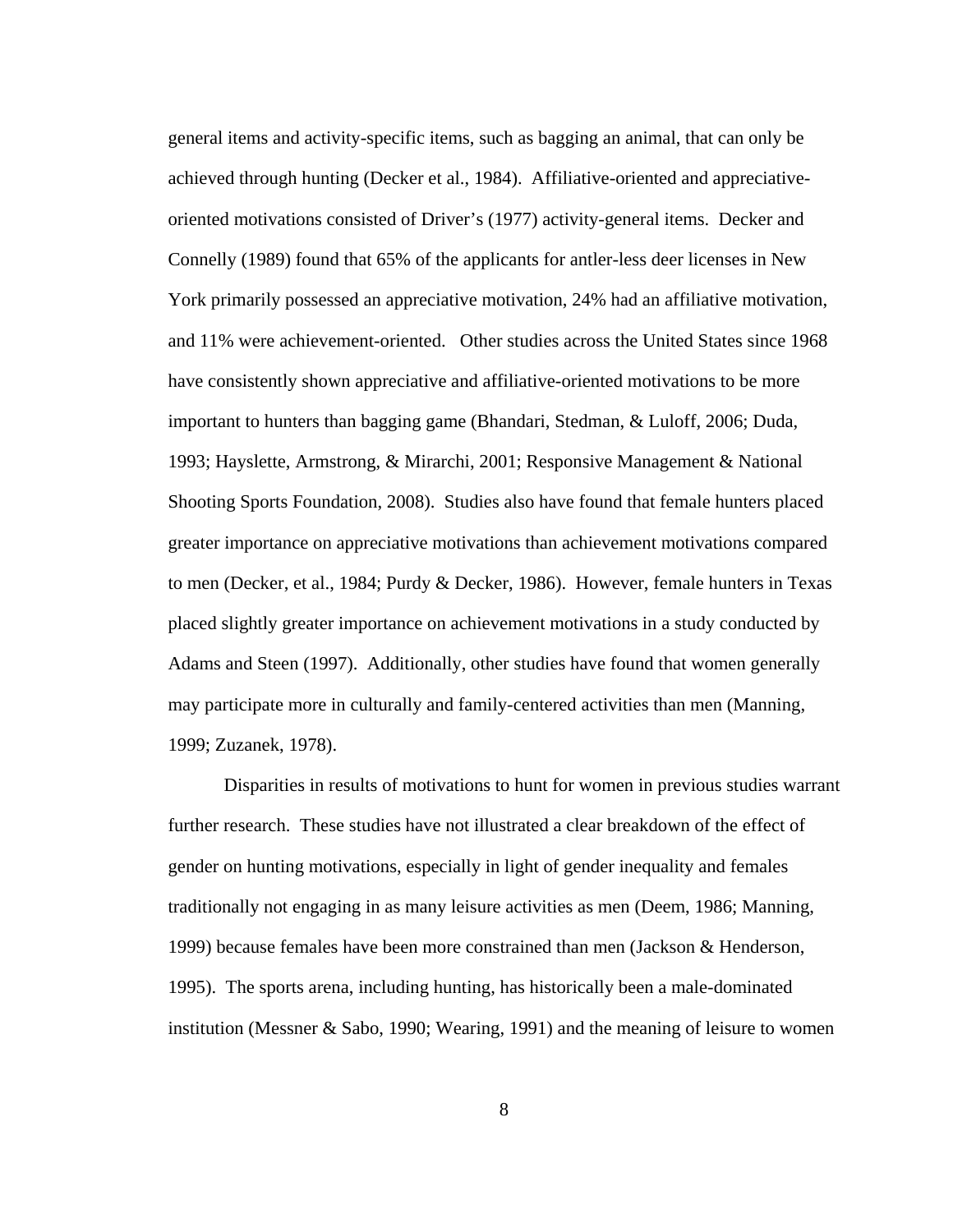has not been fully understood because of historical societal expectations placed on women (Henderson, 1996; Shaw, 2001).

Based on previous research and theory, I would expect male and female hunters in Mississippi to differ in their motivations to hunt. I would expect female hunters to place greater importance on affiliative and appreciative motivations than achievement motivations compared to men. Incorporating gender into measuring motivations to participate in hunting is necessary to better understand how male and female hunters differ in their desired benefits sought from this activity. Additionally, resistance to traditional female roles could potentially be uncovered and further conceptualized in the context of leisure engagement (Shaw, 2001). State and federal wildlife agencies can improve their clientele information base from dichotomous differences, and they can prioritize programs and budgets that provide various benefits to male and female hunters (Pierce, Manfredo, & Vaske, 2001). Women can especially be engaged to become part of recreation planning, recruitment, and marketing if more information is known about their desired experiences. Therefore, the objective of this study was to determine effect of gender on motivations to hunt in Mississippi.

## **Methods**

I developed and mailed a 12-page self-administered questionnaire to a stratified random sample of 2,000 individuals (1,000 White resident male hunters and 1,000 White resident female hunters), age 18 and older, who purchased either a Mississippi Type 100 – Sportsman, Type 101 – All Game Hunting and Fishing, or Type 103 – Small Game Hunting and Fishing license during the 2008-2009 hunting season. Individuals were selected from the 2008-2009 electronic license file maintained by the Mississippi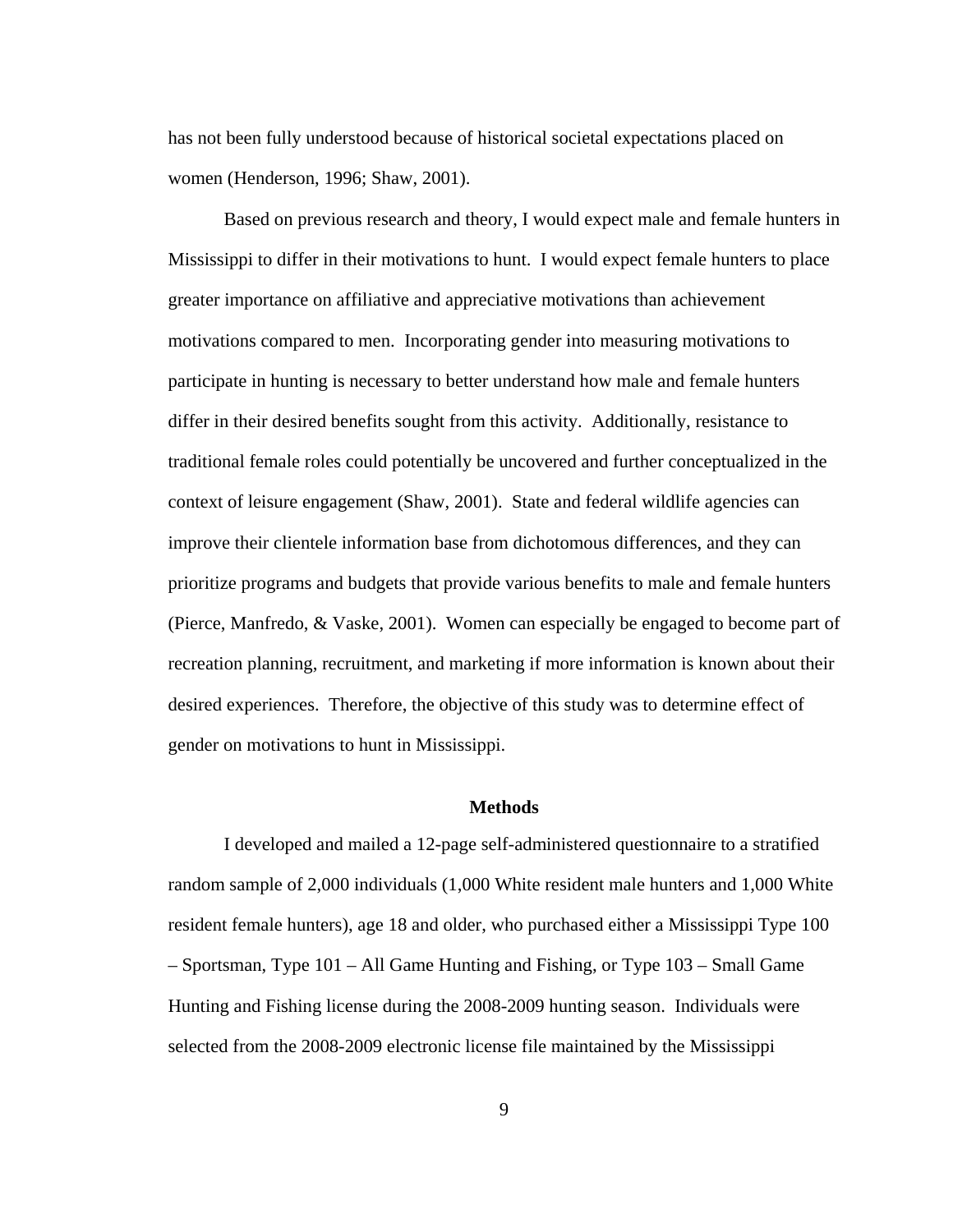Department of Wildlife, Fisheries, and Parks (MDWFP). I followed Dillman's (2007) Tailored Design Method for questionnaire design. Five out of the 12 pages of the mail questionnaire consisted of hunting motivation items and related covariates developed from previous studies. The remaining pages consisted of items that were not pertinent to the theoretical investigation of hunting motivations and items that were collected for MDWFP's purposes.

The five pages of the questionnaire pertaining to hunting motivations contained four parts. The first part consisted of items related to the covariates years hunted, age, income level, and education level that have been found to be significant to the study of hunting motivations in previous studies (Floyd & Gramann, 1993; Milliken & Johnson, 2002; Stevens, 2002; Wildt & Ahtola, 1978). First, I asked an open-ended question related to how many years respondents had been hunting. Second, I asked an open-ended question for respondents to report their age. Third, I asked closed-ended questions to gather information about the respondent's income level and education level. I asked respondents to report their approximate annual household income before taxes in \$20,000 increments from "under \$20,000" to "\$200,000 and above". I asked their greatest completed level of education in which "1" through "8" was elementary school, "9" through "12" was high school, "13" through "16" was college, and "17" through "22+" was graduate school.

The second part of the questionnaire was designed to measure hunters' achievement-oriented motivations. I asked hunters to rate the relative importance of 14 achievement-related motivations on a five-point measurement scale with the following response format:  $1 =$  "not at all important",  $2 =$  "slightly important",  $3 =$  "moderately" important",  $4 =$  "very important" and  $5 =$  "extremely important". I operationalized the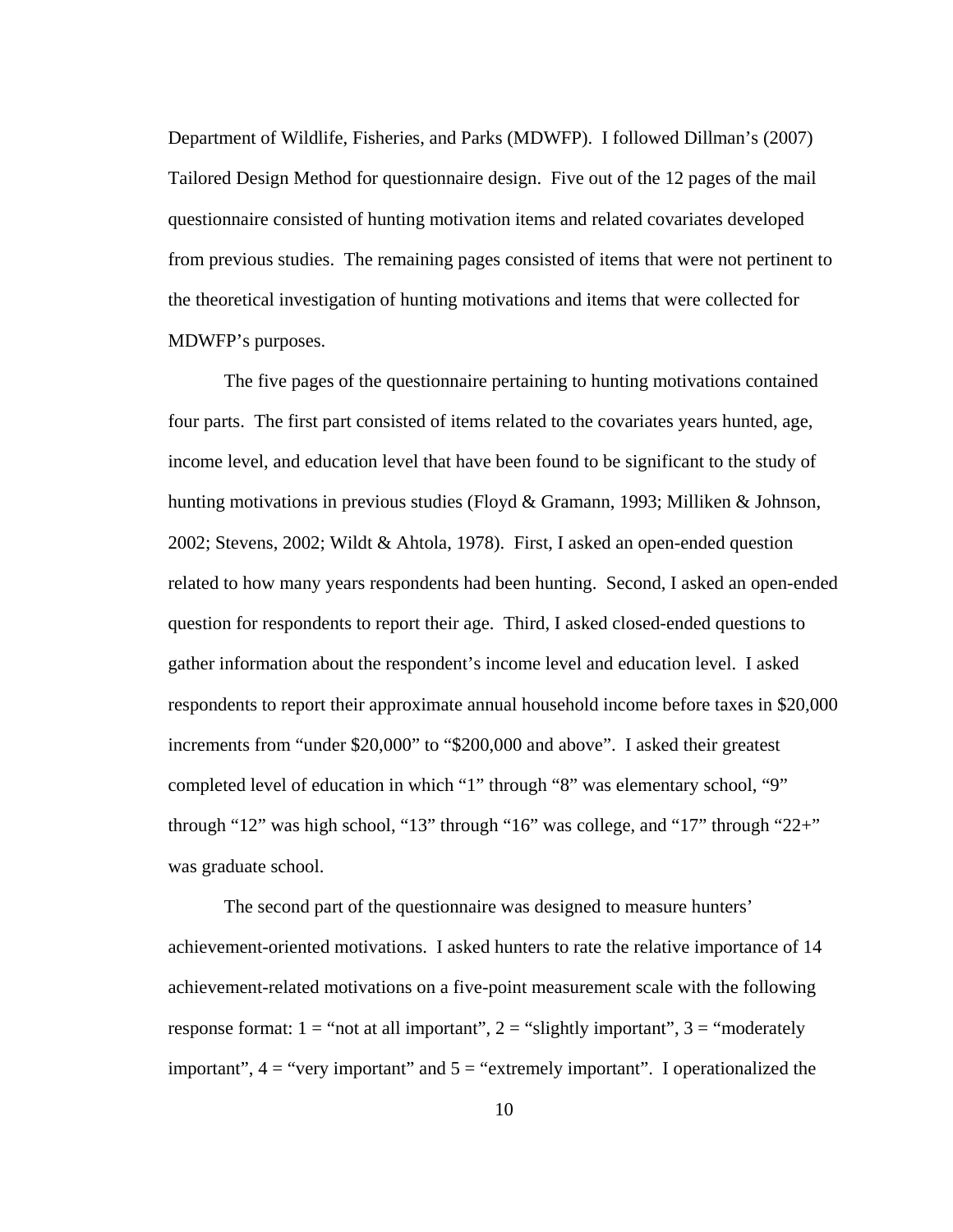achievement-related motivational construct combining original activity-general items from Driver's (1977) "reinforcing self-image", "social recognition", and "seeking stimulation" subscales of the "achievement" domain from his recreation experience preference scales and combining activity-specific items from Decker and associates (Decker, et al., 1984).

The third part of the questionnaire was designed to measure hunters' affiliativeoriented motivations. I asked hunters to rate the relative importance of 12 affiliativerelated motivations on a five-point measurement scale with the following response format:  $1 =$  "not at all important",  $2 =$  "slightly important",  $3 =$  "moderately important", 4  $=$  "very important" and  $5 =$  "extremely important". I operationalized the affiliativerelated motivational construct combining original activity-general items from Driver's (1977) "family togetherness" domain and the "being with friends" and "being with similar people" subscales of the "being with people (social contact)" domain from his recreation experience preference scales.

The fourth part of the questionnaire was designed to measure hunters' appreciative-oriented motivations. I asked hunters to rate the relative importance of 12 appreciative-related motivations on a five-point measurement scale with the following response format:  $1 =$  "not at all important",  $2 =$  "slightly important",  $3 =$  "moderately" important",  $4 =$  "very important" and  $5 =$  "extremely important". I operationalized the appreciative-related motivational construct combining original activity-general items from Driver's (1977) "scenery", "general nature experience" and "learn about nature" subscales from the "relationships with nature" domain of his recreation experience preference scales.

11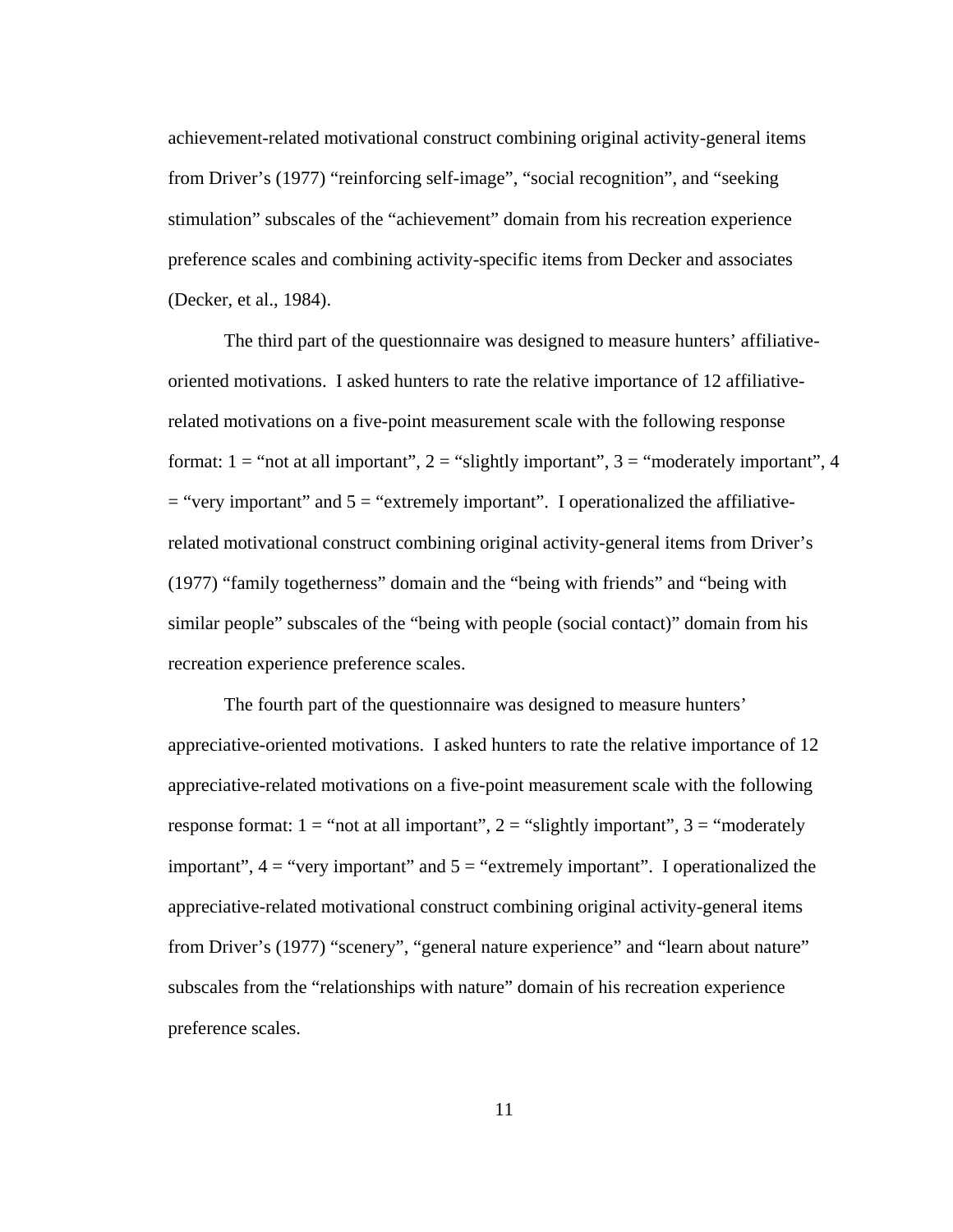I used a modified version of Dillman's (2007) Tailored Design Method for survey mailing procedures. I administered the survey from October to December of 2009. I made initial contact with participants via a pre-notice letter which alerted them of the study and that a questionnaire would be coming within the next week. One week after the pre-notice letter, I sent a complete packet consisting of an introductory letter, questionnaire, and postage-paid business reply envelope to participants. One week after the first mailing of the complete packet, I sent a thank you/reminder postcard to participants. Two weeks after the postcard mailing, I sent a second complete packet to participants who had not yet responded. Three weeks after the second mailing of the complete packet, I sent a final complete packet to participants who had not yet responded via regular mail instead of following Dillman's (2007) suggestion of using express mail.

I logged off returned useable, non-deliverable, and non-eligible surveys. I numerically coded non-numeric responses of returned useable surveys. Any questionnaire received after a 90-day data collection period was not used in analyses. I entered data from eligible questionnaires into a Microsoft® Access database. Prior to analyses of hunting motivations, I checked for missing and obscure values in the data. I deleted any respondents who did not answer at least 50% of the items related to the achievement-oriented, affiliative-oriented, or appreciative-oriented constructs from further analysis of each of those individual constructs. Therefore, if respondents did not answer at least 50% of the items on a particular motivational construct, then they were deleted from analysis of that construct but were retained in analyses of the other constructs. Specifically,  $1.5\%$  (n = 10) of respondents did not answer at least 7 of the 14 items in the achievement-oriented construct,  $1.2\%$  (n = 8) of respondents did not answer at least 6 of the 12 items in the affiliative-oriented construct, and 2.9% ( $n = 19$ ) of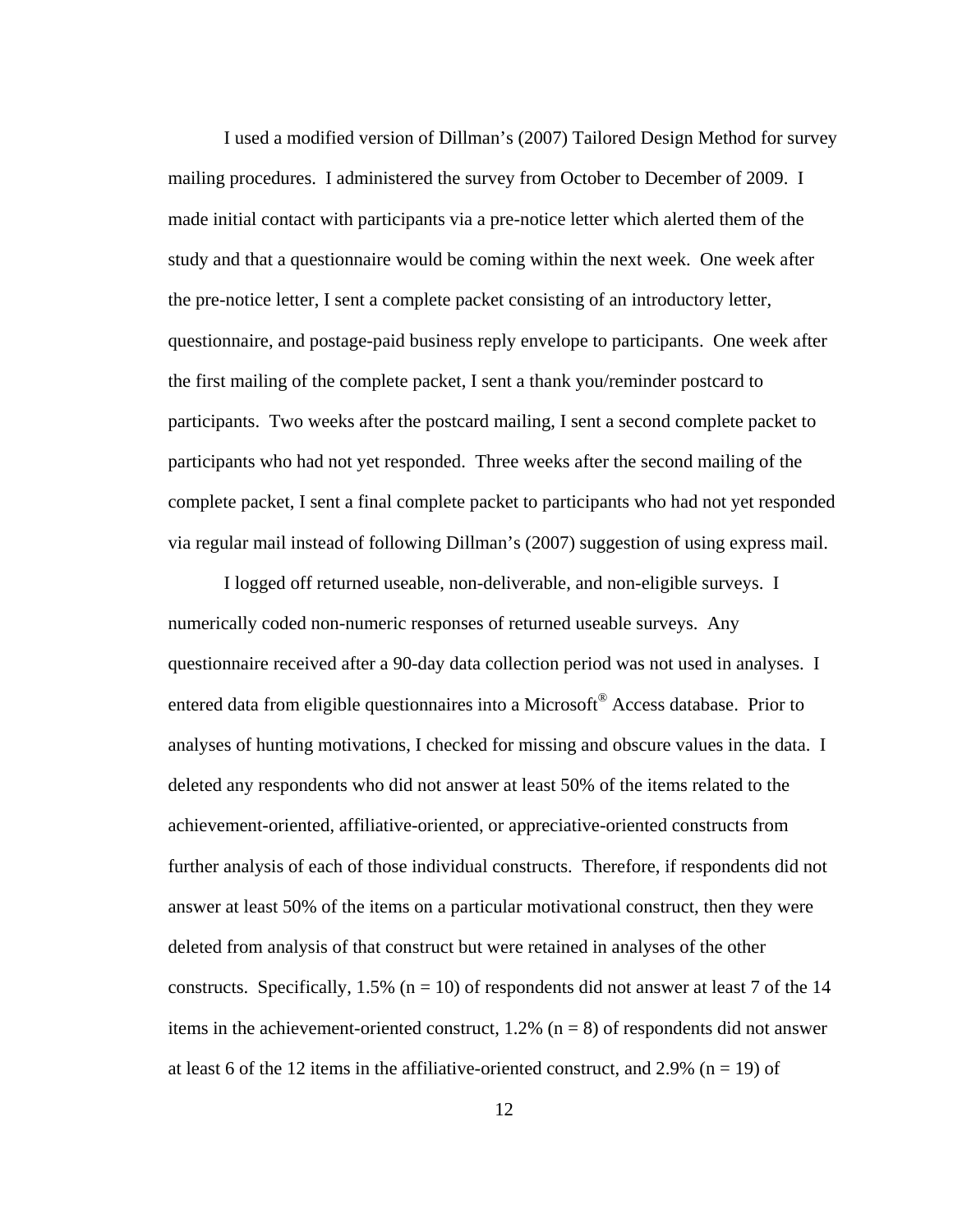respondents did not answer at least 6 of the 12 items in the appreciative-oriented construct. For those who responded to some, but not all, of the motivation items of each measurement scale pertaining to each motivational construct, I used the Markov chain Monte Carlo (MCMC) algorithm for  $SAS^{\circledR}$  Version 9.1 (SAS Institute, Inc., 2008) to replace missing values with estimated values based on how respondents answered other similar items for each motivational construct (Schafer, 1997). Furthermore, I checked for possible non-response bias using Fisher's (1996) methods, because some segments of the hunter population could be over-represented or under-represented. I calculated response probabilities using a logistic regression model that included independent variables from the electronic license file (age and gender), and response status ( $1 =$  responded,  $0 =$  not responded) as the binary dependent variable. I obtained non-response adjustment weights from the inverse of the response probabilities.

I used SAS<sup>®</sup> Version 9.1 (SAS Institute, Inc., 2008) and SPSS<sup>®</sup> Version 16.0 (SPSS, Inc., 2009) to conduct necessary analyses. I set my significance level at alpha  $=$ 0.05 throughout my study. I determined statistical power following Cohen (1988). I conducted an exploratory factor analysis in SPSS<sup>®</sup> using principal components analysis with varimax rotation to verify the groupings of motivation items. I considered item groupings with eigenvalues  $> 1.0$  to be valid factors, and I retained individual items within a factor if the factor loading was greater than 0.5 (Kim & Mueller, 1978). I used appropriate tests for normality and transformed variables using square root and reflection transformations for analysis purposes when appropriate. I also used weighted descriptive statistical procedures for the covariates (years hunted, age, income level, and education level) to be representative of the White hunter population in Mississippi and to account for non-response bias and the proportion of males and females in that population. I used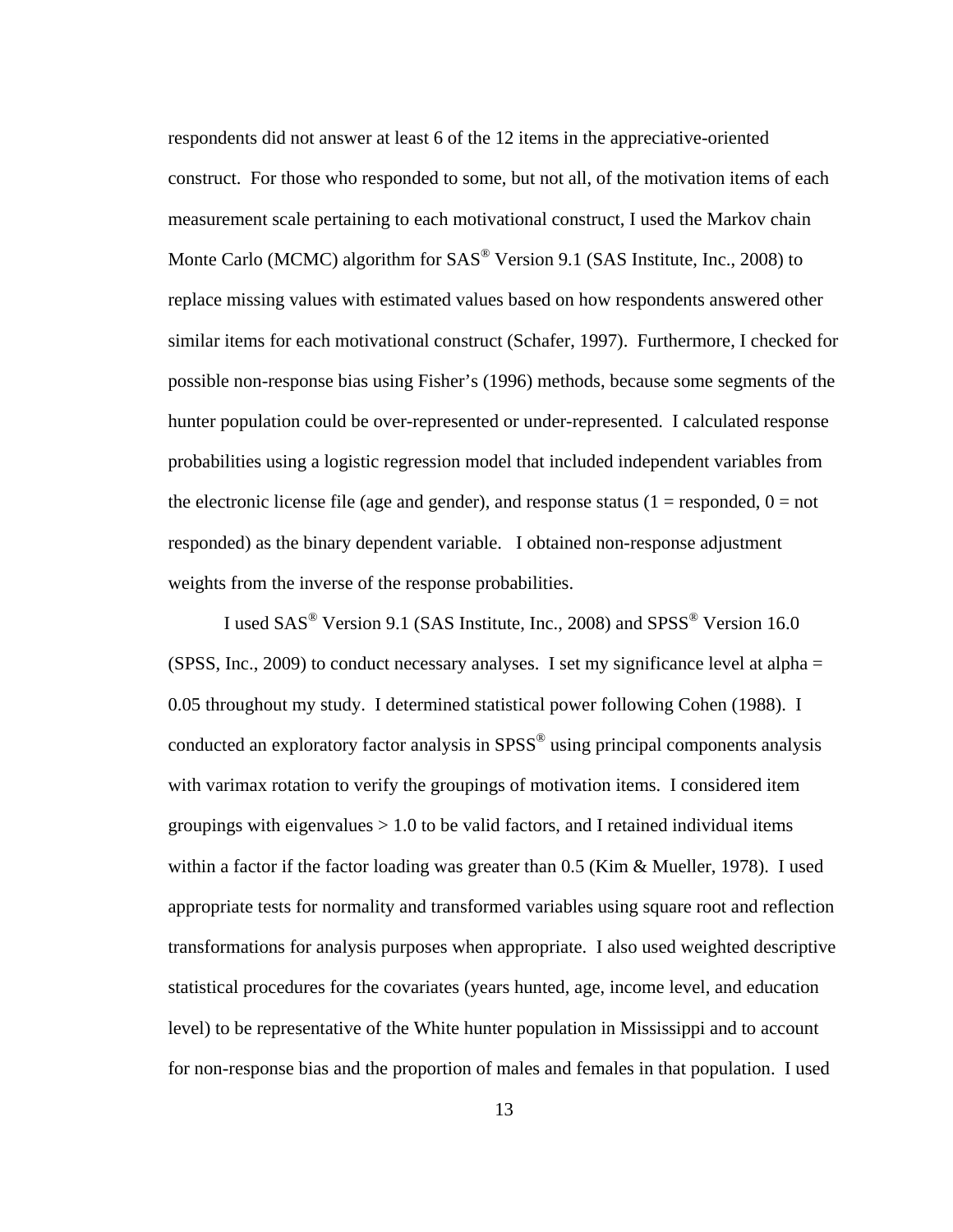Cronbach's alpha to ensure the reliability of items used for motivation scales (Cronbach, 1951); a Cronbach's alpha greater than 0.70 was considered to be adequate (Nunnally, 1978).

I used Analysis of Covariance (ANCOVA) in PROC GLM of SAS® to detect differences between males and females in motivations to hunt while controlling for covariates (Floyd & Gramann, 1993). Controlling for other variables allowed me to test the main effect of gender on the motivational orientations. For the ANCOVA, I considered 1) whether years hunted, age, income level, and education level had linear relationships with hunting motivations; and 2) if any covariate with a linear relationship to hunting motivations had parallel regression lines. I conducted a preliminary analysis on covariates to test if they were related linearly to hunting motivations. If any covariate had no linear relationship with the motivational orientation, then I used a one-way Analysis of Variance (ANOVA) to test for gender differences on that particular motivational construct. I also calculated the average construct score, average score for each individual item, and average item score for each motivational orientation.

#### **Results**

## **Response Rates**

I obtained useable data from 661 individuals of which 307 were resident males and 354 were resident females (Table 2.1). I obtained 142 non-deliverable surveys and 49 non-eligible surveys, of which 41 were refusals and eight were respondents who did not hunt. I calculated response rates by dividing number of returned useable surveys by total number of surveys minus number of non-deliverable and non-eligible surveys (Dillman, 2007). Overall response rate was 36.5%. Females had the greatest response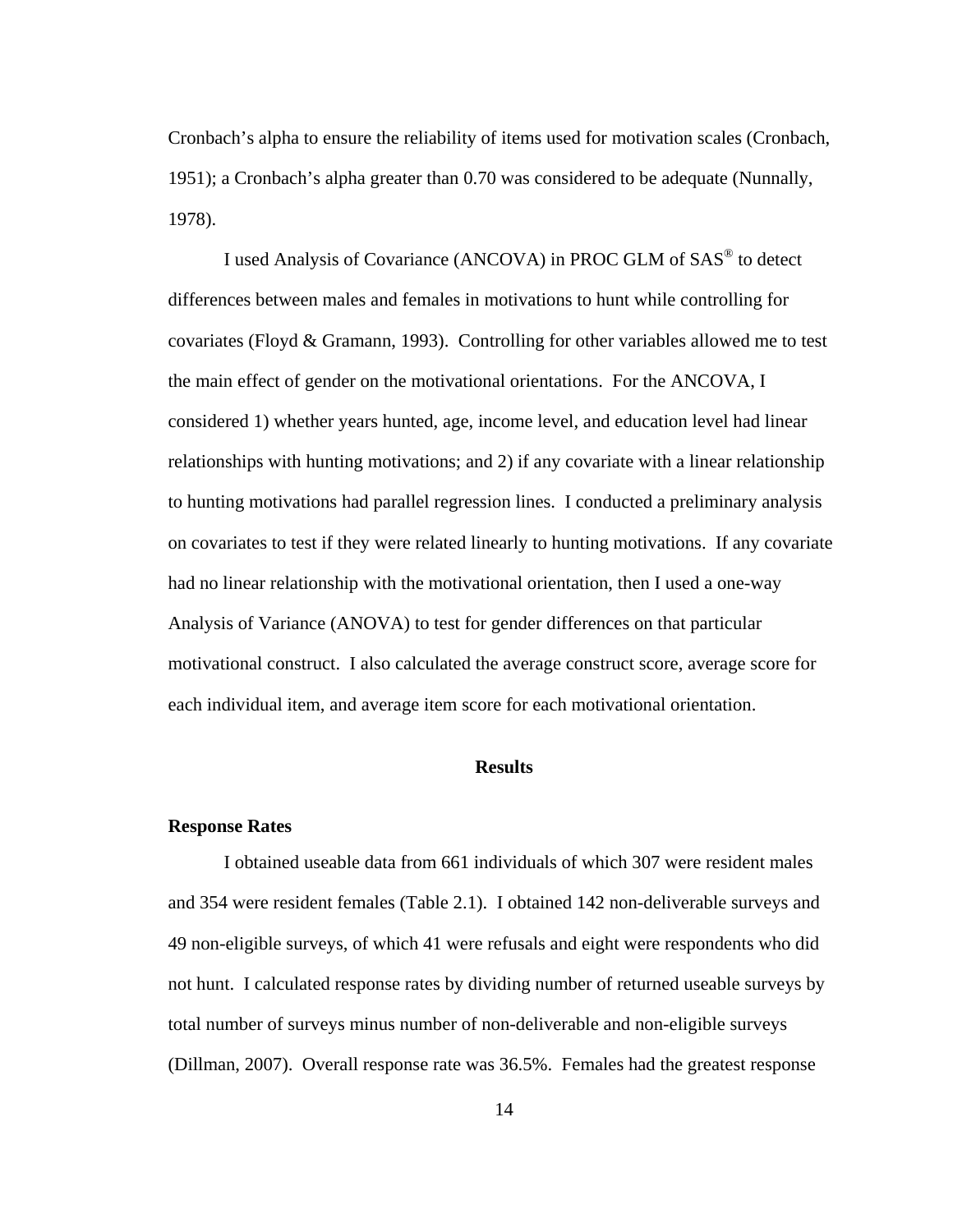rate at 38.8%, whereas males had a response rate of 34.3%. I obtained a large enough sample size for males and females to achieve 99% statistical power when examining group differences (Cohen, 1988; McNamara, 1994). Fisher's (1996) analysis of nonresponse indicated younger females were under-represented in this study. Any overall population estimate in this study was corrected for this under-representation using weighting procedures. After this correction, population estimates were generalizable to the White resident licensed hunter population with a 3.8% margin of error.

### **Motivations for Hunting in Mississippi**

#### *Exploratory Factor Analysis and Scale Reliability*

I obtained 6 different motivational constructs from the exploratory factor analysis (Table 2.2). Activity-general and activity-specific items in the achievement motivational orientation collapsed into 3 constructs that coincided with Driver's (1977) "reinforcing self-image", "social recognition", and "seeking stimulation" subscales. Items in the affiliative motivational orientation collapsed into 2 constructs that coincided with Driver's (1977) "family togetherness" and "being with people (social contact)" domains. The appreciative motivational orientation remained as one construct.

The "reinforcing self-image" construct encompassed three items: "gain a sense of self confidence", "increase my feelings of self-worth", and "feel like a better person after hunting". Rotated component matrix factor loadings for "reinforcing self-image" motivations ranged from 0.748 to 0.836 (Table 2.2).I obtained adequate internal consistency of the "reinforcing self-image" motivational construct items with a Cronbach's alpha of 0.86 (Table 2.2), indicating items were reliably measuring one construct and could be additive in terms of the measurement scale. The "social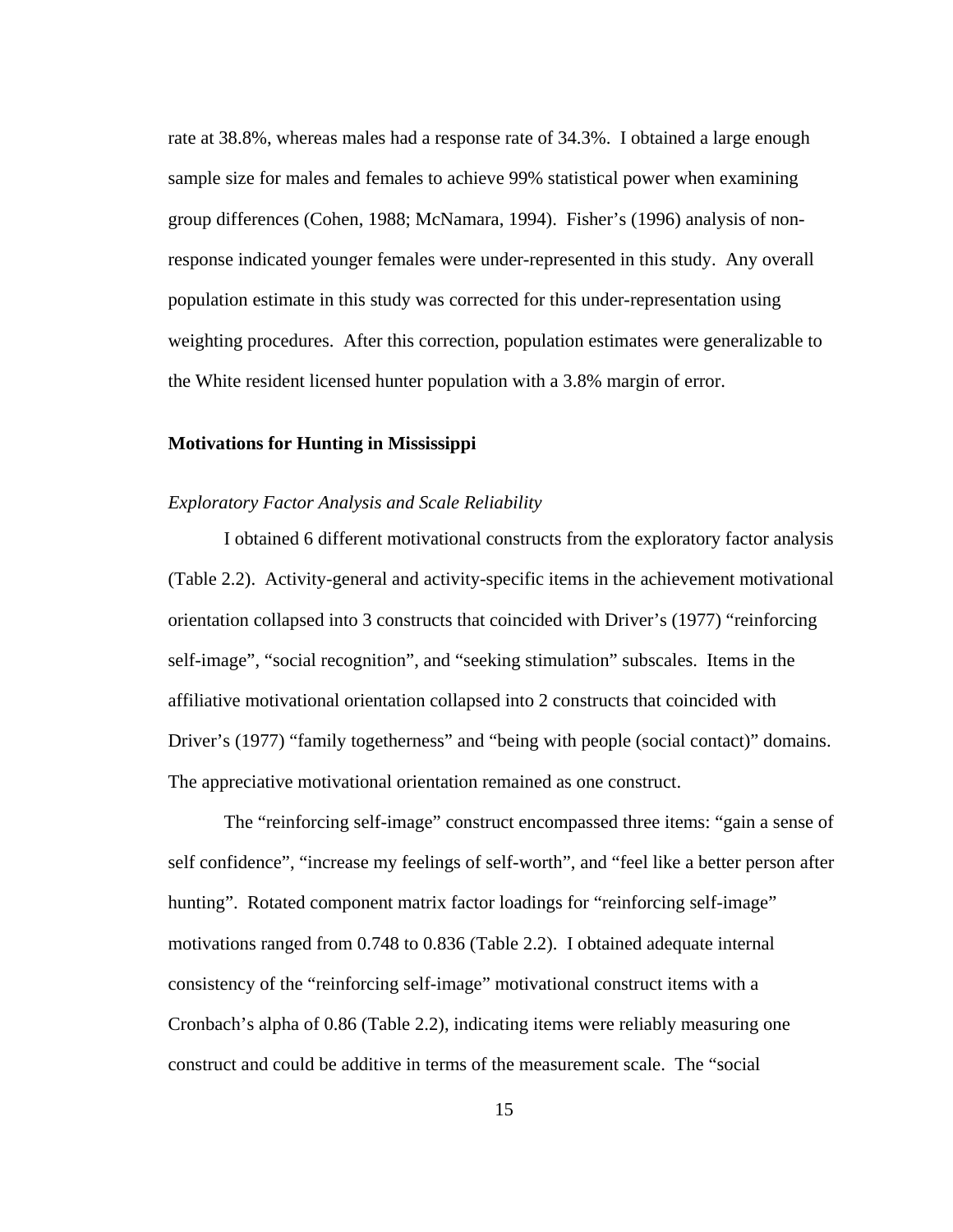recognition" construct encompassed four items: "be recognized for hunting", "show others I can hunt", "make a good impression on others", and "be seen by others hunting". Rotated component matrix factor loadings for "social recognition" motivations ranged from 0.727 to 0.795 (Table 2.2). I obtained adequate internal consistency of the "social recognition" motivational construct items with a Cronbach's alpha of 0.84 (Table 2.2), indicating items were reliably measuring one construct and could be additive in terms of the measurement scale. The "seeking stimulation" construct encompassed seven items: "bag an animal", "bag a trophy species", "experience the thrills of hunting", "get all charged up", "be someplace where things are exciting", "because hunting is stimulating and exciting", and "test the extent to which I can hunt". Rotated component matrix factor loadings for "seeking stimulation" motivations ranged from 0.583 to 0.817 (Table 2.2).I obtained adequate internal consistency of the "seeking stimulation" motivational construct items with a Cronbach's alpha of 0.83 (Table 2.2), indicating items were reliably measuring one construct and could be additive in terms of the measurement scale.

The "family togetherness" construct encompassed three items: "help bring my family closer together", "get the family to do something together", and "get the family to spend some time together". Rotated component matrix factor loadings for "family togetherness" motivations ranged from 0.880 to 0.892 (Table 2.2).I obtained adequate internal consistency of the "family togetherness" motivational construct items with a Cronbach's alpha of 0.93 (Table 2.2), indicating items were reliably measuring one construct and could be additive in terms of the measurement scale. The "being with people (social contact)" construct encompassed eight items: "have company of people who hunt with me", "be with people who enjoy hunting like I do", "hunt with my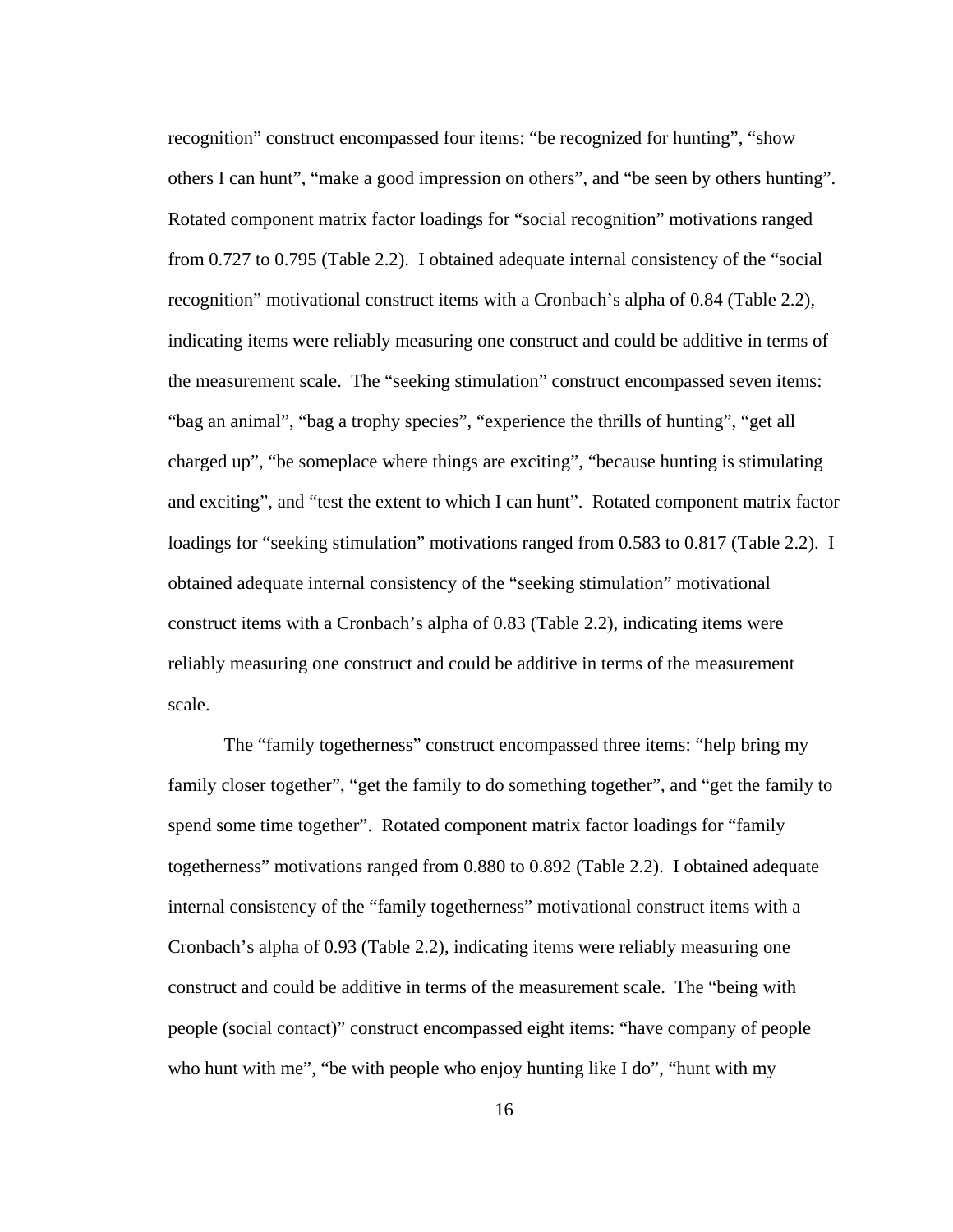companions", "be with other members of my group", "be with people having similar interests", "be with people having similar values", "be with people who are enjoying themselves", and "be with my friends". Rotated component matrix factor loadings for "being with people (social contact)" motivations ranged from 0.658 to 0.824 (Table 2.2). I obtained adequate internal consistency of the "being with people (social contact)" motivational construct items with a Cronbach's alpha of 0.93 (Table 2.2), indicating items were reliably measuring one construct and could be additive in terms of the measurement scale.

The appreciative construct encompassed 12 items: "enjoy the scenery", "study nature", "be in a natural setting", "enjoy the smells and sounds of nature", "take in the scenic beauty", "learn more about nature", "look at the pretty view", "be close to nature", "take in the natural surroundings", "observe the scenic beauty", "obtain a feeling of harmony with nature", and "find out more about natural settings". Because only one component was extracted for appreciative motivations from the factor analysis, the solution could not be rotated. Therefore, component matrix factor loadings for appreciative motivations ranged from 0.791 to 0.902 (Table 2.2).I obtained adequate internal consistency of the appreciative motivational scale items with a Cronbach's alpha of 0.97 (Table 2.2), indicating items were reliably measuring one construct and could be additive in terms of the measurement scale.

## *Covariates*

Weighted and unweighted descriptive statistics for the covariates years hunted, age, income level, and education level are presented in Table 2.3. Weighted average years hunted for all resident hunters was 28.1 years ( $SE = 0.6$ ,  $n = 642$ ). Females had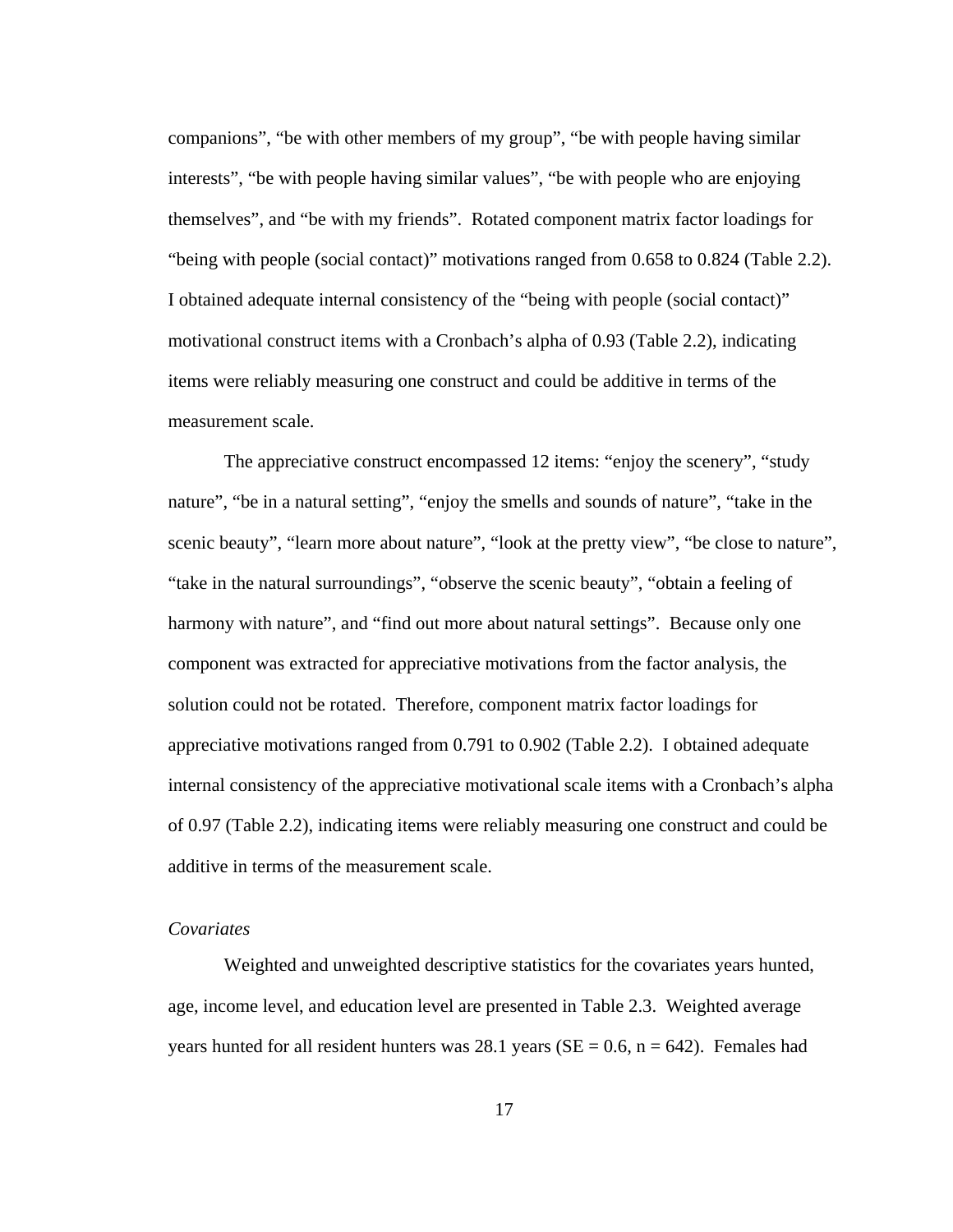been hunting for an average of 14.8 years ( $SE = 0.7$ ,  $n = 339$ ); males had been hunting for an average of 32.8 years ( $SE = 0.8$ ,  $n = 303$ ). Weighted average age of all resident hunters was 40.7 years ( $SE = 0.6$ ,  $n = 646$ ). Average age of females was 40.8 years ( $SE$  $= 0.7$ , n = 342); average age of males was 44.9 years (SE = 0.8, n = 304). Weighted median household income before taxes for all resident hunters was \$60,000 – \$79,999 (n  $= 600$ ). Median household income before taxes for females was \$60,000 – \$79,999 (n = 315); median household income for males was \$60,000 - \$79,999 (n = 285).Weighted average greatest completed level of education completed for all resident hunters was 13.6 years (SE = 0.1, n = 642). Most females (66.5%, n = 228) and most males (60.2%, n = 179) had at least a high school diploma. Average greatest completed education level for females was 14.0 years ( $SE = 0.1$ ,  $n = 341$ ); average greatest completed education level for males was 13.7 years ( $SE = 0.2$ ,  $n = 301$ ).

#### *Construct 1: Reinforcing Self-Image (Achievement)*

Average "reinforcing self-image" construct score for males was 7.1 ( $SE = 0.2$ , n = 297) and 6.8 ( $SE = 0.2$ ,  $n = 343$ ) for females; average item score for the "reinforcing selfimage" motivational construct was 2.3 ( $SE = 0.1$ ,  $n = 297$ ) for males and 2.4 ( $SE = 0.1$ , n  $= 343$ ) for females (Table 2.4). As per Table 2.7, I did not find a statistically significant relationship among covariates years hunted ( $F_{2, 566} = 1.09$ ,  $P = 0.337$ ), income level ( $F_{2, 566} = 1.09$  $566 = 0.24$ ,  $P = 0.791$ ), or education level ( $F_{2,566} = 1.17$ ,  $P = 0.311$ ) on "reinforcing selfimage" motivational scores. I found a statistically significant relationship between the covariate age  $(F_{2, 566} = 4.00, P = 0.019)$  and "reinforcing self-image" motivational scores. When I tested age alone as a covariate, I still found a statistically significant relationship with "reinforcing self-image" scores ( $F_{2,632} = 3.19$ ,  $P = 0.042$ ). When I tested equality of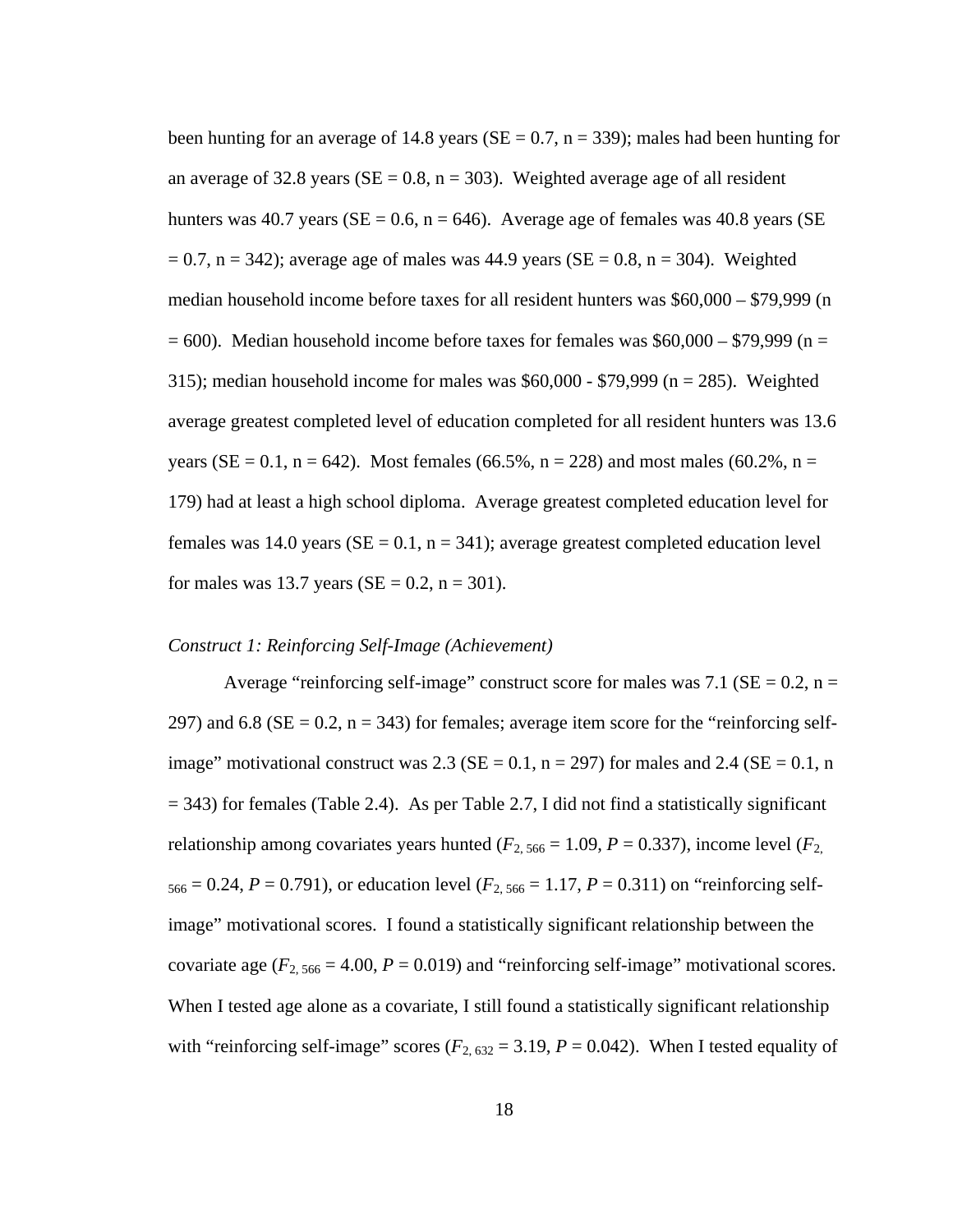slopes for male and female "reinforcing self-image" scores by age, I found there was not a statistically significant difference between groups  $(F_{1, 632} = 1.48, P = 0.224)$ . Therefore, I retained age as a covariate. I found no statistically significant difference  $(F_{2, 633} = 2.25,$  $P = 0.134$ ) in adjusted mean scores for "reinforcing self-image" between males ( $\bar{x} = 7.1$ ,  $SE = 0.2$ ,  $n = 297$ ) and females ( $\bar{x} = 6.8$ ,  $SE = 0.2$ ,  $n = 343$ ).

I found the regression lines for the covariates years hunted, age, and income level suggested an interaction effect and indicated each of those covariates differently affected males and females on their "reinforcing self-image" scores. For every year hunted, females' "reinforcing self-image" scores remained consistent. For every year hunted, males' "reinforcing self-image" scores decreased by 0.03. Therefore, males placed lesser importance on "reinforcing self-image" motivations as they hunted more years. For every one year increase in age, females' "reinforcing self-image" scores increased by 0.17. For every one year increase in age, males' "reinforcing self-image" scores decreased by 0.27. Females placed greater importance on "reinforcing self-image" motivations as they aged. Males placed lesser importance on "reinforcing self-image" motivations as they aged. As the annual household income for females increased by 1 level (e.g. \$20,000 increment), their "reinforcing self-image" scores remained consistent. As the annual household income for males increased by 1 level, their "reinforcing selfimage" scores decreased by 0.23. Therefore, males placed lesser importance on "reinforcing self-image" motivations as their annual household income increased by 1 level.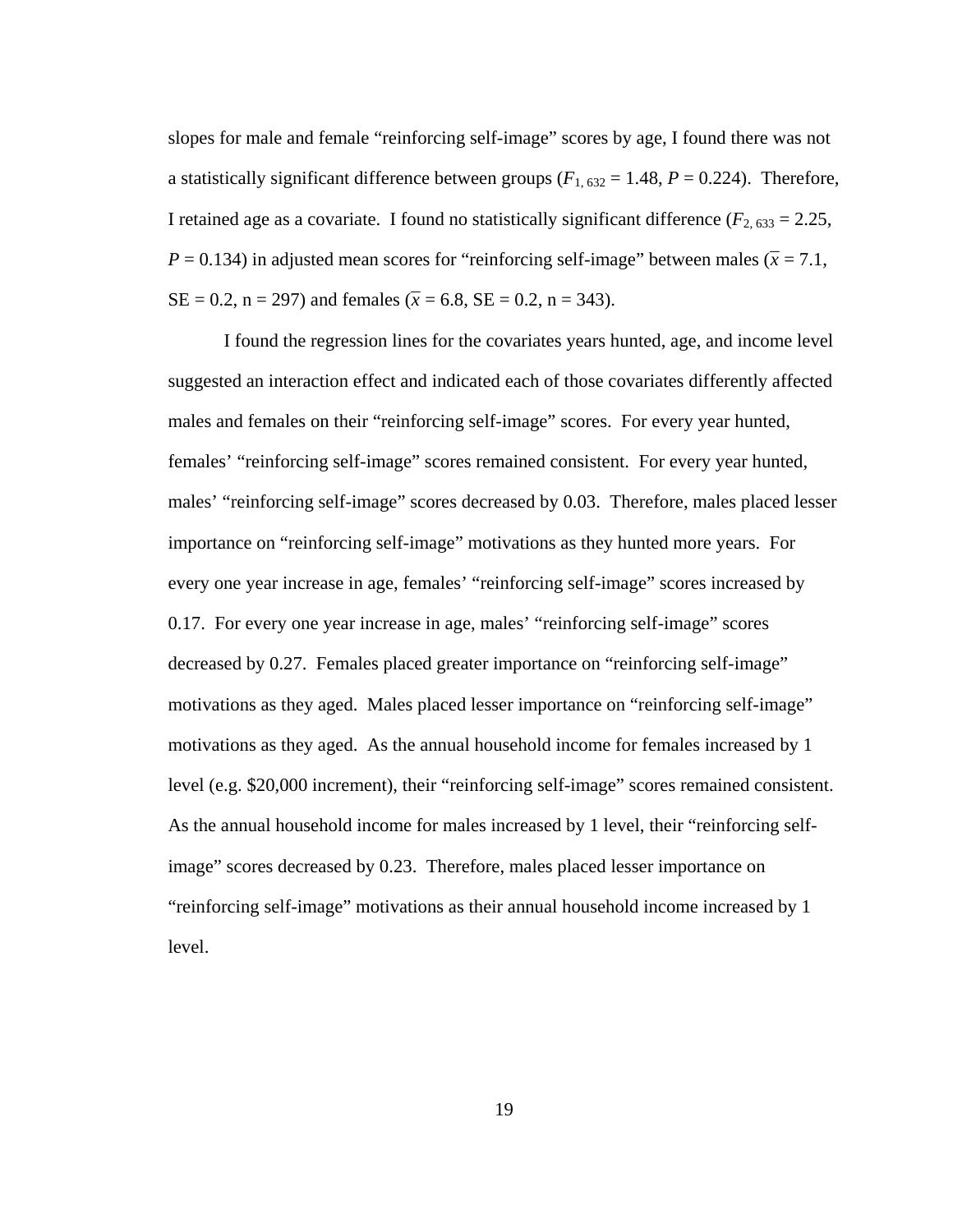#### *Construct 2: Social Recognition (Achievement)*

Average "social recognition" construct score for males was 6.6 ( $SE = 0.2$ , n = 297) and 6.7 ( $SE = 0.1$ ,  $n = 343$ ) for females; average item score for the "social recognition" motivational construct was 1.6 ( $SE = 0.0$ , n = 297) for males and 1.7 ( $SE =$ 0.0,  $n = 343$ ) for females (Table 2.4). As per Table 2.8, I did not find a statistically significant relationship among covariates years hunted ( $F_{2, 566} = 0.12$ ,  $P = 0.886$ ), income level ( $F_{2, 566} = 0.06$ ,  $P = 0.943$ ), or education level ( $F_{2, 566} = 1.18$ ,  $P = 0.308$ ) on "social recognition" motivational scores. I found a statistically significant relationship between the covariate age  $(F_{2, 566} = 4.78, P = 0.009)$  and "social recognition" motivational scores. When I tested age alone as a covariate, I still found a statistically significant relationship with "social recognition" scores ( $F_{2,632} = 15.54$ ,  $P < 0.001$ ). When I tested equality of slopes for male and female "social recognition" scores by age, I found a statistically significant difference between groups  $(F_{1,632} = 6.99, P = 0.008)$ . Therefore, I did not retain age as a covariate. I found "social recognition" scores varied depending on age of respondents. Differences were pronounced between groups at various ages. After evaluating "social recognition" scores for the range of ages of respondents, I found adjusted mean "social recognition" scores for females who were between 18 and 33 years old were less than males (Table 2.9), meaning younger females indicated that "social recognition" motivations were less important as reasons for hunting in Mississippi than younger males. Additionally, I found adjusted mean "social recognition" scores for males who were 62 years or older were less than females, meaning males over the age of 62 indicated that "social recognition" motivations were less important as reasons for hunting in Mississippi than females over the age of 62. Females over the age of 62 indicated that "social recognition" motivations were more important as reasons for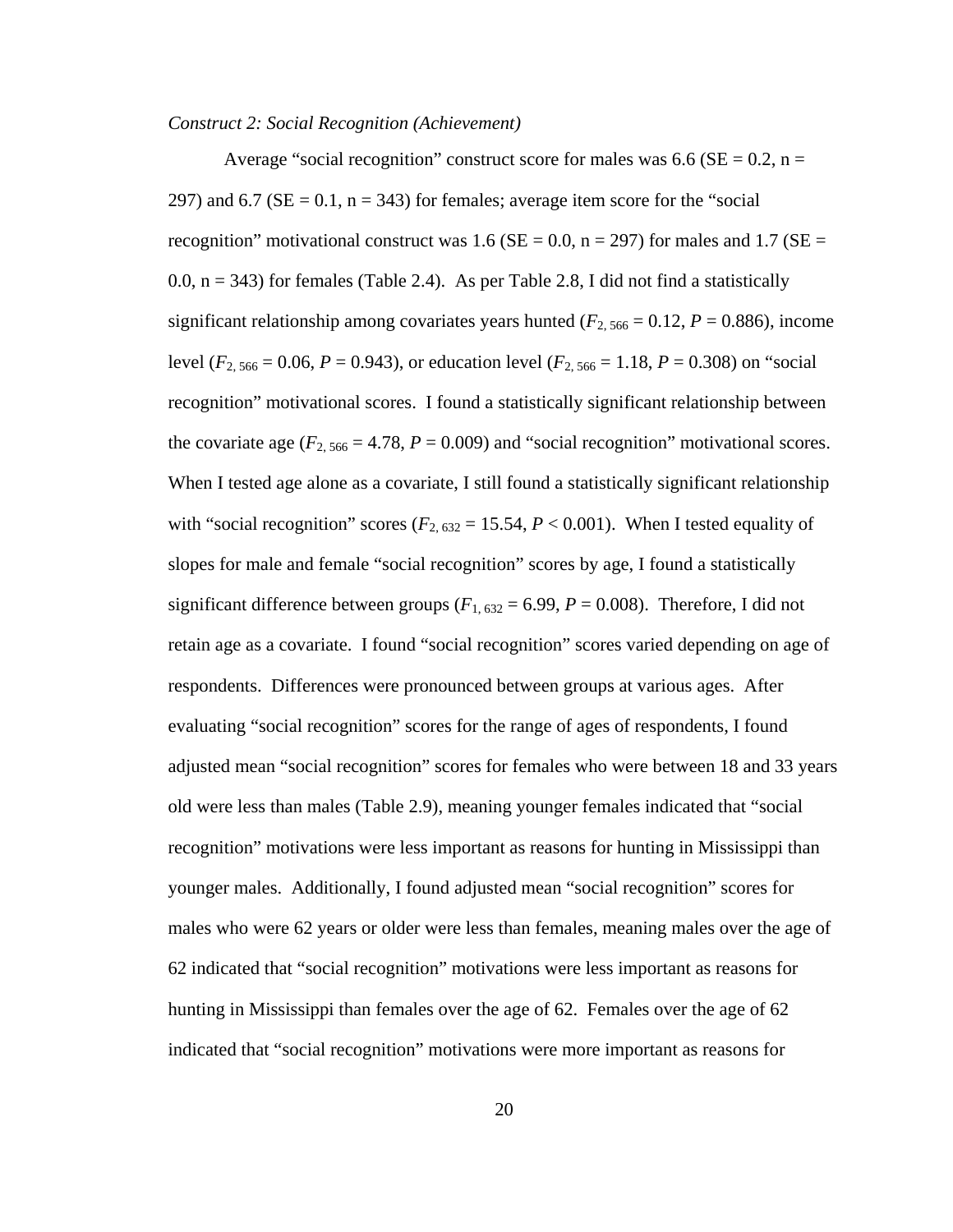hunting in Mississippi than males over the age of 62. I did not find statistically significant differences between groups for other ages.

I found the regression lines for the covariates years hunted, age, income level, and education level suggested an interaction effect and indicated each of those covariates differently affected males and females on their "social recognition" scores. For every year hunted, females' "social recognition" scores remained consistent. For every year hunted, males' "social recognition" scores decreased by 0.03. Therefore, males placed lesser importance on "social recognition" motivations as they hunted more years. For every one year increase in age, females' "social recognition" scores increased by 0.13. For every one year increase in age, males' "social recognition" scores decreased by 0.27. Females placed greater importance on "social recognition" motivations as they aged. Males placed lesser importance on "social recognition" motivations as they aged. As the annual household income for females increased by 1 level (e.g. \$20,000 increment), their "social recognition" scores increased by 0.04. As annual household income for males increased by 1 level, their "social recognition" scores decreased by 0.23. Females placed greater importance on "social recognition" motivations as their annual household income increased by 1 level. Males placed lesser importance on "social recognition" motivations as their annual household income increased by 1 level. For every year of education acquired, "social recognition" scores for females decreased by 0.05. For every year of education acquired, "social recognition" scores for males increased by 0.59. Females placed lesser importance on "social recognition" motivations as they acquired more education. Males placed greater importance on "social recognition" motivations as they acquired more education.

21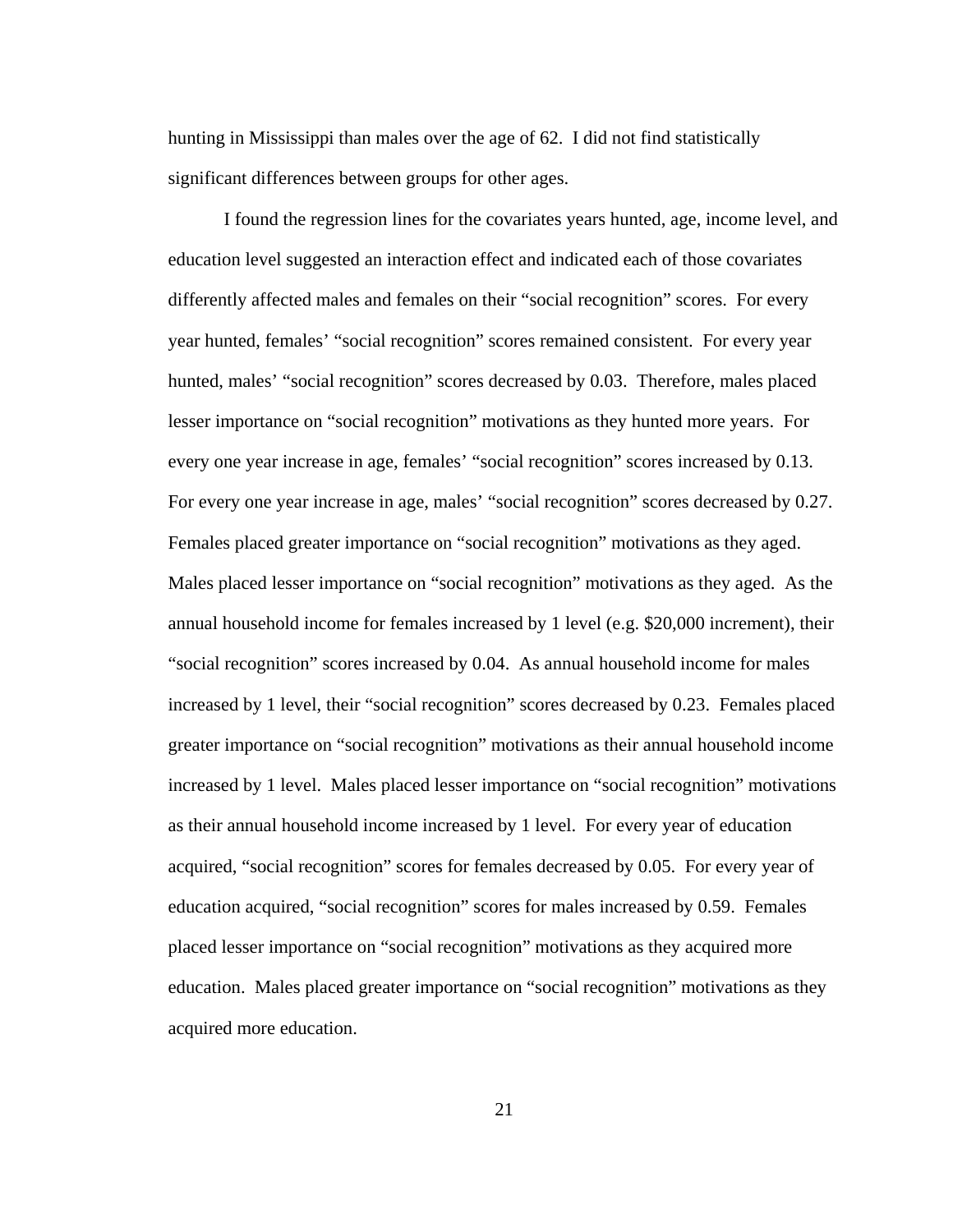#### *Construct 3: Seeking Stimulation (Achievement)*

Average "seeking stimulation" construct score was 21.6 ( $SE = 0.3$ , n = 640) for males and for females; average item score for the "seeking stimulation" motivational construct was 3.1 ( $SE = 0.0$ ,  $n = 297$ ) for males and 3.1 ( $SE = 0.0$ ,  $n = 343$ ) for females (Table 2.4). As per Table 2.10, I did not find a statistically significant relationship among covariates years hunted ( $F_{2, 566} = 0.67$ ,  $P = 0.513$ ), income level ( $F_{2, 566} = 0.39$ ,  $P$  $= 0.680$ , or education level ( $F_{2, 566} = 0.63$ ,  $P = 0.530$ ) on "seeking stimulation" motivational scores. I found a statistically significant relationship between the covariate age  $(F_{2, 566} = 13.80, P < 0.001)$  and "seeking stimulation" motivational scores. When I tested age alone as a covariate, I still found a statistically significant relationship with "seeking stimulation" scores ( $F_{2,632} = 26.72$ ,  $P < 0.001$ ). When I tested equality of slopes for male and female "seeking stimulation" scores by age, I found a statistically significant difference between groups  $(F_{1, 632} = 5.59, P = 0.018)$ . Therefore, I did not retain age as a covariate. I found "seeking stimulation" scores varied depending on age of respondents. After evaluating "seeking stimulation" scores for the range of ages of respondents, I found adjusted mean "seeking stimulation" scores for females who were between 18 and 36 years old were less than males (Table 2.11). I did not find statistically significant differences between groups for other ages.

I found the regression lines for the covariates years hunted, age, and income level suggested an interaction effect and indicated each of those covariates differently affected males and females on their "seeking stimulation" scores. For every year hunted, females' "seeking stimulation" scores increased by 0.06. For every year hunted, males' "seeking stimulation" scores decreased by 0.03. Females placed greater importance on "seeking stimulation" motivations as they hunted more years. Males placed lesser importance on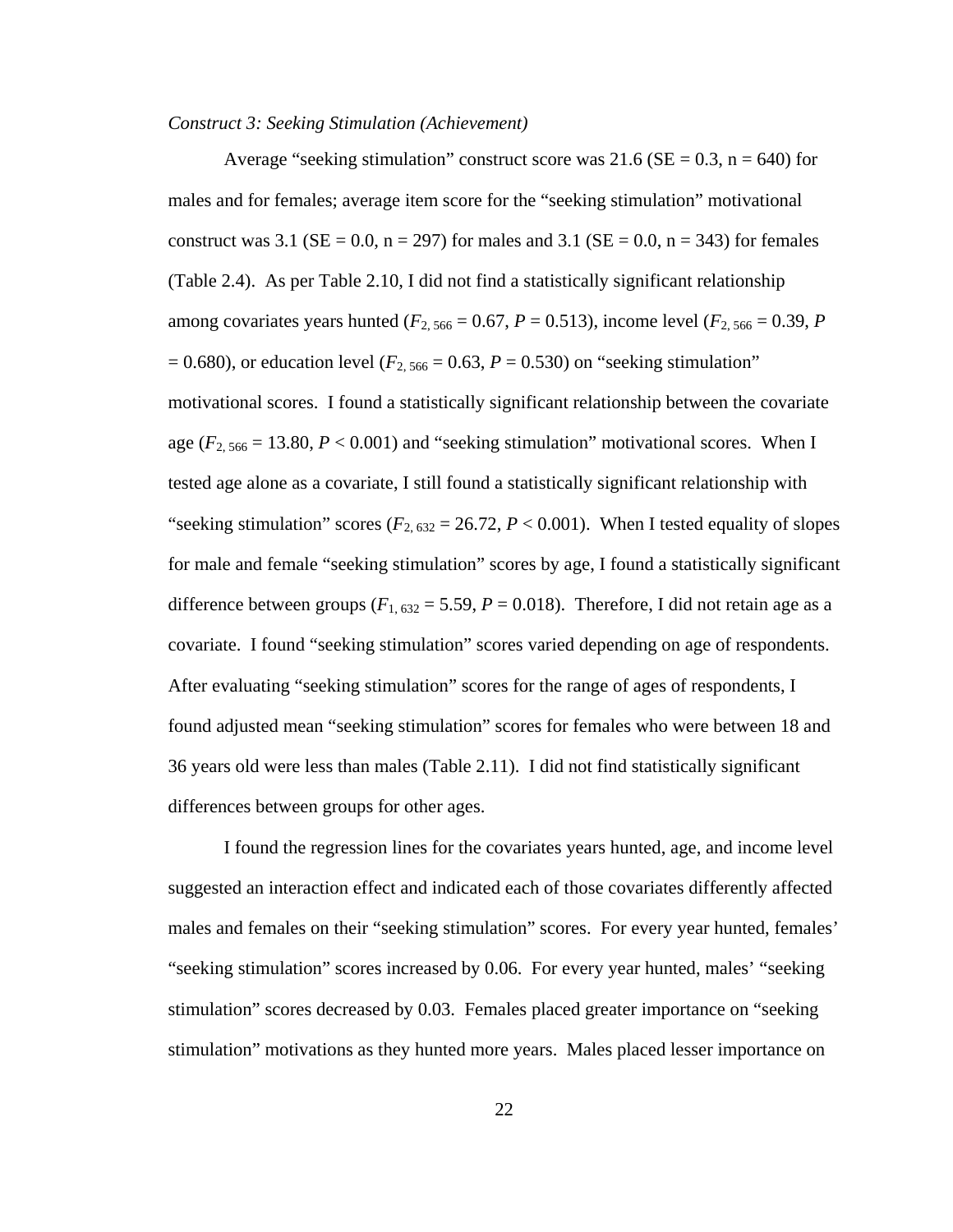"seeking stimulation" motivations as they hunted more years. For every one year increase in age, females' "seeking stimulation" scores increased by 0.13. For every one year increase in age, males' "seeking stimulation" scores decreased by 0.23. Females placed greater importance on "seeking stimulation" motivations as they aged. Males placed lesser importance on "seeking stimulation" motivations as they aged. As annual household income for females increased by 1 level (e.g. \$20,000 increment), their "seeking stimulation" scores increased by 0.14. As annual household income for males increased by 1 level, their "seeking stimulation" scores decreased by 0.23. Females placed greater importance on "seeking stimulation" motivations as their annual household income increased by 1 level. Males placed lesser importance on "seeking stimulation" motivations as their annual household income increased by 1 level.

#### *Construct 4: Family Togetherness (Affiliative)*

Average "family togetherness" construct score for males was  $10.8$  (SE = 0.2, n = 299) and 11.4 ( $SE = 0.2$ ,  $n = 343$ ) for females; average item score for the "family" togetherness" motivational construct was 3.6 ( $SE = 0.1$ , n = 299) for males and 3.8 ( $SE =$  $0.1$ ,  $n = 343$ ) for females (Table 2.5). As per Table 2.12, I did not find a statistically significant relationship among covariates years hunted ( $F_{2, 569} = 0.51$ ,  $P = 0.602$ ), age ( $F_{2, 569} = 0.51$  $569 = 0.19$ ,  $P = 0.828$ ), or education level ( $F_{2,569} = 0.64$ ,  $P = 0.530$ ) on "family togetherness" motivational scores. I found a statistically significant relationship between the covariate income level  $(F_{2, 569} = 4.03, P = 0.018)$  and "family togetherness" motivational scores. When I tested income level alone as a covariate, I still found a statistically significant relationship with "family togetherness" scores ( $F_{2, 591} = 4.82$ ,  $P =$ 0.008). When I tested equality of slopes for male and female "family togetherness"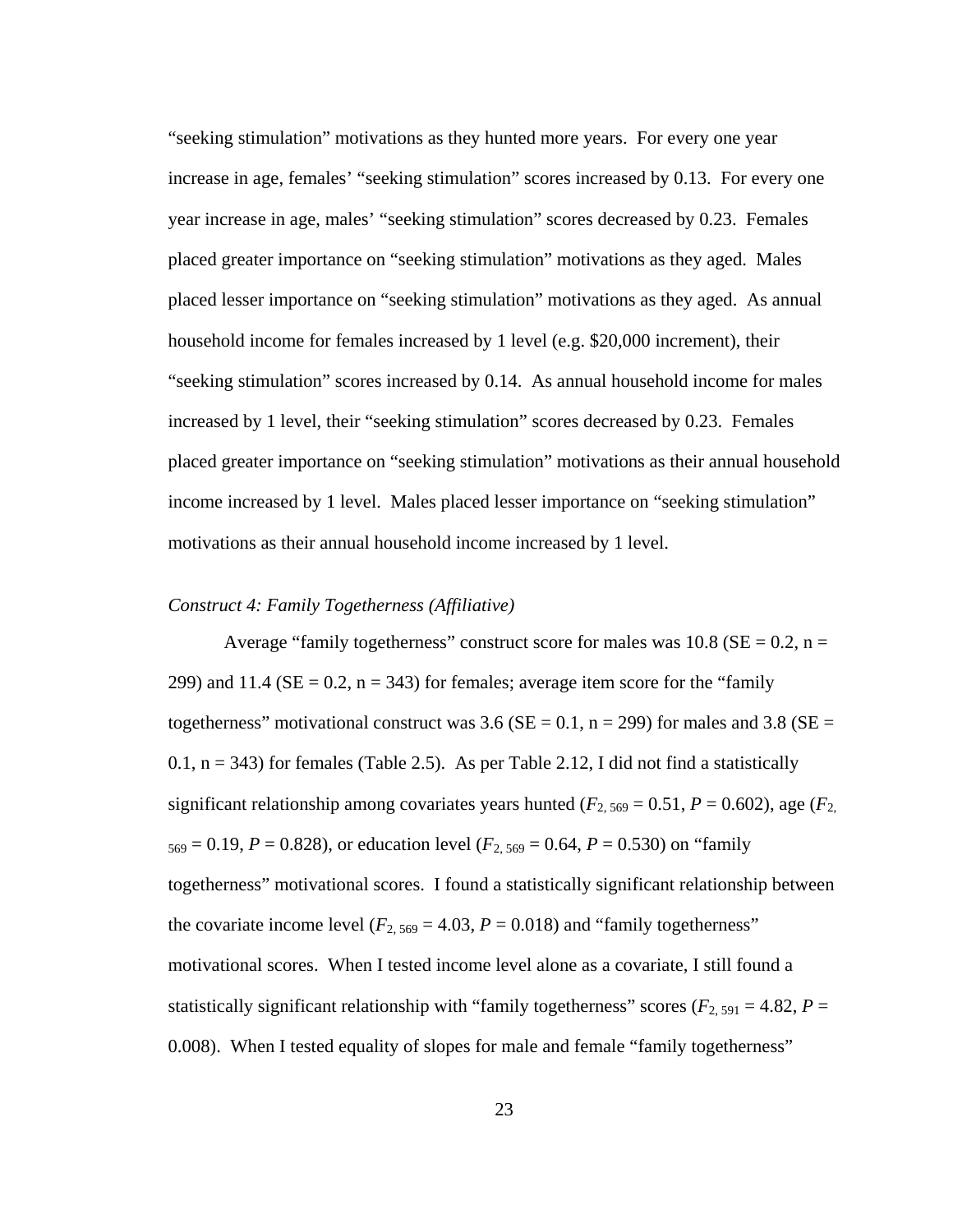scores by income level, I found there was not a statistically significant difference between groups  $(F_{1, 591} = 1.01, P = 0.314)$ . Therefore, I retained income level as a covariate. I found a statistically significant difference  $(F_{1, 592} = 6.83, P = 0.009)$  in adjusted mean scores for "family togetherness" between males ( $\bar{x} = 10.8$ ,  $SE = 0.2$ ,  $n = 299$ ) and females  $(\bar{x} = 11.4, \text{SE} = 0.2, \text{ n} = 343).$ 

I found the regression lines for the covariate years hunted suggested an interaction effect and indicated years hunted differently affected males and females on their "family togetherness" scores. For every year hunted, females' "family togetherness" scores remained consistent. For every year hunted, males' "family togetherness" scores increased by 0.03. Therefore, males placed greater importance on "family togetherness" motivations as they hunted more years.

### *Construct 5: Being with People-Social Contact (Affiliative)*

Average "being with people (social contact)" construct score for males was 27.7  $(SE = 0.4, n = 300)$  and 27.1  $(SE = 0.4, n = 343)$  for females; average item score for the "being with people (social contact)" motivational construct was 3.5 ( $SE = 0.1$ ,  $n = 300$ ) for males and  $3.4$  (SE = 0.1, n = 343) for females (Table 2.5). As per Table 2.13, I did not find a statistically significant relationship among covariates years hunted ( $F_{2, 569}$  = 0.04, *P* = 0.965), age (*F*2, 569 = 0.65, *P* = 0.524), income level (*F*2, 569 = 0.98, *P* = 0.377), or education level  $(F_{2, 569} = 2.44, P = 0.088)$  on "being with people (social contact)" motivational scores. Therefore, I performed a one-way ANOVA to test the main effect of gender on "being with people (social contact)" scores. I did not find a statistically significant difference  $(F_{1, 641} = 0.19, P = 0.665;$  Table 2.13) in mean "being with people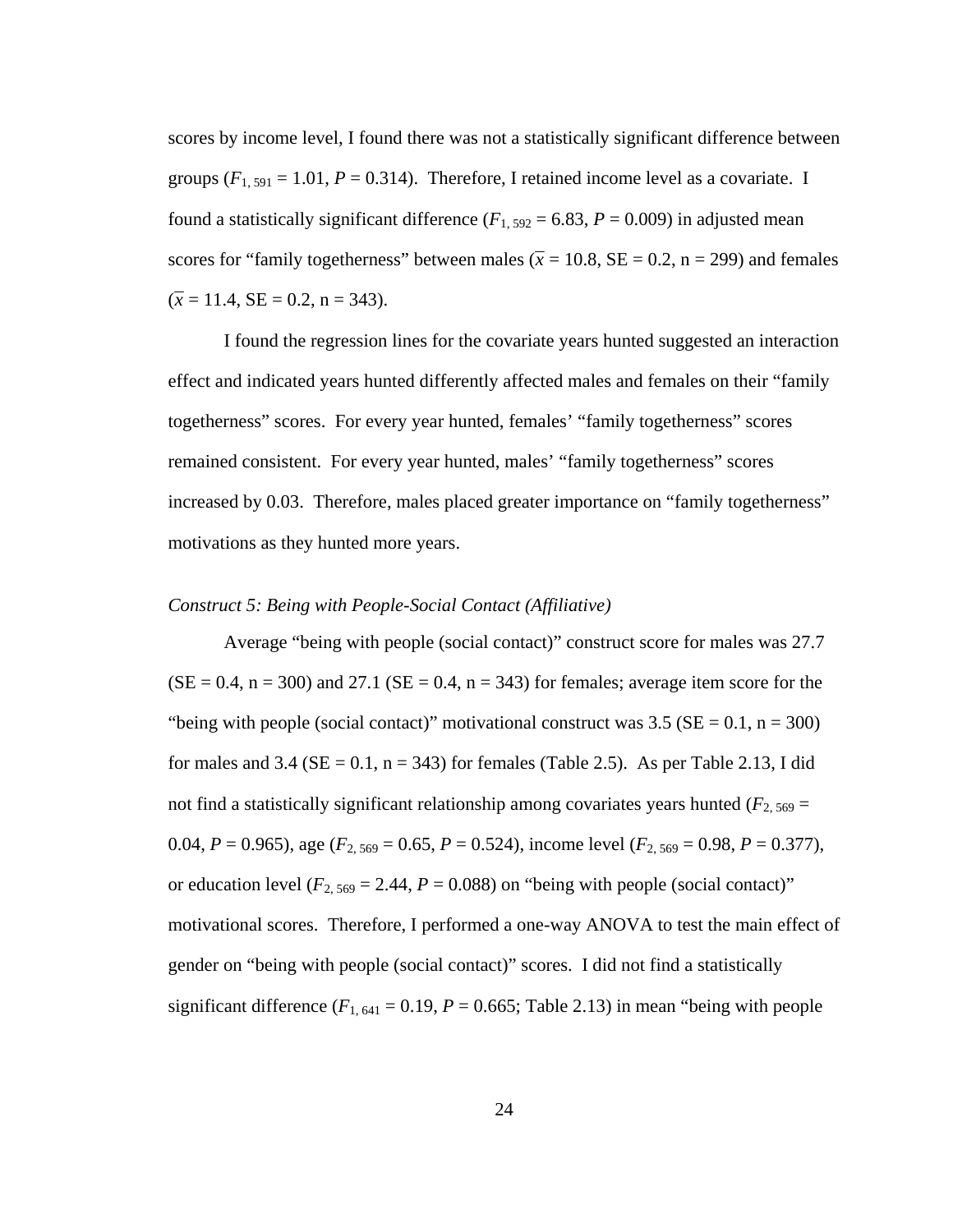(social contact)" scores between males ( $\bar{x} = 27.7$ , SE = 0.4, n = 300) and females ( $\bar{x} =$  $27.1$ ,  $SE = 0.4$ ,  $n = 343$ ).

I found the regression lines for the covariate education level suggested an interaction effect and indicated education level differently affected males and females on their "being with people (social contact)" scores. For every year of education acquired, females' "being with people (social contact)" scores increased by 0.08. For every year of education acquired, males' "being with people (social contact)" scores decreased by 0.59. Females placed greater importance on "being with people (social contact)" motivations for each year of education acquired. Males placed lesser importance on "being with people (social contact)" motivations for each year of education acquired.

# *Construct 6: Appreciative*

Average appreciative construct score for males was  $45.6$  (SE = 0.6, n = 296) and 44.8 ( $SE = 0.6$ ,  $n = 346$ ) for females; average item score for the appreciative motivational orientation was 3.8 ( $SE = 0.1$ , n = 293) for males and 3.7 ( $SE = 0.1$ , n = 340) for females (Table 2.6). As per Table 2.14, I did not find a statistically significant relationship among covariates years hunted ( $F_{2, 561} = 2.03$ ,  $P = 0.132$ ), age ( $F_{2, 561} = 2.09$ ,  $P = 0.125$ ), income level ( $F_{2, 561} = 0.71$ ,  $P = 0.494$ ), or education level ( $F_{2, 561} = 0.27$ ,  $P = 0.766$ ) on appreciative motivational scores. Therefore, I performed a one-way ANOVA to test the main effect of gender on appreciative scores. I did not find a statistically significant difference  $(F_{1, 631} = 0.38, P = 0.540;$  Table 2.14) in mean appreciative scores between males ( $\bar{x}$  = 45.6, SE = 0.6, n = 296) and females ( $\bar{x}$  = 44.8, SE = 0.6, n = 346).

I found the regression lines for the covariates years hunted, age, income level, and education level suggested an interaction effect and indicated each of those covariates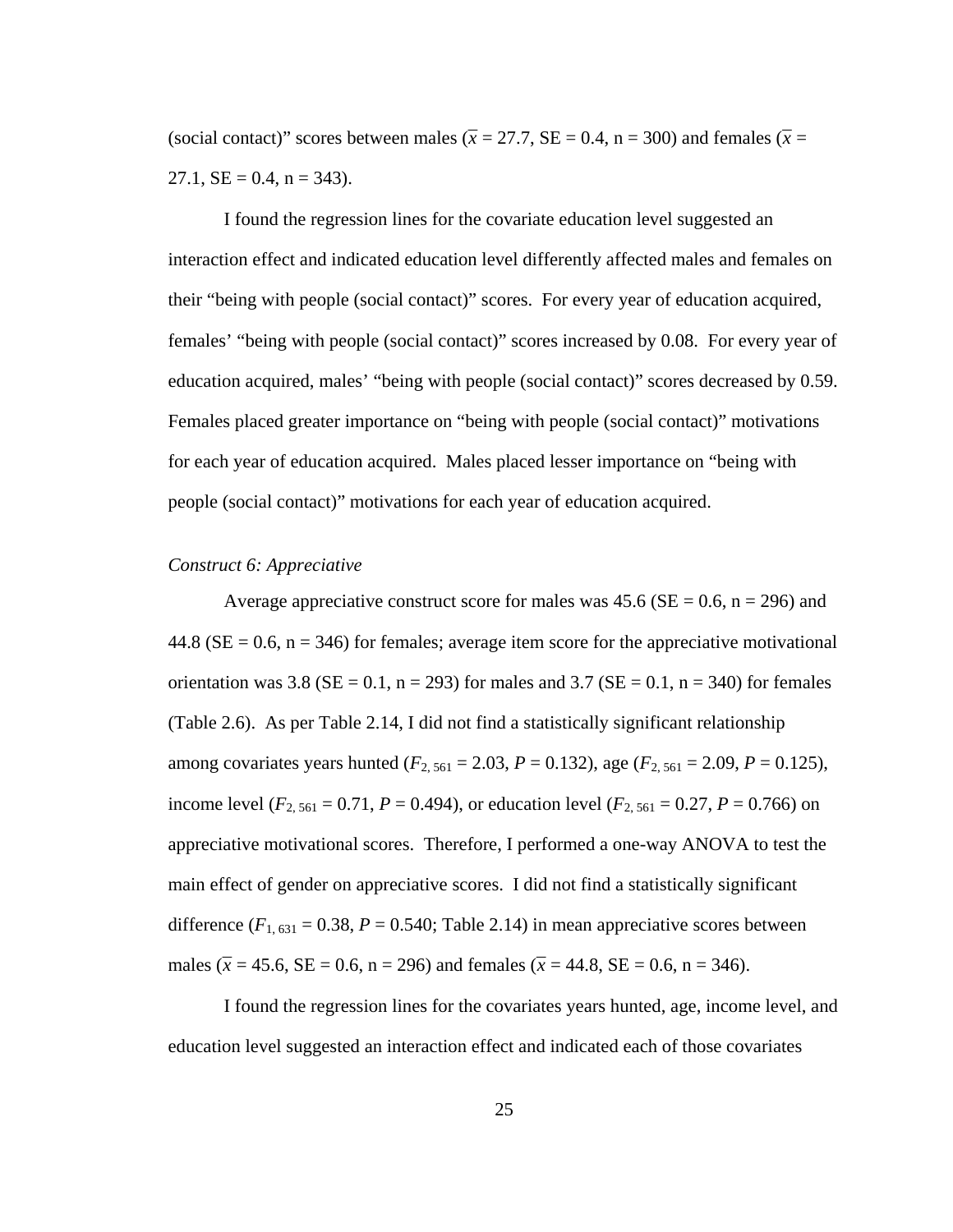differently affected males and females on their appreciative scores. For every year hunted, females' appreciative scores increased by 0.11. For every year hunted, males' appreciative scores remained consistent. Therefore, females placed greater importance on appreciative motivations as they hunted more years. For every one year increase in age, appreciative scores for females and males increased by 0.14 and 0.04, respectively. Females and males placed greater importance on appreciative motivations as they aged. As annual household income for females increased by 1 level (e.g. \$20,000 increment), their appreciative scores increased by 0.16. As annual household income for males increased by 1 level, their appreciative scores decreased by 0.84. Females placed greater importance on appreciative motivations as their annual household income increased by 1 level. Males placed lesser importance on appreciative motivations as their annual household income increased by 1 level. For every year of education acquired, appreciative scores for females remained consistent. For every year of education acquired, appreciative scores for males decreased by 0.84. Therefore, males placed lesser importance on appreciative motivations for each year of education acquired.

## **Discussion**

# *Factors*

I had expected items drawn from Driver's (1977) domains from his recreation experience preference scales would factor into achievement, affiliative, and appreciative motivational constructs presented by Decker and associates (1984). However, results of the principal component analysis indicated items pertaining to Decker and associates' (1984) achievement and affiliative motivations did not factor into stand-alone constructs. Achievement-oriented items collapsed into 3 different constructs, affiliative-oriented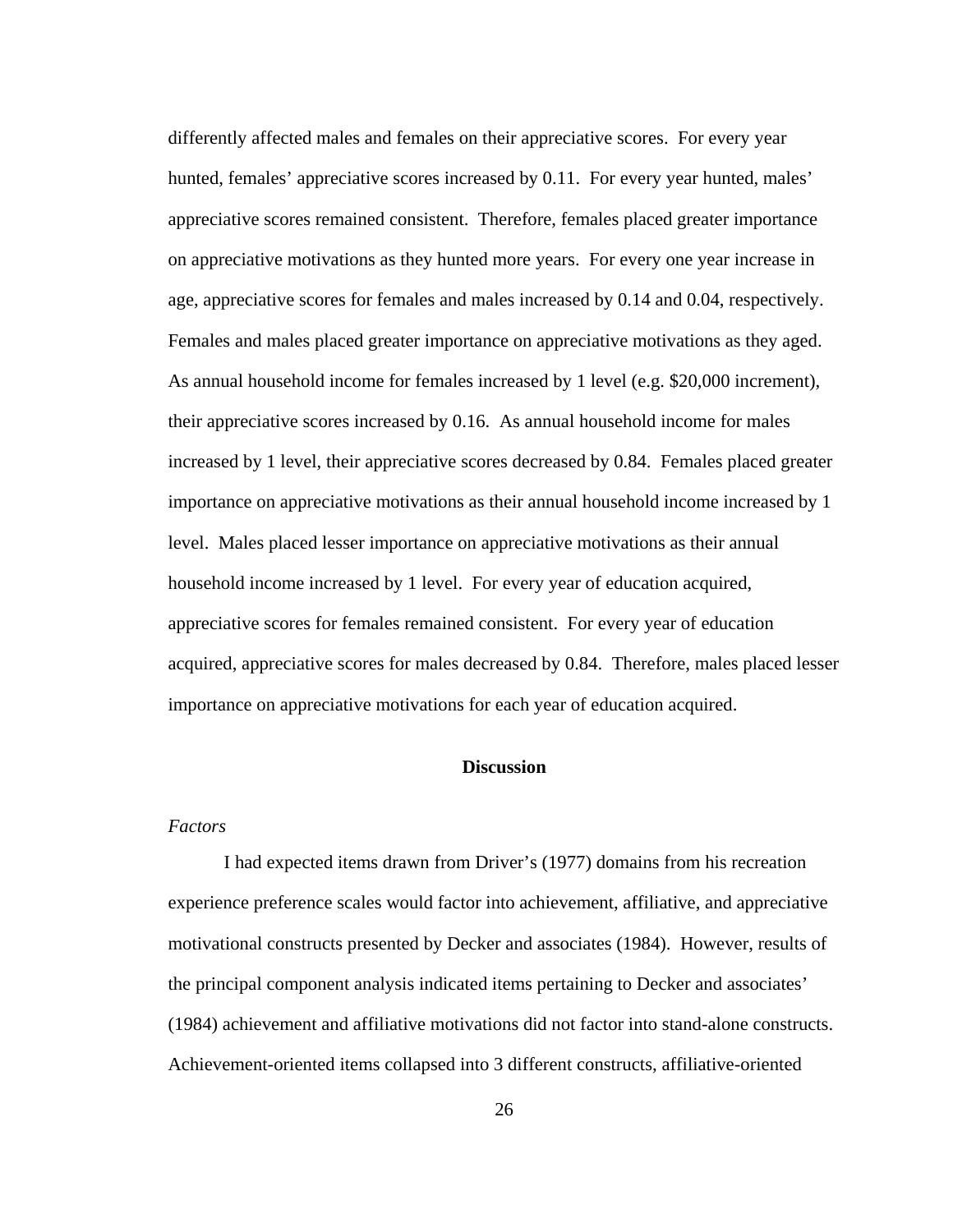items collapsed into 2 different constructs, and the appreciative-oriented items remained as one construct. Resulting constructs paralleled original Driver (1977) psychological domains and subscales from his recreation experience preference scales. Activityspecific items, such as "bagging an animal" and "bagging a trophy species", factored into the "seeking stimulation" subscale of Driver's (1977) achievement domain that contained activity-general items, such as "being someplace exciting" and "getting all charged up". These results indicated that use of summated scales for Decker and associates' (1984) motivational orientations are not sufficient enough in understanding achievementoriented and affiliative-oriented motivations of hunters in Mississippi. Had I retained achievement and affiliative motivational orientations by Decker and associates (1984), I may have committed a Type II error and found no significant differences between resident males and females on those motivations when they in fact existed. Future research on hunting motivations should continue using Driver's (1977) recreation experience preference scales and verifying item groupings through factor analysis.

It was my intent to measure each of achievement, affiliative, and appreciative motivations as individual constructs as per Decker and associates (1984). Based on previous gender, leisure, and motivation research, I expected to find differences between resident males and females on achievement and affiliative constructs and no differences between groups on the appreciative construct. Because the factor analyses indicated the achievement motivation items factored into 3 separate constructs and the affiliative motivation items factored into 2 separate constructs, my hypotheses had to be reassessed post-finding. I still expected to find differences between resident males and females in general because each of the factored constructs measured achievement or affiliative motivations. Therefore, I hypothesized to find significant differences between resident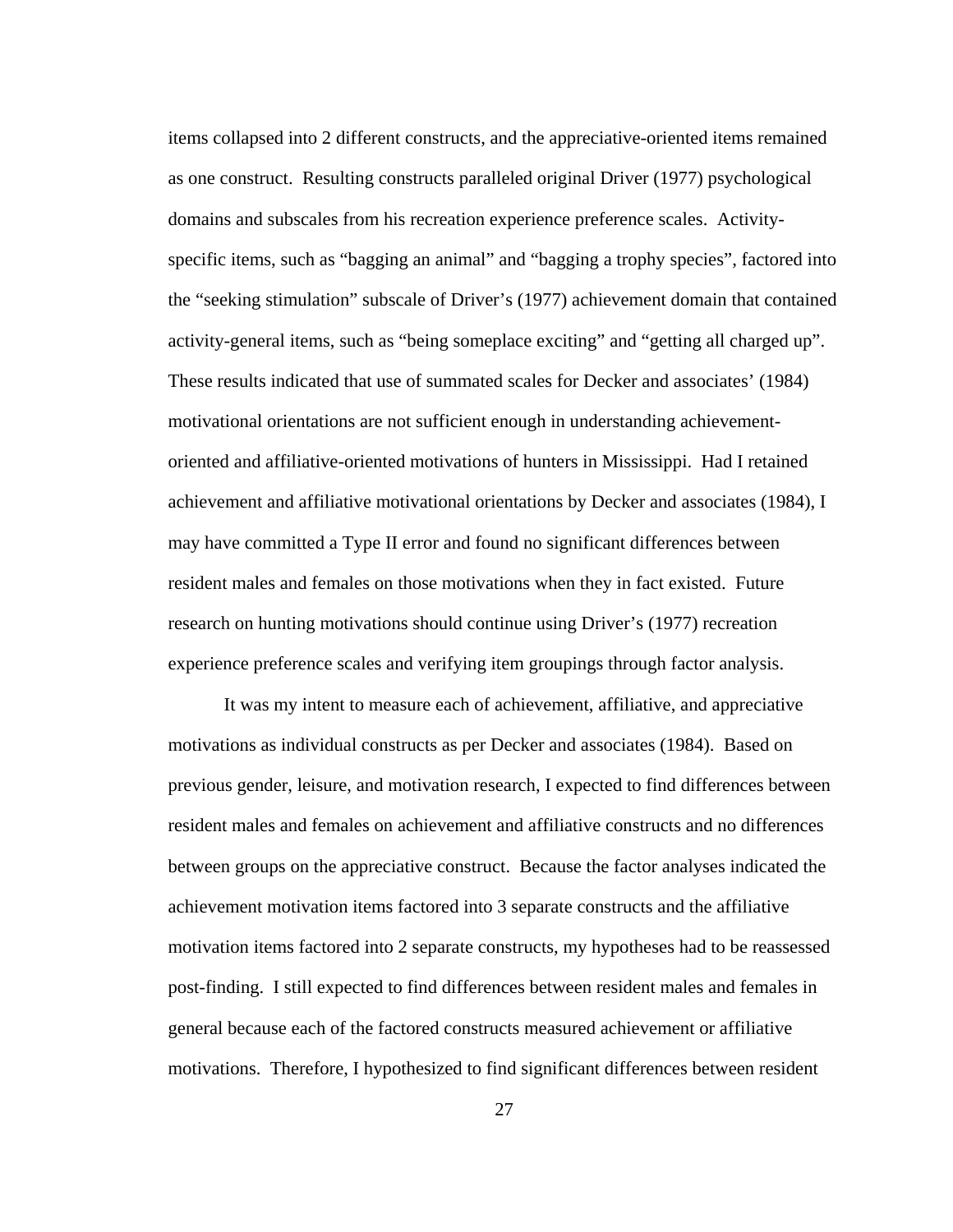male and female hunters on achievement-oriented motivations of "reinforcing selfimage", "social recognition", and "seeking stimulation" and on affiliative-oriented motivations of "family togetherness" and "being with people (social contact)". I expected males to score greater on each of the achievement-oriented constructs than females, and I expected females to score greater on each of the affiliative-oriented constructs than males. I expected to find no differences between resident male and female hunters on the appreciative-oriented construct. I expected neither group to score greater than the other on appreciative motivations.

#### *Achievement-oriented Motivations for Hunting*

I found no difference between males and females on importance of "reinforcing self-image" motivations for hunting regardless of their age. I also found differences at various ages between males and females on importance of "social recognition" motivations for hunting. These results suggested younger females did not place greater importance on achievement-oriented motivations. Previous research **(**Decker, et al., 1984; Purdy & Decker, 1986) indicated females should not place greater importance on achievement-oriented motivations. I found this to be the case for females at younger ages but not at older ages. Norton (2007) described 5 stages of hunting an individual goes through over time as part of hunter behavior and development theory, which could help explain why younger males ranked "social recognition" and "seeking stimulation" motivations as more important but placed lesser importance on them as they got older. These stages were the shooter stage, the limiting out stage, the trophy stage, the method stage, and the sportsmen stage. Male hunters at younger ages may be in the beginning developmental stages of being a hunter in which they seek to test and show others their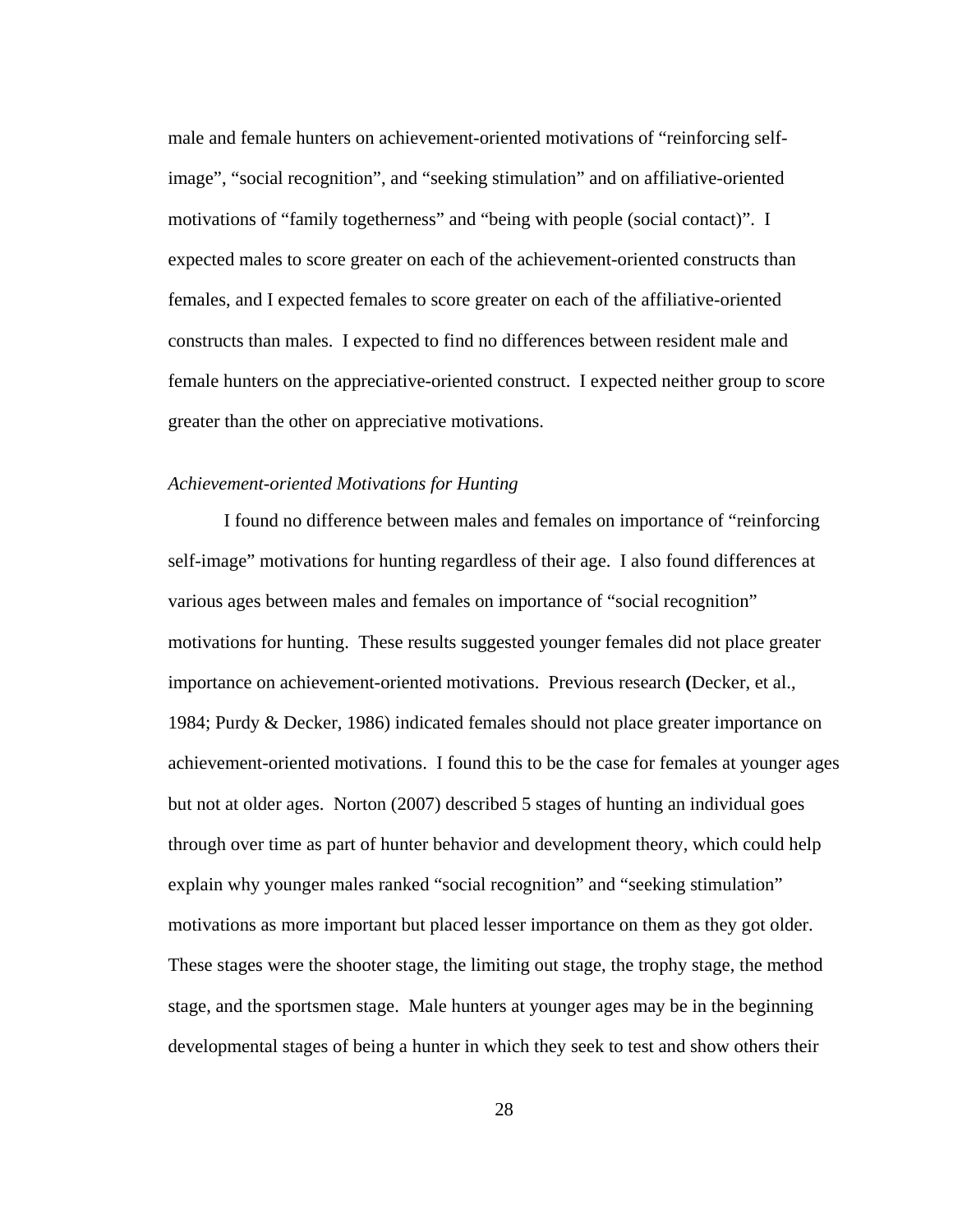abilities and seek stimulating rewards through bagging game (Norton, 2007). Younger males may be in the shooter, limiting out, or trophy stages where those in the shooter stage desire to test their competence in shooting, those in the limiting out stage enjoy shooting in the context of bagging game, and those in the trophy stage seek out selective game (Norton, 2007). As males got older, they could have been progressing to the method and sportsmen stages of hunting where those in the method stage pay attention to how they take game and those in the sportsmen stage place more importance on the actual hunting experience than bagging game (Norton, 2007). Norton (2007) indicated the importance of hunters showing competence in the sport lessens as hunters age. However, resident females did not fit Norton's (2007) hunting stage model. Females placed greater importance on "reinforcing self-image", "social recognition", and "seeking stimulation" as they got older. This may suggest resident females' slight resistance to perceived traditional and historical gender roles in society by possessing sufficient knowledge and skills to participate in a male-dominated activity (Wearing, 1995), and that gender stereotyping of hunting may not be as prominent as it once was for those who hunt.

# *Affiliative-oriented Motivations for Hunting*

I found differences between males and females on importance of "family togetherness" motivations for hunting regardless of their age. Results of "family togetherness" motivations were consistent with previous gender research indicating women participate in family-centered outdoor activities (Manning, 1999; Wearing & Wearing, 1988). I found no difference between males and females on importance of "being with people (social contact)" motivations for hunting. This indicated "being with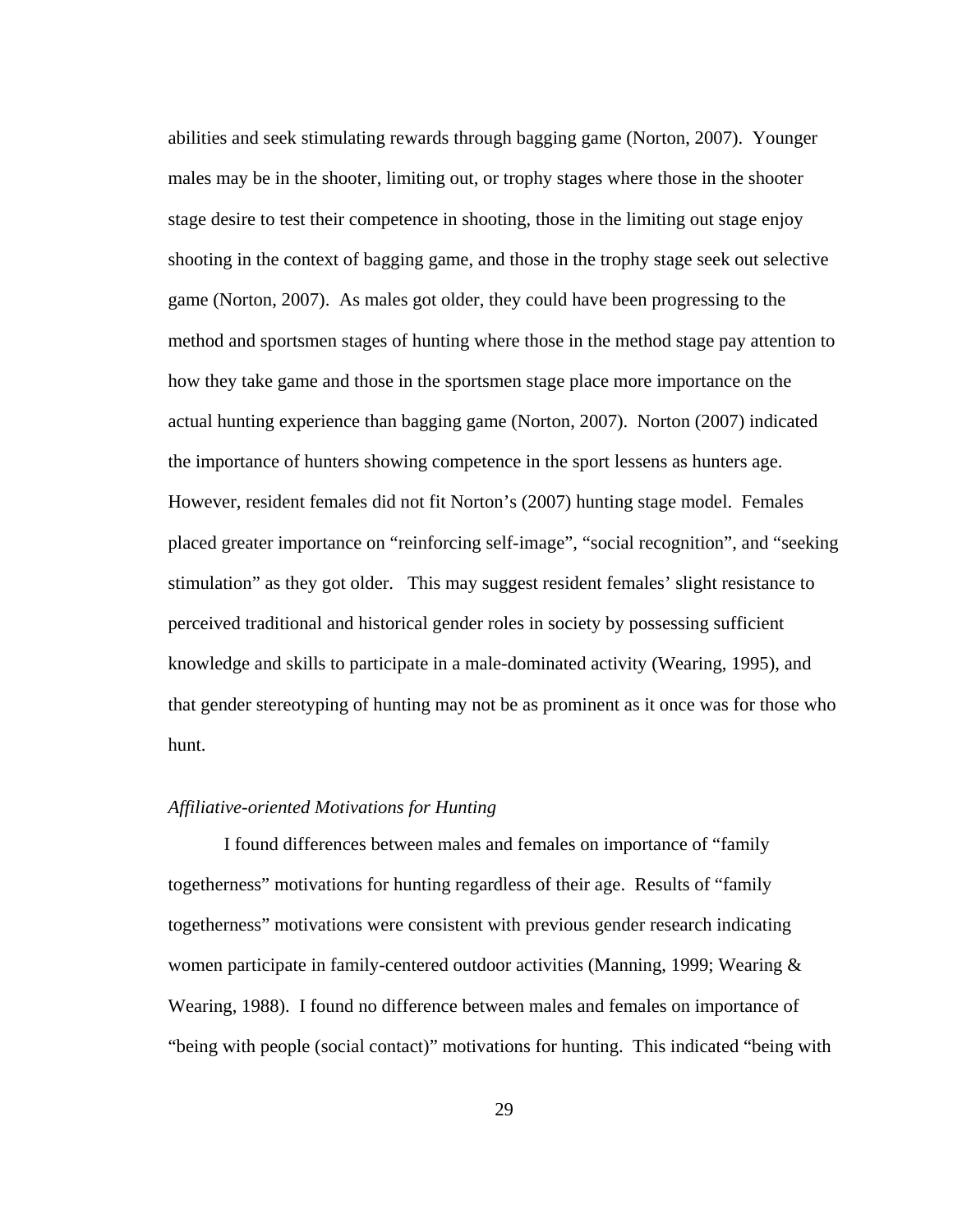people (social contact)" motivations were important equally to males and females. Results of "being with people (social contact)" motivations suggested that males and females equally valued positive interpersonal relationships in the context of hunting. Therefore, hunting is a fairly important social activity for males and females.

## *Appreciative-oriented Motivations for Hunting*

As expected, I found no difference between males and females on appreciative motivations. This indicated that being in natural settings at any capacity is a moderately to very important reason for hunting in Mississippi to males and females. This was expected because hunting involves appreciation for the natural environment to a great extent. Additionally, greater importance was placed on appreciative motivations as males and females aged. This is consistent with hunter behavior and development theory framed by Norton's (2007) hunting stages where younger hunters primarily seek to show their competence and abilities and bag game, and then they progress to placing more importance on being around nature than bagging game as they get older.

# *Overall Motivations for Hunting*

Consistent with previous research conducted by Duda (1993), Hayslette and others (2001), Bhandari and others (2006), and Responsive Management and the National Shooting Sports Foundation (2008), I found resident hunters in Mississippi did not indicate achievement-oriented motivations to be the most important reasons to hunt. Based on average item scores with each motivational construct, resident females and resident males ranked appreciative-oriented motivations first, affiliative-oriented motivations second, and achievement-oriented motivations third. Additionally, I found age and income level to be significant covariates for achievement-oriented motivations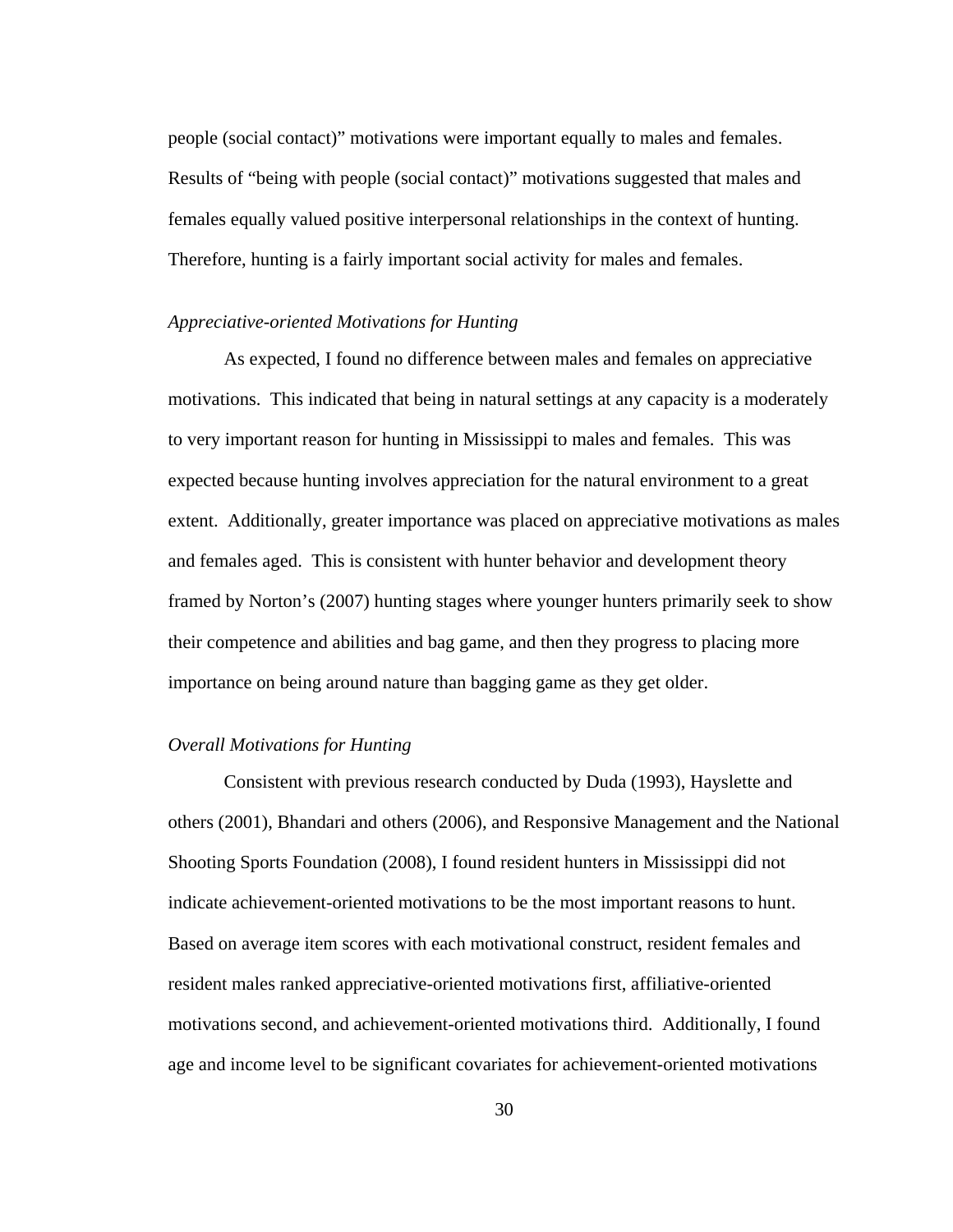and "family togetherness" motivations, respectively. I did not find years hunted and education level to be significant covariates with either of the motivation orientations. Fuller (2006) also did not find those covariates to be significant on motivational orientations between African-American and Anglo male hunters in Mississippi. I believe it is possible that hunter motivations may not be as linked to education level and years hunted as previous research has implied (Floyd  $& Gramann, 1993$ ). Future research on motivations should investigate other variables related to the initiation and socialization of hunting and constraints to hunting between men and women.

My study only investigated White resident hunters in Mississippi. Further differences may exist within gender groups (Henderson, 1996), which warrants further investigation into how motivations can change with different men and women in terms of other demographic variables, such as race or ethnicity. Other limitations to my study were centered on motivations not fully explaining differences in hunting behavior between men and women. Motivations are dynamic and can change over time. Studying motivations is only the first step in understanding why individuals participate in hunting (Iso-Ahola, 1980). The relative importance hunters placed on various items measuring different motivation orientations in my study did not necessarily represent the actual needs of those hunters or that they are obtaining those benefits. Future research should investigate the level of satisfaction obtained by hunting participants, especially a multiple satisfaction approach (Hendee, 1974; Iso-Ahola, 1980). Motivations and satisfaction are inextricably linked because satisfaction serves as a measurement of how well individuals met their motivations (Manning, 1999). Subsequent research also should examine the gendered aspects of hunting involvement. Understanding involvement in hunting for men and women can provide useful information on the attraction, meaning, and centrality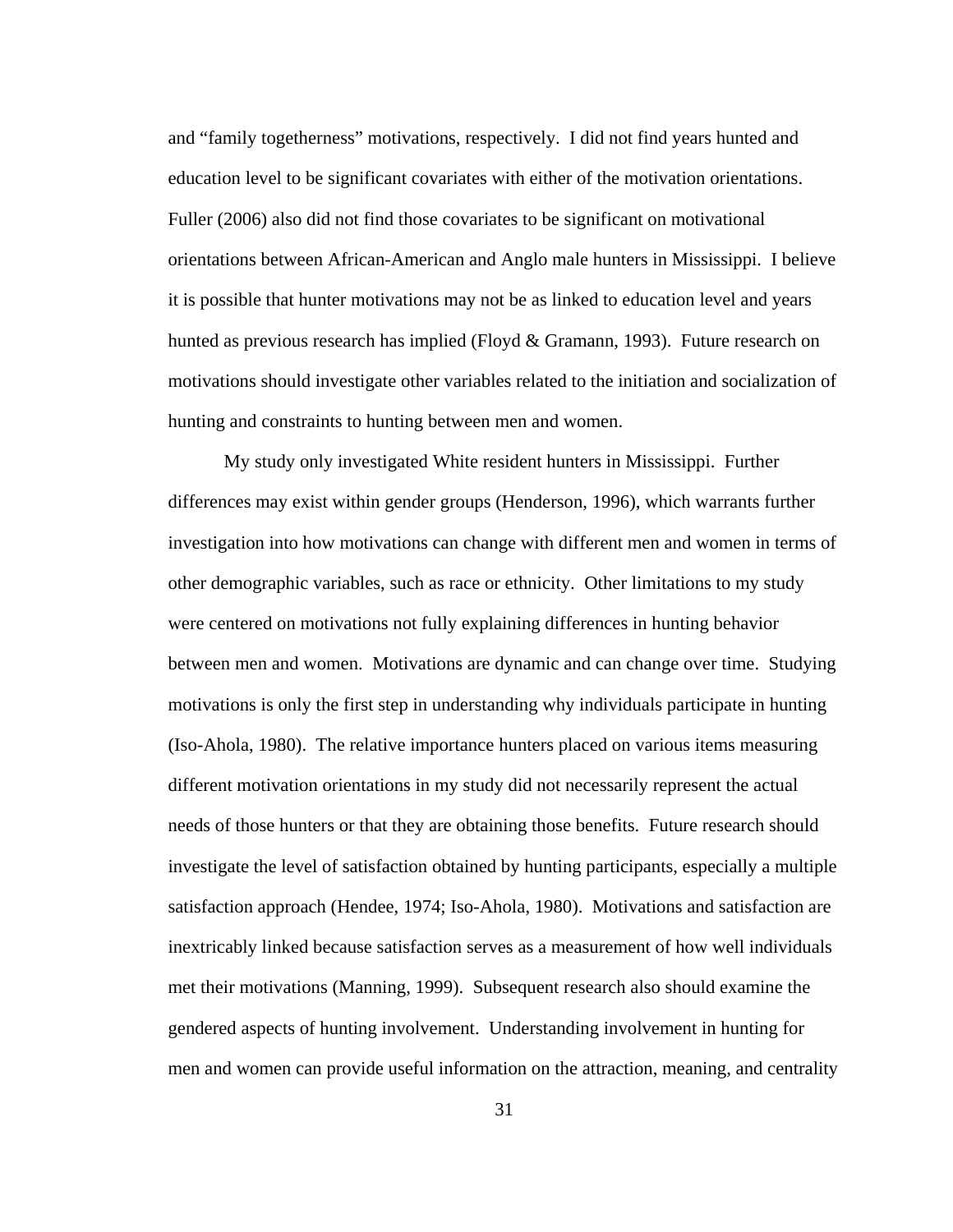of hunting based on each group's general attitudes on life because involvement implies motivations to be an on-going process (Wiley, Shaw, & Havitz, 2000).

Hunting can be viewed as an activity with the potential to enhance women's empowerment and improve existing social structure that assumes women do not have special needs when it comes to leisure (Shaw, 2000). Natural resources managers can focus on programs that center around the family to recruit and retain more females in hunting. This may aid in increasing hunting participation and subsequently in increasing revenue for wildlife management. Therefore, to better understand female hunters, future research should continue studying their motivations to hunt and how they are affected by various covariates. Previous research indicated years hunted, age, income level, and education level (Floyd & Gramann, 1993) were covariates for hunting. The regression lines for these covariates suggested interaction effects for motivational constructs. However, my analysis of covariance demonstrated that in most cases for the motivational constructs, covariates did not have a linear relationship with the dependent variable (motivation scores of each construct) regardless of how the regression lines looked because this was a violation of the first assumption of an analysis of covariance. Further research should be conducted to better understand why the interactions between covariates and motivations are occurring. Future research also should focus on understanding male and female motivations to hunt using all 19 original domains from Driver's (1977) recreation experience preference scales to better understand effect of gender on leisure behavior.

32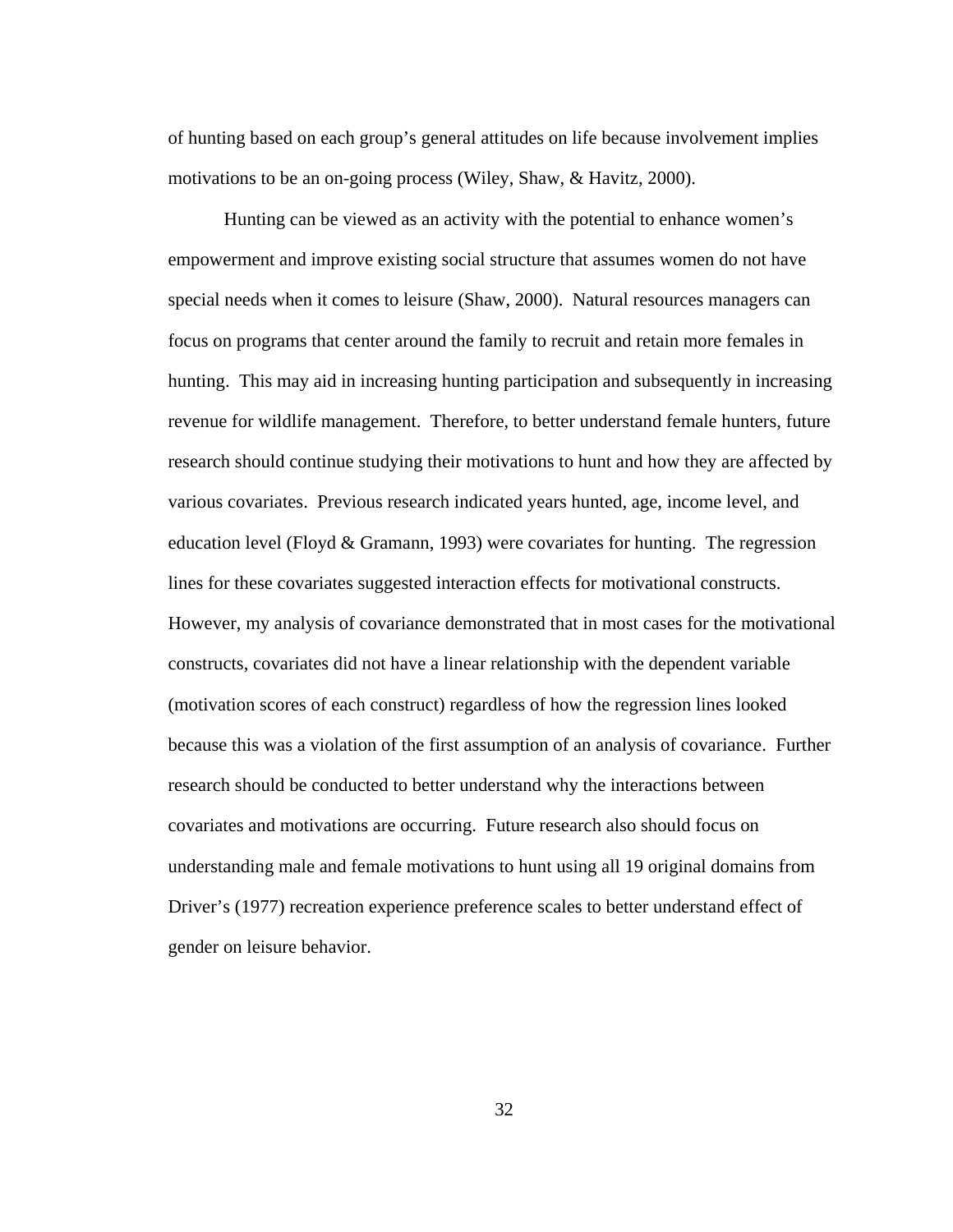## **Literature Cited**

- Adams, C. E., & Steen, S. J. (1997). Texas females who hunt. *Wildlife Society Bulletin, 25*, 796–802.
- Anderson, L. E., & Loomis, D. K. (2006). Balancing stakeholders with an imbalanced budget: How continued inequities in wildlife funding maintains old management styles. *Human Dimensions of Wildlife, 11*, 455–458.
- Bhandari, P., Stedman, R. C., & Luloff, A. E. (2006). Effort versus motivation: Factors affecting antlered and antlerless deer harvest success in Pennsylvania. *Human Dimensions of Wildlife, 11*, 423–436.
- Brown, T. L., Decker, D. J, & Enck, J. W. (2000). Trends in hunting participation and implications for management of game species. In W. C. Gartner & D. W. Lime (Eds.), *Trends in outdoor recreation, leisure, and tourism* (pp. 145–154). Wallingford, Oxon, UK: CABI Publishing.
- Cohen, J. (1988). *Statistical power analysis for the behavioral sciences* (2<sup>nd</sup> ed.). Hillsdale: Lawrence Erlbaum Associates.
- Cronbach, L. J. (1951). Coefficient alpha and the internal structure of tests. *Psychometrika, 16*, 297–334.
- Decker, D. J., Brown, T. L., & Gutierrez, R. J. (1980). Further insights into the multiple satisfactions approach for hunter management. *Wildlife Society Bulletin, 8*, 323– 331.
- Decker, D.J., Provencher, R.W., & Brown, T.L. (1984). *Antecedents to hunting participation: An exploratory study of the social-psychological determinants of initiation, continuation, and desertion in hunting*. Outdoor Recreation Research Unit Department of Natural Resources. Ithaca, NY: Cornell University.
- Decker, D. J., & Connelly, N. A. (1989). Motivations for deer hunting: Implications for antlerless deer harvest as a management tool. *Wildlife Society Bulletin, 17*, 455– 463.
- Decker, D. J., Enck, J. W., & Brown, T. L. (1993). The future of hunting: Will we pass on the heritage? *Proceedings from the Second Annual Governor's Symposium on North America's Hunting Heritage*, (pp. 22– 46). Pierre, SD.
- Decker, D. J., & Enck, J. W. (1996). Human dimensions of wildlife management: Knowledge for agency survival in the 21<sup>st</sup> century. *Human Dimensions of Wildlife, 1*, 60–71.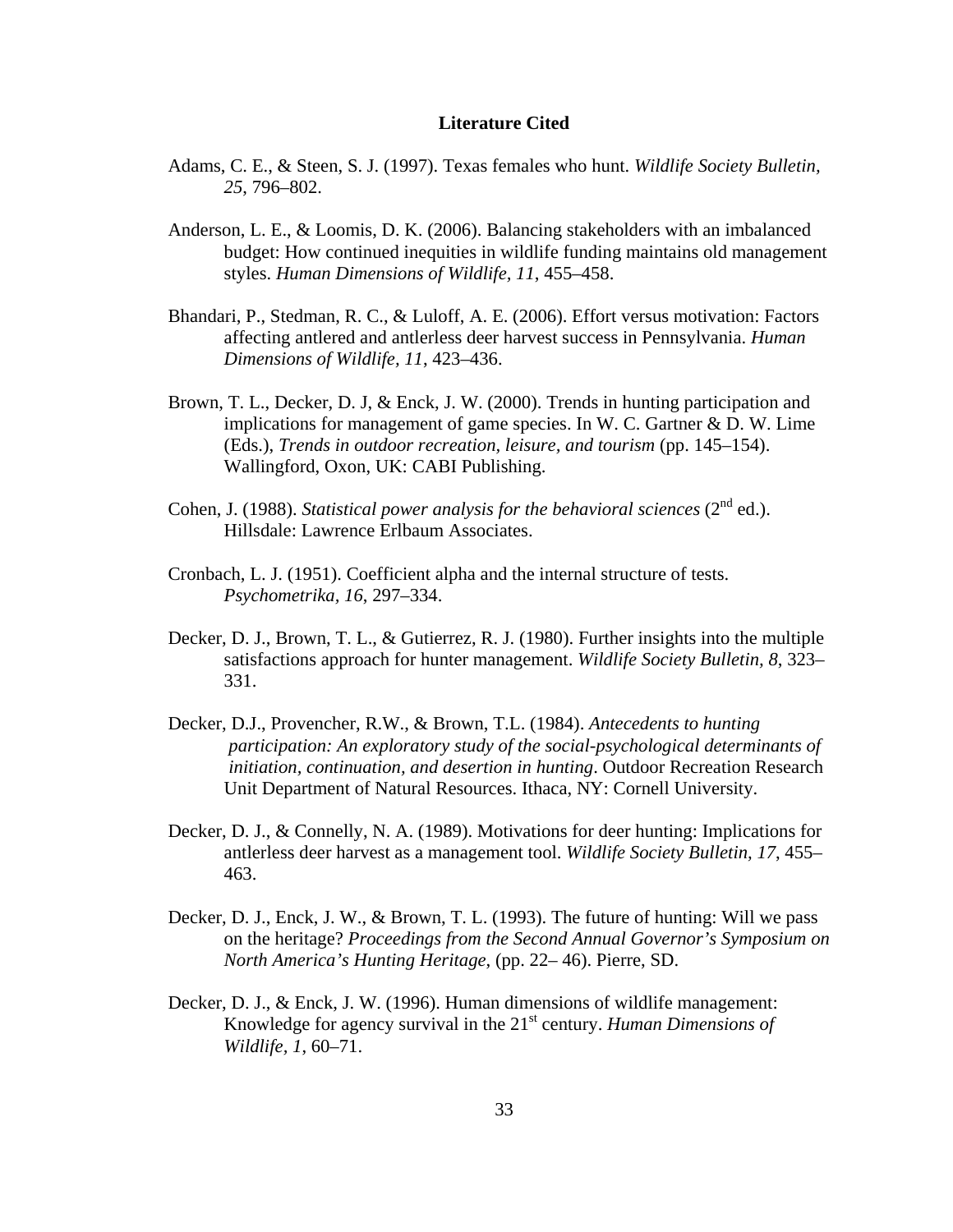- Decker, D. J., Brown, T. L., & Siemer, W. F. (2001). Eds. *Human Dimensions of Wildlife Management in North America*. Bethesda, MD: The Wildlife Society.
- Deem, R. (1986). *All work and no play? The sociology of women and leisure.*  Philadelphia, PA: Open University Press.
- Dillman, D. A. (2007). *Mail and internet surveys: The tailored design method (2nd Ed.).* Hoboken, NJ: John Wiley & Sons, Inc.
- Driver, B. L. (1977). Item pool for scales designed to quantify the psychological outcomes desired and expected from recreation participation*.* Unpublished report, USDA Forest Service, Rocky Mountain Forest and Range Experiment Station, Fort Collins, CO.
- Duda, M. D. (1993). *Factors related to hunting and fishing participation in the United States*. Responsive Management, Harrisonburg, VA.
- Enck, J. W., Decker, D. J., and Brown, T. L. (2000). Status of hunter recruitment and retention in the United States. *Wildlife Society Bulletin, 28*, 817–824.
- Fisher, M. R. (1996). Estimating the effect of nonresponse bias on angler surveys. *Transactions of the American Fisheries Society, 125*, 118–126.
- Floyd, M. F., & Gramann, J. H. (1993). Effects of acculturation and structural assimilation in recreation-based recreation: The case of Mexican-Americans*. Journal of Leisure Research, 25*, 6–21.
- Fuller, S. D. (2006). *Exploring possible differences between African-American and Anglo male hunters in Mississippi*. Master's thesis. Mississippi State University, Mississippi State.
- Hayslette, S. E., Armstrong, J. B., & Mirarchi, R. E. (2001). Mourning dove hunting in Alabama: Motivations, satisfactions, and sociocultural influences. *Human Dimensions of Wildlife, 6*, 81–95.
- Heberlein, T. A., Serup, B., & Ericsson, G. (2008). Female hunting participation in North America and Europe. *Human Dimensions of Wildlife*, *13*, 443–458.
- Hendee, J. C. (1974). A multiple-satisfaction approach to game management. *Wildlife Society Bulletin, 2*, 104–113.
- Henderson, K. A. (1996). One size doesn't fit all: The meanings of women's leisure. *Journal of Leisure Research*, *28*, 139–154.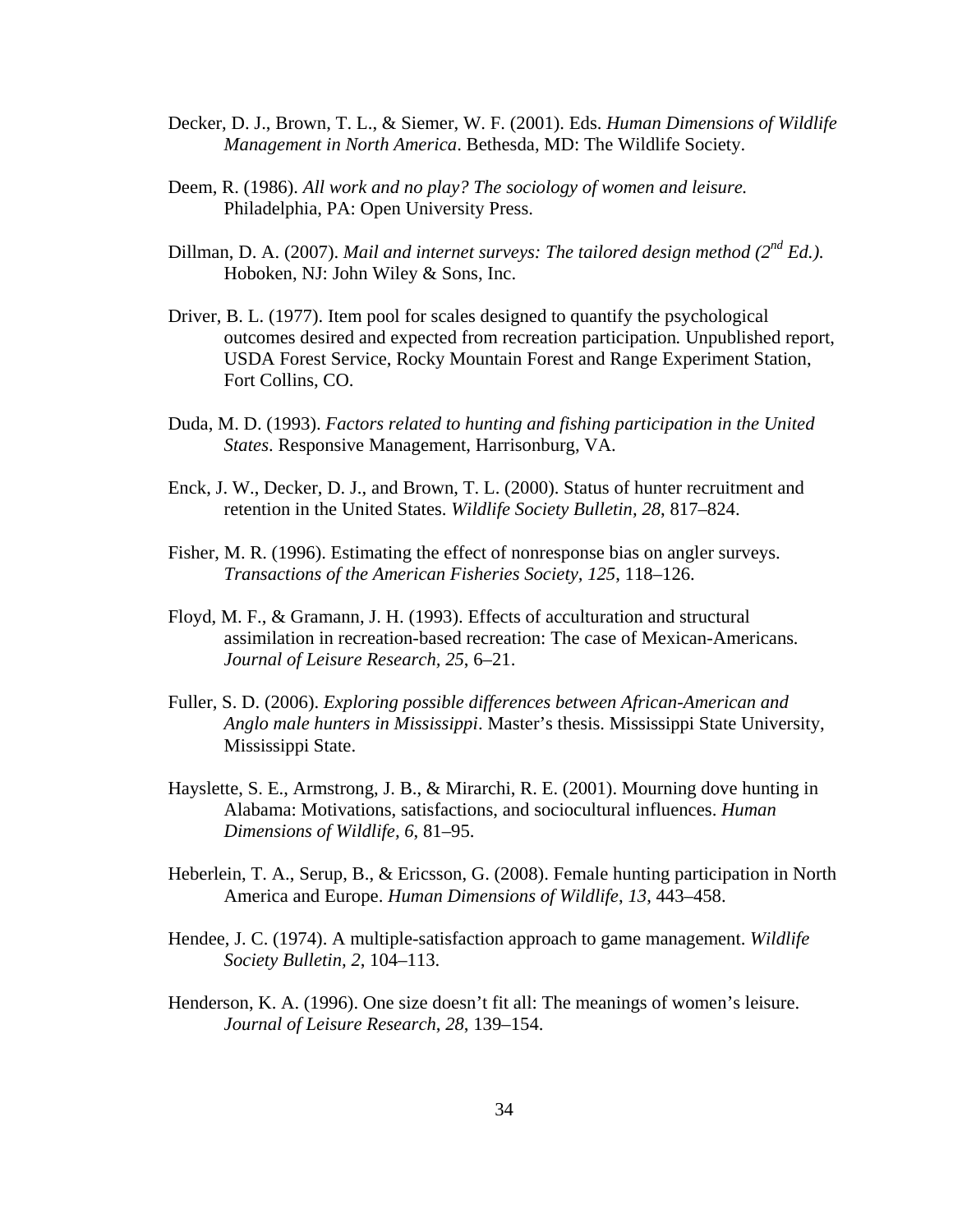- Hunt, K. M. (2009). *Personal communication*. Box 9690 in Mississippi State, MS. 39762.
- Iso-Ahola, S. (1980). *The social psychology of leisure and recreation.* Dubuque, IA: Wm. C. Brown Company Publishers.
- Jackson, E. L., & Henderson, K. A. (1995). Gender-based analysis of leisure constraints. *Leisure Sciences, 17*, 31–51.
- Kim, J., & Mueller, C. W. (1978). Introduction to factor analysis: What it is and how to do it. *Quantitative Applications in the Social Sciences Series 14.* Thousand Oaks, CA: Sage Publications.
- Manning, R. E. (1999). *Studies in outdoor recreation: Search and research for satisfaction*. Corvallis: Oregon State University Press.
- McNamara, J. F. (1994). *Surveys and experiments in education research*. Lancaster, PA: Technomic Publishing Co., Inc.
- Messner, M., & Sabo, D. (1990). *Sport, men, and the gender order: Critical feminist perspectives*. Champaign, IL: Human Kinetics Books.
- Milliken, G. A., & Johnson, D. E. (2002). *Analysis of messy data: Volume III analysis of covariance*. Boca Raton, FL: Chapman and Hall/CRC.
- Norton, B. (2007). *The hunter: Developmental stages and ethics*. Helena, MT: Riverbend Publishing.
- Nunnally, J. (1978). *Psychometric theory* (2<sup>nd</sup> ed.). New York: McGraw-Hill.
- Pierce, C. L., Manfredo, M. J., & Vaske, J. J. (2001). Social science theories in wildlife management. In D. J. Decker, T. L. Brown & W. F. Siemer (Eds.), *Human Dimensions of Wildlife Management in North America* (p. 49). Bethesda, MD: The Wildlife Society.
- Pizam, A., Neumann, Y., & Reichel, A. (1979). Tourist satisfaction: Uses and misuses. *Annals of Tourism Research, 6*, 195–197.
- Purdy, K. G., & Decker, D. J. (1986). *A longitudinal investigation of social-psychological influences on hunting participation in New York: Study I (1983–1985)*. Human Dimensions Research Unit. Ithaca, NY: Cornell University.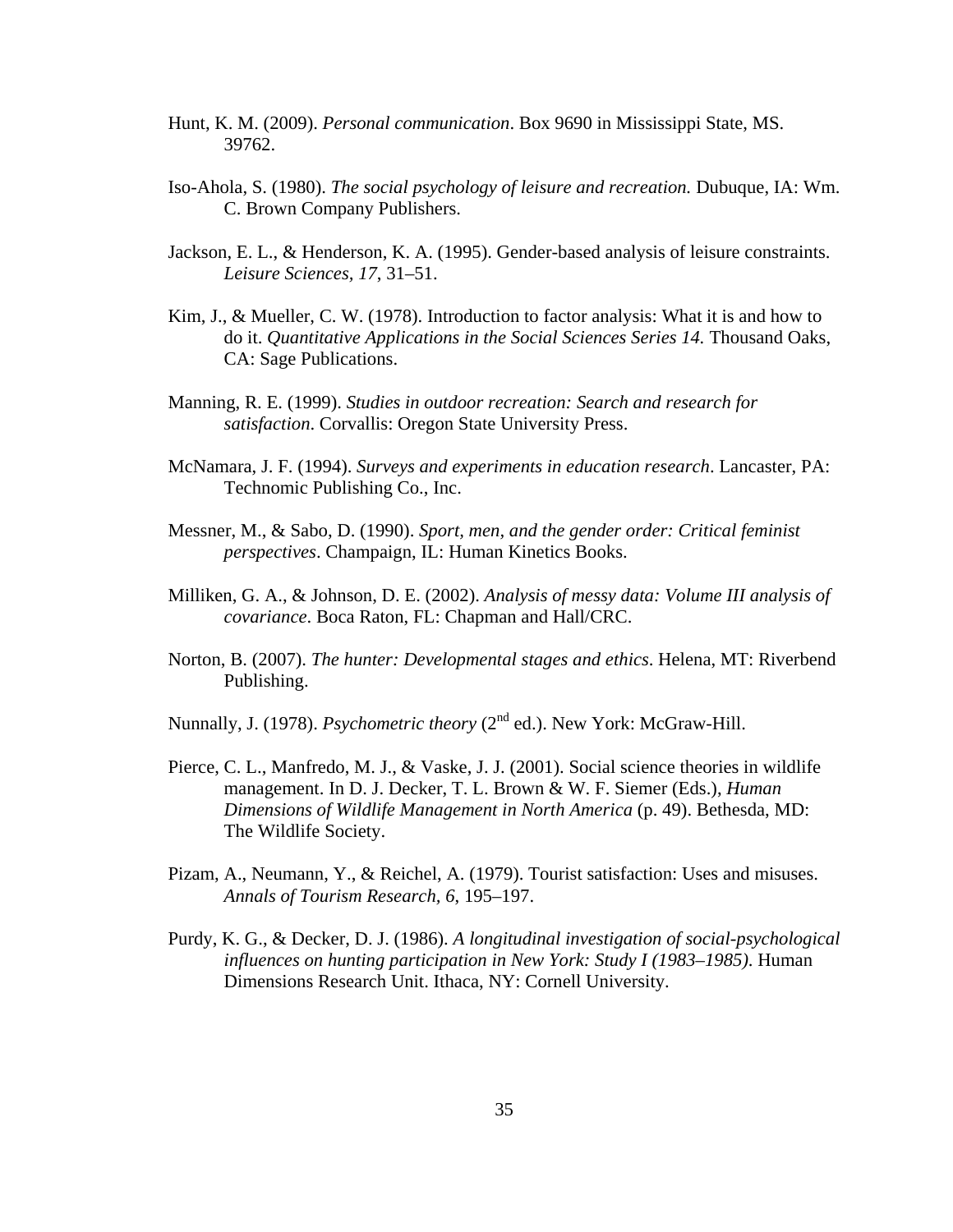- Responsive Management & National Shooting Sports Foundation. 2008. *The future of hunting and the shooting sports: Research-based recruitment and retention strategies*. Produced for the U.S. Fish and Wildlife Service under Grant Agreement CT-M-6-0. Harrisonburg, VA.
- SAS Institute, Inc. (2008). *Version 9.1 user manual.* SAS Institute, Cary, NC, USA.
- Schafer, J. L. (1997). *Analysis of incomplete multivariate data.* New York, NY: Chapman & Hall/CRC.
- Schulz, J. H., Millspaugh, J. J., & Zekor, D. T. (2003). Enhancing sport-hunting opportunities for urbanites. *Wildlife Society Bulletin, 31*, 565–573.
- Shaw, S. M. (2001). Conceptualizing resistance: Women's leisure as political practice. *Journal of Leisure Research, 33*, 186–201.
- SPSS, Inc. (2009). *SPSS base 16.0 for windows user's guide.* SPSS Inc., Chicago, IL, USA.
- Stevens, J. P. (2002). *Applied multivariate statistics for the social sciences*. Mahwah, NJ: Lawrence Erlbaum Associates.
- U.S. Department of the Interior, Fish and Wildlife Service, and U.S. Department of Commerce, U.S. Census Bureau. (2007). *2006 national survey of fishing, hunting, and wildlife-associated recreation.* Washington, DC.
- Wearing, B., & Wearing, S. (1988). "All in a day's leisure": Gender and the concept of leisure. *Leisure Studies*, 7, 111–123.
- Wearing, B. (1991). Leisure and women's identity: Conformity or individuality? *Leisure & Society, 14*, 575–586.
- Wearing, B. (1995). Leisure and resistance in an aging society. *Leisure Studies, 14*, 263– 279.
- Wildt, A. R., & Ahtola, O. (1978). *Analysis of covariance*. Beverly Hills, CA: Sage Publications.
- Wiley, C. G., Shaw, S. M., & Havitz, M. E. (2000). Men's and women's involvement in Sports: An examination of the gendered aspects of leisure involvement. *Leisure Sciences, 22*, 19–31.
- Zuzanek, J. (1978). Social differences in leisure behavior: Measurement and interpretation. *Leisure Sciences*, *1*, 271–293.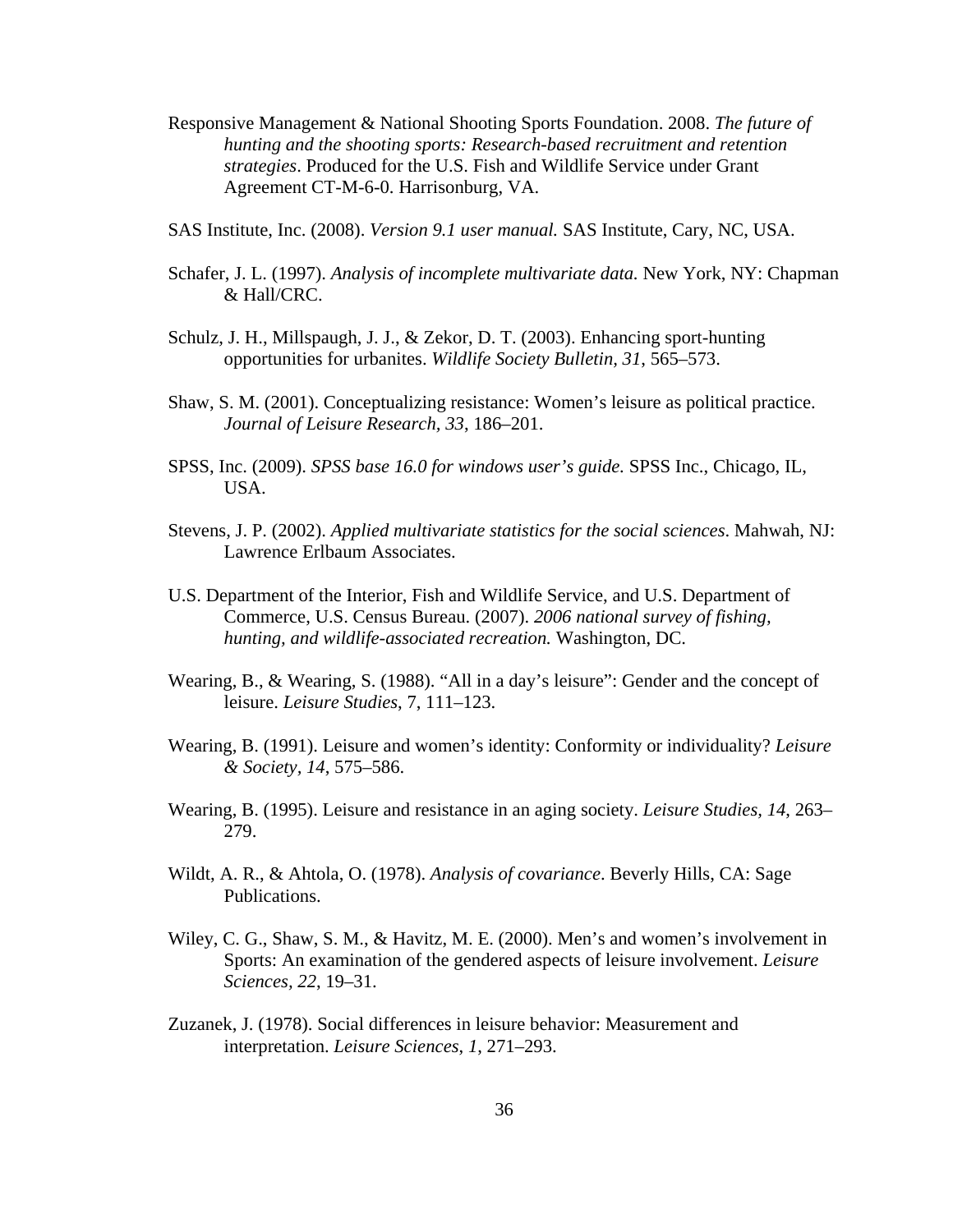| Category                      | White males | White females | Overall totals |
|-------------------------------|-------------|---------------|----------------|
| # Mailed                      | 1000        | 1000          | 2000           |
| # Not returned                | 589         | 559           | 1148           |
| # Returned useable            | 307         | 354           | 661            |
| $#$ Non-eligible <sup>a</sup> | 29          | 20            | 49             |
| # Non-deliverable             | 75          | 67            | 142            |
| Response rate <sup>b</sup>    | 34.3%       | 38.8%         | 36.5%          |

Table 2.1 Response categories and rates by gender for the Survey of Mississippi Resident Hunters conducted from October to December 2009.

<sup>a</sup> Non-eligibles included 41 refusals and 8 were respondents who did not hunt.

<sup>b</sup> Response rate calculated by dividing number of returned useable surveys by total number of surveys sent minus number of non-deliverable and non-eligible surveys.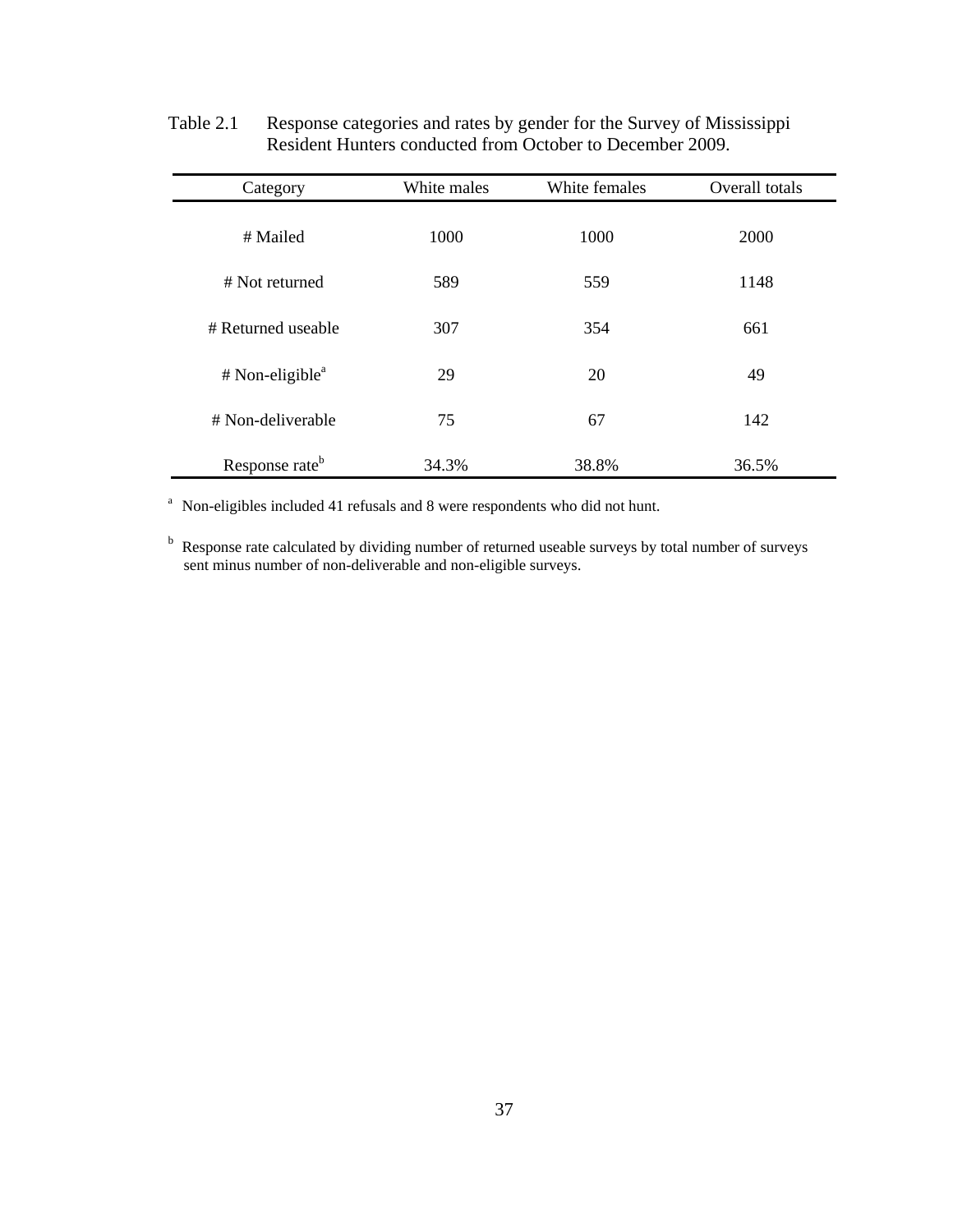Table 2.2 Factor analysis results for achievement-oriented, affiliative-oriented and appreciative-oriented motivations to hunt in Mississippi for the Survey of Mississippi Resident Hunters conducted from October to December 2009. Rotated component matrix factor loadings for achievement and affiliativeoriented motivations are presented. Component matrix factor loadings are presented for appreciative motivations.

|                             |                                             | Factor  | Cronbach's |
|-----------------------------|---------------------------------------------|---------|------------|
| <b>Motivation Construct</b> | Scale items (I hunt in Mississippi to:)     | Loading | Alpha      |
|                             |                                             |         |            |
| Achievement                 |                                             |         |            |
| Reinforcing self-image      | gain a sense of self-confidence             | 0.814   | 0.86       |
|                             | increase my feelings of self-worth          | 0.836   |            |
|                             | feel like a better person after hunting     | 0.748   |            |
| Social recognition          | show others I can hunt                      | 0.795   | 0.84       |
|                             | make a good impression on others            | 0.758   |            |
|                             | be recognized for hunting                   | 0.795   |            |
|                             | be seen by others hunting                   | 0.727   |            |
| Seeking stimulation         | get all charged up                          | 0.632   | 0.83       |
|                             | be someplace where things are exciting      | 0.583   |            |
|                             | experience the thrills of hunting           | 0.765   |            |
|                             | test the extent to which I can hunt         | 0.605   |            |
|                             | because hunting is stimulating and exciting | 0.817   |            |
|                             | bag an animal                               | 0.623   |            |
|                             | bag a trophy species                        | 0.604   |            |
|                             |                                             |         |            |
| Affiliative                 |                                             |         |            |
| Family togetherness         | help bring my family closer together        | 0.880   | 0.93       |
|                             | get the family to do something together     | 0.892   |            |
|                             | get the family to spend some time together  | 0.882   |            |
| Social contact              | have company of people who hunt with me     | 0.658   | 0.93       |
|                             | be with people who enjoy hunting like I do  | 0.762   |            |
|                             | hunt with my companions                     | 0.752   |            |
|                             | be with other members of my group           | 0.784   |            |
|                             | be with people having similar interests     | 0.782   |            |
|                             | be with people having similar values        | 0.792   |            |
|                             | be with people who are enjoying             | 0.699   |            |
|                             | themselves                                  |         |            |
|                             | be with my friends                          | 0.824   |            |
|                             |                                             |         |            |
| Appreciative                | enjoy the scenery                           | 0.827   | 0.97       |
|                             | study nature                                | 0.791   |            |
|                             | be in a natural setting                     | 0.865   |            |
|                             | enjoy the smells and sounds of nature       | 0.858   |            |
|                             | take in the scenic beauty                   | 0.895   |            |
|                             | learn more about nature                     | 0.852   |            |
|                             | look at the pretty view                     | 0.836   |            |
|                             | be close to nature                          | 0.899   |            |
|                             | take in the natural surroundings            | 0.902   |            |
|                             | observe the scenic beauty                   | 0.893   |            |
|                             | obtain a feeling of harmony with nature     | 0.850   |            |
|                             | find out more about natural settings        | 0.859   |            |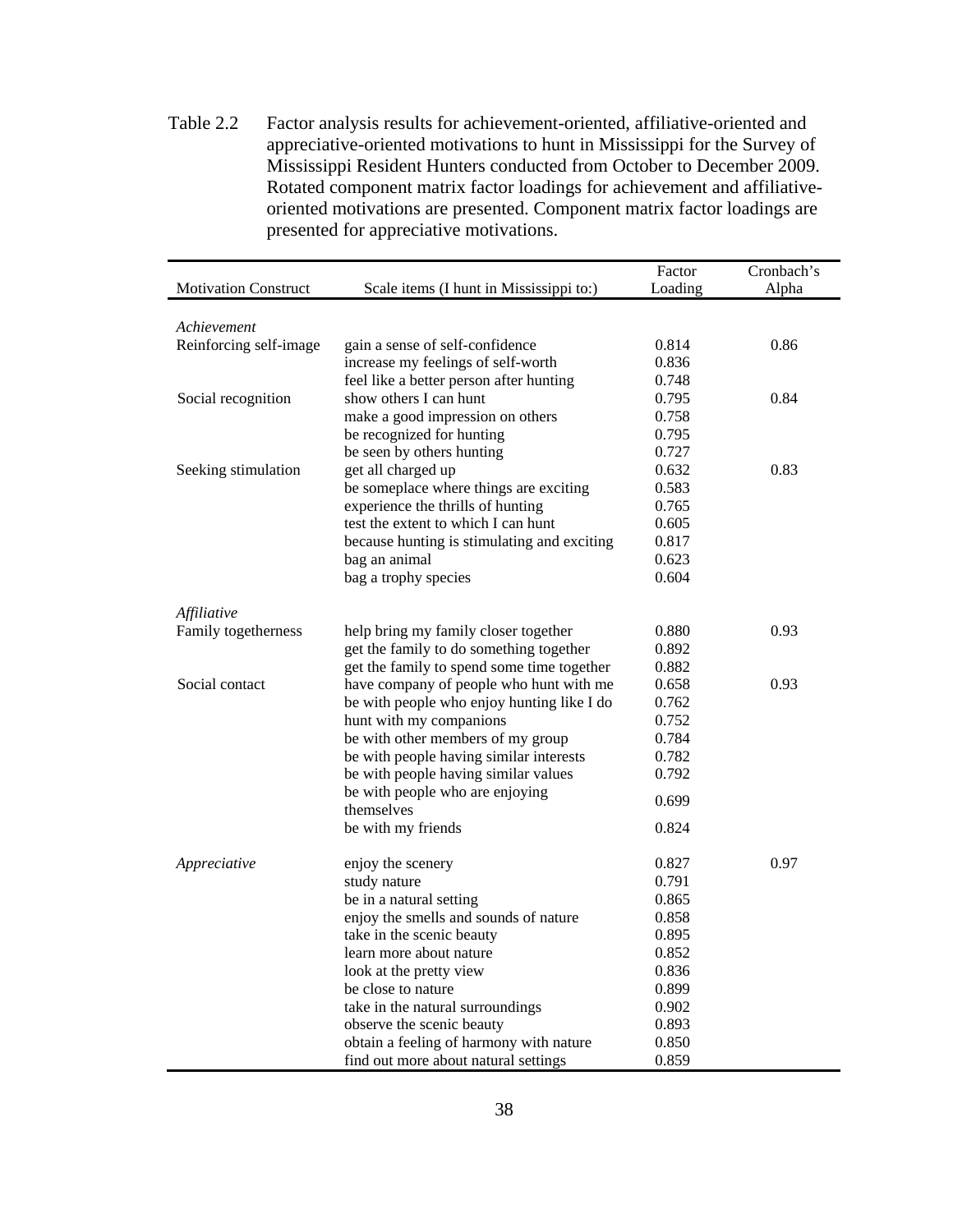Table 2.3 Descriptive statistics for all variables included in the ANCOVA for the Survey of Mississippi Resident Hunters conducted from October to December 2009. Standard error of the mean and standard deviation for the median are reported where appropriate. Unweighted descriptive statistics are presented for resident males and females.

| Covariates                   | $n^a$                      | Mean $(\bar{x})$ or Median (Md)                                                            | SE or SD                                        | Range           |
|------------------------------|----------------------------|--------------------------------------------------------------------------------------------|-------------------------------------------------|-----------------|
| Years hunted                 | O: 642<br>M: 303<br>F: 339 | $Q: \bar{x} = 28.1$<br>$M: \bar{x} = 32.8$<br>$F: \bar{x} = 14.8$                          | $O: SE = 0.6$<br>$M: SE = 0.8$<br>$F: SE = 0.7$ | $0 - 65$ years  |
| Age                          | O: 646<br>M: 304<br>F: 342 | $Q: \bar{x} = 40.7$<br>M: $\bar{x} = 44.9$<br>$F: \bar{x} = 40.8$                          | $O: SE = 0.6$<br>$M: SE = 0.8$<br>$F: SE = 0.7$ | $18 - 74$ years |
| Income level <sup>b</sup>    | O: 600<br>M: 285<br>F: 315 | O: Md = $4$ (\$60,000-\$79,999)<br>M: 4 (\$60,000-\$79,999)<br>$F: 4($ \$60,000-\$79,999)  | $Q: SD = 3.0$<br>M: $SD = 2.5$<br>$F: SD = 2.4$ | $1 - 11$        |
| Education level <sup>c</sup> | O: 642<br>M: 301<br>F: 341 | $Q: \bar{x} = 13.6$ (Some college)<br>$M: 13.7$ (Some college)<br>$F: 14.0$ (Some college) | $O: SE = 0.1$<br>M: $SE = 0.2$<br>$F: SE = 0.1$ | $1 - 22 +$      |

 $A^a$  O = Overall; F = Females; M = Males.

<sup>b</sup> Measured on an 11-point scale with response categories ranging from  $1 =$  under \$20,000 to 11 = \$200,000 and above in \$20,000 increments.

<sup>c</sup> Measured on a scale in which "1" through "8" was elementary school, "9" through "12" was high school, "13" through "16" was college, and "17" through "22+" was graduate school.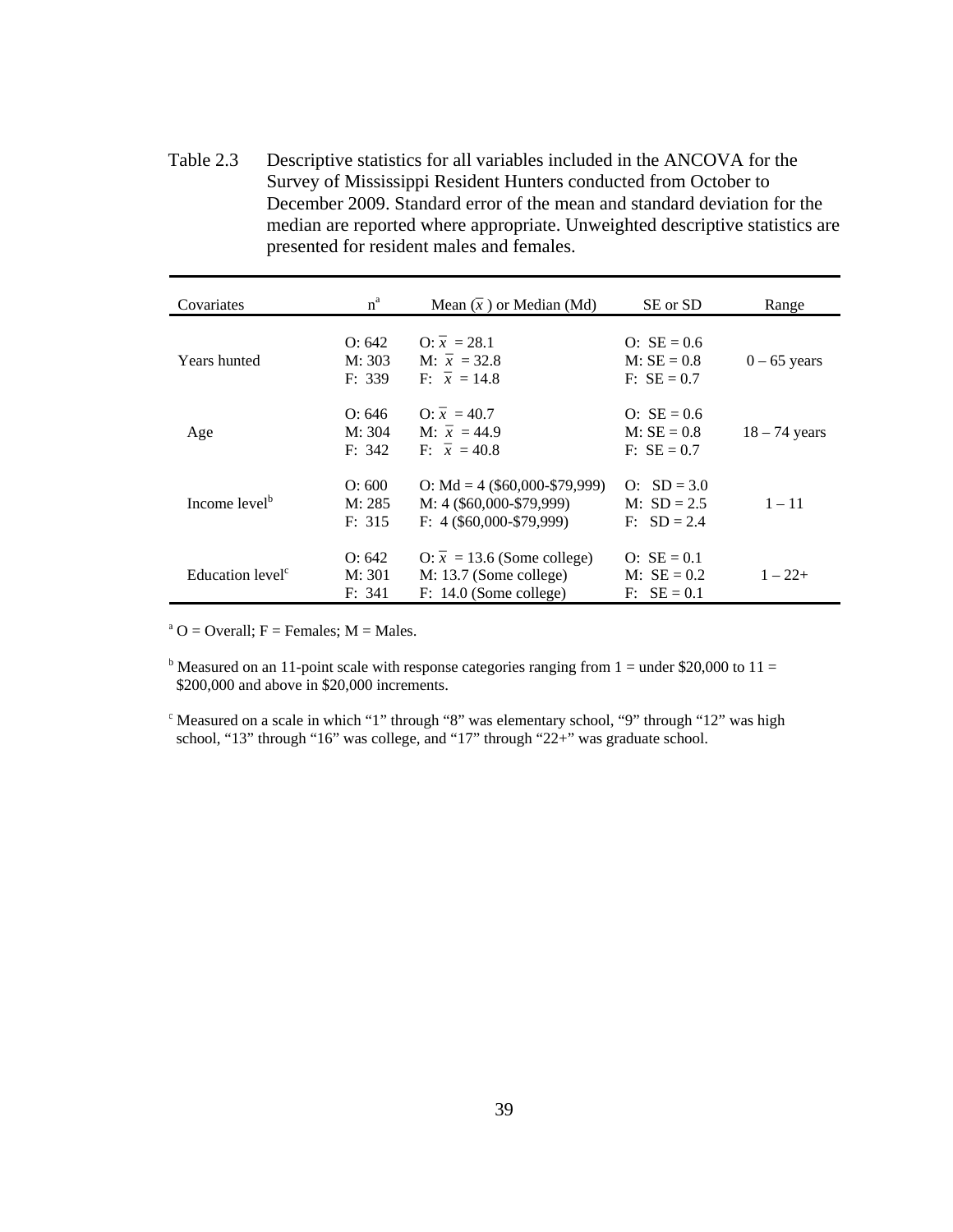Table 2.4 Scale items used to measure resident male and female achievement-oriented motivations for hunting in Mississippi, individual item mean scores (standard error), mean construct scores (standard error), and mean item scores (standard error) for the Survey of Mississippi Resident Hunters conducted from October to December 2009.

| Motivation<br>Construct    | Scale items (I hunt<br>in Mississippi to:)        | Individual Item<br>Mean (SE) | Mean<br>Construct<br>Score (SE) | Mean Score of all<br>Construct Items (SE) |
|----------------------------|---------------------------------------------------|------------------------------|---------------------------------|-------------------------------------------|
| Reinforcing self-<br>image | gain a sense of self-<br>confidence               | M: 2.5(0.1)<br>F: 2.4(0.1)   | M: 7.1(0.2)<br>F: 6.8(0.2)      | M: 2.3(0.1)<br>F: 2.4(0.1)                |
|                            | increase my feelings<br>of self-worth             | M: 2.2(0.1)<br>F: 2.1(0.1)   |                                 |                                           |
|                            | feel like a better<br>person after hunting        | M: 2.4(0.1)<br>F: 2.2(0.1)   |                                 |                                           |
| Social recognition         | show others I can<br>hunt                         | M: 1.6(0.1)<br>F: 1.8(0.1)   | M: 6.6(0.2)<br>F: 6.7(0.1)      | M: 1.6(0.0)<br>F: 1.7(0.0)                |
|                            | make a good<br>impression on others               | M: 1.8(0.1)<br>F: 1.7(0.1)   |                                 |                                           |
|                            | be recognized for<br>hunting                      | M: 1.8(0.1)<br>F: 1.8(0.1)   |                                 |                                           |
|                            | be seen by others<br>hunting                      | M: 1.4(0.1)<br>F: 1.4(0.1)   |                                 |                                           |
| Seeking<br>stimulation     | get all charged up                                | M: 2.3(0.1)<br>F: 2.3(0.1)   | M: 21.6(0.3)<br>F: 21.6(0.3)    | M: 3.1(0.0)<br>F: 3.1(0.0)                |
|                            | be someplace where<br>things are exciting         | M: 3.0(0.1)<br>F: 3.0(0.1)   |                                 |                                           |
|                            | experience the thrills<br>of hunting              | M: 3.9(0.1)<br>F: 3.8(0.1)   |                                 |                                           |
|                            | test the extent to<br>which I can hunt            | M: 2.9(0.1)<br>F: 2.8(0.1)   |                                 |                                           |
|                            | because hunting is<br>stimulating and<br>exciting | M: 3.6(0.1)<br>F: 3.6(0.1)   |                                 |                                           |
|                            | bag an animal                                     | M: 2.8(0.1)<br>F: 3.1(0.1)   |                                 |                                           |
|                            | bag a trophy species                              | M: 3.1(0.1)<br>F: 3.0(0.1)   |                                 |                                           |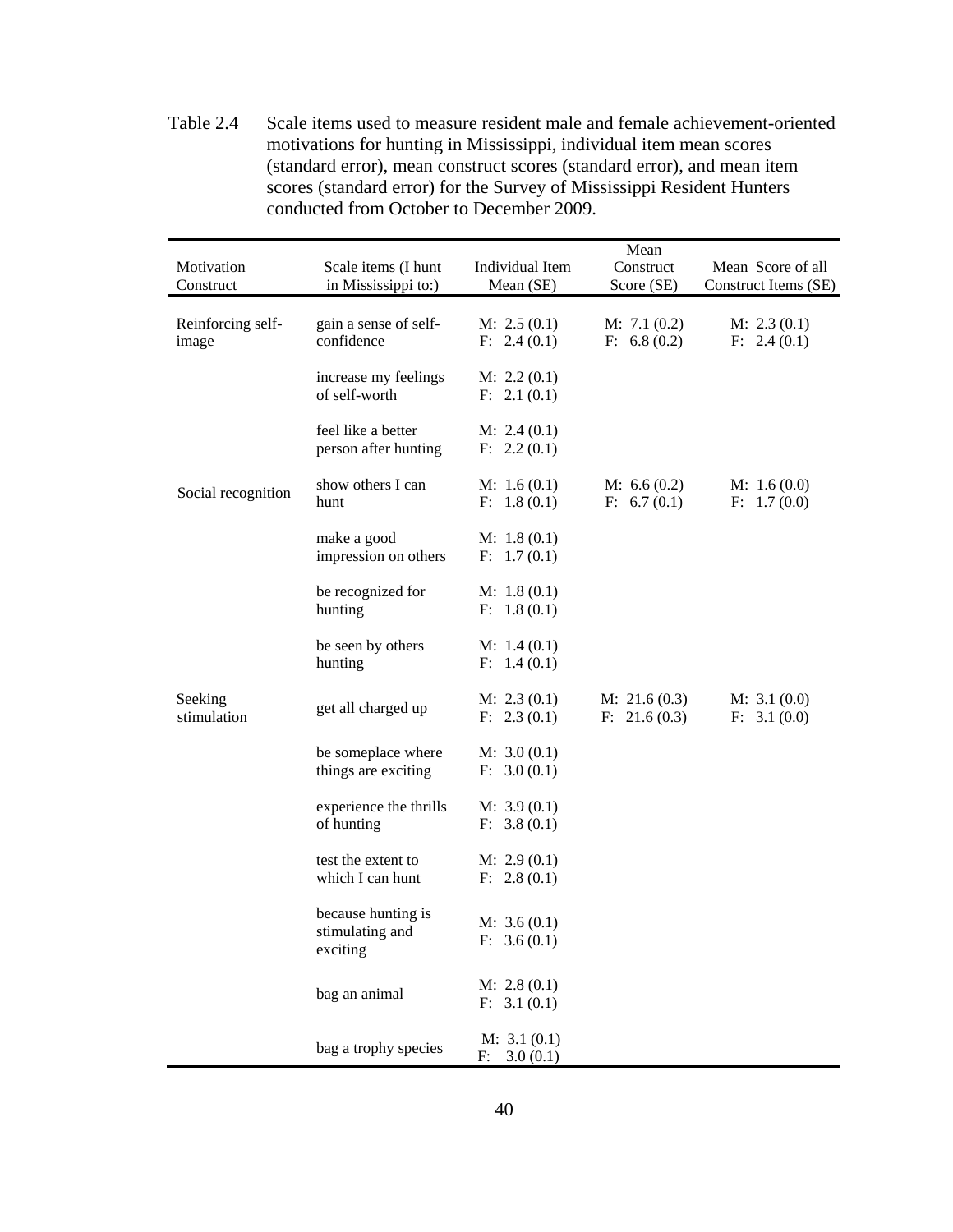Table 2.5 Scale items used to measure resident male and female affiliative-oriented motivations for hunting in Mississippi, individual item mean scores (standard error), mean construct scores (standard error), and mean item scores (standard error) for the Survey of Mississippi Resident Hunters conducted from October to December 2009.

| Motivation<br>Construct               | Scale items (I hunt in<br>Mississippi to:)    | Individual Item<br>Mean (SE) | Mean<br>Construct<br>Score (SE) | Mean Score<br>of all<br>Construct<br>Items (SE) |
|---------------------------------------|-----------------------------------------------|------------------------------|---------------------------------|-------------------------------------------------|
| Family<br>togetherness                | help bring my family<br>closer together       | M: 3.6(0.1)<br>F: 3.8(0.1)   | M: 10.8(0.2)<br>F: 11.4(0.2)    | M: 3.6(0.1)<br>F: 3.8(0.1)                      |
|                                       | get the family to do<br>something together    | M: 3.6(0.1)<br>F: 3.8(0.1)   |                                 |                                                 |
|                                       | get the family to spend<br>some time together | M: 3.6(0.1)<br>F: 3.8(0.1)   |                                 |                                                 |
| Being with people<br>(social contact) | have company of people<br>who hunt with me    | M: 3.7(0.1)<br>F: 3.6(0.1)   | M: 27.7(0.4)<br>F: 27.1(0.4)    | M: 3.5(0.1)<br>F: 3.4(0.1)                      |
|                                       | be with people who enjoy<br>hunting like I do | M: 3.6(0.1)<br>F: 3.7(0.1)   |                                 |                                                 |
|                                       | hunt with my companions                       | M: 3.2(0.1)<br>F: 3.3(0.1)   |                                 |                                                 |
|                                       | be with other members of<br>my group          | M: 3.1(0.1)<br>F: 3.1(0.1)   |                                 |                                                 |
|                                       | be with people having<br>similar interests    | M: 3.5(0.1)<br>F: 3.4(0.1)   |                                 |                                                 |
|                                       | be with people having<br>similar values       | M: 3.4(0.1)<br>F: 3.4(0.1)   |                                 |                                                 |
|                                       | be with people who are<br>enjoying themselves | M: 3.5(0.1)<br>F: 3.6(0.1)   |                                 |                                                 |
|                                       | be with friends                               | M: 3.6(0.1)<br>F: 3.1(0.1)   |                                 |                                                 |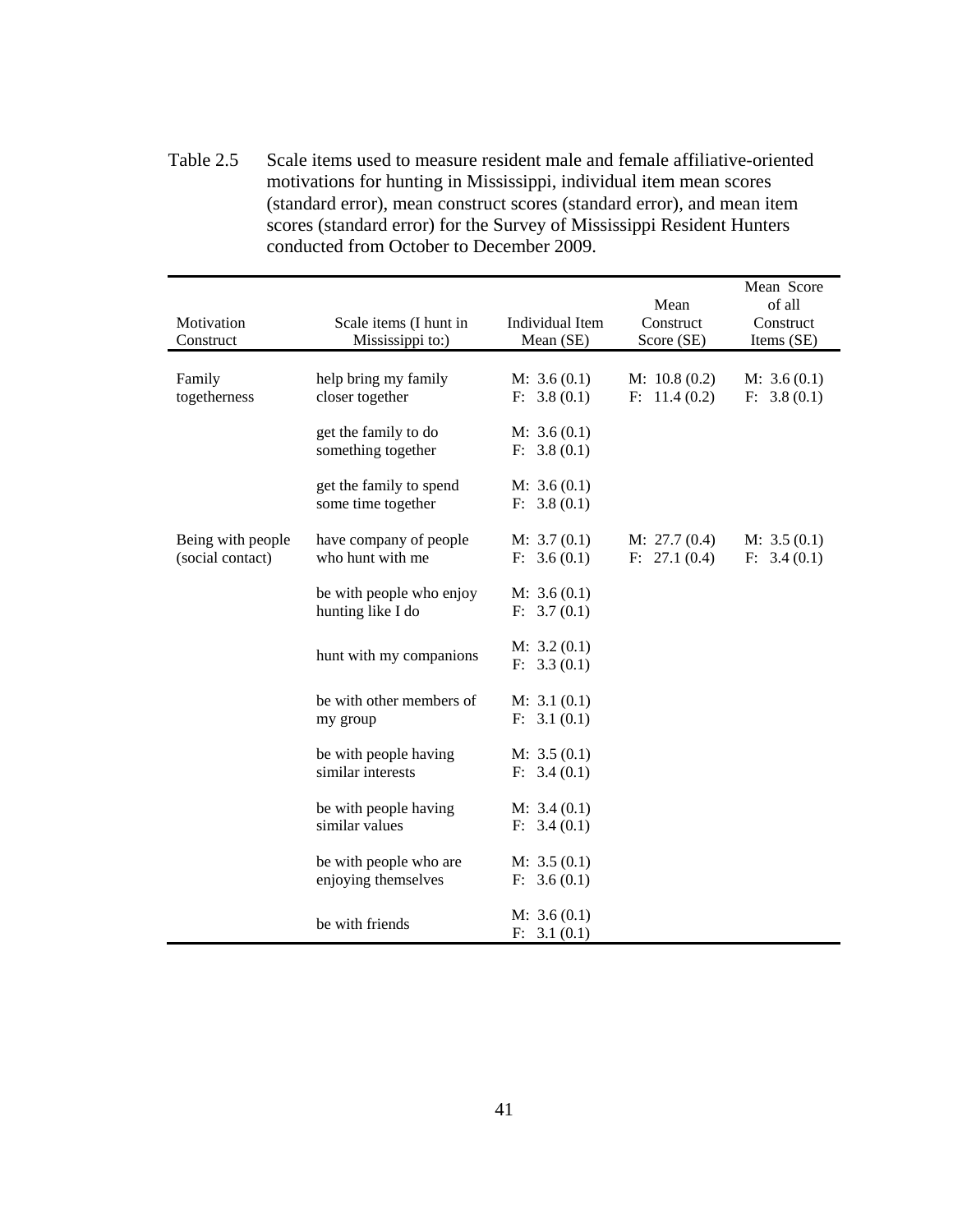Table 2.6 Scale items used to measure resident male and female appreciative-oriented motivations for hunting in Mississippi, individual item mean scores (standard error), mean construct scores (standard error), and mean item scores (standard error) for the Survey of Mississippi Resident Hunters conducted from October to December 2009.

| <b>Motivation Construct</b> | Scale items (I hunt<br>in Mississippi to:) | Individual Item<br>Mean (SE) | Mean<br>Construct<br>Score (SE) | Mean Score of<br>all Construct<br>Items (SE) |
|-----------------------------|--------------------------------------------|------------------------------|---------------------------------|----------------------------------------------|
| Appreciative                | enjoy the scenery                          | M: 4.0(0.1)<br>F: 4.0(0.1)   | M: $45.6(0.6)$<br>F: 44.8(0.6)  | M: 3.8(0.1)<br>F: 3.7(0.1)                   |
|                             | study nature                               | M: 3.4(0.1)<br>F: 3.2(0.1)   |                                 |                                              |
|                             | be in a natural<br>setting                 | M: 4.0(0.1)<br>F: 3.9(0.1)   |                                 |                                              |
|                             | enjoy the smells and<br>sounds of nature   | M: 4.0(0.1)<br>F: 4.0(0.1)   |                                 |                                              |
|                             | take in the scenic<br>beauty               | M: 4.0(0.1)<br>F: 4.0(0.1)   |                                 |                                              |
|                             | learn more about<br>nature                 | M: 3.7(0.1)<br>F: 3.5(0.1)   |                                 |                                              |
|                             | look at the pretty<br>view                 | M: 3.6(0.1)<br>F: 3.7(0.1)   |                                 |                                              |
|                             | be close to nature                         | M: 4.0(0.1)<br>F: 3.8(0.1)   |                                 |                                              |
|                             | take in the natural<br>surroundings        | M: 3.9(0.1)<br>F: 3.9(0.1)   |                                 |                                              |
|                             | observe the scenic<br>beauty               | M: 3.8(0.1)<br>F: 3.8(0.1)   |                                 |                                              |
|                             | obtain a feeling of<br>harmony with nature | M: 3.6(0.1)<br>F: 3.6(0.1)   |                                 |                                              |
|                             | find out more about<br>natural settings    | M: 3.6(0.1)<br>F: 3.4(0.1)   |                                 |                                              |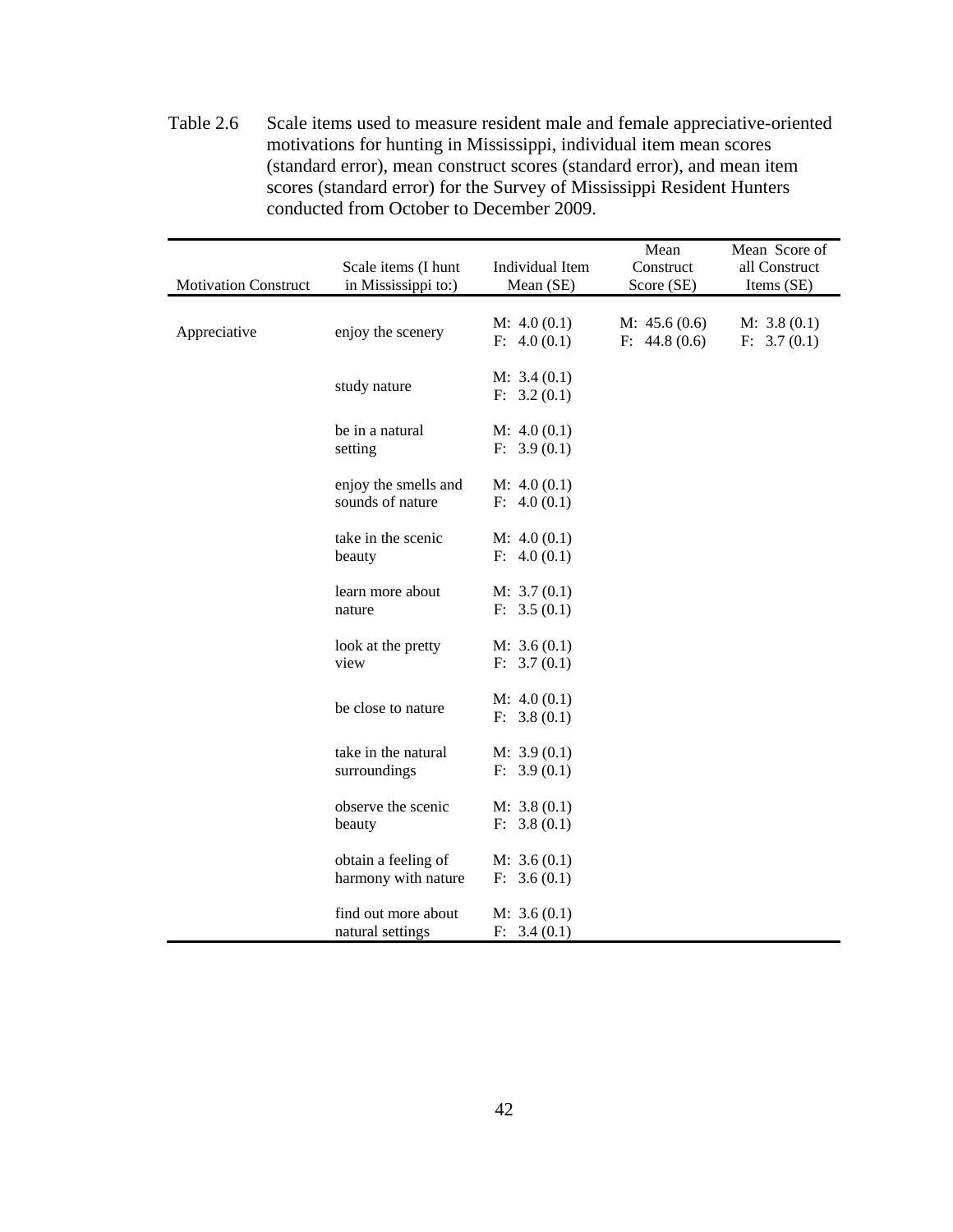| Preliminary ANCOVA     |                |             |           |                  |                  |
|------------------------|----------------|-------------|-----------|------------------|------------------|
| Source                 | df             | Type III SS | <b>MS</b> | $\cal F$         | $\boldsymbol{P}$ |
| Model                  | 9              | 170.74      | 18.97     | 1.75             | 0.075            |
| Gender                 | $\mathbf{1}$   | 0.06        | 0.06      | 0.10             | 0.750            |
| Years hunted (Gender)  | $\overline{2}$ | 18.95       | 9.48      | 1.09             | 0.337            |
| Age (Gender)           | $\overline{2}$ | 74.09       | 37.04     | 4.00             | 0.019            |
| Income (Gender)        | $\overline{2}$ | 2.11        | 1.06      | 0.24             | 0.791            |
| Education (Gender)     | $\overline{2}$ | 44.59       | 22.29     | 1.17             | 0.311            |
| Error                  | 566            | 6357.24     | 11.23     |                  |                  |
| Corrected Total        | 575            | 6527.98     |           |                  |                  |
| Adjusted ANCOVA        |                |             |           |                  |                  |
| Source                 | df             | Type III SS | <b>MS</b> | $\cal F$         | $\boldsymbol{P}$ |
| Model                  | 3              | 83.27       | 27.76     | 2.61             | 0.051            |
| Gender                 | 1              | 35.94       | 35.94     | 2.58             | 0.109            |
| Age (Gender)           | $\overline{2}$ | 71.34       | 35.67     | 3.19             | 0.042            |
| Error                  | 632            | 7194.12     | 11.38     |                  |                  |
| <b>Corrected Total</b> | 635            | 7277.39     |           |                  |                  |
| <b>Slope Test</b>      |                |             |           |                  |                  |
| Source                 | df             | Type III SS | <b>MS</b> | $\cal F$         | $\boldsymbol{P}$ |
| Model                  | 3              | 83.27       | 27.76     | 2.61             | 0.051            |
| Age*Gender             | 1              | 24.17       | 24.17     | 1.48             | 0.224            |
| Error                  | 632            | 7194.12     | 11.38     |                  |                  |
| Corrected total        | 635            | 7277.39     |           |                  |                  |
| <b>Final Model</b>     |                |             |           |                  |                  |
| Source                 | df             | Type III SS | <b>MS</b> | $\boldsymbol{F}$ | $\boldsymbol{P}$ |
| Model                  | $\overline{2}$ | 59.10       | 29.55     | 3.17             | 0.043            |
| Gender                 | $\mathbf{1}$   | 19.17       | 19.17     | 2.25             | 0.134            |
| Age                    | 1              | 47.17       | 47.17     | 4.90             | 0.027            |
| Error                  | 633            | 7218.29     | 11.40     |                  |                  |
| Corrected Total        | 635            | 7277.39     |           |                  |                  |
|                        |                |             |           |                  |                  |

Table 2.7 Results of ANCOVA and final model on reinforcing self-image motivation scores of resident male and female hunters in Mississippi for the Survey of Mississippi Resident Hunters conducted from October to December 2009.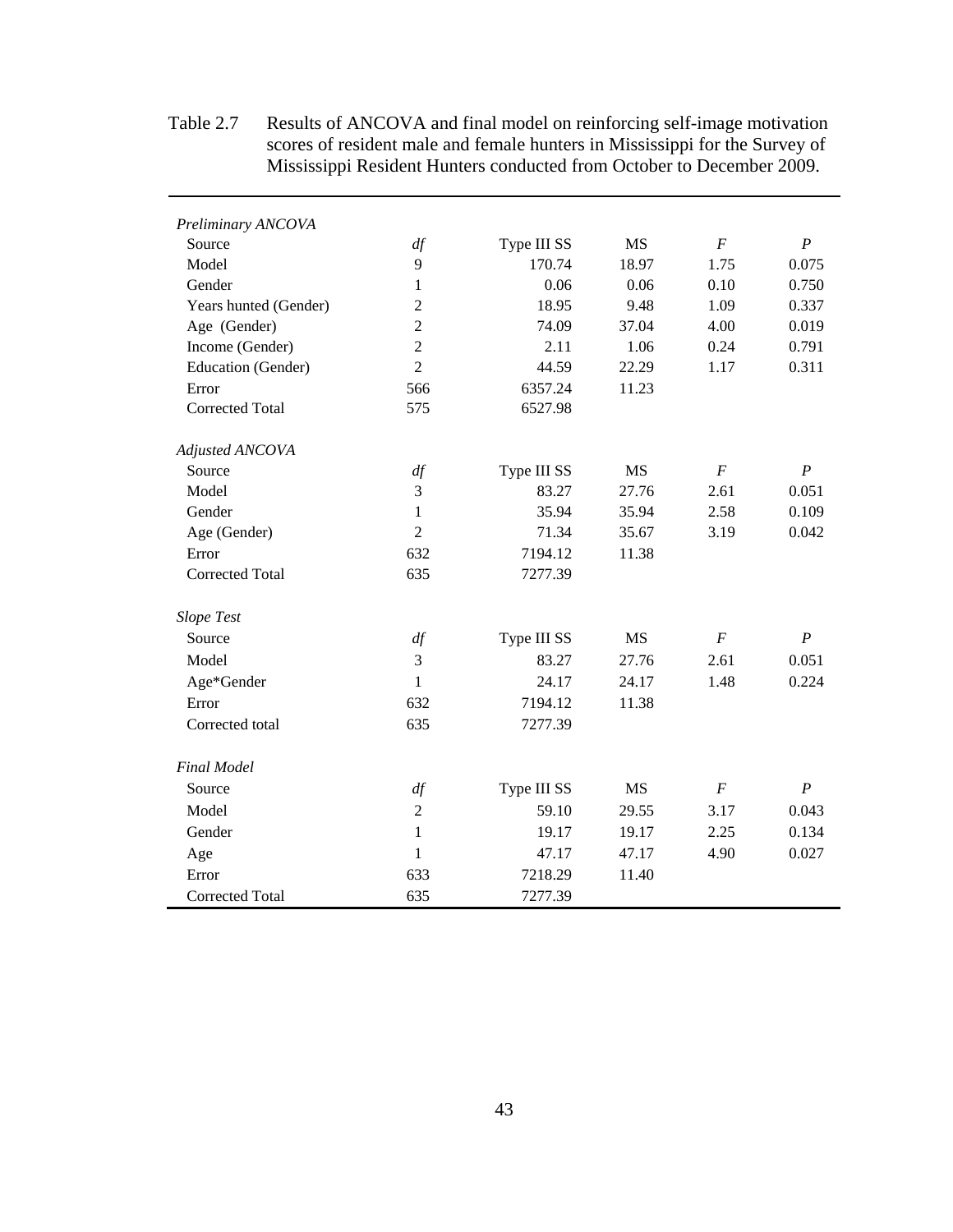| Preliminary ANCOVA     |                |             |           |                  |                  |
|------------------------|----------------|-------------|-----------|------------------|------------------|
| Source                 | df             | Type III SS | <b>MS</b> | $\cal F$         | $\boldsymbol{P}$ |
| Model                  | 9              | 336.78      | 37.42     | 3.61             | < 0.001          |
| Gender                 | $\mathbf{1}$   | 10.22       | 10.22     | 1.01             | 0.315            |
| Years hunted (Gender)  | 2              | 1.55        | 0.77      | 0.12             | 0.886            |
| Age (Gender)           | $\overline{2}$ | 92.36       | 46.18     | 4.78             | 0.009            |
| Income (Gender)        | $\overline{2}$ | 1.86        | 0.93      | 0.06             | 0.943            |
| Education (Gender)     | $\overline{2}$ | 29.55       | 14.77     | 1.18             | 0.308            |
| Error                  | 566            | 6051.55     | 10.69     |                  |                  |
| Corrected Total        | 575            | 6388.33     |           |                  |                  |
| Adjusted ANCOVA        |                |             |           |                  |                  |
| Source                 | df             | Type III SS | <b>MS</b> | $\cal F$         | $\boldsymbol{P}$ |
| Model                  | 3              | 334.05      | 111.35    | 10.37            | < 0.001          |
| Gender                 | 1              | 86.67       | 86.67     | 7.15             | 0.008            |
| Age (Gender)           | $\overline{2}$ | 333.60      | 166.80    | 15.54            | < 0.001          |
| Error                  | 632            | 7131.48     | 11.28     |                  |                  |
| <b>Corrected Total</b> | 635            | 7465.53     |           |                  |                  |
| Slope Test             |                |             |           |                  |                  |
| Source                 | df             | Type III SS | MS        | $\boldsymbol{F}$ | $\boldsymbol{P}$ |
| Model                  | 3              | 334.05      | 111.35    | 10.37            | < 0.001          |
| Age*Gender             | 1              | 86.00       | 86.00     | 6.99             | 0.008            |
| Error                  | 632            | 7131.48     | 11.28     |                  |                  |
| Corrected total        | 635            | 7465.53     |           |                  |                  |
| <b>Final Model</b>     |                |             |           |                  |                  |
| Source                 | df             | Type III SS | <b>MS</b> | $\cal F$         | $\boldsymbol{P}$ |
| Model                  | 3              | 334.05      | 111.35    | 10.37            | < 0.001          |
| Gender                 | $\mathbf{1}$   | 86.67       | 86.67     | 7.15             | 0.008            |
| Age                    | 1              | 261.36      | 261.36    | 25.31            | < 0.001          |
| Age*Gender             | 1              | 86.00       | 86.00     | 6.99             | 0.008            |
| Error                  | 632            | 7131.48     | 11.28     |                  |                  |
| Corrected Total        | 635            | 7465.53     |           |                  |                  |

Table 2.8 Results of ANCOVA and final model on social recognition motivation scores of resident male and female hunters in Mississippi for the Survey of Mississippi Resident Hunters conducted from October to December 2009.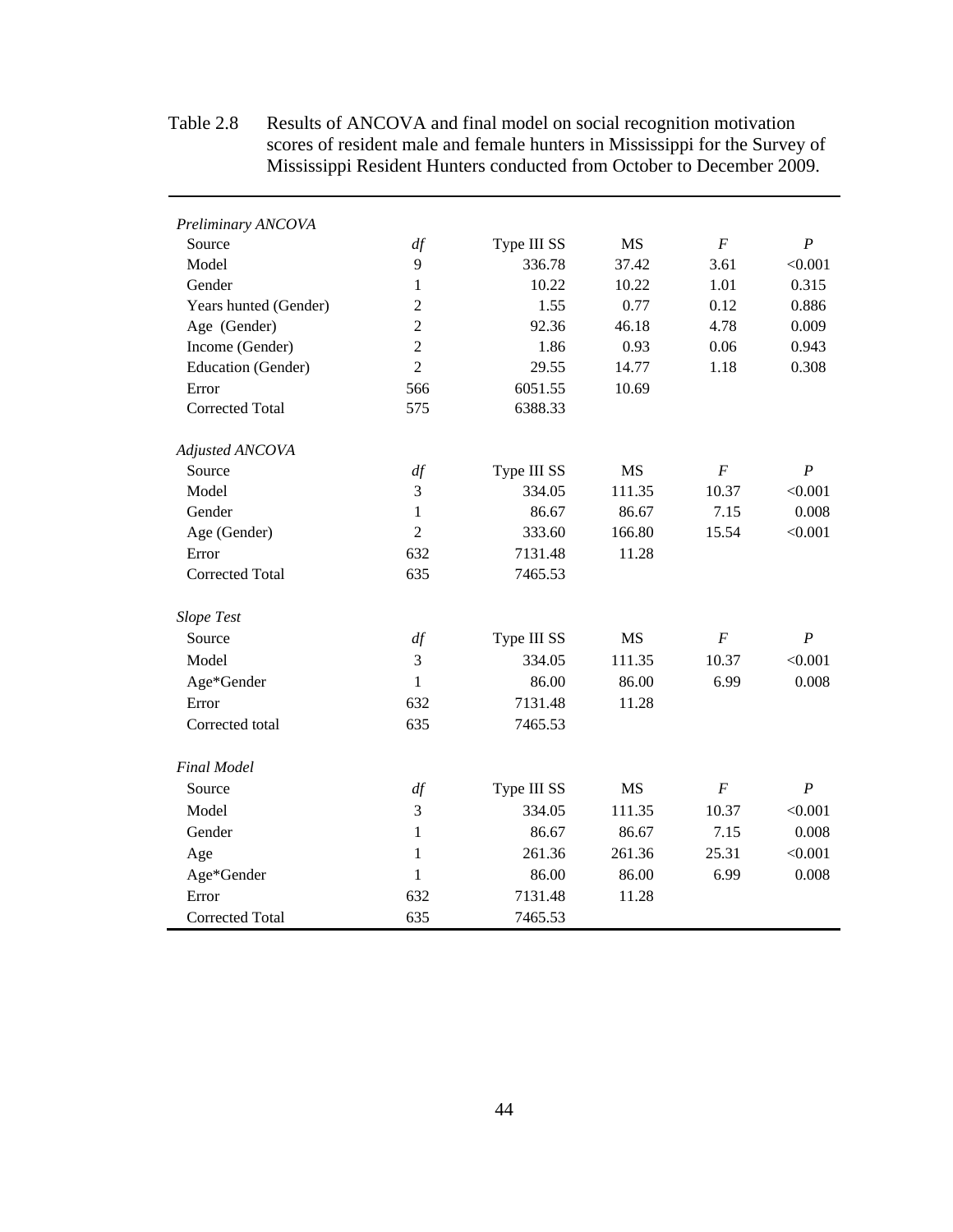| Age | Resident Males (SE) <sup>a</sup> | Resident Females (SE) <sup>a</sup> | $\boldsymbol{P}$ |
|-----|----------------------------------|------------------------------------|------------------|
|     |                                  |                                    |                  |
| 18  | 8.60(0.4)                        | 7.09(0.4)                          | $0.008*$         |
| 21  | 8.37(0.4)                        | 7.03(0.3)                          | $0.010*$         |
| 24  | 8.14(0.4)                        | 6.97(0.3)                          | $0.012*$         |
| 27  | 7.91(0.3)                        | 6.91(0.3)                          | $0.017*$         |
| 30  | 7.68(0.3)                        | 6.84(0.2)                          | $0.025*$         |
| 33  | 7.45(0.3)                        | 6.78(0.2)                          | $0.046*$         |
| 36  | 7.22(0.2)                        | 6.72(0.2)                          | 0.097            |
| 39  | 6.99(0.2)                        | 6.66(0.2)                          | 0.231            |
| 42  | 6.76(0.2)                        | 6.59(0.2)                          | 0.534            |
| 45  | 6.53(0.2)                        | 6.53(0.2)                          | 0.998            |
| 48  | 6.30(0.2)                        | 6.47(0.3)                          | 0.564            |
| 51  | 6.07(0.2)                        | 6.41(0.2)                          | 0.291            |
| 54  | 5.84(0.2)                        | 6.34(0.3)                          | 0.154            |
| 57  | 5.61(0.3)                        | 6.28(0.3)                          | 0.090            |
| 60  | 5.38(0.3)                        | 6.22(0.3)                          | 0.058            |
| 62  | 5.23(0.3)                        | 6.18(0.3)                          | $0.045*$         |
| 64  | 5.08(0.3)                        | 6.14(0.4)                          | $0.037*$         |
| 66  | 4.92(0.4)                        | 6.10(0.4)                          | $0.031*$         |
| 68  | 4.77(0.4)                        | 6.05(0.4)                          | $0.026*$         |

Table 2.9 Adjusted mean scores (standard error) by age for social recognition motivations of resident male and female hunters in Mississippi for the Survey of Mississippi Resident Hunters conducted from October to December 2009.

<sup>a</sup> Average age of resident males and females was 44.9 and 40.8, respectively.

\* Statistically significant difference between resident males and females detected, *P* < 0.05.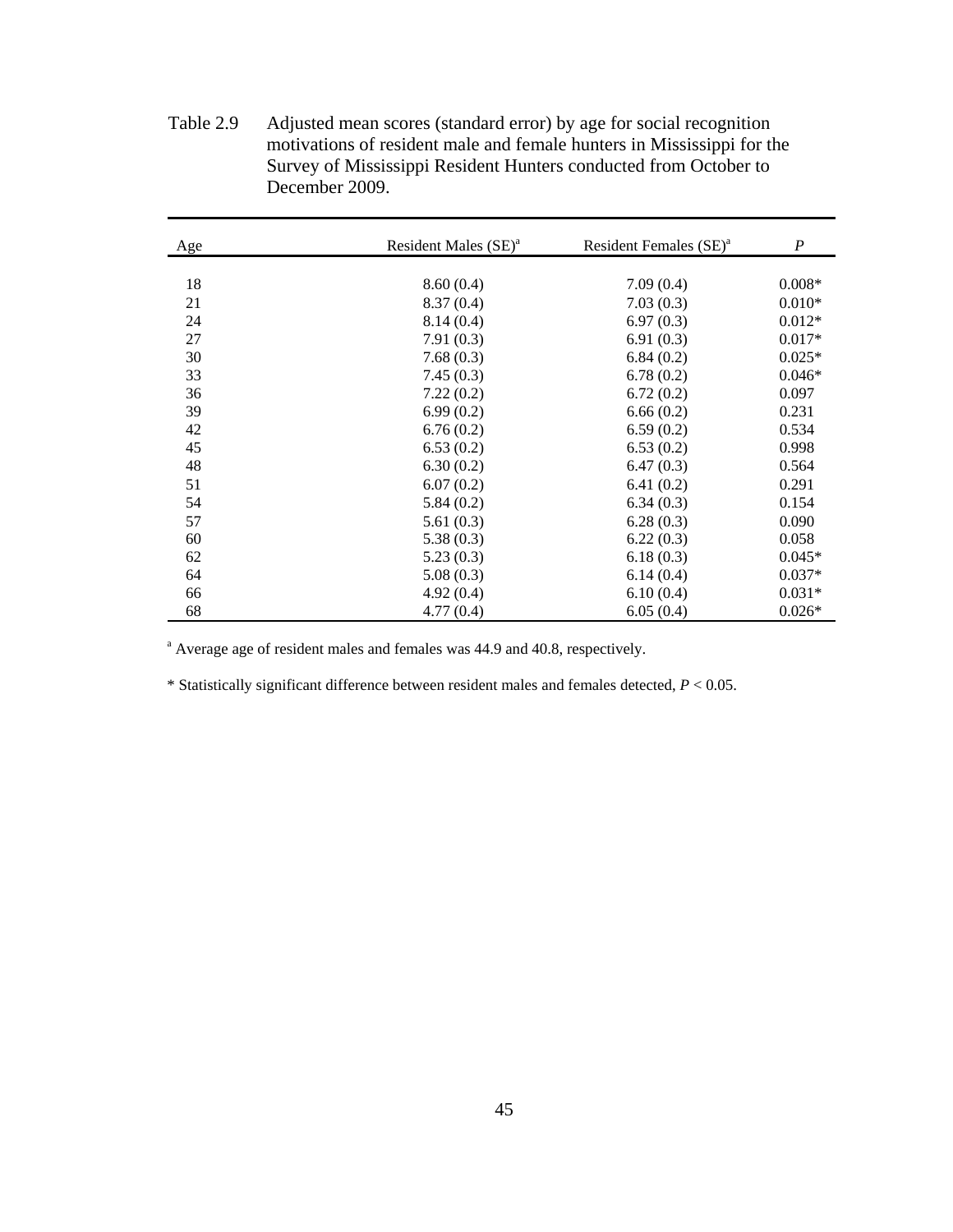| Preliminary ANCOVA     |                |             |           |                  |                  |
|------------------------|----------------|-------------|-----------|------------------|------------------|
| Source                 | df             | Type III SS | <b>MS</b> | $\boldsymbol{F}$ | $\boldsymbol{P}$ |
| Model                  | 9              | 1853.69     | 205.97    | 5.95             | < 0.001          |
| Gender                 | 1              | 41.31       | 41.31     | 1.19             | 0.275            |
| Years hunted (Gender)  | $\overline{c}$ | 46.25       | 23.13     | 0.67             | 0.513            |
| Age (Gender)           | $\overline{2}$ | 955.01      | 477.51    | 13.80            | < 0.001          |
| Income (Gender)        | $\overline{2}$ | 26.74       | 13.37     | 0.39             | 0.680            |
| Education (Gender)     | $\overline{2}$ | 43.93       | 21.97     | 0.63             | 0.530            |
| Error                  | 566            | 19582.53    | 34.60     |                  |                  |
| <b>Corrected Total</b> | 575            | 21436.22    |           |                  |                  |
| Adjusted ANCOVA        |                |             |           |                  |                  |
| Source                 | df             | Type III SS | <b>MS</b> | $\boldsymbol{F}$ | $\boldsymbol{P}$ |
| Model                  | 3              | 1887.15     | 629.05    | 17.82            | < 0.001          |
| Gender                 | $\mathbf{1}$   | 232.73      | 232.73    | 6.59             | 0.011            |
| Age (Gender)           | $\overline{2}$ | 1886.93     | 943.46    | 26.72            | < 0.001          |
| Error                  | 632            | 22311.66    | 35.30     |                  |                  |
| <b>Corrected Total</b> | 635            | 24198.82    |           |                  |                  |
| <b>Slope Test</b>      |                |             |           |                  |                  |
| Source                 | df             | Type III SS | <b>MS</b> | $\boldsymbol{F}$ | $\boldsymbol{P}$ |
| Model                  | 3              | 1887.15     | 629.05    | 17.82            | < 0.001          |
| Age*Gender             | $\mathbf{1}$   | 197.28      | 197.28    | 5.59             | 0.018            |
| Error                  | 632            | 22311.66    | 35.30     |                  |                  |
| Corrected total        | 635            | 24198.82    |           |                  |                  |
| <b>Final Model</b>     |                |             |           |                  |                  |
| Source                 | df             | Type III SS | <b>MS</b> | $\cal F$         | $\boldsymbol{P}$ |
| Model                  | 3              | 1887.15     | 629.05    | 17.82            | < 0.001          |
| Gender                 | 1              | 232.73      | 232.73    | 6.59             | 0.011            |
| Age                    | 1              | 1742.08     | 49.35     | 49.35            | < 0.001          |
| Age*Gender             | 1              | 197.28      | 197.28    | 5.59             | 0.018            |
| Error                  | 632            | 22311.66    | 35.30     |                  |                  |
| <b>Corrected Total</b> | 635            | 24198.82    |           |                  |                  |

Table 2.10 Results of ANCOVA and final model on seeking stimulation motivation scores of resident male and female hunters in Mississippi for the Survey of Mississippi Resident Hunters conducted from October to December 2009.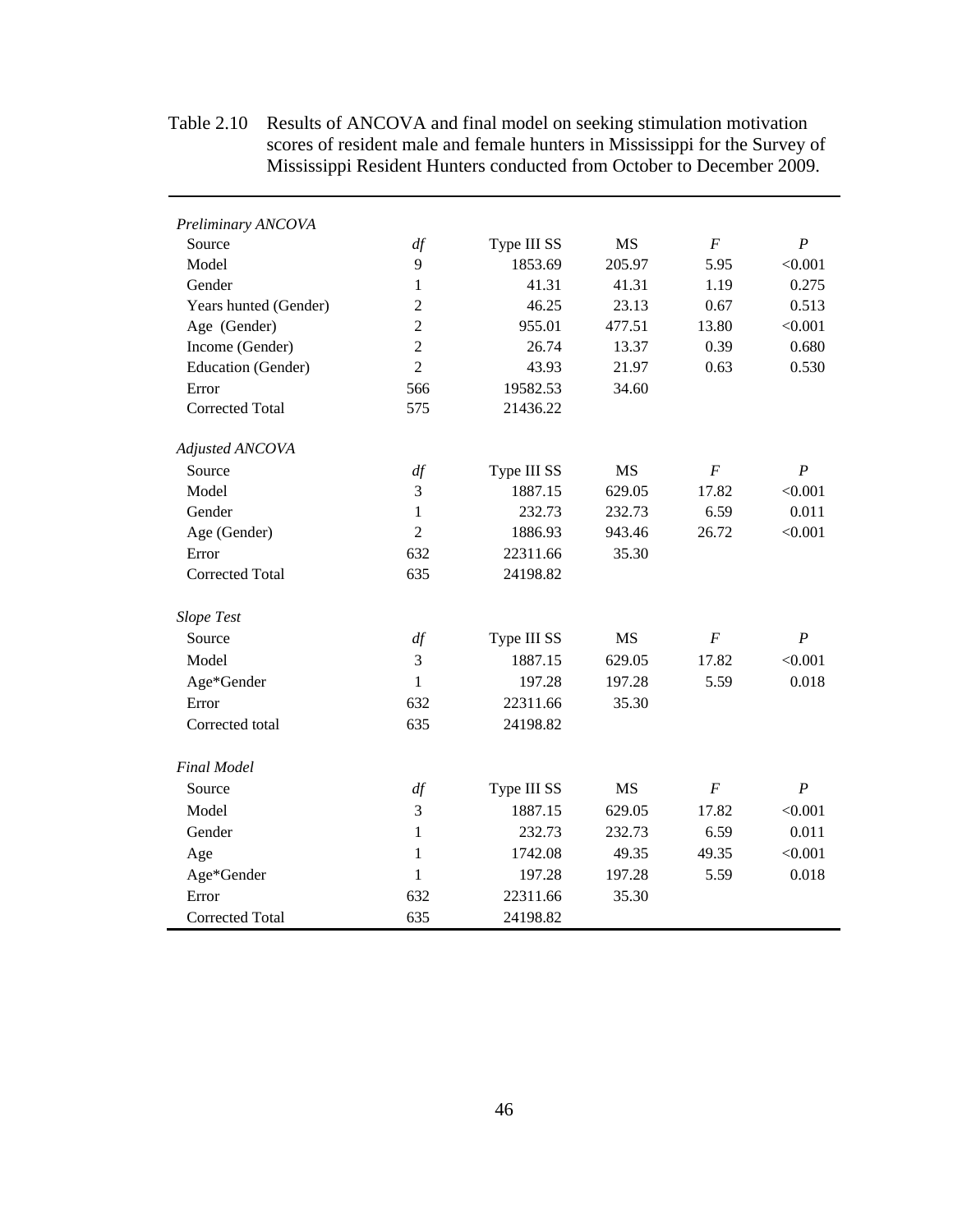Table 2.11 Adjusted mean scores (standard error) by age for seeking stimulation motivations of resident male and female hunters in Mississippi for the Survey of Mississippi Resident Hunters conducted from October to December 2009.

| Age | Resident Males (SE) <sup>a</sup> | Resident Females (SE) <sup>a</sup> | $\boldsymbol{P}$ |
|-----|----------------------------------|------------------------------------|------------------|
|     |                                  |                                    |                  |
| 18  | 26.05(0.8)                       | 23.45(0.7)                         | $0.010*$         |
| 21  | 25.55(0.7)                       | 23.20(0.6)                         | $0.011*$         |
| 24  | 25.04(0.6)                       | 23.00(0.5)                         | $0.012*$         |
| 27  | 24.54(0.6)                       | 22.70(0.5)                         | $0.013*$         |
| 30  | 24.03(0.5)                       | 22.45(0.4)                         | $0.017*$         |
| 33  | 23.53(0.5)                       | 22.20(0.4)                         | $0.025*$         |
| 36  | 23.03(0.4)                       | 21.95(0.3)                         | $0.045*$         |
| 39  | 22.52(0.4)                       | 21.70(0.3)                         | 0.098            |
| 42  | 22.02(0.4)                       | 21.45(0.3)                         | 0.236            |
| 45  | 21.51(0.3)                       | 21.20(0.4)                         | 0.517            |
| 48  | 21.01(0.4)                       | 20.95(0.4)                         | 0.908            |
| 51  | 20.50(0.4)                       | 20.70(0.4)                         | 0.728            |
| 54  | 20.00(0.4)                       | 20.45(0.5)                         | 0.472            |
| 57  | 19.50(0.5)                       | 20.20(0.5)                         | 0.314            |
| 60  | 18.99(0.5)                       | 19.95(0.6)                         | 0.220            |
| 63  | 18.49(0.6)                       | 19.70(0.6)                         | 0.163            |
| 66  | 17.98(0.7)                       | 19.45(0.7)                         | 0.127            |
| 68  | 17.65(0.7)                       | 19.28(0.7)                         | 0.110            |

<sup>a</sup> Average age of resident males and females was 44.9 and 40.8, respectively.

\* Statistically significant difference between resident males and females detected, *P* < 0.05.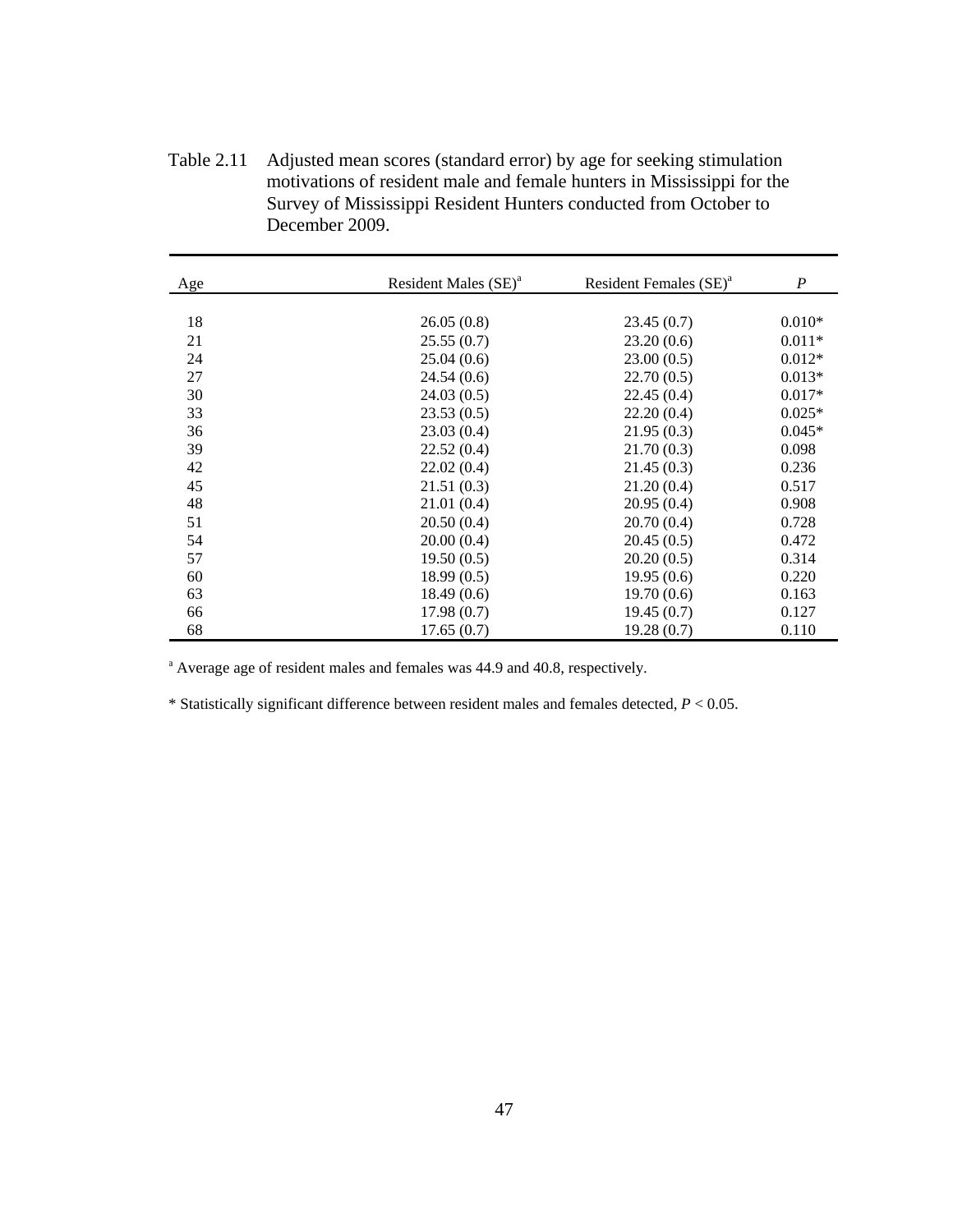| Preliminary ANCOVA     |                |             |           |                  |                  |
|------------------------|----------------|-------------|-----------|------------------|------------------|
| Source                 | df             | Type III SS | MS        | $\boldsymbol{F}$ | $\boldsymbol{P}$ |
| Model                  | 9              | 201.12      | 22.35     | 2.10             | 0.028            |
| Gender                 | 1              | 8.95        | 8.95      | 0.18             | 0.672            |
| Years hunted (Gender)  | $\overline{2}$ | 12.54       | 6.27      | 0.51             | 0.602            |
| Age (Gender)           | $\overline{2}$ | 8.58        | 4.29      | 0.19             | 0.828            |
| Income (Gender)        | $\overline{2}$ | 87.08       | 43.54     | 4.03             | 0.018            |
| Education (Gender)     | $\overline{2}$ | 31.44       | 15.72     | 0.64             | 0.530            |
| Error                  | 569            | 6555.35     | 11.52     |                  |                  |
| Corrected Total        | 578            | 6756.48     |           |                  |                  |
| Adjusted ANCOVA        |                |             |           |                  |                  |
| Source                 | df             | Type III SS | <b>MS</b> | $\boldsymbol{F}$ | $\boldsymbol{P}$ |
| Model                  | 3              | 152.61      | 50.87     | 5.66             | < 0.001          |
| Gender                 | $\mathbf{1}$   | 9.61        | 9.61      | 0.38             | 0.540            |
| Income (Gender)        | $\overline{2}$ | 85.55       | 42.77     | 4.82             | 0.008            |
| Error                  | 591            | 6794.09     | 11.50     |                  |                  |
| <b>Corrected Total</b> | 594            | 6946.70     |           |                  |                  |
| <b>Slope Test</b>      |                |             |           |                  |                  |
| Source                 | df             | Type III SS | <b>MS</b> | $\boldsymbol{F}$ | $\boldsymbol{P}$ |
| Model                  | 3              | 152.61      | 50.87     | 5.66             | < 0.001          |
| Income*Gender          | $\mathbf{1}$   | 2.61        | 2.61      | 1.01             | 0.314            |
| Error                  | 591            | 6794.09     | 11.50     |                  |                  |
| Corrected total        | 594            | 6946.70     |           |                  |                  |
| <b>Final Model</b>     |                |             |           |                  |                  |
| Source                 | df             | Type III SS | <b>MS</b> | $\boldsymbol{F}$ | $\boldsymbol{P}$ |
| Model                  | $\overline{2}$ | 150.00      | 75.00     | 6.53             | 0.002            |
| Gender                 | 1              | 78.44       | 78.44     | 6.83             | 0.009            |
| Income                 | 1              | 82.94       | 82.94     | 8.63             | 0.003            |
| Error                  | 592            | 6796.70     | 11.48     |                  |                  |
| Corrected Total        | 594            | 6946.70     |           |                  |                  |

Table 2.12 Results of ANCOVA and final model on family togetherness motivation scores of resident male and female hunters in Mississippi for the Survey of Mississippi Resident Hunters conducted from October to December 2009.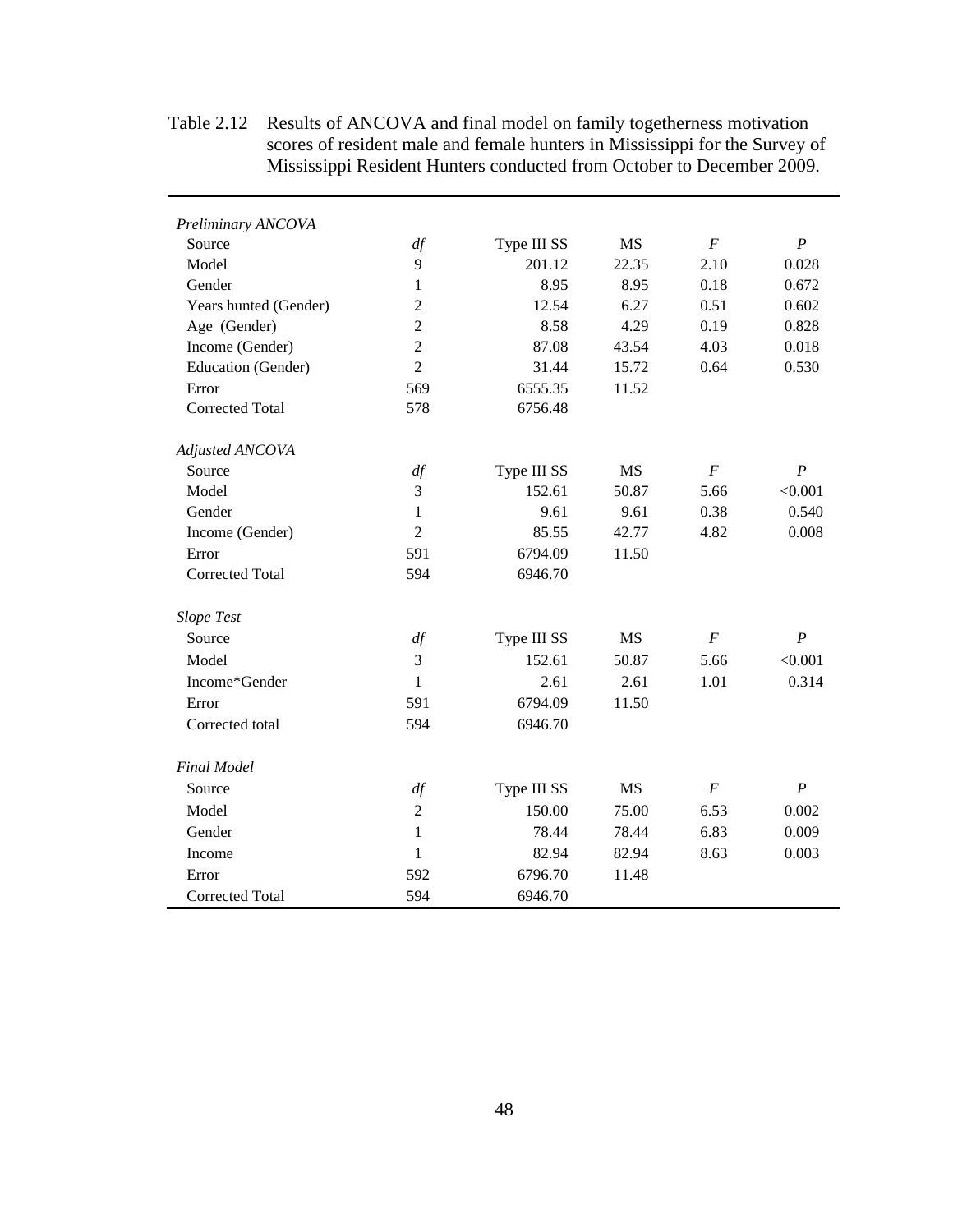Table 2.13 Results of ANCOVA and final ANOVA on being with people (social contact) motivation scores of resident male and female hunters in Mississippi for the Survey of Mississippi Resident Hunters conducted from October to December 2009.

| Preliminary ANCOVA    |     |             |           |                  |                  |
|-----------------------|-----|-------------|-----------|------------------|------------------|
| Source                | df  | Type III SS | <b>MS</b> | $\boldsymbol{F}$ | $\boldsymbol{P}$ |
| Model                 | 9   | 826.66      | 91.85     | 1.42             | 0.176            |
| Gender                | Ι.  | 20.37       | 20.37     | 0.20             | 0.656            |
| Years hunted (Gender) | 2   | 15.56       | 7.78      | 0.04             | 0.965            |
| Age (Gender)          | 2   | 102.05      | 51.02     | 0.65             | 0.524            |
| Income (Gender)       | 2   | 80.56       | 40.28     | 0.98             | 0.377            |
| Education (Gender)    | 2   | 259.73      | 129.86    | 2.44             | 0.088            |
| Error                 | 569 | 33641.34    | 59.12     |                  |                  |
| Corrected Total       | 578 | 34468.01    |           |                  |                  |
| Final ANOVA           |     |             |           |                  |                  |
| Source                | df  | Type III SS | <b>MS</b> | $\boldsymbol{F}$ | $\boldsymbol{P}$ |
| Gender                | 1   | 54.98       | 54.98     | 0.19             | 0.665            |
| Error                 | 641 | 39992.75    | 62.39     |                  |                  |
| Corrected Total       | 642 | 40047.73    |           |                  |                  |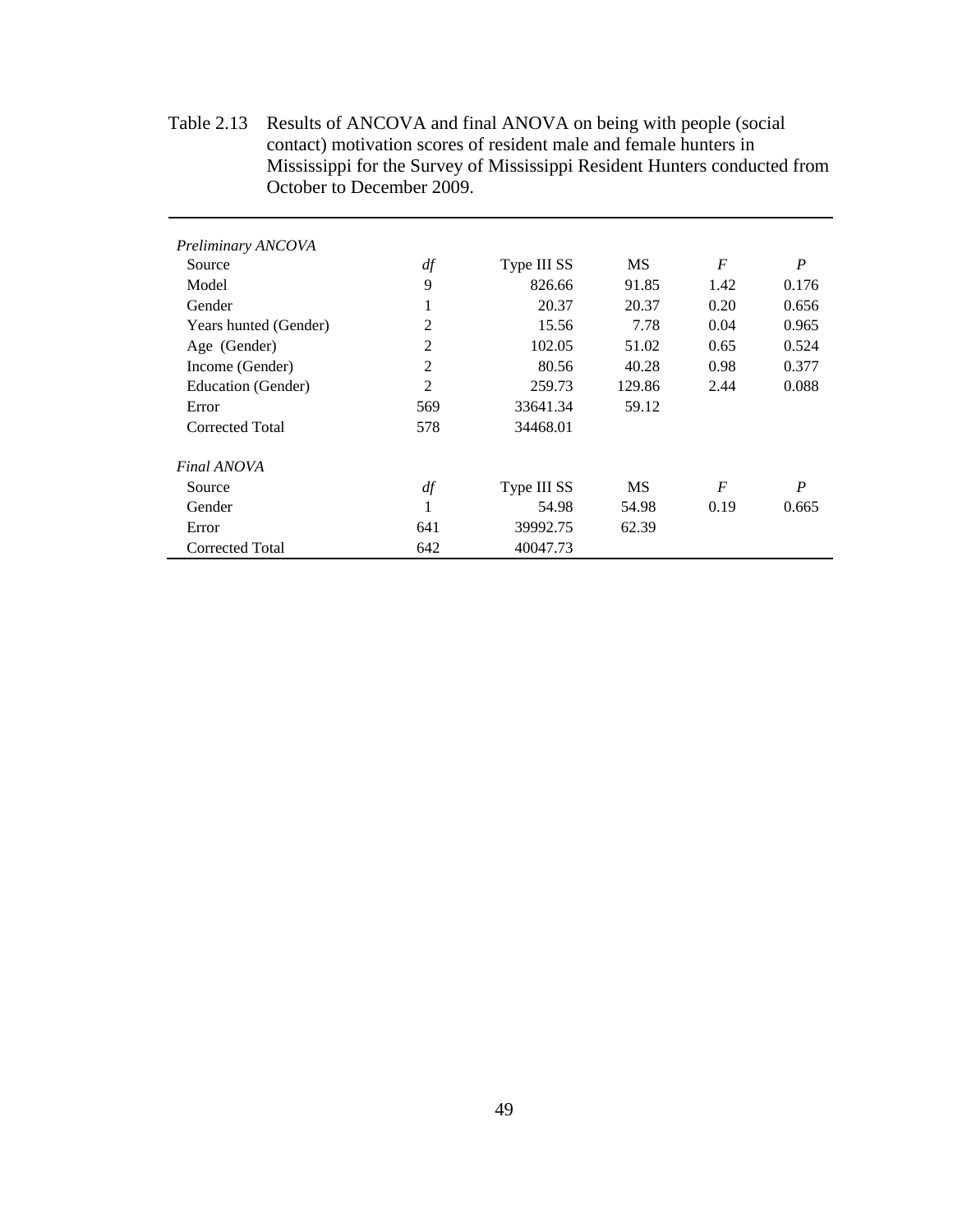Table 2.14 Results of ANCOVA and final ANOVA on appreciative motivation scores of resident male and female hunters in Mississippi for the Survey of Mississippi Resident Hunters conducted from October to December 2009.

| Preliminary ANCOVA    |                |             |        |                  |                  |
|-----------------------|----------------|-------------|--------|------------------|------------------|
| Source                | df             | Type III SS | MS     | $\overline{F}$   | $\boldsymbol{P}$ |
| Model                 | 9              | 2035.82     | 226.20 | 1.79             | 0.067            |
| Gender                | 1              | 226.93      | 226.93 | 1.84             | 0.176            |
| Years hunted (Gender) | 2              | 382.36      | 191.18 | 2.03             | 0.132            |
| Age (Gender)          | 2              | 668.34      | 334.17 | 2.09             | 0.125            |
| Income (Gender)       | 2              | 94.36       | 47.18  | 0.71             | 0.494            |
| Education (Gender)    | $\overline{c}$ | 45.11       | 22.55  | 0.27             | 0.766            |
| Error                 | 561            | 69039.65    | 59.12  |                  |                  |
| Corrected Total       | 570            | 71075.47    |        |                  |                  |
| Final ANOVA           |                |             |        |                  |                  |
| Source                | df             | Type III SS | MS     | $\boldsymbol{F}$ | P                |
| Gender                | 1              | 119.71      | 119.71 | 0.38             | 0.540            |
| Error                 | 631            | 80884.65    | 128.18 |                  |                  |
| Corrected Total       | 632            | 81004.36    |        |                  |                  |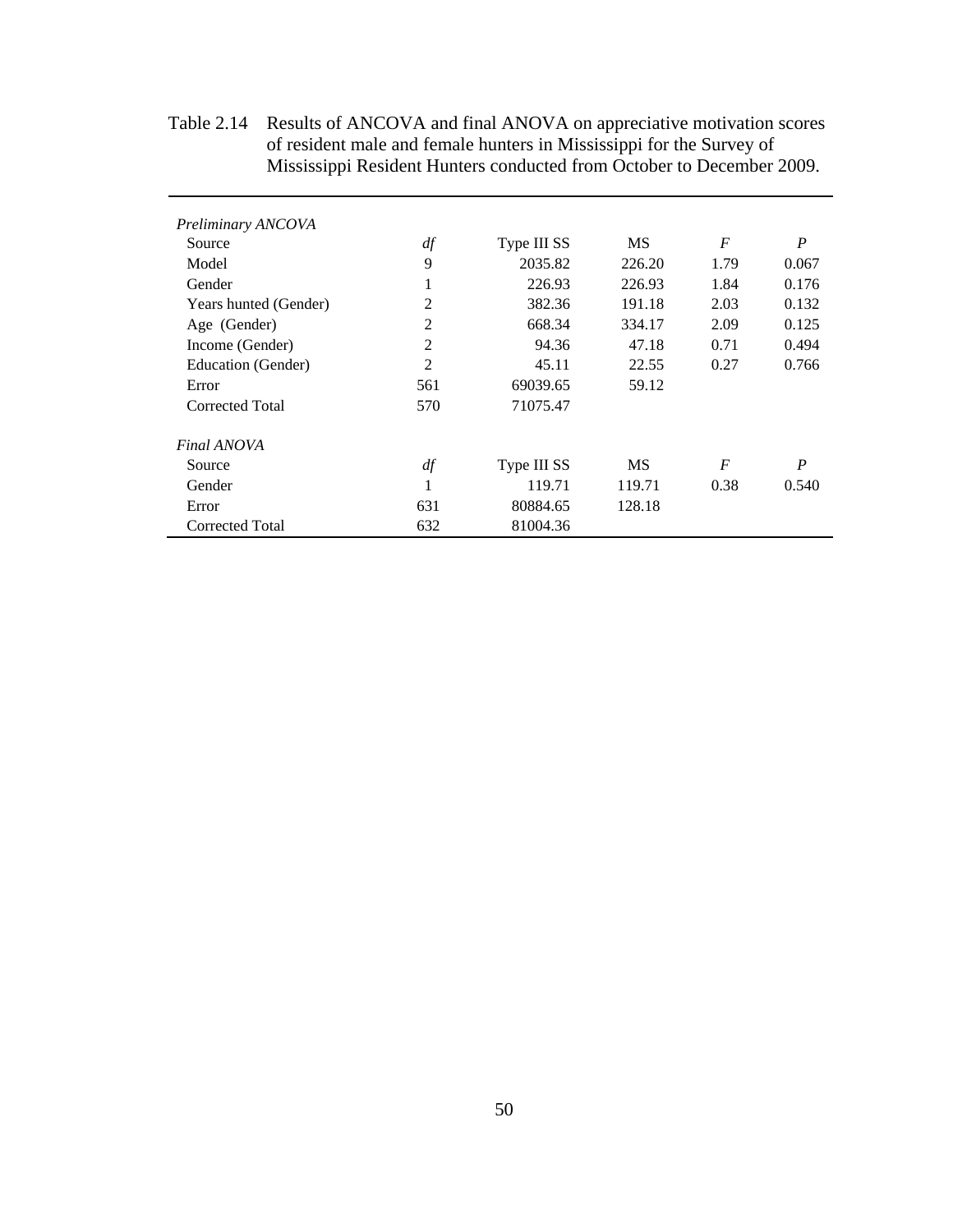# CHAPTER III

# SUBSTITUTABILITY OF HUNTING IN MISSISSIPPI

# **Introduction**

Participation in hunting in the United States has declined since 1990 and has been predicted to further decline due to increased constraints to participation and general demographic trends such as increased urbanization, increased minority populations, and an aging population (Decker, Brown, & Siemer, 2001; Decker, Enck, & Brown, 1993; Responsive Management & National Shooting Sports Foundation, 2008; Schuett, Scott, & O'Leary, 2009). The decline in hunting participation poses a threat to state and federal agencies that depend on hunters for funding, in part, wildlife management (Enck, Decker, & Brown, 2000). Declining hunting participation also poses a problem to agencies in terms of continued political support of hunting as a culturally relevant activity (Enck, et al., 2000).

In addition to demographic trends and constraints, declining hunting participation also may be exacerbated by inadequacies in current recruitment and retention practices in natural resources management. Declining hunting participation may be a result of failing to attract new participants into the activity (Enck, et al., 2000). Traditionally, hunting participation relied on a primarily father-son socialization process to initiate new individuals into hunting (Heberlein, Serup,  $\&$  Ericsson, 2008; Responsive Management & National Shooting Sports Foundation, 2008). While this is still occurring, it is not at the same level as before because increased urbanization may have caused individuals to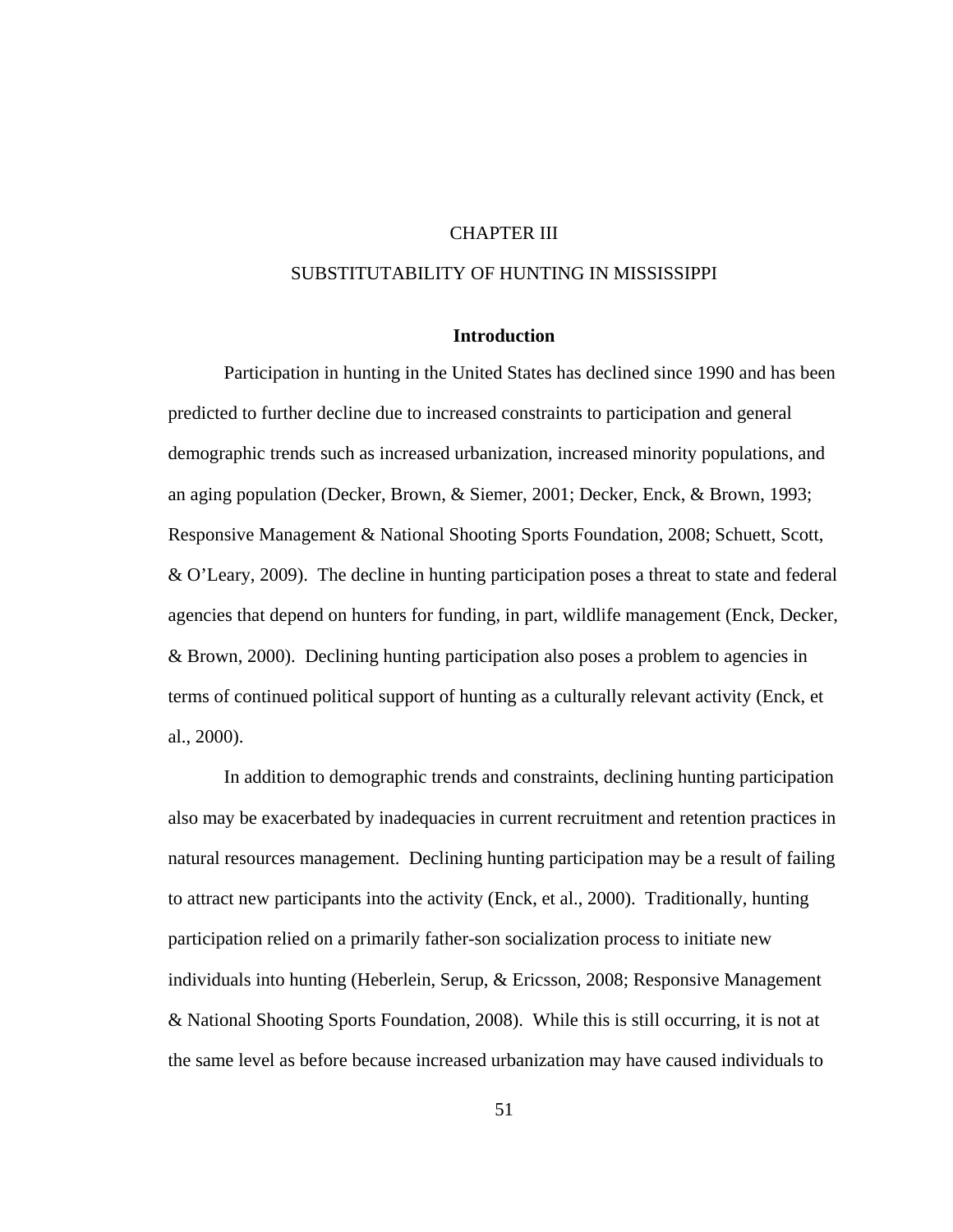acquire a new set of values and stop hunting before they teach their children (Decker, et al., 2001; Hayslette, Armstrong, & Mirarchi, 2001). Therefore, natural resource agencies have had to assume roles related to recruiting new individuals to hunting but little documentation exists that suggest they have been successful. This failure in recruitment includes failing to recruit women and individuals from minority populations.

Women compose 51% of the U.S. population, but only 1% of them hunt; they represent only 9% of the nation's hunting population and only 8.3% of Mississippi's licensed hunters (Hunt, personal communication, 2009; U.S. Dept. of the Interior and U.S. Dept. of Commerce, 2007). Therefore, women are the most under-represented group of individuals in terms of the potential to offset declining hunting participation (Heberlein, et al., 2008). Female hunters are initiated differently into hunting, with most of them initiated by their husbands (Jackson, McCarty, & Rusch, 1989). Further, women may not be participating in hunting because they are following traditional gender roles, especially in the case of them not engaging in male-dominated sports such as hunting (Messner & Sabo, 1990; Wearing, 1991).

Declining hunting participation also may be from failing to retain existing hunters in the activity (Enck, et al., 2000). Although number of hunters in some regions of the U.S. remained relatively stable, proportion of the population that participates in hunting has declined (Enck, et al., 2000). Reasons why hunters have dropped out of the activity include lack of time, lack of interest, lack of opportunities, older age, work and family obligations, perceptions of hunting being cruel to animals, and lesser importance placed on hunting compared to other activities (Bissell, Duda, & Young, 1998; Enck, et al., 2000, Mehmood, Zhang, & Armstrong, 2003).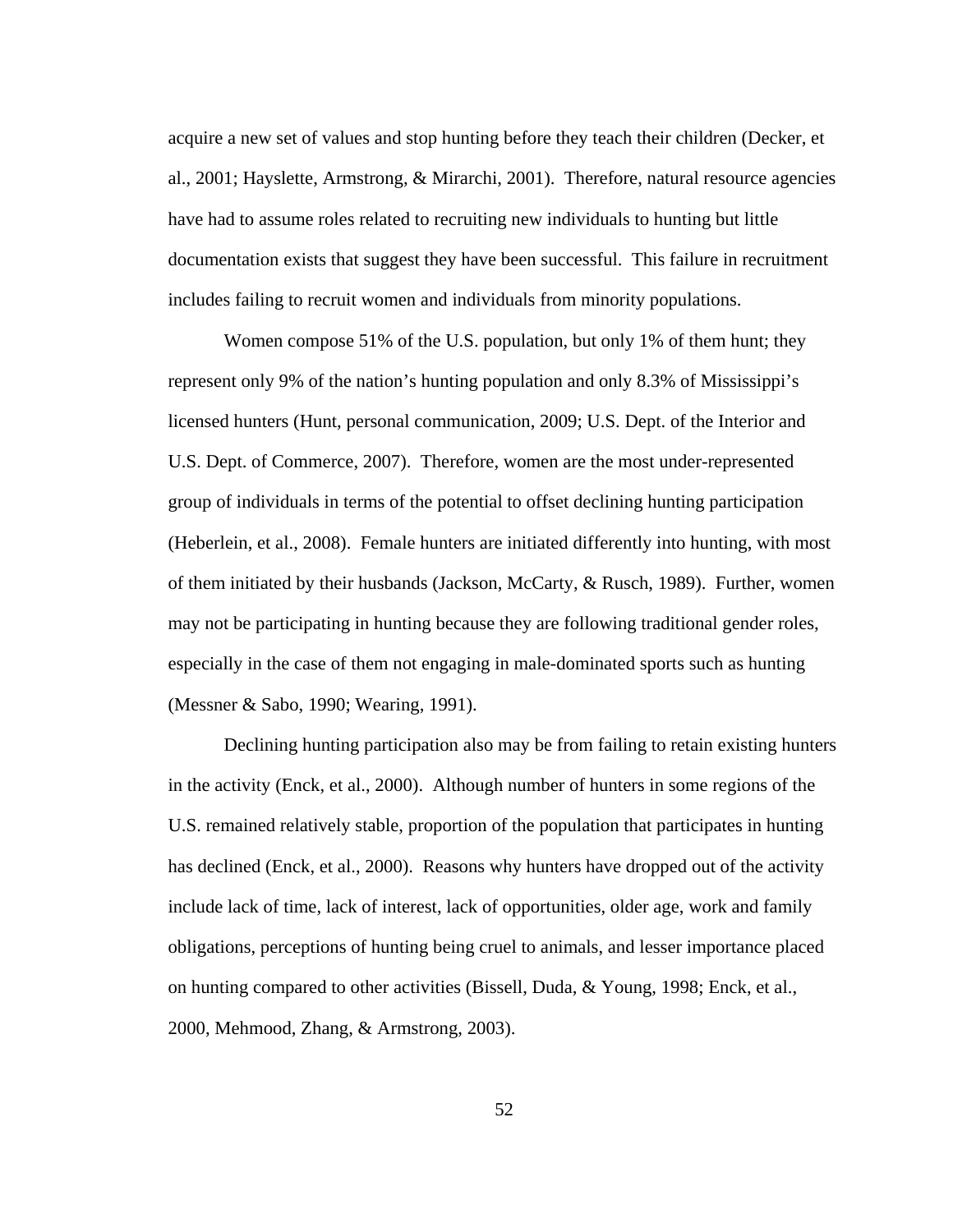The decline in hunting participation due to changing demographics, constraints, and failing to recruit and retain individuals suggests a shift in natural resources use by the public and the benefits sought (Schuett, et al., 2009), indicating individuals may have found other outdoor activities that satisfy their needs. To help recruit new individuals into hunting and retain existing hunters, it is important to understand what other activities provide the same benefits sought through hunting and are capturing their interest. Knowing what other activities provide similar benefits to hunting can assist agencies in identifying and targeting groups of individuals who can be recruited more easily into the hunting population, or brought back into the hunting population.

The extent to which one activity can replace another activity and still satisfy the needs of participants defines the underlying concept of the theory of substitution in outdoor recreation research (Vaske, Donnelly, & Tweed, 1983). Substitutability theory was first summarized as the interchangeability of recreation activities that satisfy participants' motives and desires to an equal extent (Hendee & Burdge, 1974). When recreation participants, for one reason or another, cannot engage in their preferred activity they may find other activities to provide them with desired benefits (Brunson, & Shelby, 1993). For instance, 51% of anglers in Florida and Texas described other activities, such as hunting, camping, golf, and swimming that would substitute for fishing and still provide them the same experience they would have received from fishing (Ditton  $\&$ Sutton, 2004).

Early interests in substitution theory primarily involved qualitative studies focusing on socioeconomic variables, time allotted for leisure participation, social groups, and personality and demographic variables related to defined types of activities sharing similar characteristics (Christensen & Yoesting, 1977; Vaske, Donnelly, &

53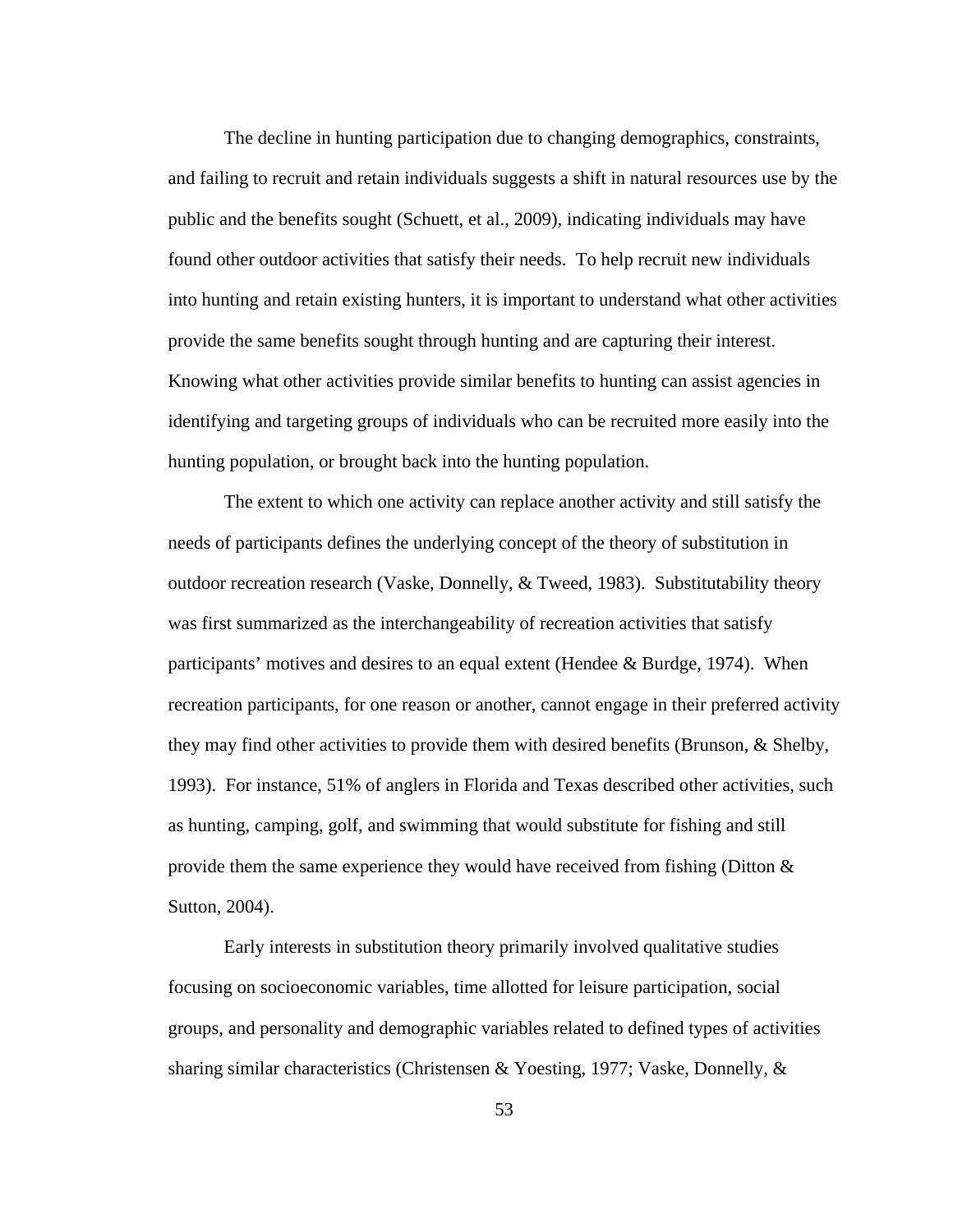Shelby, 1990). Quantitative studies defining recreation activity types based on statistical correlations followed the earlier qualitative explorations (Tinsley & Johnson, 1984). Categories of activities were identified using multivariate statistical techniques such as factor and cluster analysis and multidimensional scaling to explore similarities and differences of activities (Manning, 1999). Studies that documented activity clusters were limited in that they could not effectively generalize activity types to use to classify broad leisure patterns (Manning, 1999). These studies also treated activities too homogenously because other research has demonstrated different types of hunting (e.g., deer and goose hunting) are not the same and are not necessarily substitutable for each other (Baumgartner & Heberlein, 1981; Vaske et al., 1990; Manning, 1999). Other shortcomings included the identification of researcher-defined activity substitutes rather than participant-defined substitutes, and the treatment of general recreation activity types as if they are all the same (Vaske, et al., 1983; Manfredo & Anderson, 1987; Manning, 1999). Research conducted by Iso-Ahola (1986) also suggested that substitutability is influenced by why an activity must be substituted and by how participants perceive substitute activities.

Implementation of direct measures expanded the definition of substitutability to refer to the interchangeability of recreation experiences "such that acceptably equivalent outcomes" can be achieved by varying the timing, access, setting, or activity (Brunson  $\&$ Shelby, 1993, p. 69). Behavioral and direct-question approaches have been developed. The behavioral approach attempts to report activities that respondents would substitute for their preferred activity if they could not participate in it (McCool & Utter, 1982). The direct-question approach asks participants to state activities they considered to be substitutable for a particular activity under study (Baumgartner & Heberlein, 1981; Choi,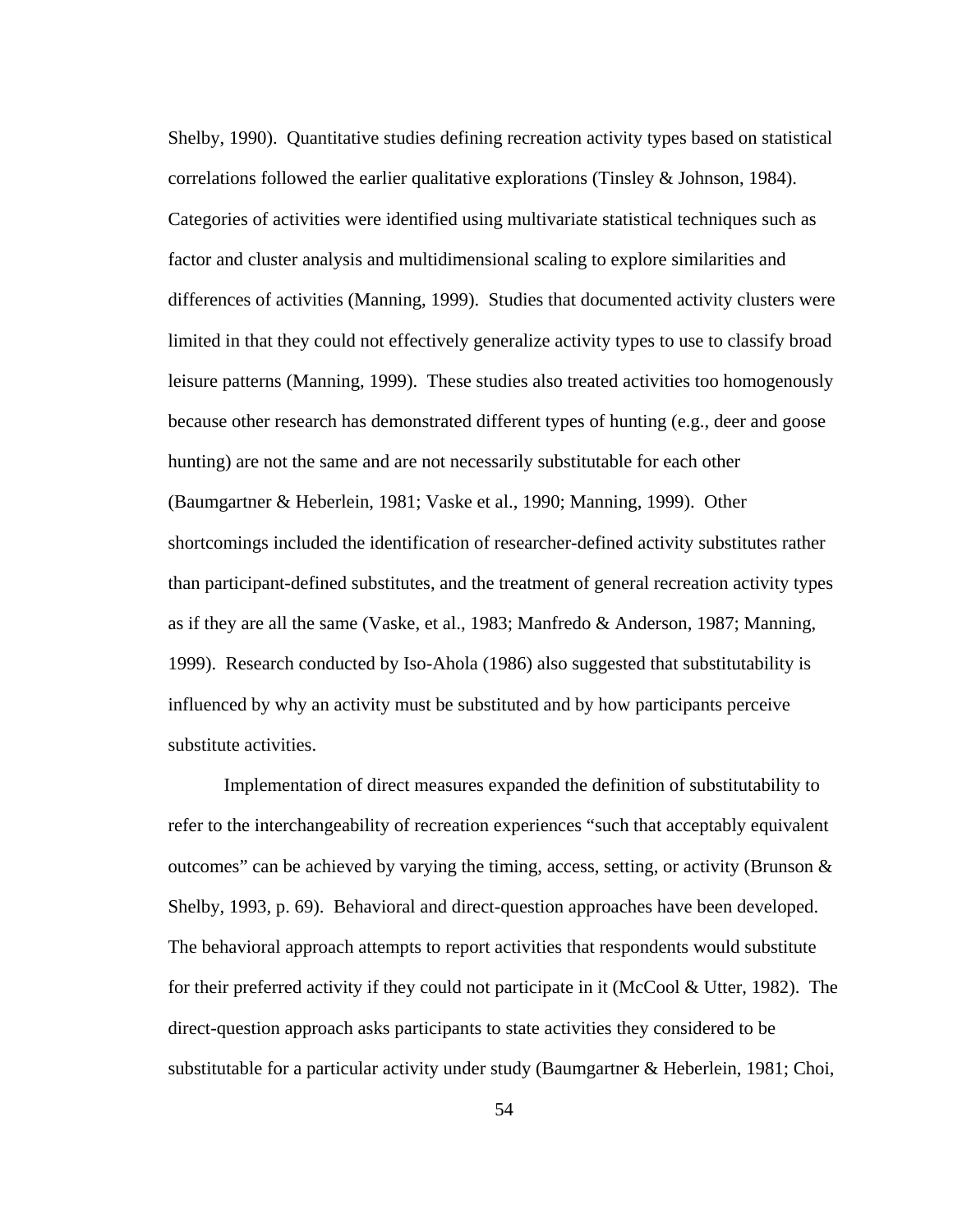Loomis, & Ditton, 1994; Ditton & Sutton, 2004; Manfredo & Anderson, 1987).

Baumgartner and Heberlein (1981) used the direct-question approach to investigate the substitutability of deer and goose hunting in Wisconsin. They found differences between goose and deer hunters in their motivations and number of substitutes reported. Studies using the direct question method yielded favorable findings and that such a method is a valid measure of substitutability (Manning, 1999). Other direct question studies provided insights into the multidimensionality of recreation substitution in which an activity, a resource or setting, time frame, and social group can be substituted (Shelby & Vaske, 1991; Backlund, Hammitt, & Bixler, 2006).

The substitutability literature has constructed a theoretical framework that assumed an equal application for men and women. Ditton and Sutton (2004) suggested that demographic characteristics, like gender, can drive substitution decisions. Previous research has not fully considered traditional gender roles in leisure, especially in the context of women being more constrained than men when it comes to engaging in leisure (Jackson, 1988), and how substitution decisions are affected by those roles. However, substitution decisions in the context of gender have become a popular research topic in the fishing literature due to an increase in female participation in fishing (Fedler  $\&$ Ditton, 2001). There also is a lack of studies that address effect of gender on outdoor recreation motivations and how they translate into activity substitution. Because substitution originally was linked to motivations to engage in a preferred activity (Hendee & Burdge, 1974), participants who differ in motivations should theoretically report different substitute activities.

The objectives of this study were three-fold: 1) to determine substitutability of recreational hunting for resident hunters in Mississippi using a direct-question approach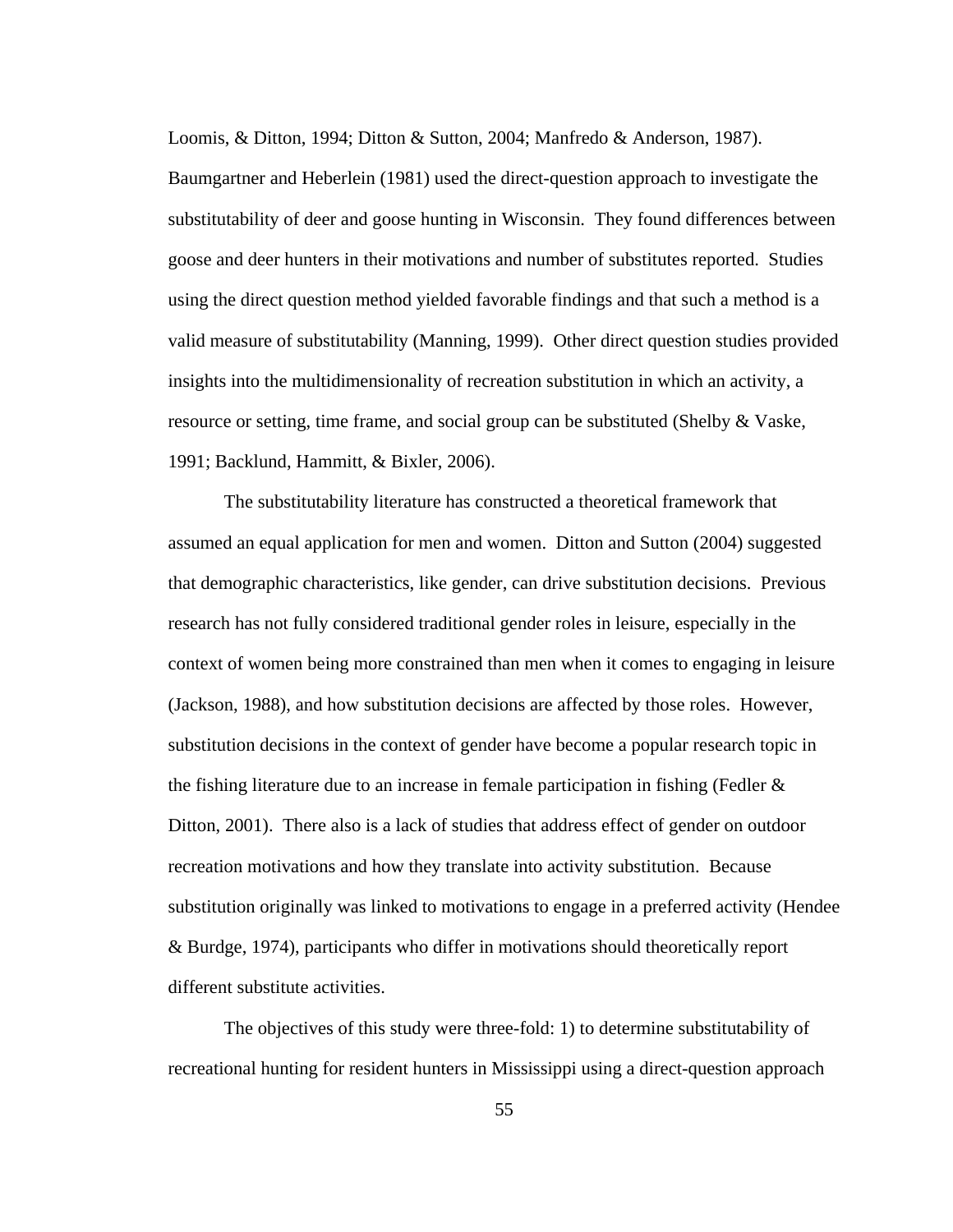in terms of the probability of reporting acceptable substitute activities, and in terms of the spectrum of activities reported, 2) to determine if 14 independent variables, with gender as the primary concern, had an effect on substitutability of hunting for resident hunters in Mississippi using a direct-question approach, and 3) determine if interaction effects existed between gender and the other 13 independent variables. Oquendo (2010) found resident males and females in Mississippi were similar in the achievement-oriented "reinforcing self-image", the affiliative-oriented "being with people (social contact)" and appreciative-oriented motivations to hunt but differed in the achievement-oriented "social recognition" and "seeking stimulation" and in the affiliative-oriented "family togetherness" motivations to hunt (See Chapter II). Oquendo (2010) found younger females placed lesser importance on "social recognition" and "seeking stimulation" motivations than younger males, and females of all ages placed greater importance on "family togetherness" motivations than males (See Chapter II). Therefore, I expected to find a significant effect of gender on probability of reporting acceptable substitute activities, and I expected resident males and females in Mississippi to differ in reported suitable substitute activities for hunting.

#### **Methods**

I developed and mailed a 12-page self-administered questionnaire to a stratified random sample of 2,000 individuals (1,000 White resident male hunters and 1,000 White resident female hunters), age 18 and older, who purchased either a Mississippi Type 100 – Sportsman, Type 101 – All Game Hunting and Fishing, or Type 103 – Small Game Hunting and Fishing license during the 2008-2009 hunting season. Individuals were selected from the 2008-2009 electronic license file maintained by the Mississippi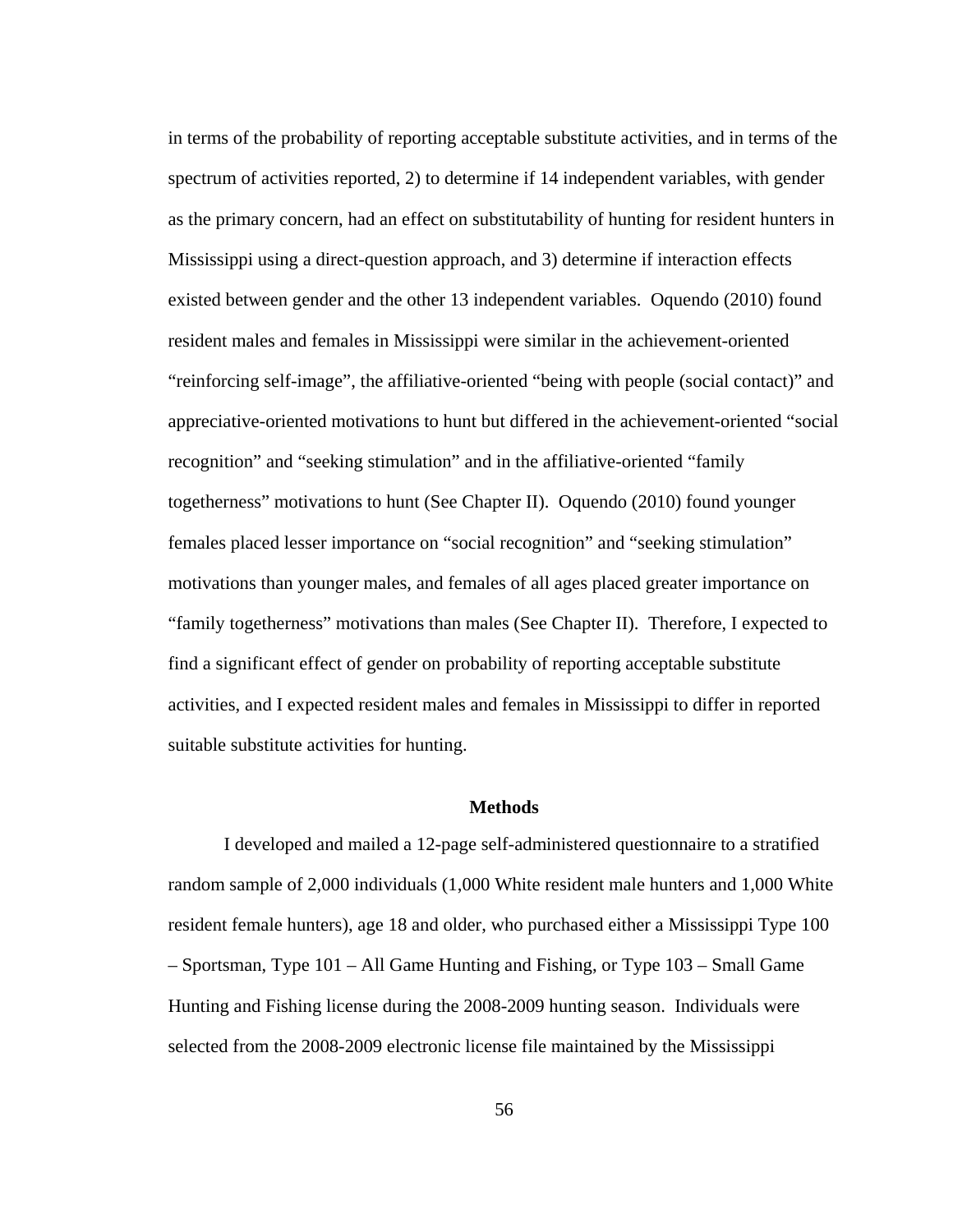Department of Wildlife, Fisheries, and Parks (MDWFP). I followed Dillman's (2007) Tailored Design Method for questionnaire design. Four out of the 12 pages of the mail questionnaire consisted of hunting substitution and related items used as independent variables. The remaining pages consisted of items that were not pertinent to the theoretical investigation of the substitutability of hunting and items that were collected for MDWFP's purposes.

The four pages of the questionnaire pertaining to the substitutability of hunting contained four parts that followed a direct-question approach similar to that of Ditton & Sutton (2004). The first part of the questionnaire consisted of items related to hunter demographics. First, I asked open-ended questions for respondents to report their age and county of residence. Second, I asked closed-ended questions to gather information about the respondent's gender, income level, and education level. I asked respondents to report their approximate annual household income before taxes in \$20,000 increments from "under \$20,000" to "\$200,000 and above". I asked their greatest completed level of education in which "1" through "8" was elementary school, "9" through "12" was high school, "13" through "16" was college, and "17" through "22+" was graduate school.

The second part of the questionnaire was designed to measure hunters' participation in hunting. First, I asked an open-ended question related to how many years respondents had been hunting. Second, I asked closed-ended questions asking the respondent to indicate the importance of hunting as an outdoor activity and if they experienced constraints to hunting that caused them to find substitute activities.

The third part of the questionnaire was designed to measure hunters' motivations to hunt. I asked respondents to rate the relative importance of the achievement-oriented "reinforcing self-image", "social recognition", and "seeking stimulation", the affiliative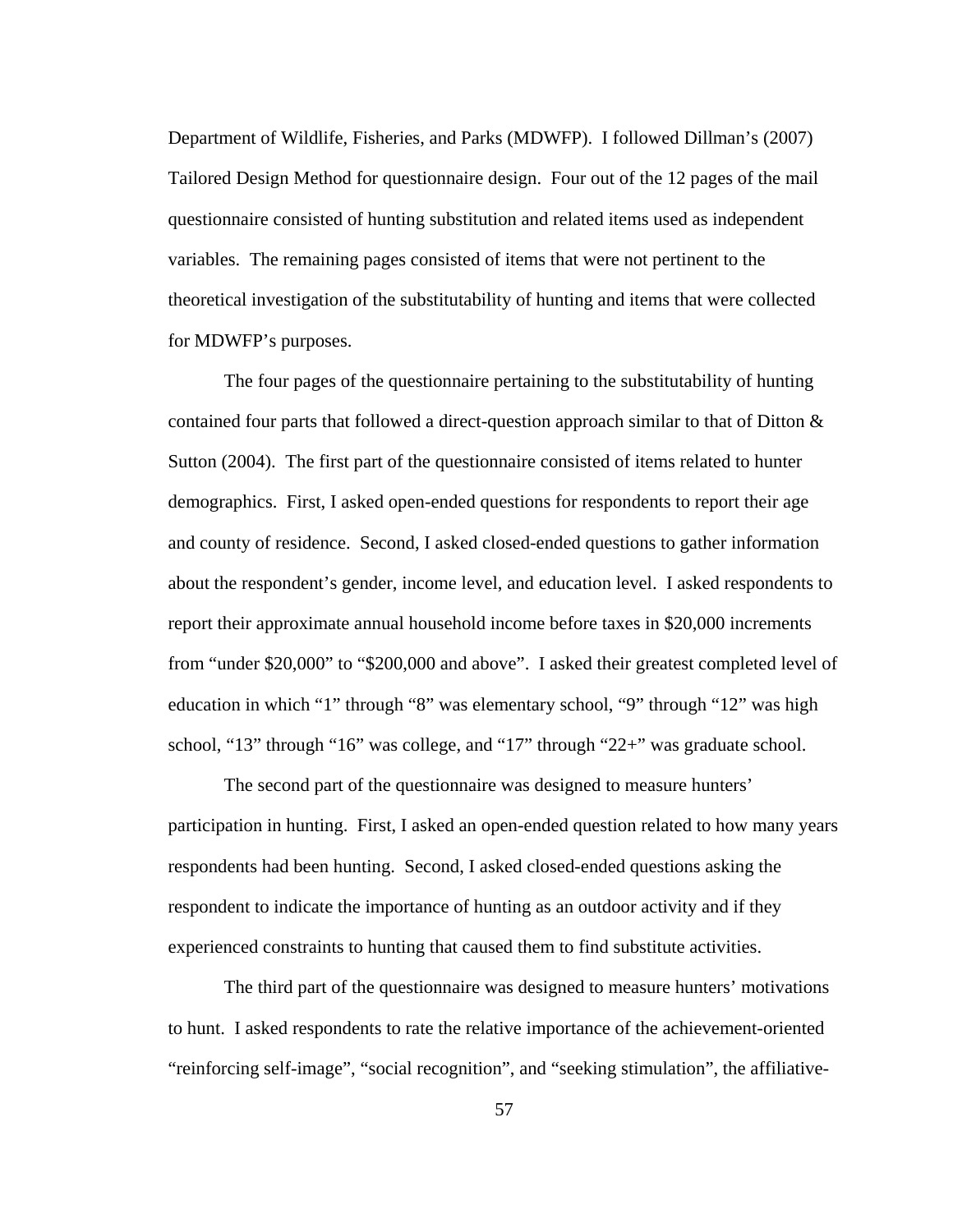oriented "family togetherness" and "being with people (social contact)", and appreciative-oriented motivations to hunt in Mississippi using a five-point measurement scale with the following response format:  $1 =$  "not at all important",  $2 =$  "slightly" important",  $3 =$  "moderately important",  $4 =$  "very important" and  $5 =$  "extremely" important" to obtain total scores (See Chapter II).

The fourth part of the questionnaire was designed to measure hunters' substitute activities for hunting. First, I asked respondents to indicate if there were was a substitute activity for hunting that would give them the same satisfaction and enjoyment as hunting. Second, I asked an open-ended question for respondents to list up to three outdoor activities they considered to be overall suitable substitutes for hunting. Then I asked respondents to indicate the extent to which their listed activities were good or poor substitutes for hunting using a five-point measurement scale with the following response format:  $1 =$  "very poor",  $2 =$  "poor",  $3 =$  "fair",  $4 =$  "good" and  $5 =$  "very good". Third, I asked respondents to report how many days they participated in each of the activities they listed as substitutes for hunting in the past 12 months.

I used a modified version of Dillman's (2007) Tailored Design Method for survey mailing procedures. I administered the survey from October to December of 2009. I made initial contact with participants via a pre-notice letter which alerted them of the study and that a questionnaire would be coming within the next week. One week after the pre-notice letter, I sent a complete packet consisting of an introductory letter, questionnaire, and postage-paid business reply envelope to participants. One week after the first mailing of the complete packet, I sent a thank you/reminder postcard to participants. Two weeks after the postcard mailing, I sent a second complete packet to participants who had not yet responded. Three weeks after the second mailing of the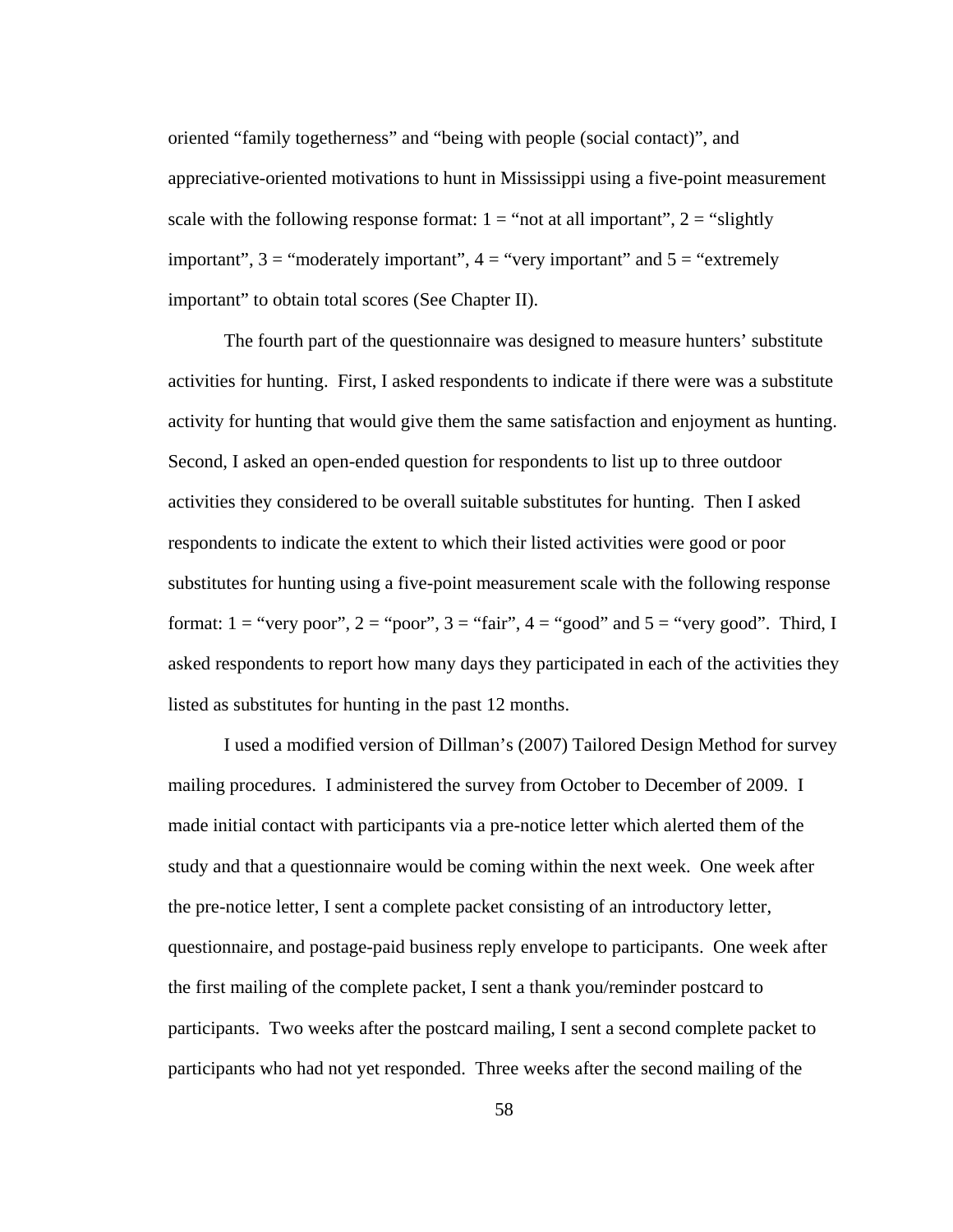complete packet, I sent a final complete packet to participants who had not yet responded via regular mail instead of following Dillman's (2007) suggestion of using express mail.

I logged off returned useable, non-deliverable, and non-useable surveys. I numerically coded non-numeric responses of returned useable surveys. Any questionnaire received after a 90-day data collection period was not used in analyses. I entered data from eligible questionnaires into a Microsoft<sup>®</sup> Access database. Prior to analyses of the substitutability of hunting, I checked for missing and obscure values in the data. Furthermore, I checked for possible non-response bias using Fisher's (1996) methods, because some segments of the hunter population could be over-represented or under-represented. I calculated response probabilities using a logistic regression model that included independent variables from the electronic license file (age and gender), and response status (1 = responded,  $0 =$  not responded) as the binary dependent variable. I obtained non-response adjustment weights from the inverse of the response probabilities. I used SAS® Version 9.1 (SAS Institute, Inc., 2008) to conduct necessary analyses. I set my significance level at alpha = 0.05 throughout my study. I determined statistical power following Cohen (1988).

The independent variables were hunter demographics (gender, age, income, education level, and county of residence), hunting participation characteristics (importance of hunting compared to other outdoor activities, years hunted, and constraints to hunting), and hunting motivation scores (achievement-oriented motivation scores for "reinforcing self-image", "social recognition", and "seeking stimulation", affiliative-oriented motivation scores for "family togetherness" and "being with people (social contact)", and appreciative-oriented motivation scores; See Chapter II). The dependent variable was the probability of a respondent reporting an acceptable substitute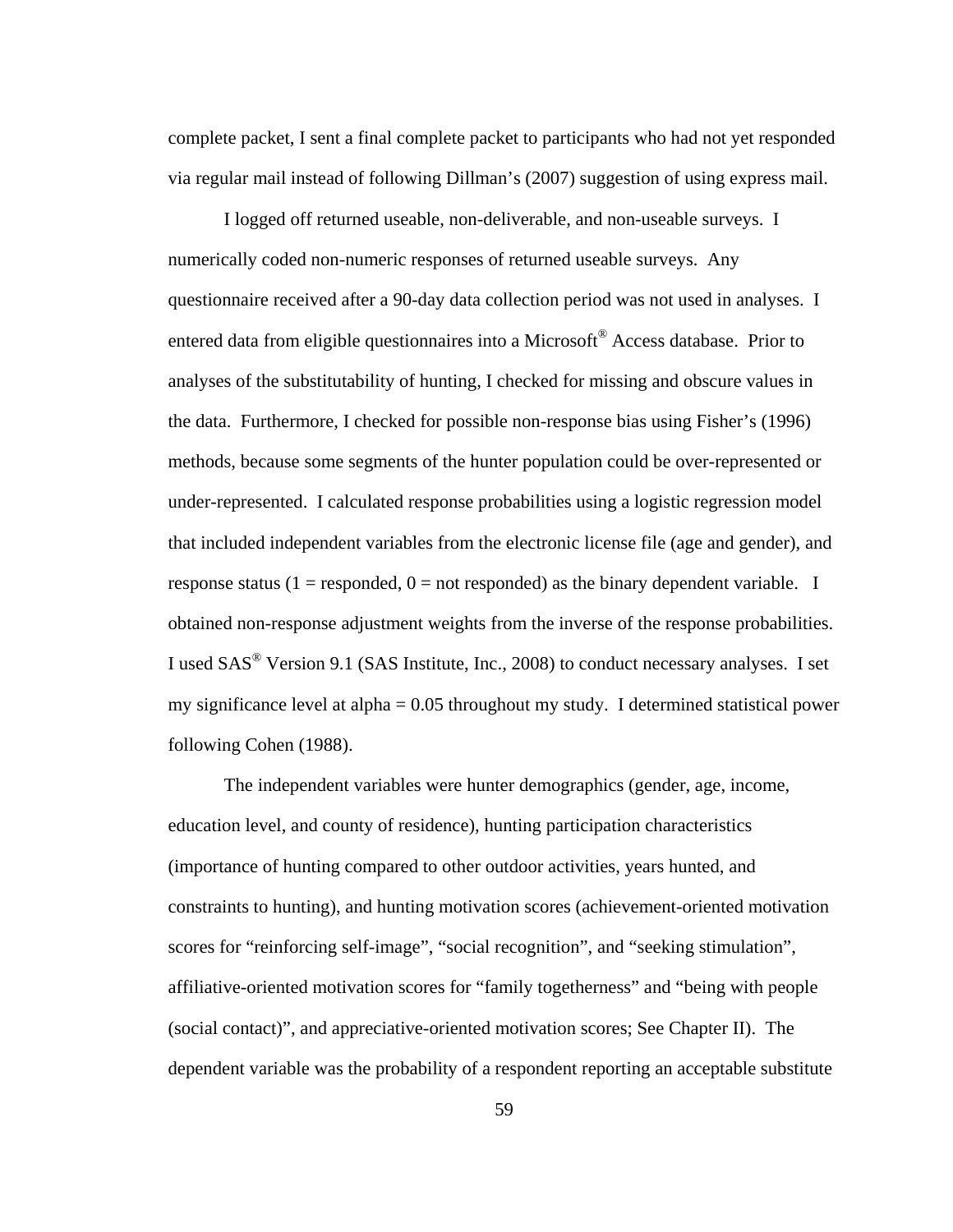activity for hunting. I used descriptive statistical procedures consisting of frequencies and weighted means for independent variables.

I used the logistic regression model described by Ditton & Sutton (2004) to simultaneously test effects of the 14 independent variables on the probability of a respondent reporting at least one acceptable substitute activity for hunting. I deleted any respondents who indicated that there were no substitute activities for hunting and still erroneously reported acceptable substitute activities ( $n = 25$ ). Model estimation followed four steps. First, I included all main effects and any possible two-way interaction effects involving gender to test if each of the other independent variables had the same effect for males and females. Second, I deleted any non-significant interaction effects. Third, I estimated the model again on remaining variables to test for any significant interactions and main effects on the probability of reporting an acceptable substitute activity. Fourth, I deleted any non-significant main effects and estimated the model one more time. I looked at odds ratios to interpret the significant variables. An odds ratio greater than 1 indicated a positive relationship between the independent variable and the odds of reporting a substitute activity; an odds ratio less than 1 indicated a negative relationship between the independent variable and the odds of reporting a substitute activity (Agresti, 1996). I calculated an odds ratio of significant variables for different increments and confidence intervals for each significant variable.

To examine acceptable substitute activities reported by respondents, I determined number of different activities reported by females and males separately. Then I classified all activities reported by all respondents into different activity categories for ease of explaining results. I deleted any respondents who indicated that there were no substitute activities for hunting and still erroneously reported acceptable substitute activities ( $n =$ 

60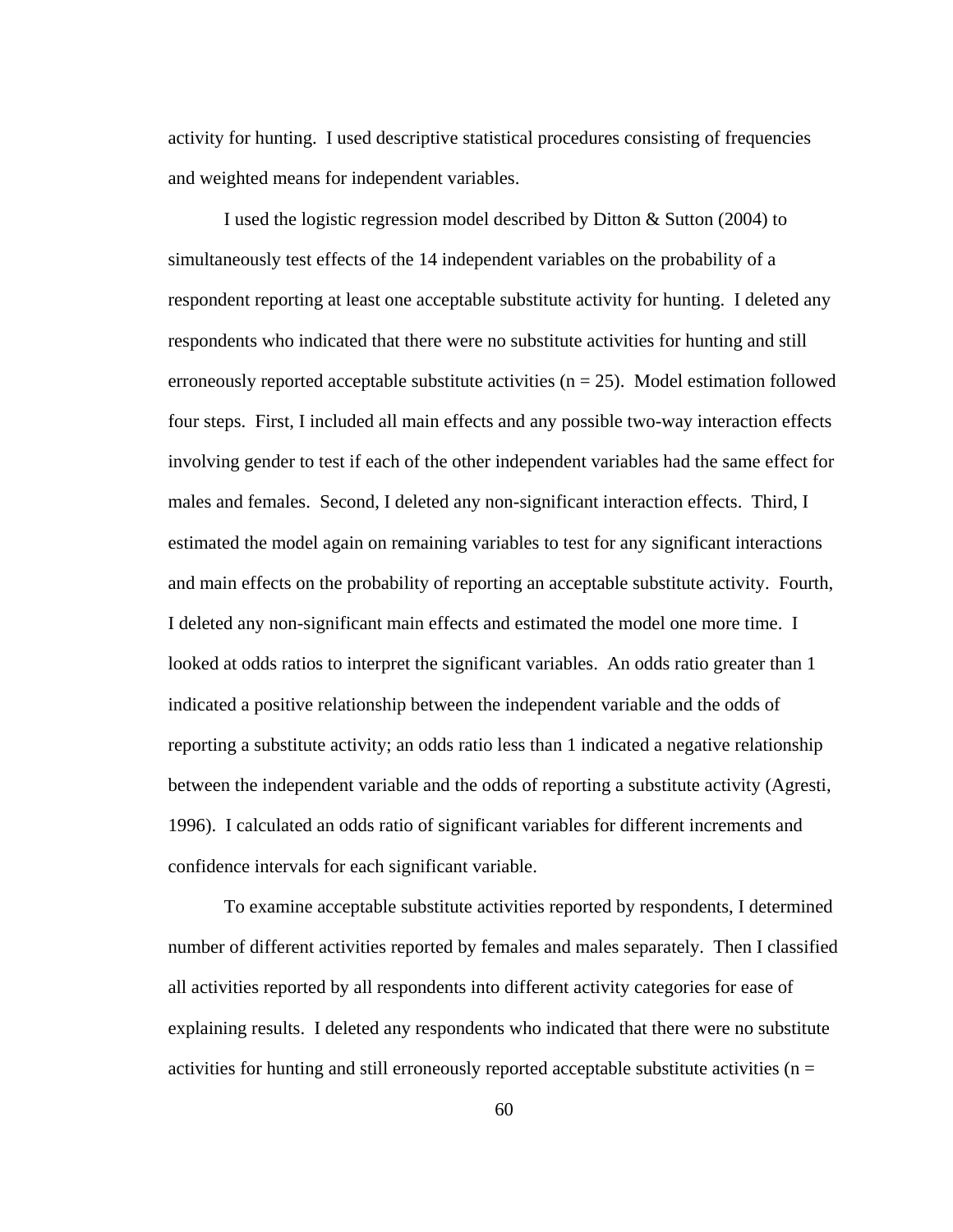25). I also deleted any substitute activity categories containing activities that were rarely reported ( $n < 8$  for females and  $n < 6$  for males) by males and females from the analysis due to lack of sufficient sample size to illustrate the general number of acceptable substitute activities reported by 95% of respondents. I retained all acceptable substitute activities reported by respondents for examination of number and type of acceptable activities for males and females according to various age groups and according to the importance of hunting as an outdoor activity. I used frequencies and means to illustrate number and types of acceptable substitute activity categories reported, average extent to which activities were good or poor substitutes for hunting, and average number of days participated in activities only for those males ( $n = 90$ ) and females ( $n = 137$ ) who actually reported acceptable substitute activities in the survey. Additionally, I determined frequencies of reported acceptable substitute activities according to each significant main effect variable from final logistic analyses.

#### **Results**

## **Response Rates**

I obtained useable data from 661 individuals of which 307 were resident males and 354 were resident females (Table 3.1). I obtained 142 non-deliverable surveys and 49 non-eligible surveys, of which 41 were refusals and eight were respondents who indicated they did not hunt. I calculated response rates by dividing number of returned useable surveys by total number of surveys minus number of non-deliverable and noneligible surveys (Dillman, 2007). Overall response rate was 36.5%. Females had the greatest response rate at 38.8%, whereas males had a response rate of 34.3%. I obtained a large enough sample size for males and females to achieve 99% statistical power when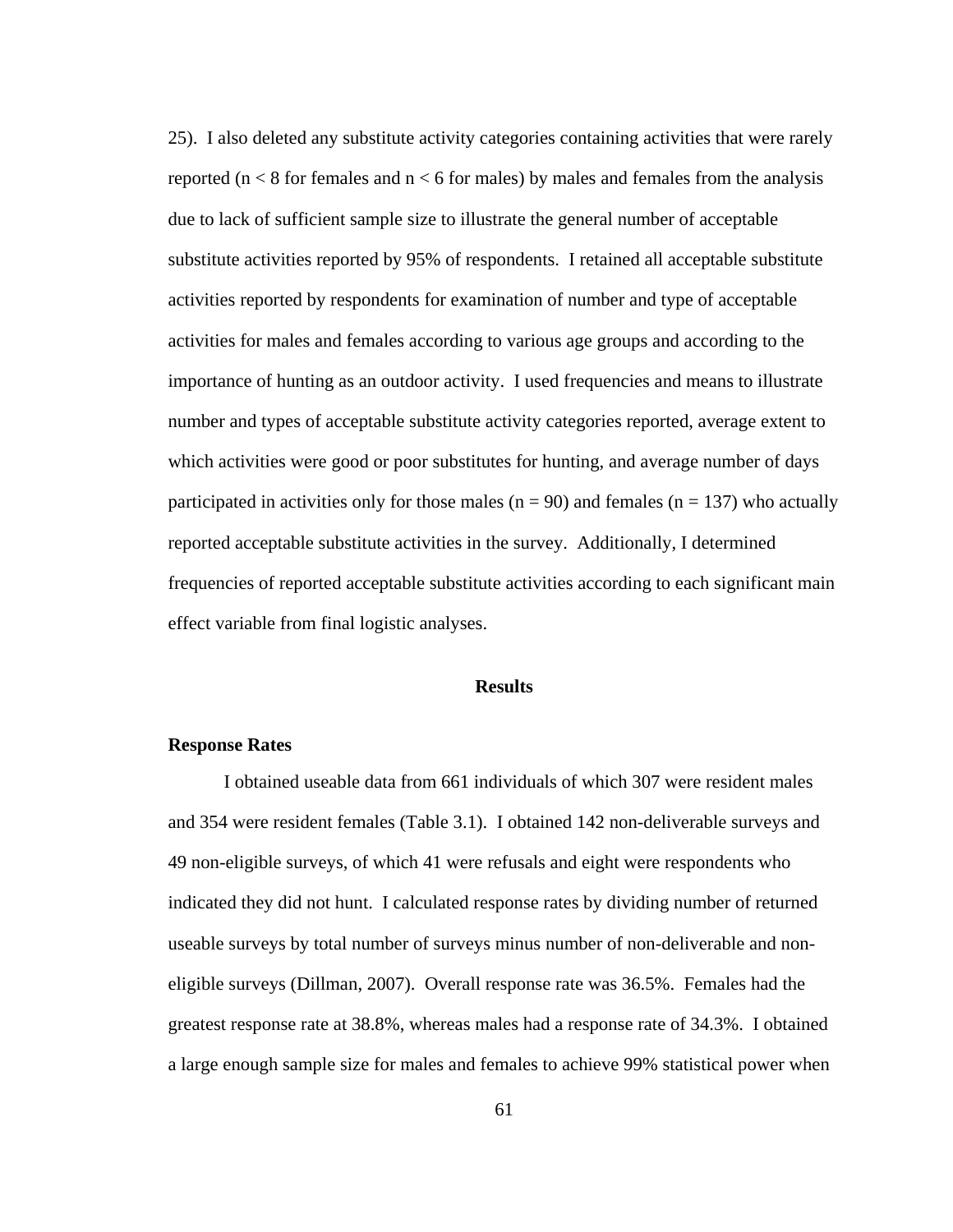examining group differences (Cohen, 1988; McNamara, 1994). Fisher's (1996) analysis of non-response indicated younger females were under-represented in this study. Any overall population estimate in this study was corrected for this under-representation using weighting procedures. After this correction, population estimates were generalizable to the White resident licensed hunter population with a 3.8% margin of error.

### **Substitutability of Hunting in Mississippi**

Weighted descriptive statistics for all independent variables used for the estimation of the logistic regression model are presented in Table 3.2. For hunter demographic variables used for the substitution analysis, resident hunters consisted of 8% females. Average age of hunters was approximately 40.8 years ( $SE = 0.6$ ,  $n = 621$ ); their median income level was  $$60,000 - $79,999$  (SD = 3.0, n = 578); their average greatest education level completed was 13.6 years or some college ( $SE = 0.1$ ,  $n = 617$ ). Approximately 48% of hunters resided in urban counties (Table 3.2). For hunting participation variables used for the substitution analysis, I found average importance of hunting as an outdoor activity was approximately 1.6 ( $SE = 0.0$ , n = 618). Hunters hunted an average of approximately 28.2 years ( $SE = 0.6$ ,  $n = 618$ ) and approximately 15% of them indicated that constraints have caused them to find substitute activities (Table 3.2). For hunting motivation variables used for the substitution analysis (See Chapter II; Table 3.2), I found the average score for resident hunters was approximately 7.2 ( $SE = 0.1$ ,  $n = 608$ ) on "reinforcing self-image"; 6.9 ( $SE = 0.1$ ,  $n = 609$ ) on "social recognition"; 22.2 (SE = 0.3, n = 600) on "seeking stimulation"; 10.9 (SE = 0.1, n = 615) on "family togetherness"; 27.6 ( $SE = 0.3$ ,  $n = 607$ ) on "being with people (social contact)";  $45.3$  (SE = 0.5, n = 599) on appreciative motivations.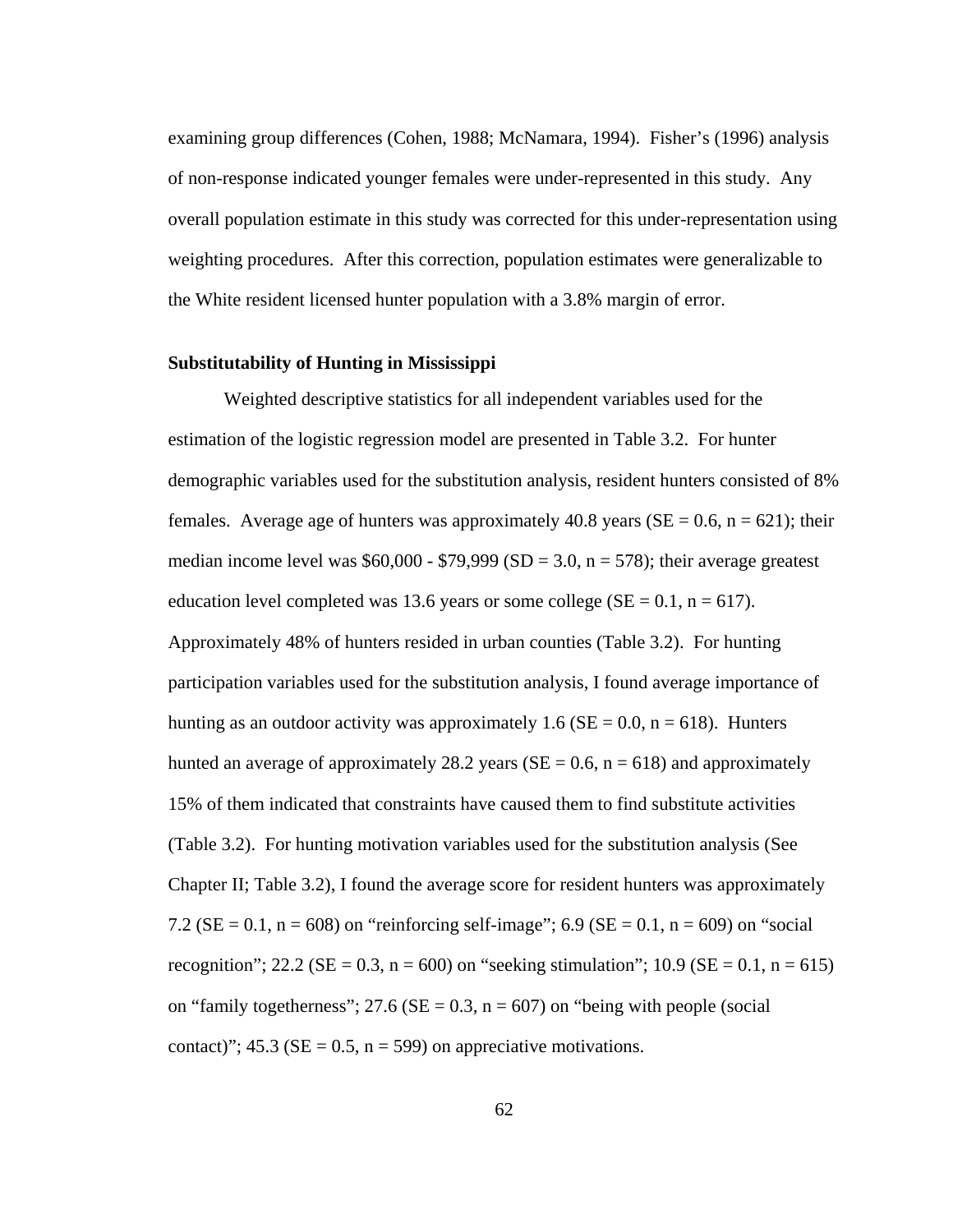I did not detect any significant interaction effects involving gender and hunter demographic variables, indicating effect of each hunter demographic variable was consistent for males and females on probability of reporting an acceptable substitute activity. I did not find a statistically significant effect of gender  $(X^2 = 0.94, P = 0.332)$ , income level ( $X^2 = 0.78$ ,  $P = 0.379$ ), education level ( $X^2 = 0.02$ ,  $P = 0.883$ ), and county of residence ( $X^2 = 0.86$ ,  $P = 0.354$ ) on probability of reporting an acceptable substitute activity (Table 3.3). I found a statistically significant effect of age ( $X^2 = 5.46$ ,  $P = 0.020$ ) on probability of reporting an acceptable substitute activity (Table 3.4). Based on the odds ratio, the probability of resident hunters reporting an acceptable substitute activity was related positively to age. As per Table 3.5, a 10 year increase in age increases the odds of having a substitute activity by 1.22 times and a 40 year increase in age increases the odds of having a substitute activity by 2.24 times. In other words, the odds of a 30 year-old hunter reporting a substitute activity for hunting were 1.22 times greater than the odds of a 20-year-old hunter reporting a substitute activity, and the odds of a 60-year-old hunter reporting a substitute activity for hunting were 2.24 times greater than the odds of a 20-year-old hunter reporting a substitute activity.

I detected a significant interaction effect involving gender and constraints to hunting ( $X^2 = 5.75$ ,  $P = 0.017$ ), indicating effect of constraints was inconsistent for males and females on probability of reporting an acceptable substitute activity (Table 3.4). The odds ratio for the interaction between gender and constraints suggested the probability of females indicating constraints to hunting did not cause them to find substitute activities was 1.30 times (95% confidence interval:  $1.05 - 1.61$ ) greater than males. I did not detect a significant interaction effect involving gender and the other hunting participation variables. I did not find a statistically significant effect of years hunted ( $X^2 = 0.19$ ,  $P =$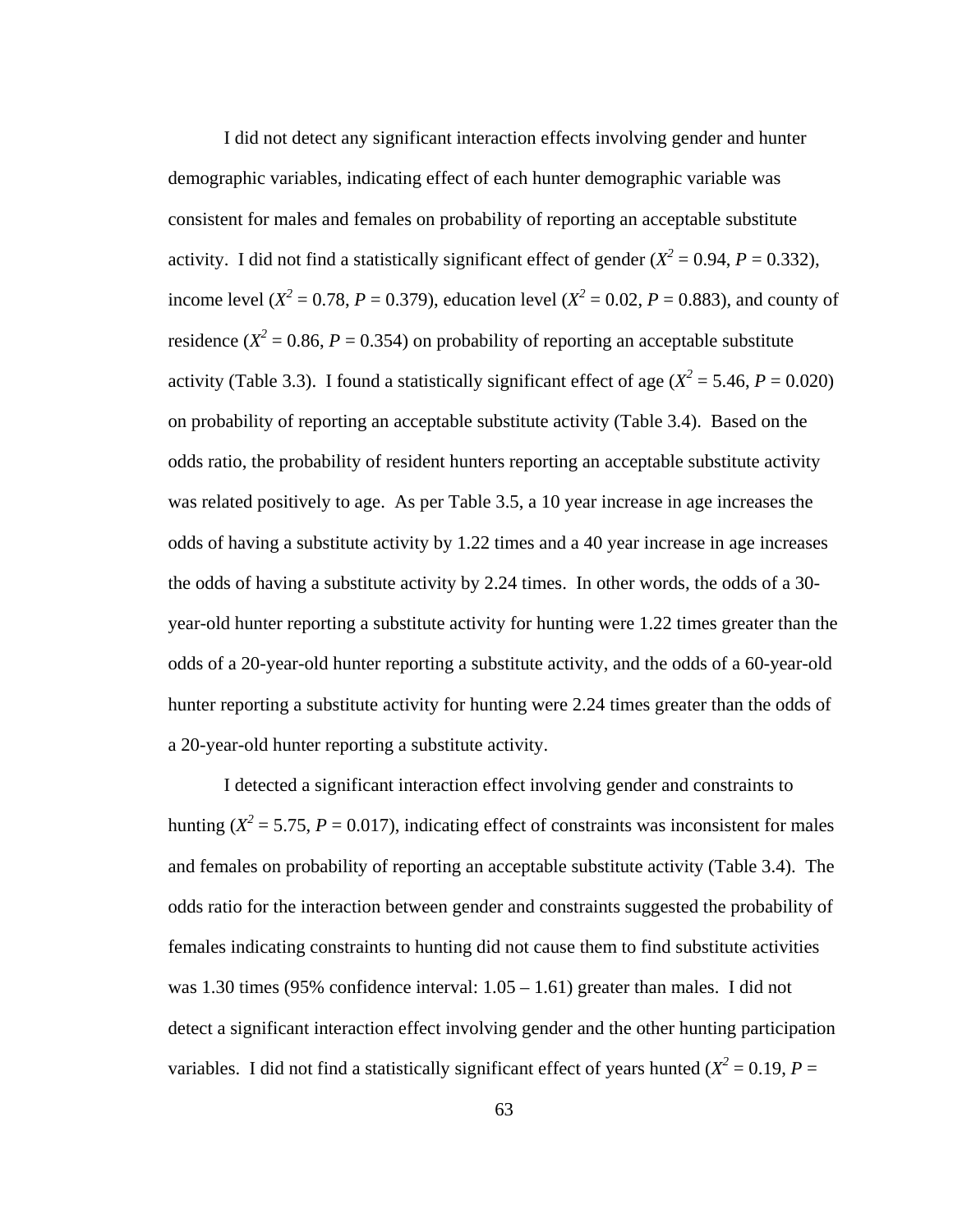0.667) and constraints to hunting ( $X^2 = 2.66$ ,  $P = 0.103$ ) on probability of reporting an acceptable substitute activity (Table 3.3). I found a statistically significant effect of importance of hunting as an outdoor activity ( $X^2 = 62.93$ ,  $P < 0.001$ ) on probability of reporting an acceptable substitute activity (Table 3.4). Based on the odds ratio, the probability of resident hunters reporting an acceptable substitute activity was related positively to the importance of hunting as an outdoor activity. As per Table 3.5, odds of a hunter reporting a substitute activity for hunting was 8.89 times greater for hunters who indicated hunting was their third most important outdoor activity compared to hunters who indicated hunting was their most important outdoor activity. In other words, the less importance hunters placed on hunting as an outdoor activity, the greater their odds of reporting a substitute activity for hunting.

I did not detect any significant interaction effects involving gender and the hunting motivation variables, indicating the effect of each hunting motivation variable was consistent for males and females on probability of reporting an acceptable substitute activity. I did not find a statistically significant effect of "reinforcing self-image" motivations ( $X^2 = 0.56$ ,  $P = 0.455$ ), "social recognition" motivations ( $X^2 = 3.58$ ,  $P =$ 0.058), "seeking stimulation" motivations ( $X^2 = 0.76$ ,  $P = 0.383$ ), "family togetherness" motivations ( $X^2 = 1.74$ ,  $P = 0.187$ ), "being with people (social contact)" motivations ( $X^2$  $= 0.01, P = 0.906$ ), and appreciative motivations ( $X^2 = 1.78, P = 0.183$ ), on probability of reporting an acceptable substitute activity (Table 3.3; Table 3.4).

Out of the 354 females and 307 males who responded to the survey and accounting for appropriate deletions of individuals described in the methods, 309 females and 262 males responded to the hunting substitution question. Out of the 309 females and 262 males who responded to that question, 46.3% of females ( $n = 143$ ) and 35.5% of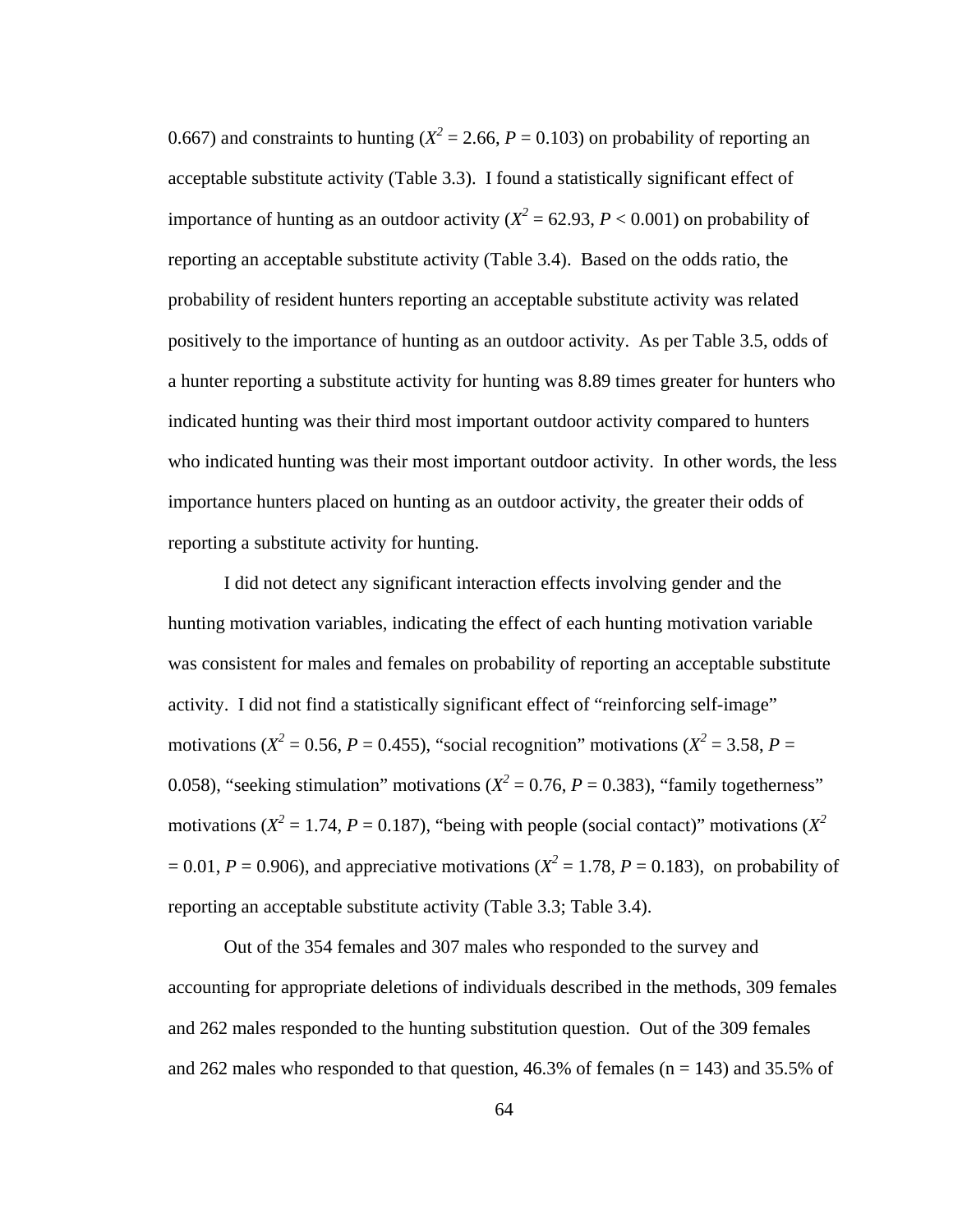males  $(n = 93)$  indicated that other activities could substitute for hunting. Out of the 143 females and 93 males who indicated other activities could substitute for hunting, most females (95.8%,  $n = 137$ ) and most males (96.8%,  $n = 90$ ) reported acceptable substitute activities. Females  $(n = 137)$  reported 70 different acceptable substitute activities; males  $(n = 90)$  reported 58 different acceptable substitute activities. After classifying activities, I obtained 19 different activity categories (Table 3.6; Table 3.7).

Out of the 137 females and 90 males who reported substitute activities, most females (70.8%,  $n = 97$ ) and most males (81.1%,  $n = 73$ ) reported fishing as a substitute activity for hunting. For females, average rating of fishing as a substitute activity for hunting was  $4.3$  (SE = 0.1, n = 92; Table 3.6) and average days participated in fishing was 26.8 ( $SE = 3.8$ ,  $n = 88$ ; Table 3.6). For males, average rating of fishing as a substitute activity for hunting was 4.4 ( $SE = 0.1$ ,  $n = 72$ ; Table 3.7) and average days participated in fishing was  $37.9$  (SE = 6.0, n = 68; Table 3.7). Approximately 37.2% of females ( $n = 51$ ) and 31.1 % of males ( $n = 28$ ) also reported camping as a substitute activity for hunting. For females, average rating of camping as a substitute activity for hunting was 4.1 ( $SE = 0.1$ ,  $n = 48$ ; Table 3.6) and average days participated in camping was 15.7 ( $SE = 4.3$ ,  $n = 45$ ; Table 3.6). For males, average rating of camping as a substitute activity for hunting was 4.2 ( $SE = 0.2$ ,  $n = 27$ ; Table 3.7) and average days participated in camping was  $16.9$  (SE = 5.9, n = 26; Table 3.7).

Females reported more substitute activities if their ages were between 37 and 46 years (Table 3.8). Males reported more substitute activities if their ages were between 47 and 56 years (Table 3.9). A greater percentage of females reported fishing as a substitute activity if their ages were between 37 and 46 years  $(19.0\%$ ,  $n = 26$ ; Table 3.8). A greater percentage of males reported fishing as a substitute activity if their ages were between 47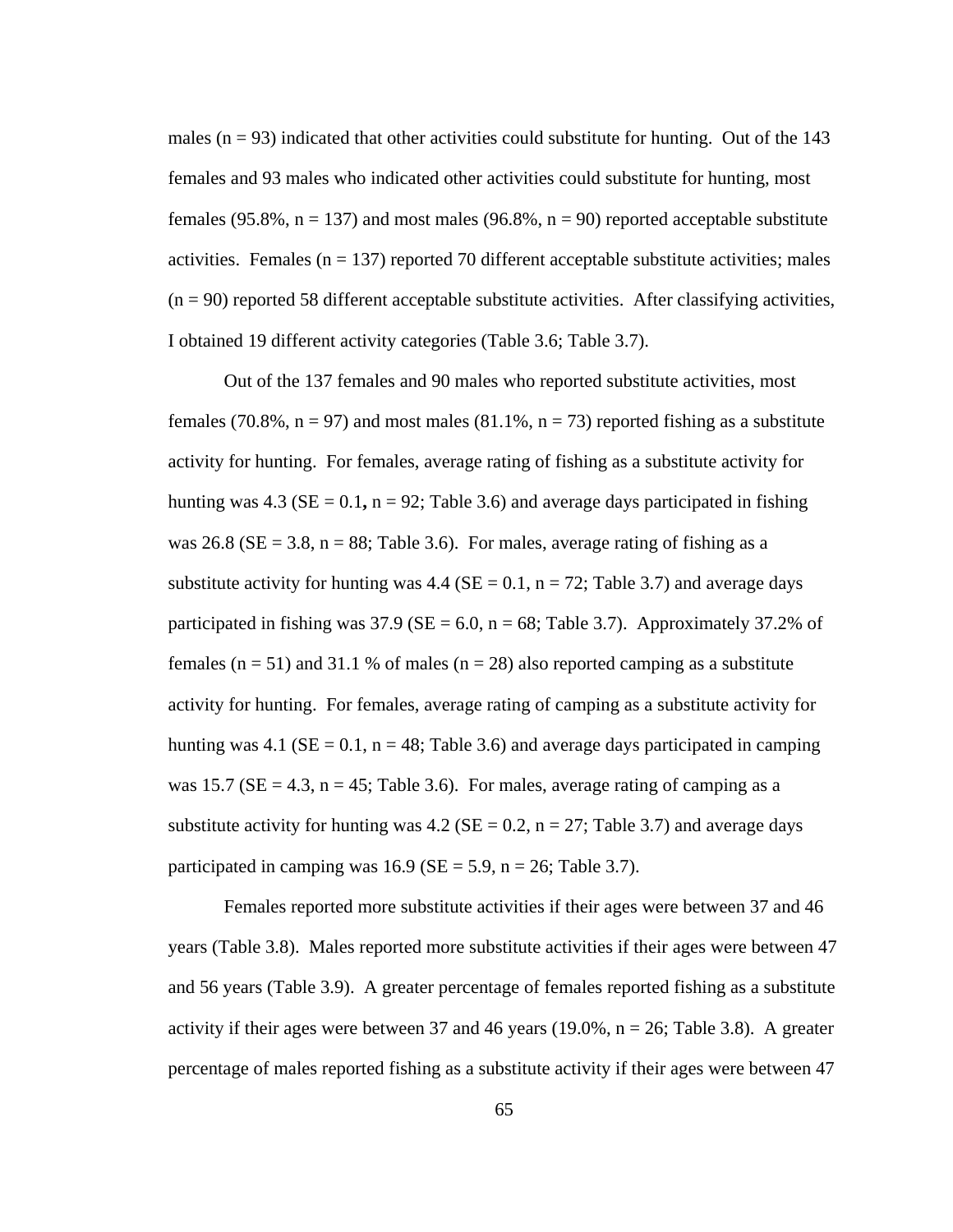and 56 years (27.8%, n =25; Table 3.9). Males and females reported fishing, camping, and other outdoor activities as substitute activities no matter how old they were. In addition to fishing, camping, and other outdoor activities, females of all ages also reported water activities, hiking, all-terrain vehicle riding, equestrian activities, exercise, running, walking, and nature viewing as substitute activities for hunting (Table 3.8). Males of all ages also reported sports as a substitute activity for hunting (Table 3.9). Number of substitute activities females reported generally increased as they aged (Table 3.8). Similarly, number of substitute activities males reported generally increased as they aged (Table 3.9).

Females reported more substitute activities if they rated hunting as their second most important outdoor activity (Table 3.10). Males reported more substitute activities if they rated hunting as their most important outdoor activity (Table 3.11). A greater percentage of females reported fishing as a substitute activity if they rated hunting as their second most important outdoor activity  $(29.9\%, n = 41;$  Table 3.10). Similarly, a greater percentage of males reported fishing as a substitute activity if they rated hunting as their second most important outdoor activity  $(31.1\%, n = 28;$  Table 3.11). Males and females reported fishing, camping, and hiking as substitute activities regardless of how important hunting was as an outdoor activity. In addition to fishing, camping, and hiking, females also reported water activities, all-terrain vehicle riding, exercise, running, walking, yard work and gardening, photography, nature viewing, and other outdoor activities as substitute activities at all levels of importance of hunting as an outdoor activity (Table 3.10). Males also reported sports as a substitute activity at all levels of importance of hunting as an outdoor activity in addition to fishing, camping, and hiking (Table 3.11). Number of substitute activities females reported generally declined as they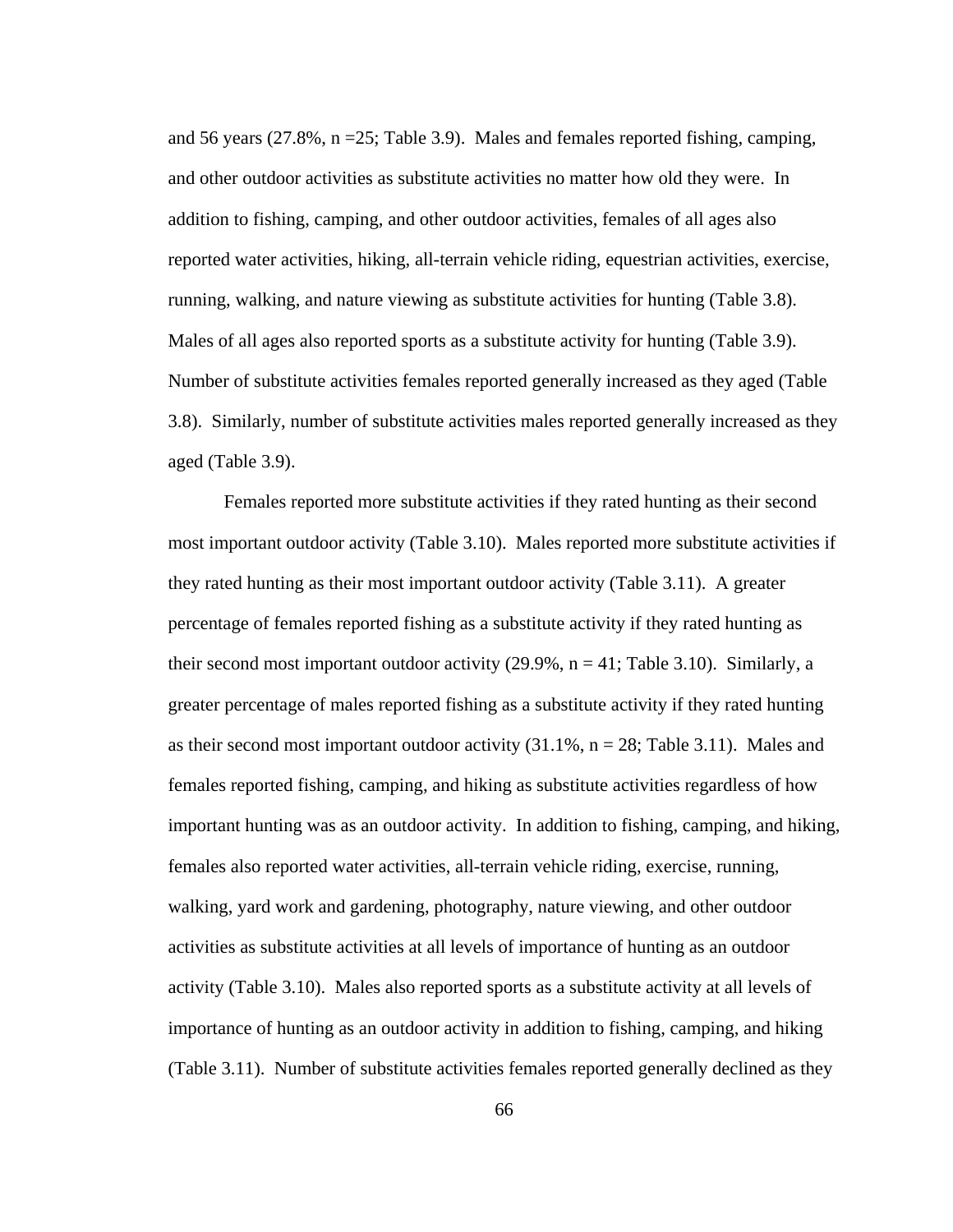placed less importance on hunting as an outdoor activity (Table 3.10). Similarly, number of substitute activities males reported generally declined as they placed less importance on hunting as an outdoor activity (Table 3.11).

## **Discussion**

In this study, I wanted to use a direct-question approach to determine the probability of Mississippi resident hunters reporting acceptable substitute activities for hunting and determine the spectrum of activities reported. Additionally, I wanted to determine if gender had an effect on substitutability of hunting for resident hunters in Mississippi. With the theory of substitutability being previously linked to satisfying participant motives (Hendee & Burdge, 1974) and Oquendo (2010) finding differences between Mississippi resident male and female hunters on "social recognition", "seeking stimulation", and "family togetherness" motivations to hunt (See Chapter II), I expected to find a significant effect of gender on probability of reporting acceptable substitute activities. I also expected resident males and females in Mississippi to report different suitable substitute activities for hunting.

I did not find a significant effect of gender on probability of reporting an acceptable substitute activity. Although Oquendo (2010) found differences in "social recognition", "seeking stimulation", and "family togetherness" motivations to hunt between resident females and males in Mississippi (See Chapter II), gender had no significant bearing on the probability of a resident hunter reporting an acceptable substitute activity for hunting. This suggests that the probability of substituting activities within the theory of substitutability may be equally applicable to the social and cultural construction of resident female and male hunters in Mississippi and that substitution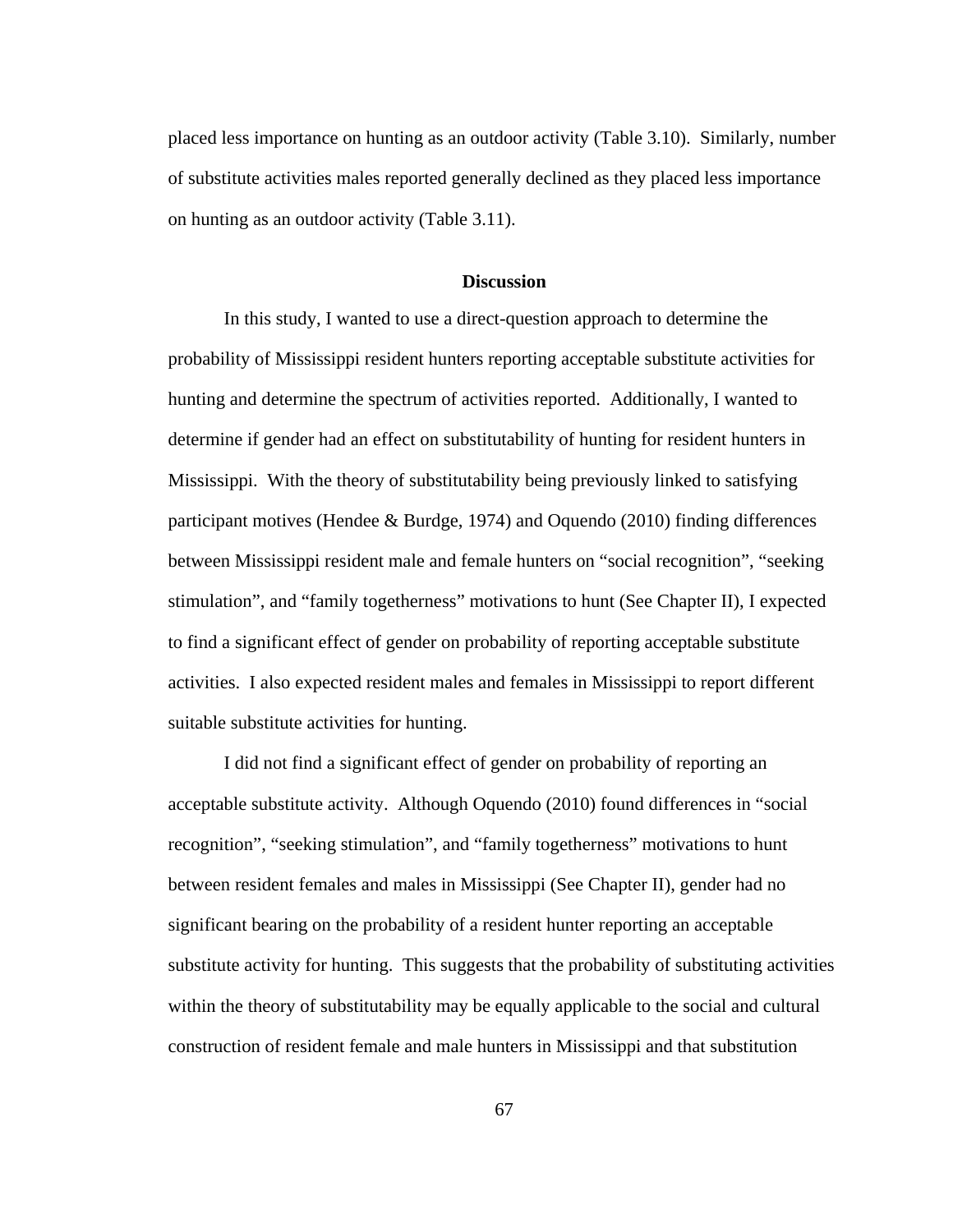decisions may be similar between groups. Instead, I found age, importance of hunting as an outdoor activity, and interaction between constraints and gender to have a significant effect on probability of reporting acceptable substitute activities.

Resident hunters were more likely to report a substitute activity for hunting as they got older. Resident female hunters reported as many as 18 different substitute activities when they were between 37 and 46 years of age. Resident male hunters reported as many as 17 different substitute activities when they were between 47 and 56 years of age. This suggests resident hunters in Mississippi may be participating in a wide variety of outdoor activities and may become more willing to substitute one activity for another, especially as they get older. Therefore, activity substitution decisions may vary by different age groups.

Age having a significant effect on probability of resident hunters reporting an acceptable substitute activity may pose a problem for hunting participation in Mississippi and throughout the United States because an aging society has been found to be an important demographic trend affecting hunting participation (Decker, et al., 2001). Attrition from hunting is more likely to occur with older individuals as they go through various stages of their life cycles (Yoesting  $&$  Christensen, 1981). Thus, retaining those individuals may be difficult because they have an expanded set of acceptable activities.

Further, as the hunting population ages and continued desertion from hunting occurs, resulting consequences may include decreased license sales and reduced funding for natural resources management (Responsive Management & National Shooting Sports Foundation, 2008). Managers may be best suited to design and provide a variety of hunting programs that focus on elements desired by individuals of all ages, especially younger individuals under the age of 16 (Responsive Management & National Shooting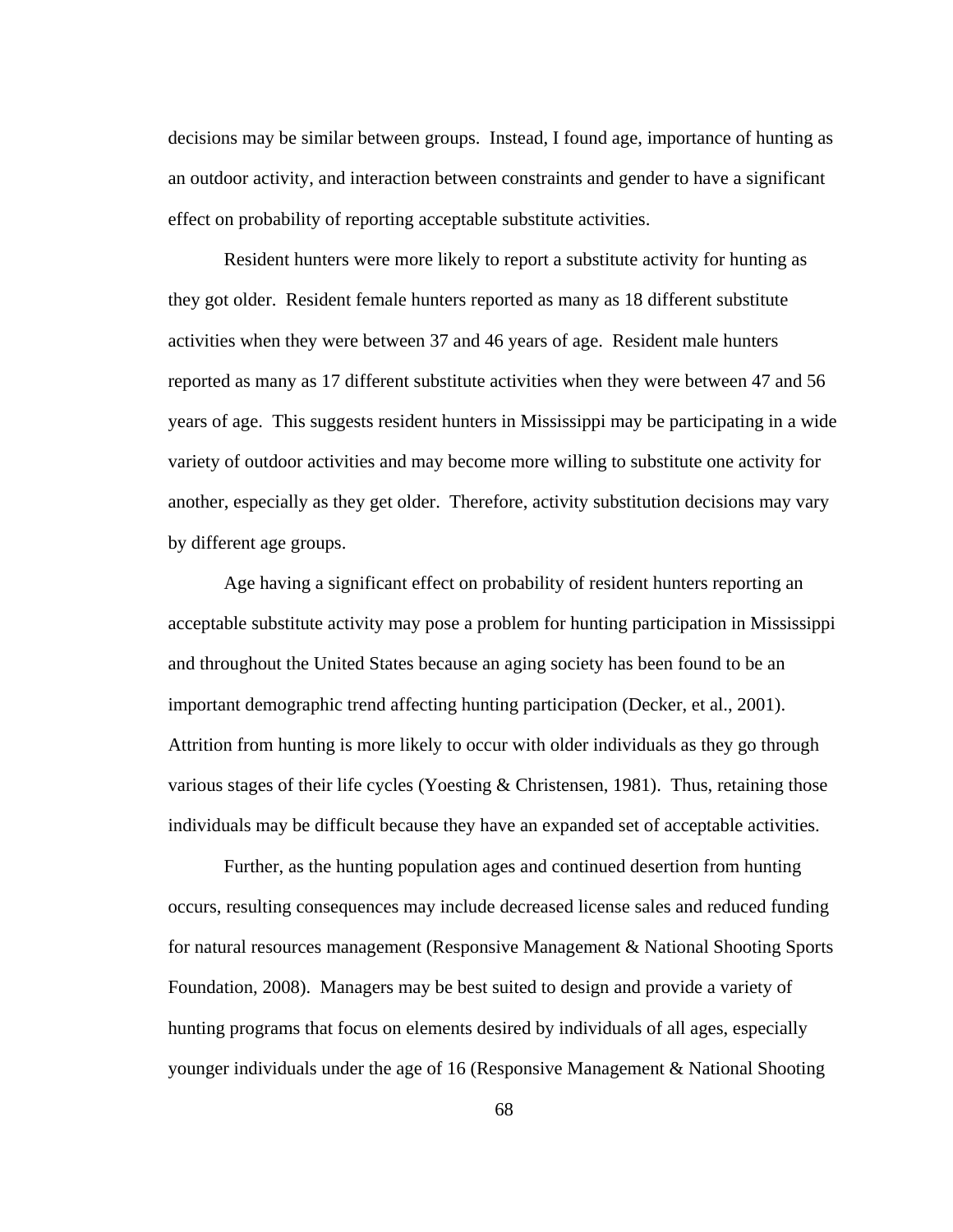Sports Foundation, 2008). Programs that focus on recruiting younger individuals to hunting and retaining current older hunters can be help sustain participation in the activity.

I found the importance of hunting as an outdoor activity had a significant effect on probability of reporting acceptable substitute activities. Resident hunters were more likely to report a substitute activity as they placed less importance on hunting as an outdoor activity. Resident females reported as many as 17 substitute activities when hunting was not their most important outdoor activity. Similarly, resident males reported as many as 15 substitute activities when hunting was not their most important outdoor activity. Average rating of importance of hunting as an outdoor activity was approximately 1.6 ( $SE = 0.03$ ,  $n = 618$ ; Table 3.2), indicating hunting may not be the most important outdoor activity to resident hunters in Mississippi and may explain why they reported a plethora of substitute activities. However, importance of hunting as an outdoor activity may not be divided equally between men and women. With women reporting more substitute activities for hunting at any level of importance of hunting suggests hunting may be less important to them compared to men.

I found a significant gender and constraints interaction effect on probability of resident hunters reporting an acceptable substitute activity. Previous gender literature have illustrated women experience more constraints than men when it comes to leisure (Jackson, 1988). However, I found resident females were 1.3 times more likely than resident males to indicate constraints to hunting did not cause them to find substitute activities. This may be because resident females are already participating in hunting and are able to negotiate constraints to hunting, causing them to not need to make substitution decisions.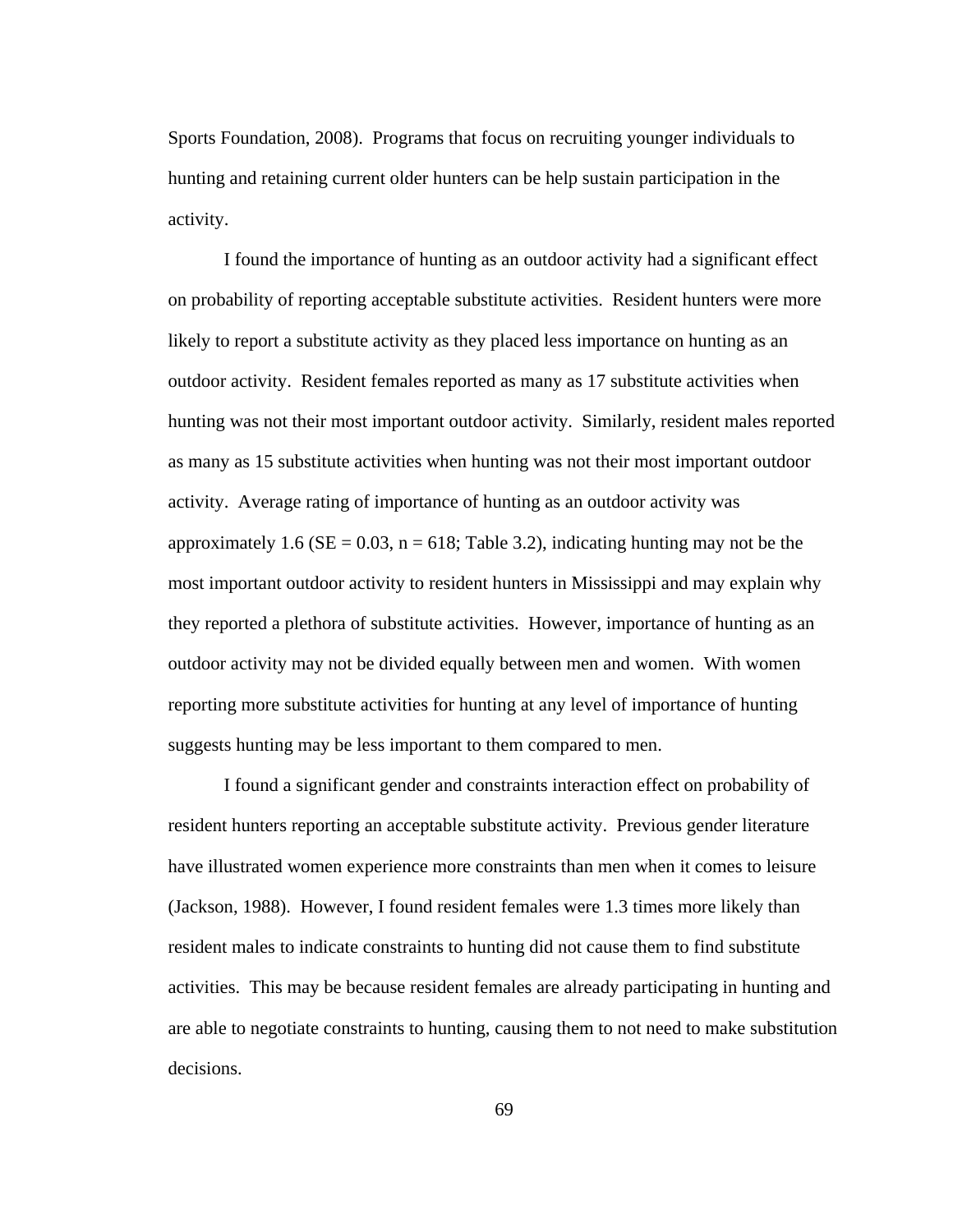I did not find a significant effect of the achievement-oriented "reinforcing selfimage", "social recognition", "seeking stimulation", affiliative-oriented "family togetherness" and "being with people (social contact)" or appreciative-oriented hunting motivations on probability of reporting acceptable substitute activities. This was not expected because the theory of substitutability originally involved the substitution of activities that satisfied a participant's motives. Oquendo (2010) found "social recognition", "seeking stimulation", and "family togetherness" motivations to be different between female and male resident hunters (See Chapter II) and should have therefore had a bearing on probability of resident hunters reporting acceptable substitute activities for hunting. Substitution decisions by resident hunters in Mississippi may not be as linked to motivations as the theory of substitutability originally suggested. The theory of substitutability may be greater linked to the fundamental premise of why a substitution decision must be made and how participants perceive substitute activities (Iso-Ahola, 1986; Manning, 1999)

I expected resident male and female hunters to report different spectrums of suitable substitute activities because Oquendo (2010) found differences between groups on "social recognition", "seeking stimulation", and "family togetherness" motivations to hunt in Mississippi (See Chapter II). Although gender had no significant effect on probability of reporting acceptable substitute activities, resident males and females still differed in activities they reported as substitutes for hunting. Nonetheless, fishing was the most reported substitute activity by each group, which suggests males and females prefer to substitute hunting for another consumptive recreation activity. Females as a group reported more activities than males, indicating females may be drawn to a wide variety of outdoor activities to cater to their needs. Females also reported traditionally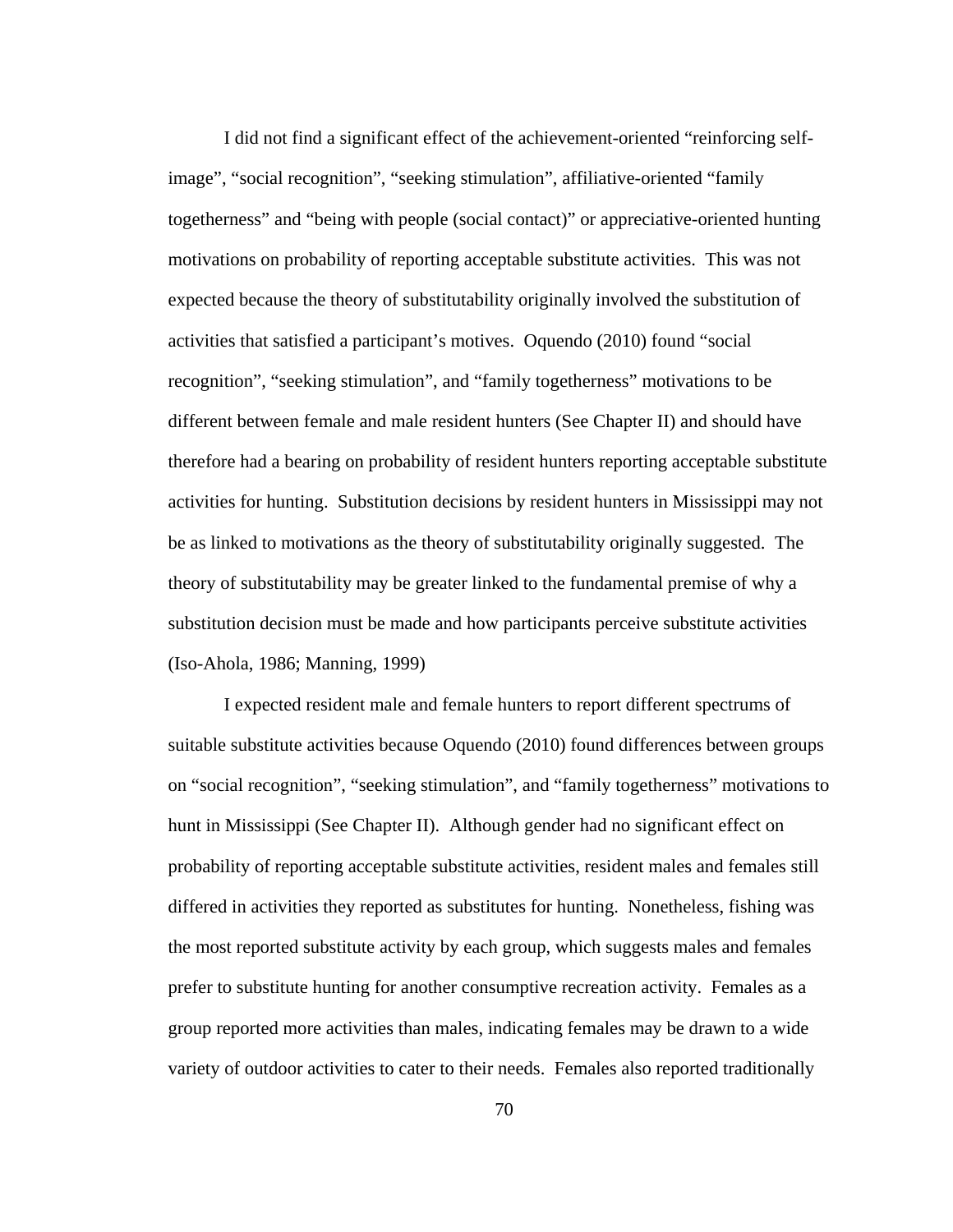feminine activities, such as equestrian activities and gardening. Therefore, differences between resident males and females may be more evident for outdoor activities that are considered to be masculine or feminine (Manning, 1999). Resident females and males still reported a few similar activities as substitutes for hunting, but this does not necessarily mean that males and females perceive those activities to be similar to hunting (Vaske, et al., 1983). Female and male resident hunters in Mississippi may differ in their actual desired outdoor recreation experiences instead of activities alone. My results, however, should be interpreted with caution as they were based on only those individuals who reported a substitute activity, which was a sample size that was smaller than the number of respondents who returned their questionnaires with useable data and indicated other activities could substitute for hunting. Additionally, differences in reported substitute activities cannot necessarily be completely attributed to differences in "social recognition", "seeking stimulation", and "family togetherness" motivations to hunt (See Chapter II).

Despite gender not having a significant effect on probability of resident hunters reporting an acceptable substitute activity, natural resource managers in Mississippi may still need to be cognizant of resident males and females differing in reported substitute activities. Natural resource managers in Mississippi may be best suited to continue to provide a wide variety of opportunities while still maintaining a healthy natural environment and a productive hunting environment (Vaske, et al., 1990). This can be accomplished by better understanding how use patterns shift as hunters choose substitute activities and how pressure is applied to other resources from those substitution decisions (Vaske, et al., 1990). For hunters, if suitable alternative activities, settings, and other resources are not available, this could result in a reduced hunter clientele base, reduced

71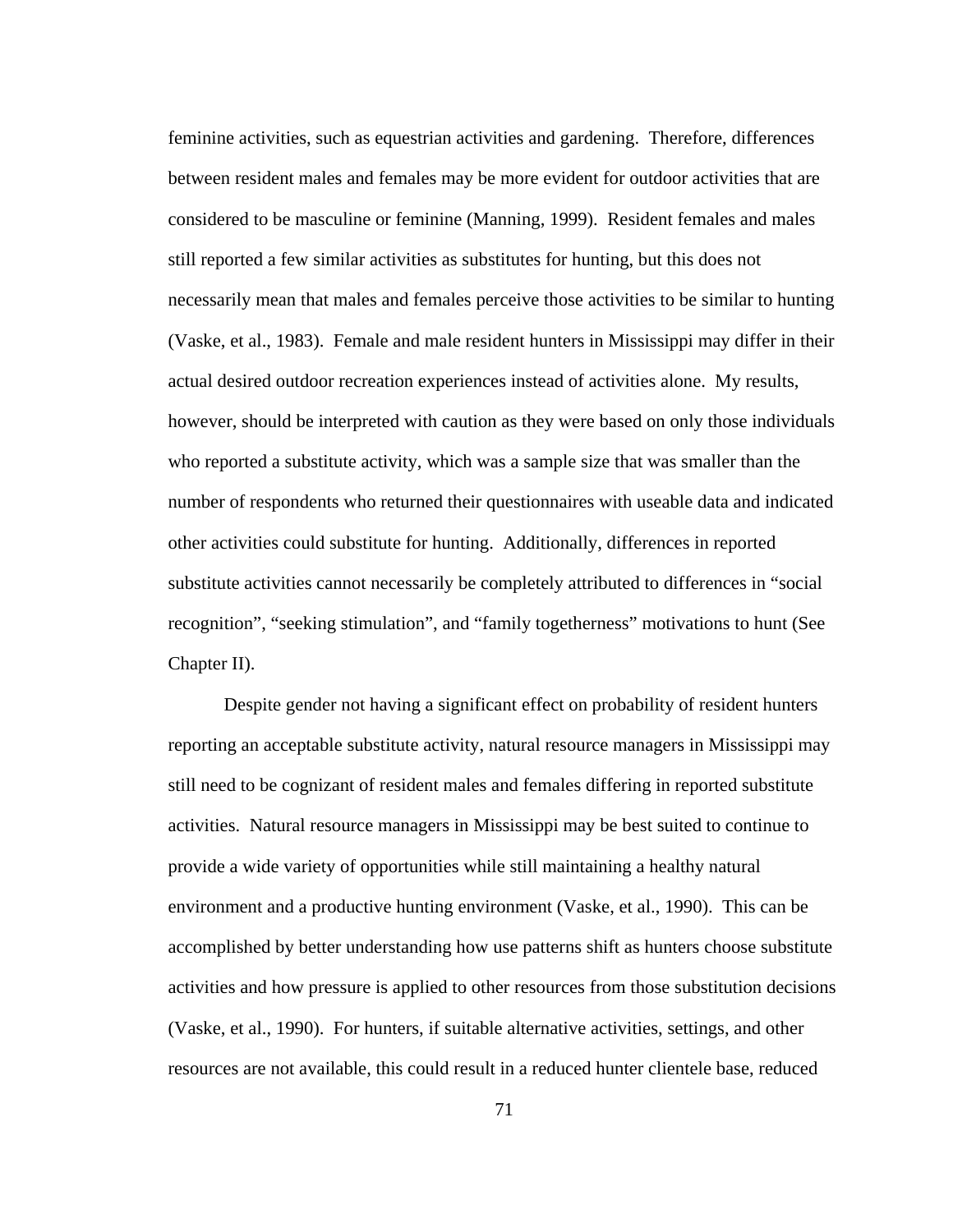hunting license sales, and reduced financial support for natural resources management. Because females reported more substitute activities than males, women should continue to be seen as a potential target group for recruitment into hunting in an effort to sustain the hunting population and for financial support for wildlife management perhaps through further development and expansion of gender-specific programs, such as Becoming an Outdoors Woman, that can be marketed in female-friendly outlets of substitute activities (e.g., gardening magazines). Natural resource managers also may need to keep in mind that importance of hunting as an outdoor activity and the gender and constraints interaction had a significant effect on probability of resident hunters reporting an acceptable substitute. This may be more important for resident female hunters who still may be more constrained to participating in hunting despite them indicating constraints have not caused them to find substitute activities.

The theory of substitutability was developed primarily from research on traditional clientele (i.e., White males), and further research is needed to better understand substitution decisions of under-represented individuals such as women. Understanding the meanings of leisure and construction of gender in the context of leisure can yield important information about opportunities males and females actually seek (Henderson, 1994). Therefore, more studies are needed to better understand effect of gender on leisure and substitute activities, especially in the context of women's lives (Green, Hebron, & Woodard, 1990) and contrasted within ethnic and racial groups (Barnett, 2006).

Although motivations to hunt did not have a significant effect on probability of resident hunters reporting an acceptable substitute activity, future research is needed to investigate willingness to substitute other activities for hunting in the context of each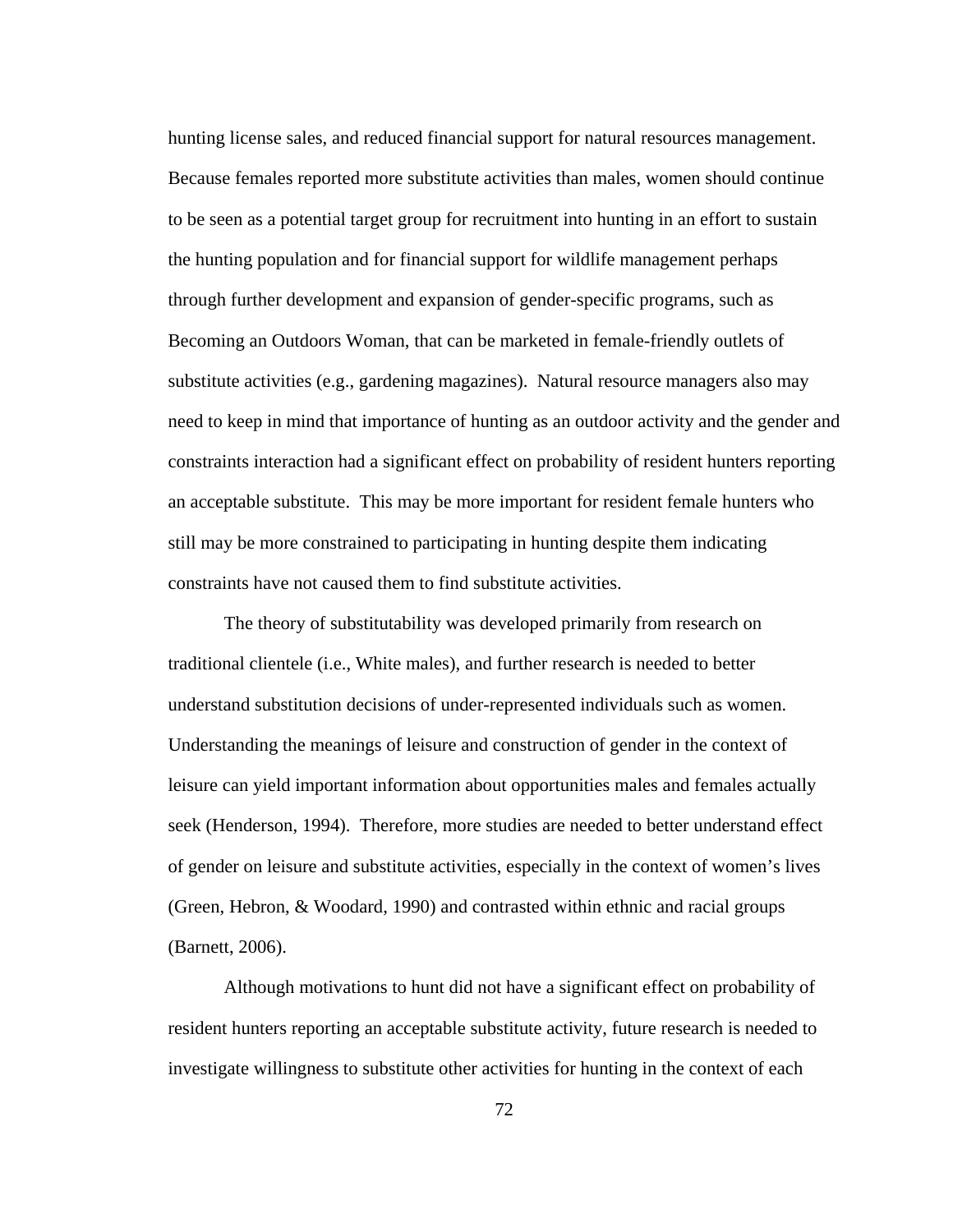motivation orientation instead of inquiring about substitute activities in general. Future research is also needed to closely examine the constraints resident hunters may have when it comes to participating in outdoor recreation to better understand why substitution decisions need to be made.

Identifying substitute activities for recreational hunting does not entirely explain substitute decisions of individuals (Choi, Loomis, & Ditton, 1994). Substitutability is a broad issue and should not be treated too simplistically (Manning, 1999), because recreation experiences vary with different settings, activities, time periods, and social groups (Shelby & Vaske, 1991; Baumgartner & Heberlein, 1981). Incorporating these attributes could potentially yield fewer substitutes that provide the same desired benefits (Shelby & Vaske, 1991). Future research efforts should investigate the temporal and resource dimensions of substitutability (Shelby & Vaske, 1991) and effect of social groups on recreation activities and social meanings of overall recreational experiences (Baumgartner & Heberlein, 1981; Buchanan, Christensen, & Burdge, 1981; Choi, et al., 1994; Snow, 1980) through hypothetical scenarios. Substitution behavior also should be investigated regarding a choice behavior model because directly reporting substitute activities may not necessarily predict choice behavior of individuals and subsequently not yield quality substitutes (Manfredo & Anderson, 1987; Peterson, Stynes, Rosenthal,  $\&$ Dwyer, 1984).

Although I was able to gather the necessary information to conduct analyses on probability of resident hunters reporting acceptable substitute activities and compare spectrum of substitute activities reported by males and females, this study used a directquestion approach through a mail survey and therefore limited the kind of information gathered about substitution behavior. If appropriate resources are in place, behavioral

73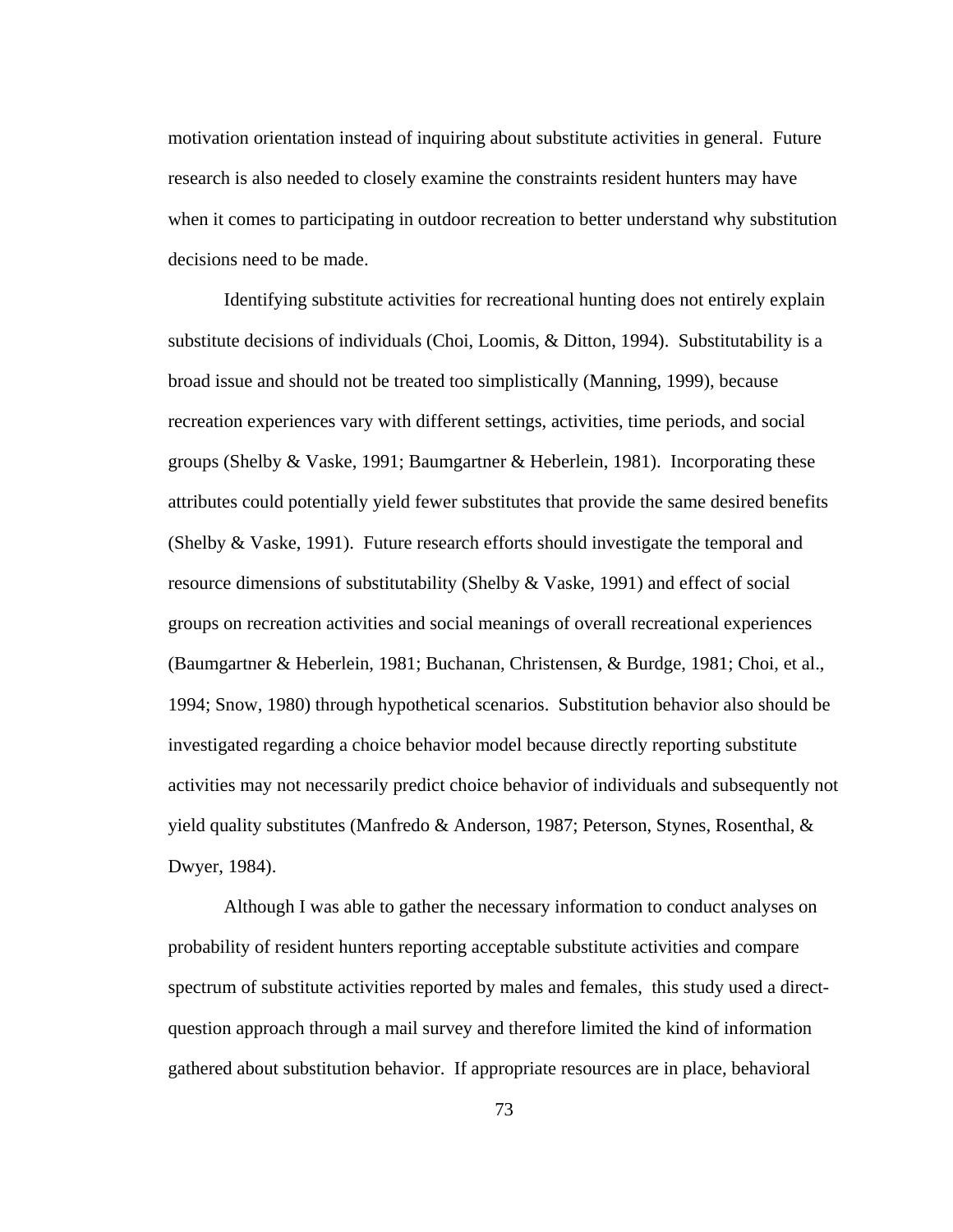studies could be conducted to observe actual substitution behavior where the researcher documents activities that respondents substitute for their preferred activity in the event that they cannot participate in it (Vaske, et al., 1983; McCool & Utter, 1982). In the case that behavioral studies are not feasible, then direct studies could be conducted with improved survey instruments that asked respondents to rate the importance of various situational variables, such as setting, time period of participation, and with whom they participate in outdoor recreation to better understand substitution behavior.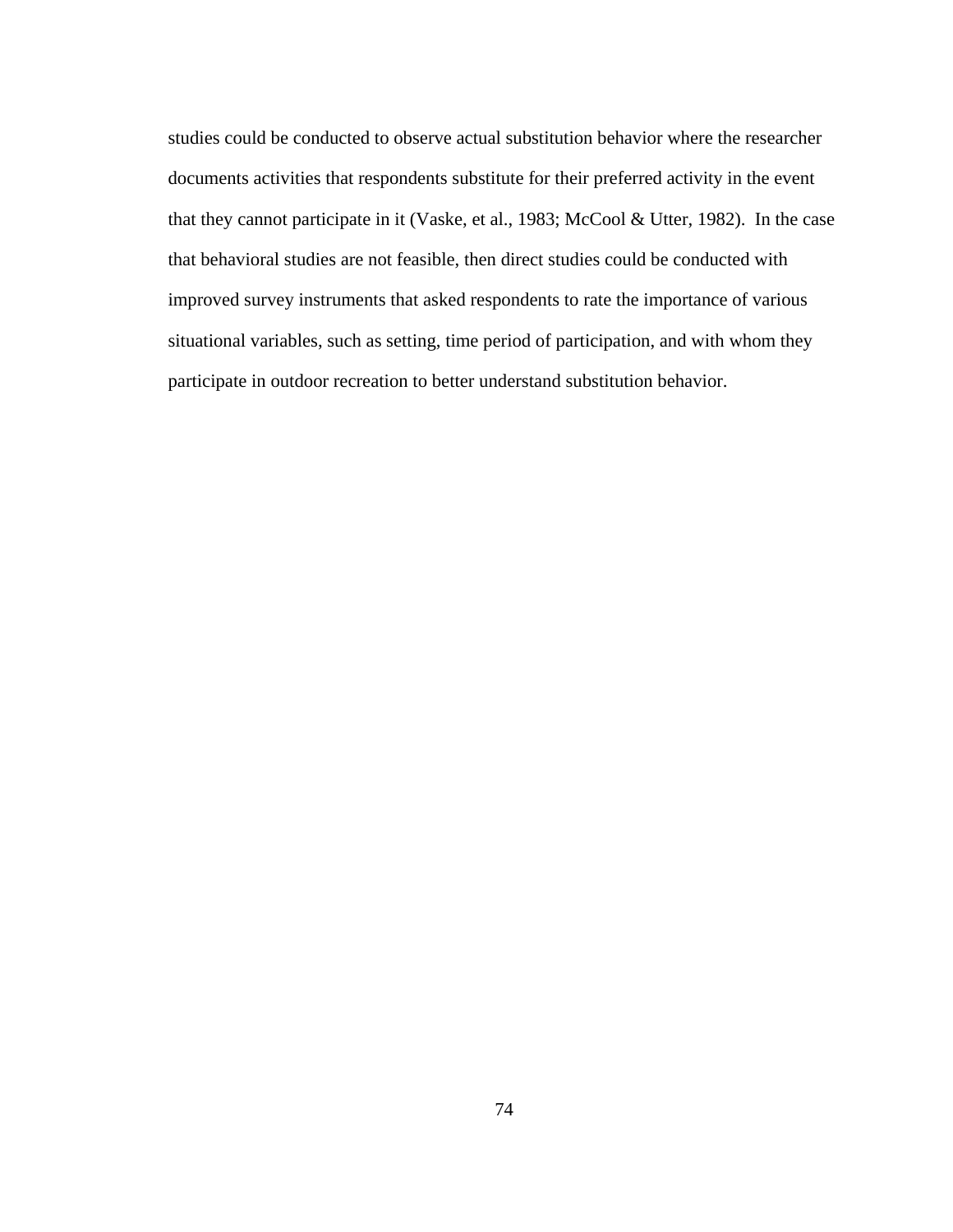#### **Literature Cited**

- Agresti, A. (1996). *An introduction to categorical data analysis*. New York: John Wiley and Sons.
- Backlund, E. A., Hammitt, W. E., & Bixler, R. D. (2006). Experience use history and relationship to the importance of substitute stream attributes. *Human Dimensions of Wildlife*, *11*, 411–422.
- Barnett, L. A. (2006). Accounting for leisure preferences from within: The relative contributions of gender, race, or ethnicity, personality, affective style, and motivational orientation. *Journal of Leisure Research*, *38*, 445–474.
- Baumgartner, R. M., & Heberlein, T. A. (1981). Process, goal, and social interaction differences in recreation: What makes an activity substitutable? *Leisure Sciences*, *4*, 443–458.
- Bissell, S. J., Duda, M. D., & Young, K. C. (1998). Recent studies on hunting and fishing participation in the United States. *Human Dimensions of Wildlife, 3*, 75–80.
- Brunson, M. W., & Shelby, B. (1993). Recreation substitutability: A research agenda. *Leisure Sciences*, *15*, 67–74.
- Buchanan, T., Christensen, J. E., & Burdge, R. J. (1981). Social groups and the meanings of outdoor recreation activities. *Journal of Leisure Research*, *13*, 254–266.
- Choi, S., Loomis, D. K., & Ditton, R. B. (1994). Effect of social group, activity, and specialization on recreation substitution decisions. *Leisure Sciences*, *16*, 143–159.
- Christensen, J. E., & Yoesting, D. R. (1977). The substitutability concept: A need for further development. *Journal of Leisure Research*, *9*, 188–207.
- Cohen, J. (1988). *Statistical power analysis for the behavioral sciences*  $(2^{nd}$  ed.). Hillsdale: Lawrence Erlbaum Associates.
- Decker, D. J., Enck, J. W., & Brown, T. L. (1993). The future of hunting: Will we pass on the heritage? *Proceedings from the Second Annual Governor's Symposium on North America's Hunting Heritage*. Pierre, SD, 22–46.
- Decker, D. J., Brown, T. L., & Siemer, W. F. (2001). Human Dimensions of Wildlife Management in North America. Bethesda: The Wildlife Society.
- Dillman, D. A. (2007). *Mail and internet surveys: The tailored design method (2<sup>nd</sup> Ed.).* Hoboken, NJ: John Wiley & Sons, Inc.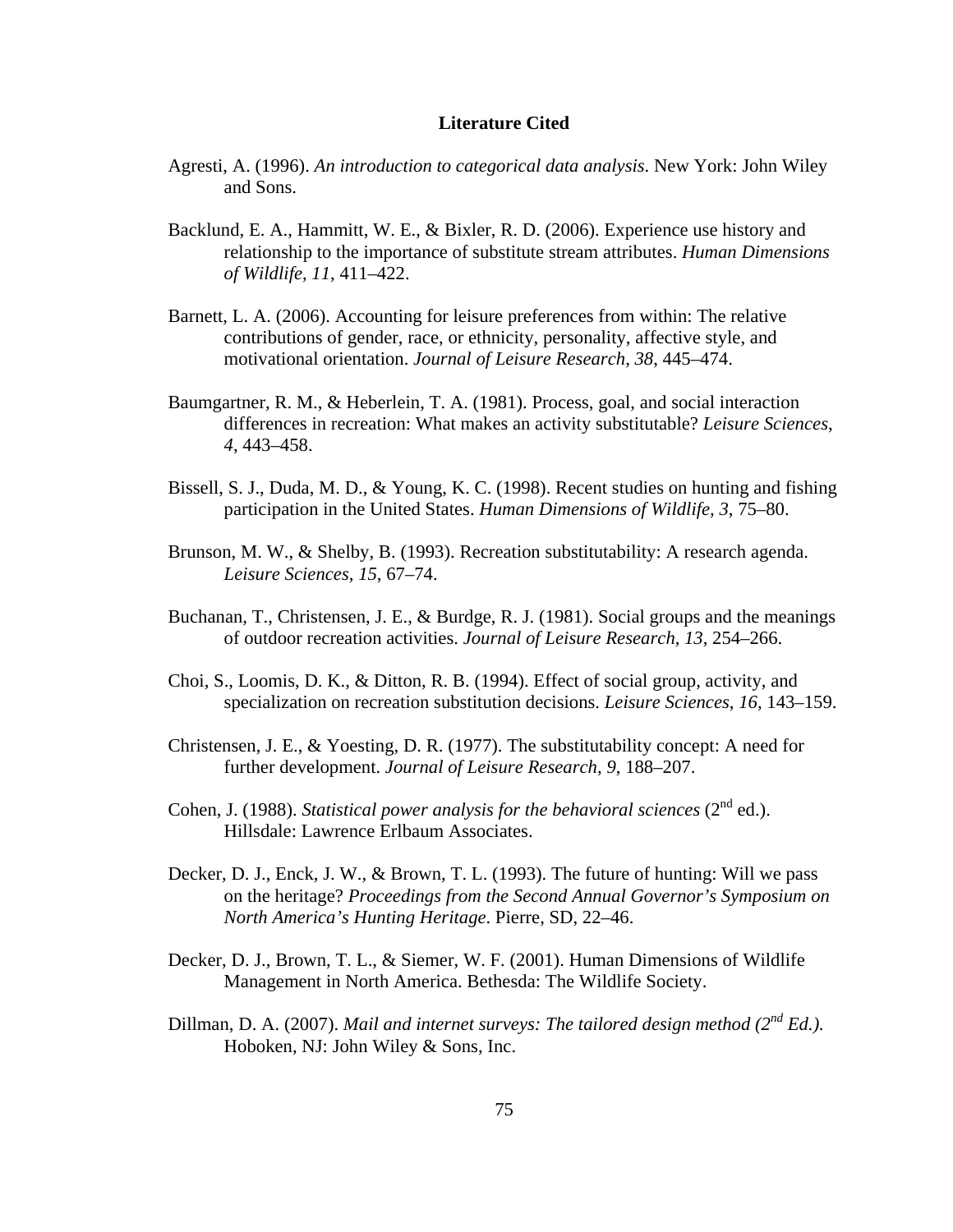- Ditton, R. B., & Sutton, S. G. (2004). Substitutability in recreational fishing. *Human Dimensions of Wildlife*, *9*, 87–102.
- Enck, J. W., Decker, D. J., and Brown, T. L. (2000). Status of hunter recruitment and retention in the United States. *Wildlife Society Bulletin, 28*, 817–824.
- Fedler, A. J., & Ditton, R. B. (2001). Dropping out and dropping in: A study of factors for changing recreational fishing participation. *North American Journal of Fisheries Management*, *21*, 283–292.
- Fisher, M. R. (1996). Estimating the effect of nonresponse bias on angler surveys. *Transactions of the American Fisheries Society, 125*, 118–126.
- Green, E., Hebron, S., & Woodard, D. (1990). *Women's leisure, what leisure?* London: Macmillan Education LTD.
- Hayslette, S. E., Armstrong, J. B., & Mirarchi, R. E. (2001). Mourning dove hunting in Alabama: Motivations, satisfactions, and sociocultural influences. *Human Dimensions of Wildlife, 6*, 81–95.
- Heberlein, T. A., Serup, B., & Ericsson, G. (2008). Female hunting participation in North America and Europe. *Human Dimensions of Wildlife*, *13*, 443–458.
- Hendee, J. C., & Burdge, R. J. (1974). The substitutability concept: Implications for recreation management and research. *Journal of Leisure Research*, *6*, 157–162.
- Henderson, K. A. (1994). Perspectives on analyzing gender, women, and leisure. *Journal of Leisure Research*, *26*, 119–137.
- Hunt, K. M. (2009). *Personal communication*. Box 9690 in Mississippi State, MS. 39762.
- Iso-Ahola, S. E. (1986). A theory of substitutability of leisure behavior. *Leisure Sciences*, *8*, 367–389.
- Jackson, E. L. (1988). Leisure constraints: A survey of past research. *Leisure Sciences*, *10*, 203–215.
- Jackson, R. M., McCarty, S. L., & Rusch, D. (1989). Developing wildlife education strategies for women. *Transactions of the 54th North American Wildlife and Natural Resources Conference, 54*, 445–454.
- Manfredo, M. J., & Anderson, D. (1987). The influence of activity importance and similarity on perception of recreation substitutes. *Leisure Sciences*, *9*, 77–86.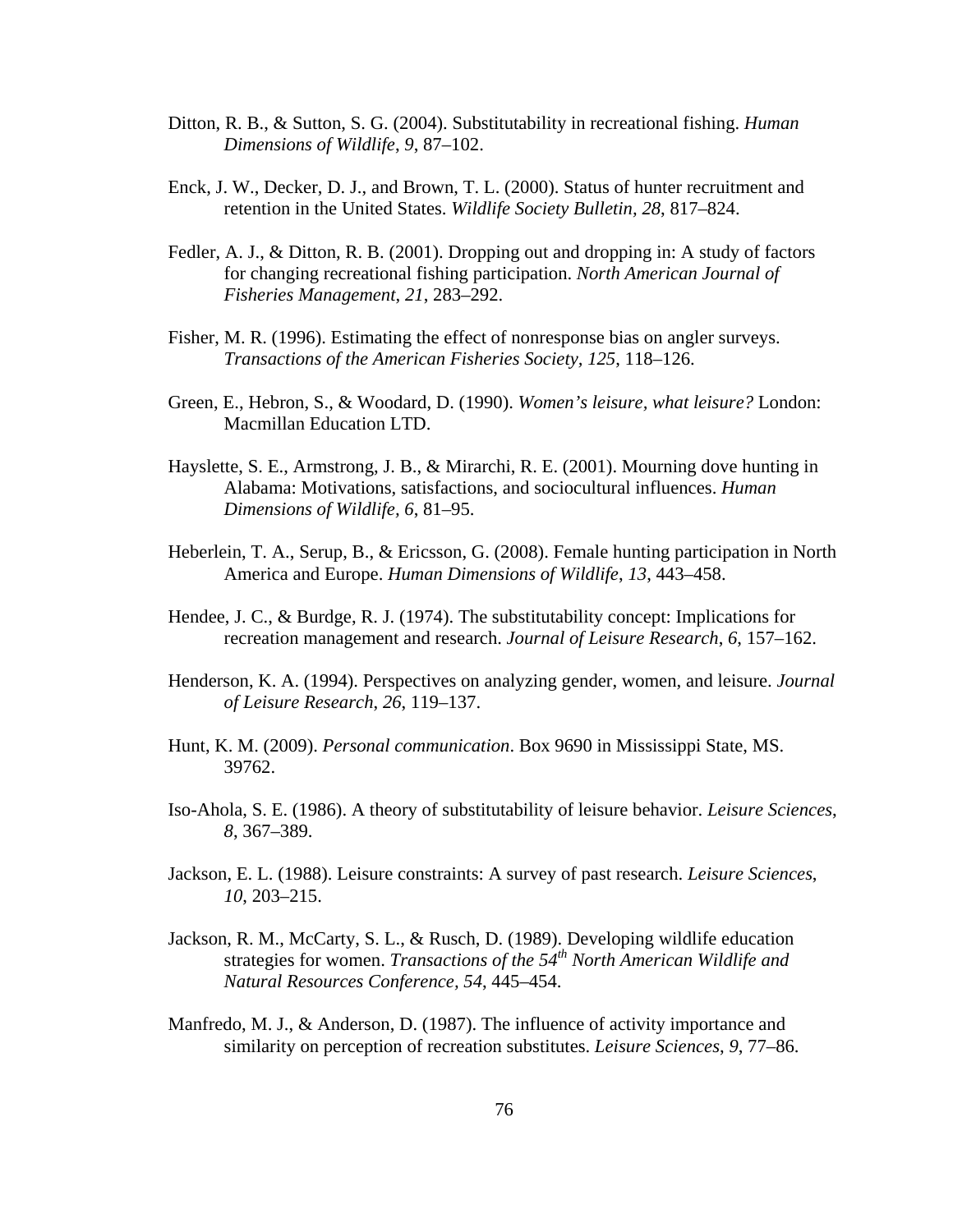- Manning, R. E. (1999). *Studies in outdoor recreation: Search and research for satisfaction*. Corvallis: Oregon State University Press.
- McCool, S. F., & Utter, J. (1982). Recreation use lotteries: Outcomes and preferences.  *Journal of Forestry*, *80*, 10–11, 29.
- McNamara, J. F. (1994). *Surveys and experiments in education research*. Lancaster, PA: Technomic Publishing Co., Inc.
- Mehmood, S., Zhang, D., & Armstrong, J. (2003). Factors associated with declining hunting license sales in Alabama. *Human Dimensions of Wildlife, 8*, 243–262.
- Messner, M., & Sabo, D. (1990). *Sport, men, and the gender order: Critical feminist perspectives*. Champaign, IL: Human Kinetics Books.
- Oquendo, V. C. (2010). *The effect of gender on Mississippi hunter motivations and the substitutability of hunting*. Master's thesis. Mississippi State University, Mississippi State.
- Peterson, G. L., Stynes, D. J., Rosenthal, D. H., & Dwyer, J. F. (1984). Paper "Substitution in recreation choice behavior" presented at the *Recreation Choice Behavior Symposium*, Missoula, March 1984.
- Responsive Management & National Shooting Sports Foundation. 2008. *The future of hunting and the shooting sports: Research-based recruitment and retention strategies*. Produced for the U.S. Fish and Wildlife Service under Grant Agreement CT-M-6-0. Harrisonburg, VA.
- SAS Institute. (2008). *Version 9.1 user manual.* SAS Institute, Cary, NC, USA.
- Schuett, M. A., Scott, D., O'Leary, J. T. (2009). Social and demographic trends affecting fish and wildlife management. In M. J. Manfredo, J. J. Vaske, P. J. Brown, D. J. Decker, & E. A. Duke (Eds.). *Wildlife and Society: The Science of Human Dimensions*, (pp. 18–30). Washington: Island Press.
- Shelby, B., & Vaske, J. J. (1991). Resource and activity substitutes for recreational salmon fishing in New Zealand. *Leisure Sciences*, *13*, 21–32.
- Snow, R. G. (1980). *A structural analysis of recreation activity substitution*. Unpublished doctoral dissertation. Texas A&M University, College Station.
- Tinsley, H. E., & Johnson, T. L. (1984). A preliminary taxonomy of leisure activities. *Journal of Leisure Research*, *16*, 234–244.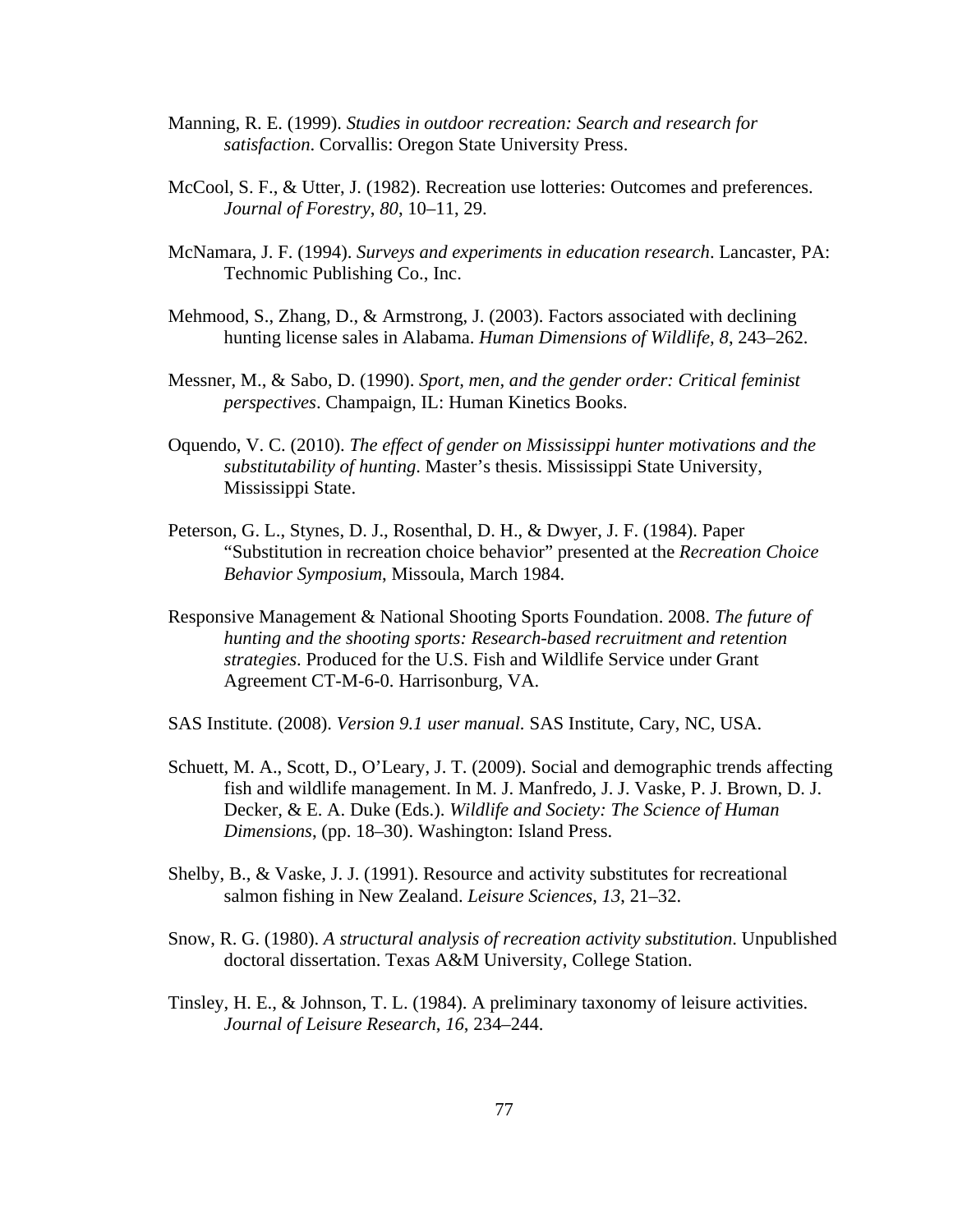- U.S. Department of the Interior, Fish and Wildlife Service, and U.S. Department of Commerce, U.S. Census Bureau. (2007). *2006 national survey of fishing, hunting, and wildlife-associated recreation.* Washington, DC.
- Vaske, J. J., Donnelly, M. P., & Tweed, D. L. (1983). Recreationist-defined versus researcher-defined similarity judgments in substitutability research. *Journal of Leisure Research*, *15*, 251–262.
- Vaske, J. J., Donnelly, M. P., & Shelby, B. (1990). Comparing two approaches for identifying recreation activity substitutes. *Leisure Sciences*, *12*, 289–302.
- Wearing, B. (1991). Leisure and women's identity: Conformity or individuality? *Leisure & Society, 14*, 575–586.
- Yoesting, D. R., & Christensen, J. E. (1981). Reexamining the significance of childhood recreation patterns on adult leisure behavior. *Leisure Sciences, 1*, 219–229.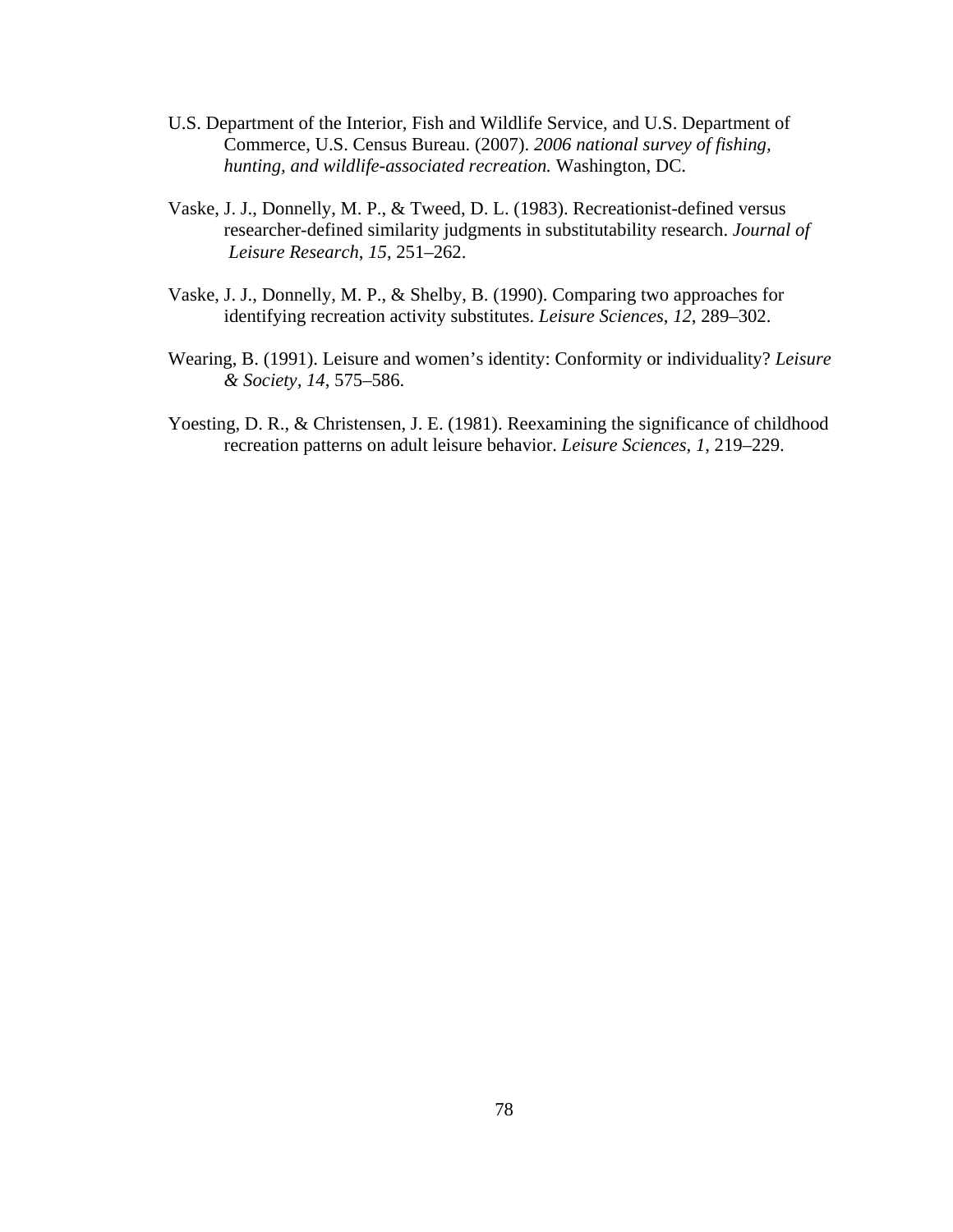| Category                      | White males | White females | Overall totals |
|-------------------------------|-------------|---------------|----------------|
| # Mailed                      | 1000        | 1000          | 2000           |
| # Not returned                | 589         | 559           | 1148           |
| # Returned useable            | 307         | 354           | 661            |
| $#$ Non-eligible <sup>a</sup> | 29          | 20            | 49             |
| # Non-deliverable             | 75          | 67            | 142            |
| Response rate <sup>b</sup>    | 34.3%       | 38.8%         | 36.5%          |

Table 3.1 Response categories and rates by gender for the Survey of Mississippi Resident Hunters conducted from October to December 2009.

<sup>a</sup> Non-eligibles included 41 refusals and 8 were respondents who did not hunt.

<sup>b</sup> Response rate calculated by dividing number of returned useable surveys by total number of surveys sent minus number of non-deliverable and non-eligible surveys.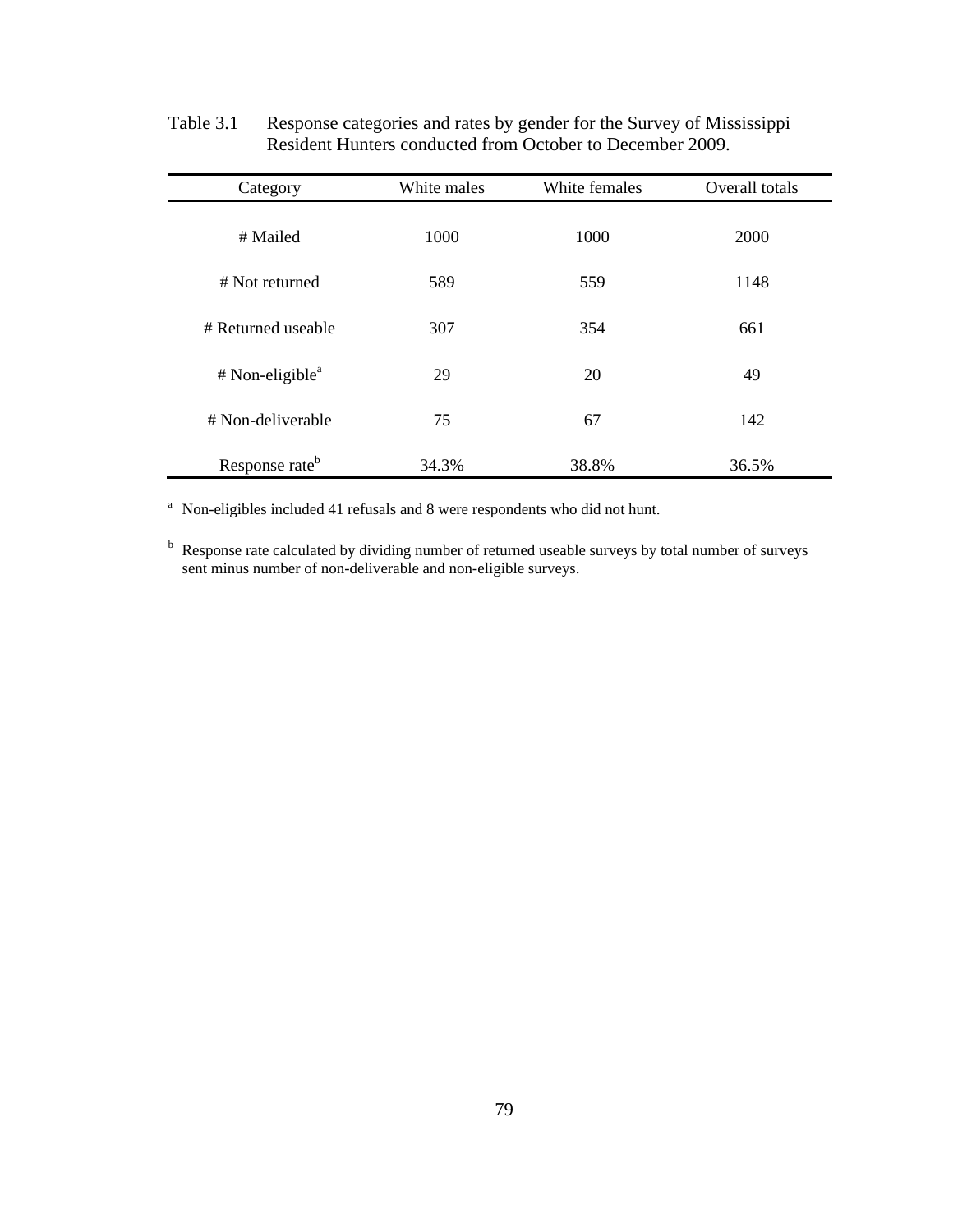Variables n Mean  $(\bar{x})$  or Median (Md) SE or SD Range *Hunter Demographics*  Gender (% Female) 625  $\bar{x} = 0.08$  0.01 0 (Male) – 1 (Female) Age 621  $\bar{x} = 40.78$  0.56 18 – 74 years Income level<sup>a</sup> 578 Md = 4.00 3.03 1 – 11 Education level<sup>b</sup> 617  $\bar{x} = 13.60$  0.11 1 – 22+ County of resident (% Urban) 604  $\bar{x} = 0.48$  0.02 0 (Rural) – 1 (Urban) *Hunting Participation*  Importance of hunting as an outdoor activity<sup>c</sup> 618  $\bar{x} = 1.57$  0.03 1 – 4  $\bar{x} = 1.57$ Years hunted 618  $\bar{x} = 28.21$  0.58 0 – 65 years Constraints to hunting (% Yes)  $485 \bar{x} = 0.15$  0.02 0 (Yes) – 1 (No) *Hunting Motivations*<sup>d</sup> Reinforcing self-image 608  $\bar{x} = 7.16$  0.14  $3 - 15$ Social recognition 609  $\bar{x} = 6.86$  0.14  $4 - 20$ Seeking stimulation 600  $\bar{x} = 22.23$  0.25  $7 - 35$ 

Table 3.2 Weighted descriptive statistics for all variables included in the logistic regression analysis for the Survey of Mississippi Resident Hunters conducted from October to December 2009. Standard error of the mean and standard deviation for the median are reported where appropriate.

<sup>a</sup> Measured on an 11-point scale with response categories ranging from  $1 =$  under \$20,000 to  $11 =$ \$200,000 and above in \$20,000 increments.

Family togetherness 615  $\bar{x} = 10.85$  0.14  $3 - 15$ Social contact 607  $\bar{x} = 27.58$  0.31 8 – 40 Appreciative 599  $\bar{x} = 45.27$  0.45  $12 - 60$ 

<sup>b</sup> Measured on a scale in which "1" through "8" was elementary school, "9" through "12" was high school, "13" through "16" was college, and "17" through "22+" was graduate school.

 $\epsilon$  Measured on a 4-point scale with the following response categories: 1 = most important outdoor activity,  $2 =$  second most important outdoor activity,  $3 =$  third most important outdoor activity, and  $4 =$  none of the above.

<sup>d</sup> Measured items for each motivational construct on a 5-point scale with the following response categories:  $1 = \text{not at all important}, 2 = \text{slightly important}, 3 = \text{moderately important}, 4 = \text{very}$ important, and  $5 =$  extremely important.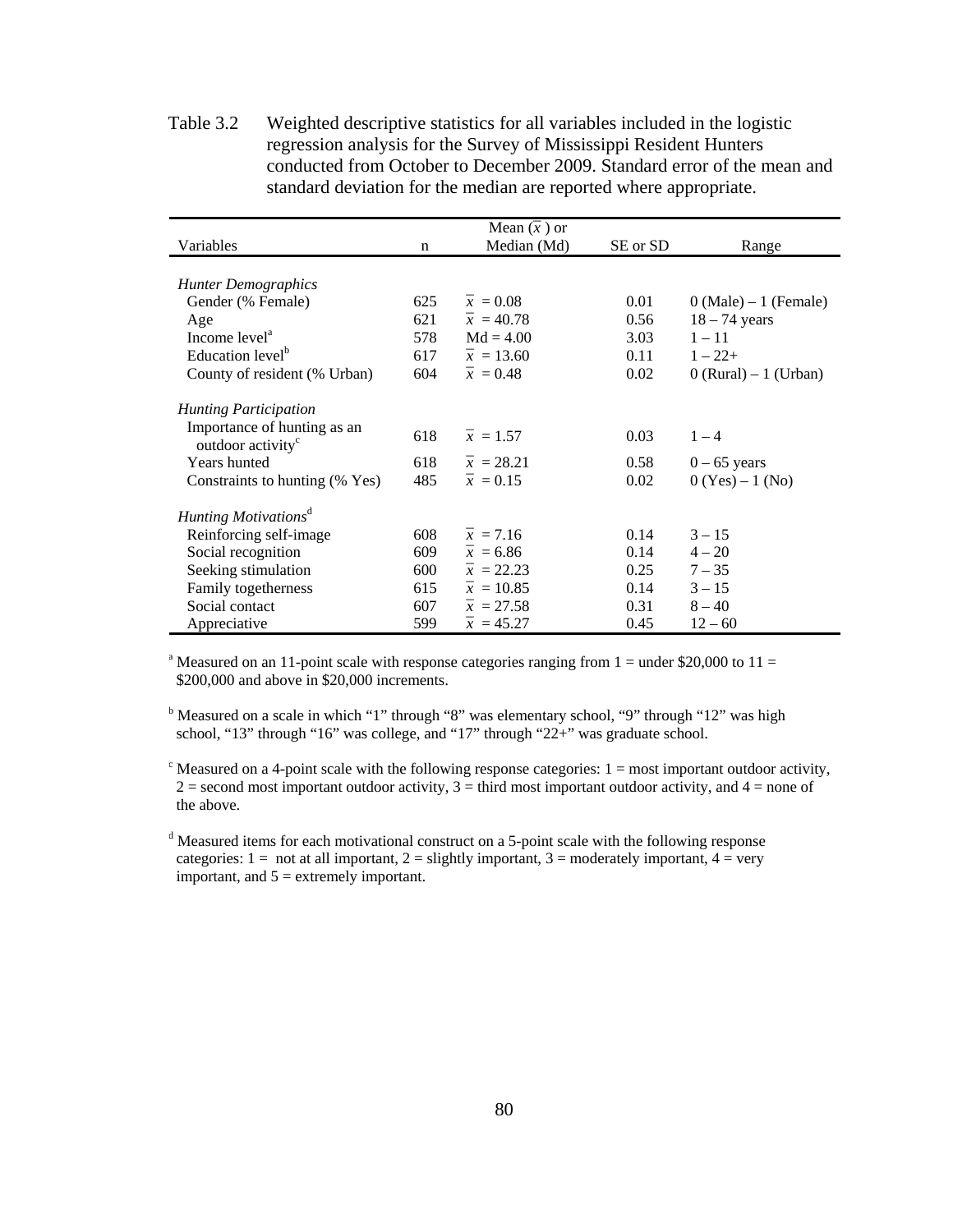|                                                          |              |          |           | Chi-square $(X^2)$ |                  |
|----------------------------------------------------------|--------------|----------|-----------|--------------------|------------------|
| Parameter                                                | df           | Estimate | <b>SE</b> | value              | $\boldsymbol{P}$ |
| Intercept                                                | 1            | $-3.514$ | 1.464     | 5.76               | 0.016            |
| Hunter demographics                                      |              |          |           |                    |                  |
| Gender                                                   | $\mathbf{1}$ | 0.179    | 0.185     | 0.94               | 0.332            |
| Age                                                      | 1            | 0.028    | 0.012     | 5.08               | 0.024            |
| Income                                                   | 1            | $-0.049$ | 0.056     | 0.78               | 0.379            |
| Education                                                | 1            | $-0.008$ | 0.057     | 0.02               | 0.883            |
| County                                                   | $\mathbf{1}$ | $-0.115$ | 0.124     | 0.86               | 0.354            |
|                                                          |              |          |           |                    |                  |
| <b>Hunting Participation</b>                             |              |          |           |                    |                  |
| Hunting importance                                       | 1            | 1.086    | 0.155     | 48.89              | < 0.001          |
| Years hunted                                             | 1            | $-0.005$ | 0.012     | 0.19               | 0.667            |
| Constraints                                              | 1            | 2.255    | 0.156     | 2.66               | 0.103            |
| Constraints*Gender                                       | 1            | 0.357    | 0.157     | 5.22               | 0.022            |
|                                                          |              |          |           |                    |                  |
| <b>Hunting Motivations</b>                               |              |          |           |                    |                  |
| Reinforcing self-image<br>(transformed data)             | 1            | 0.495    | 0.663     | 0.56               | 0.455            |
| Social recognition<br>(transformed data)                 | $\mathbf{1}$ | 1.460    | 0.772     | 3.58               | 0.058            |
| Seeking stimulation                                      | $\mathbf{1}$ | $-0.052$ | 0.026     | 4.06               | 0.044            |
| Family togetherness<br>(transformed data)                | 1            | $-0.178$ | 0.135     | 1.74               | 0.187            |
| Being with people (social contact)<br>(transformed data) | $\mathbf{1}$ | 0.015    | 0.131     | 0.01               | 0.906            |
| Appreciative<br>(transformed data)                       | $\mathbf{1}$ | 0.120    | 0.090     | 1.78               | 0.183            |

Table 3.3 Results of the preliminary logistic regression analysis of all variables to test for significant effects on probability of reporting an acceptable substitute activity for hunting without non-significant interactions for the Survey of Mississippi Resident Hunters conducted from October to December 2009.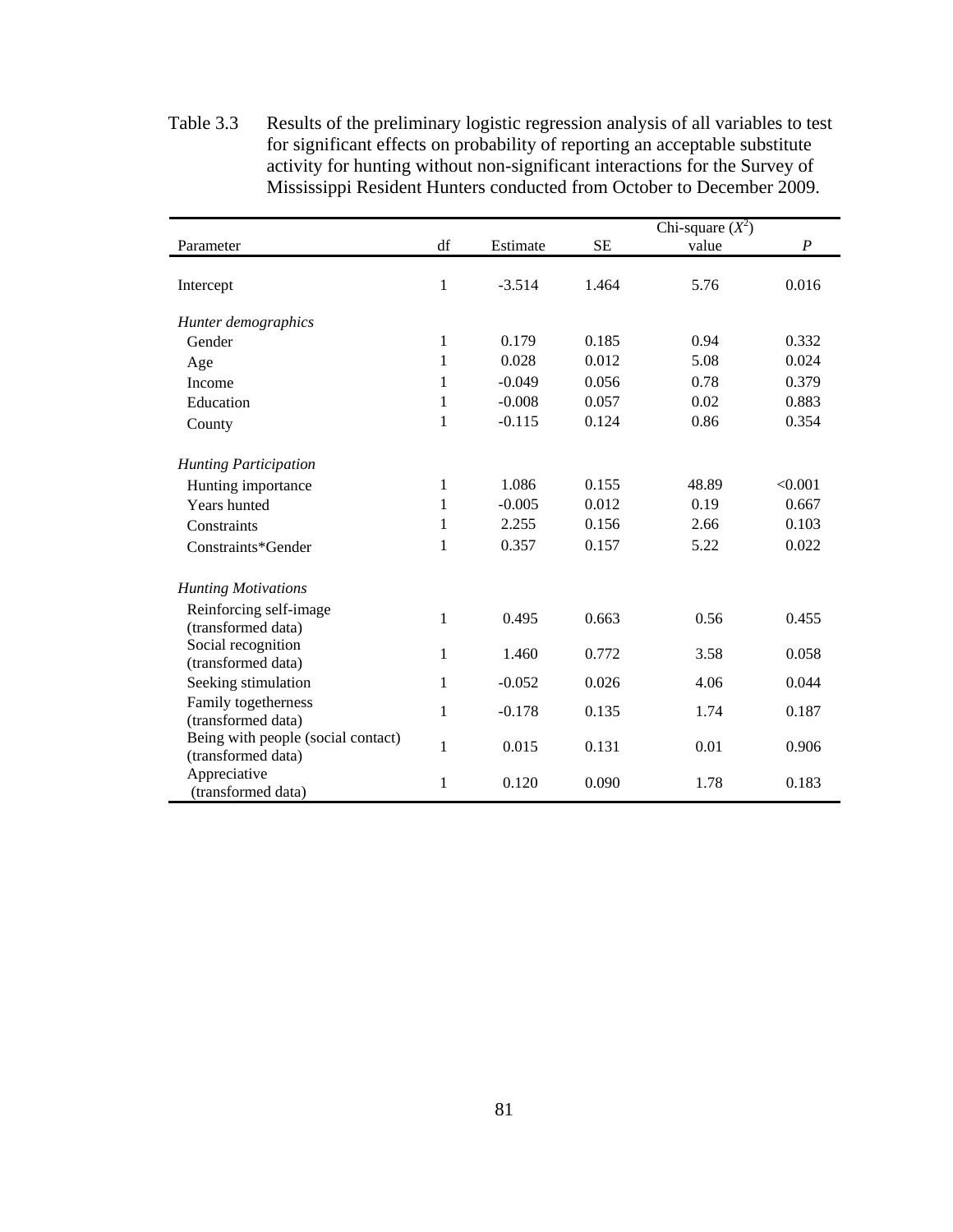Table 3.4 Results of the final logistic regression analysis of all variables to test for significant effects on probability of reporting an acceptable substitute activity for hunting without non-significant interactions and non-significant main effects from preliminary model for the Survey of Mississippi Resident Hunters conducted from October to December 2009.

|                              |    |          |           | Chi-square $(X^2)$ |         |
|------------------------------|----|----------|-----------|--------------------|---------|
| Parameter                    | df | Estimate | <b>SE</b> | value              | P       |
| Intercept                    | 1  | $-2.894$ | 0.736     | 15.46              | < 0.001 |
| Hunter demographics<br>Age   | 1  | 0.020    | 0.009     | 5.46               | 0.020   |
| <b>Hunting Participation</b> |    |          |           |                    |         |
| Hunting importance           | 1  | 1.092    | 0.138     | 62.93              | < 0.001 |
| Constraints*Gender           | 1  | 0.261    | 0.109     | 5.75               | 0.017   |
| <b>Hunting Motivations</b>   |    |          |           |                    |         |
| Seeking stimulation          |    | $-0.017$ | 0.019     | 0.76               | 0.383   |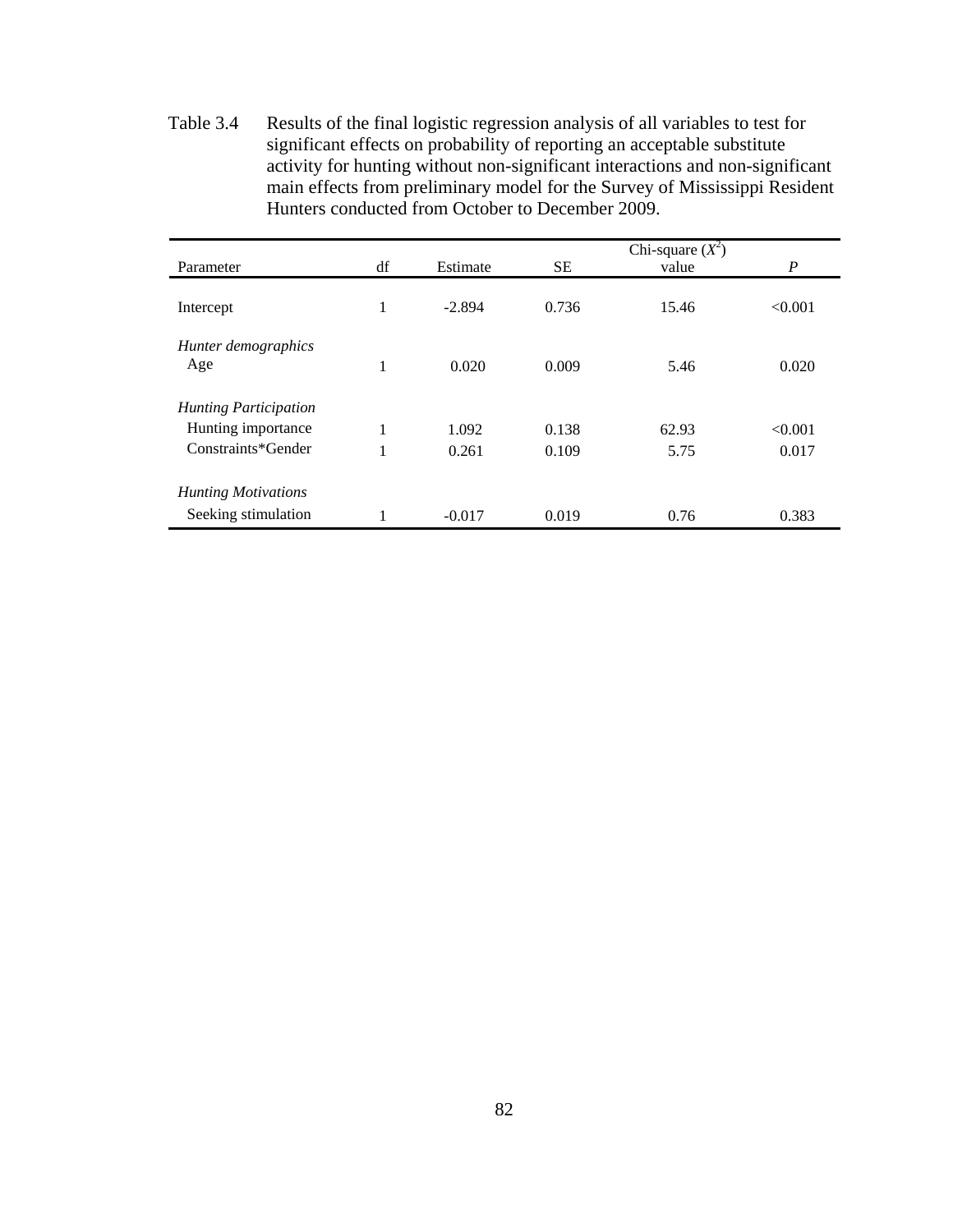| Variable                                     | Odds ratio | 95% CI          |
|----------------------------------------------|------------|-----------------|
|                                              |            |                 |
| Age                                          |            |                 |
| 1 year increase                              | 1.02       | $1.00 - 1.04$   |
| 10 year increase                             | 1.22       | $1.20 - 1.24$   |
| 20 year increase                             | 1.50       | $1.47 - 1.52$   |
| 30 year increase                             | 1.83       | $1.80 - 1.86$   |
| 40 year increase                             | 2.24       | $2.21 - 2.28$   |
| Importance of hunting as an outdoor activity |            |                 |
| 1 unit increase                              | 2.98       | $2.28 - 3.90$   |
| 2 unit increase                              | 8.89       | $6.78 - 11.64$  |
| 3 unit increase                              | 26.49      | $20.23 - 34.70$ |

Table 3.5 Odds ratios for variables found to have a significant effect on probability of reporting an acceptable substitute activity for hunting for the Survey of Mississippi Resident Hunters conducted from October to December 2009.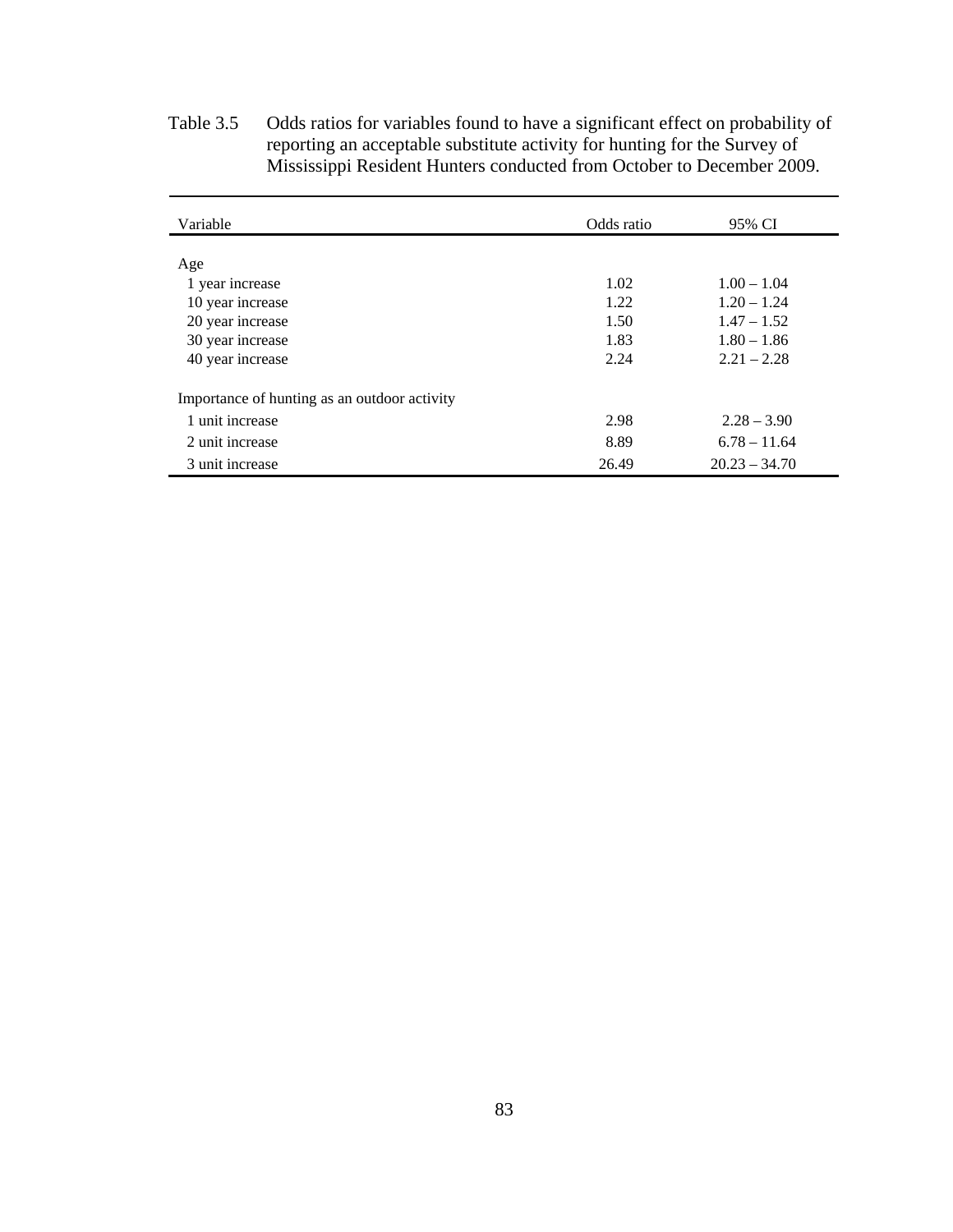Table 3.6 Percentage of resident female hunters ( $n = 137$ ) by activity categories reported as acceptable substitutes for hunting, their mean substitution rating and mean days participated in each activity category during the past 12 months for the Survey of Mississippi Resident Hunters conducted from October to December 2009. Standard error reported in parentheses. Only those activities identified as a substitute by more than 5% of females are listed.

| Activity Category <sup>a</sup>            | Resident Female Hunters <sup>b</sup><br>%<br>n |      | <b>Mean Substitution</b><br>Rating $c$ (SE) | Mean Days (SE) |
|-------------------------------------------|------------------------------------------------|------|---------------------------------------------|----------------|
| Fishing (All types)                       | 97                                             | 70.8 | 4.3(0.1)                                    | 26.8(3.8)      |
| Camping                                   | 51                                             | 37.2 | 4.1(0.1)                                    | 15.7(4.3)      |
| Water activities                          | 26                                             | 19.0 | 4.3(0.3)                                    | 11.2(2.8)      |
| Hiking                                    | 21                                             | 15.3 | 4.0(0.2)                                    | 8.0(1.9)       |
| All-terrain vehicle riding                | 16                                             | 11.7 | 4.5(0.2)                                    | 53.1 (17.6)    |
| Equestrian activities                     | 15                                             | 10.9 | 4.6(0.2)                                    | 64.2(19.1)     |
| Exercise, running, walking                | 14                                             | 10.2 | 4.1(0.2)                                    | 129.6 (20.4)   |
| Sports                                    | 13                                             | 9.5  | 4.4(0.3)                                    | 34.6(11.5)     |
| Yard work/Gardening                       | 12                                             | 8.8  | 3.9(0.3)                                    | 112.9(23.3)    |
| Other outdoor activities <sup>d</sup>     | 12                                             | 8.8  | 3.7(0.4)                                    | 46.2(14.6)     |
| Photography (All types)                   | 11                                             | 8.0  | 4.5(0.3)                                    | 63.5(27.0)     |
| Nature viewing                            | 10                                             | 7.3  | 4.2(0.3)                                    | 97.2 (38.7)    |
| Social activities (Family<br>and friends) | $8\,$                                          | 5.8  | 4.8(0.2)                                    | 152.4(61.5)    |

<sup>a</sup> Items ordered by greatest % of female hunters.

<sup>b</sup> Total adds up to more than 100% because female hunters could list up to three substitute activities.

<sup>c</sup> Substitution rating with the following response categories:  $1 = \text{very poor}, 2 = \text{poor}, 3 = \text{fair}, 4 = \text{good},$  $5 =$  very good.

<sup>d</sup> Other activities included: Nature walking, skiing, hand gliding, sky diving, mountain biking, military activities, field trials, compass courses, trapping, catching frogs, flying, and relic hunting.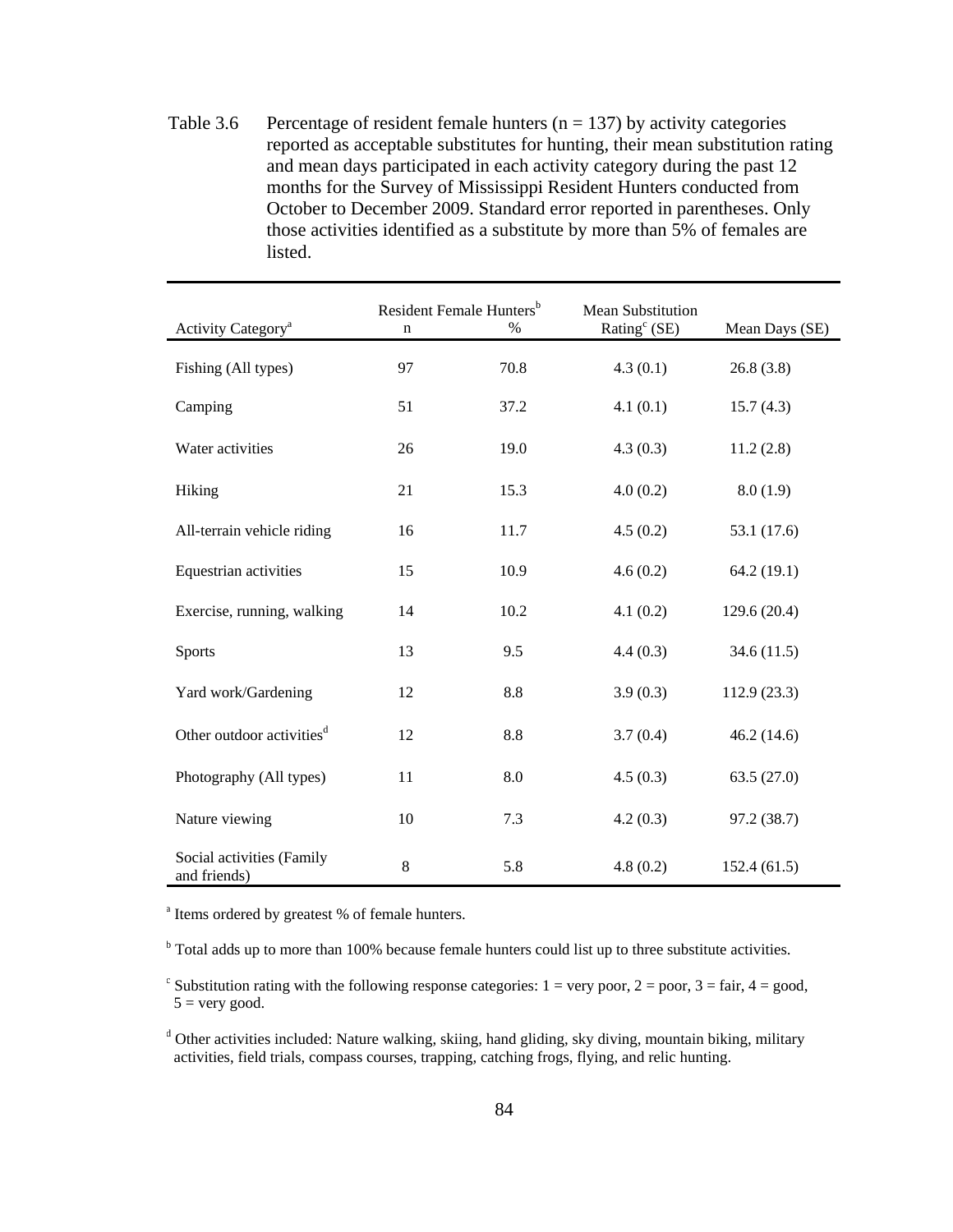Table 3.7 Percentage of resident male hunters  $(n = 90)$  by activity categories reported as acceptable substitutes for hunting, their mean substitution rating and mean days participated in each activity category during the past 12 months for the Survey of Mississippi Resident Hunters conducted from October to December 2009. Standard error reported in parentheses. Only those activities identified as a substitute by more than 5% of males are listed.

| Activity Category <sup>a</sup>             | Resident Male Hunters <sup>b</sup><br>$\%$<br>n |      | Mean Substitution<br>Rating $(SE)^c$ | Mean Days (SE) |
|--------------------------------------------|-------------------------------------------------|------|--------------------------------------|----------------|
| Fishing (All types)                        | 73                                              | 81.1 | 4.4(0.1)                             | 37.9(6.0)      |
| Camping                                    | 28                                              | 31.1 | 4.2(0.2)                             | 16.9(5.9)      |
| <b>Sports</b>                              | 27                                              | 30.0 | 3.9(0.2)                             | 55.0 (14.8)    |
| Water activities                           | 13                                              | 14.4 | 4.3(0.3)                             | 47.2 (23.6)    |
| Other outdoor activities <sup>d</sup>      | 9                                               | 10.0 | 4.4(0.2)                             | 10.4(3.6)      |
| Hiking                                     | 8                                               | 8.9  | 3.8(0.4)                             | 17.1(9.9)      |
| All-terrain vehicle riding                 | 6                                               | 6.7  | 4.2(0.2)                             | 71.4 (35.9)    |
| Social activities (Friends)<br>and family) | 6                                               | 6.7  | 4.5(0.2)                             | 189.8 (101.2)  |

<sup>a</sup> Items ordered by greatest % of male hunters.

<sup>b</sup> Total adds up to more than 100% because male hunters could list up to three substitute activities.

<sup>c</sup> Substitution rating with the following response categories:  $1 = \text{very poor}, 2 = \text{poor}, 3 = \text{fair}, 4 = \text{good},$  $5 =$  very good.

<sup>d</sup> Other activities included: Nature walking, skiing, hand gliding, sky diving, mountain biking, military activities, field trials, compass courses, trapping, catching frogs, flying, and relic hunting.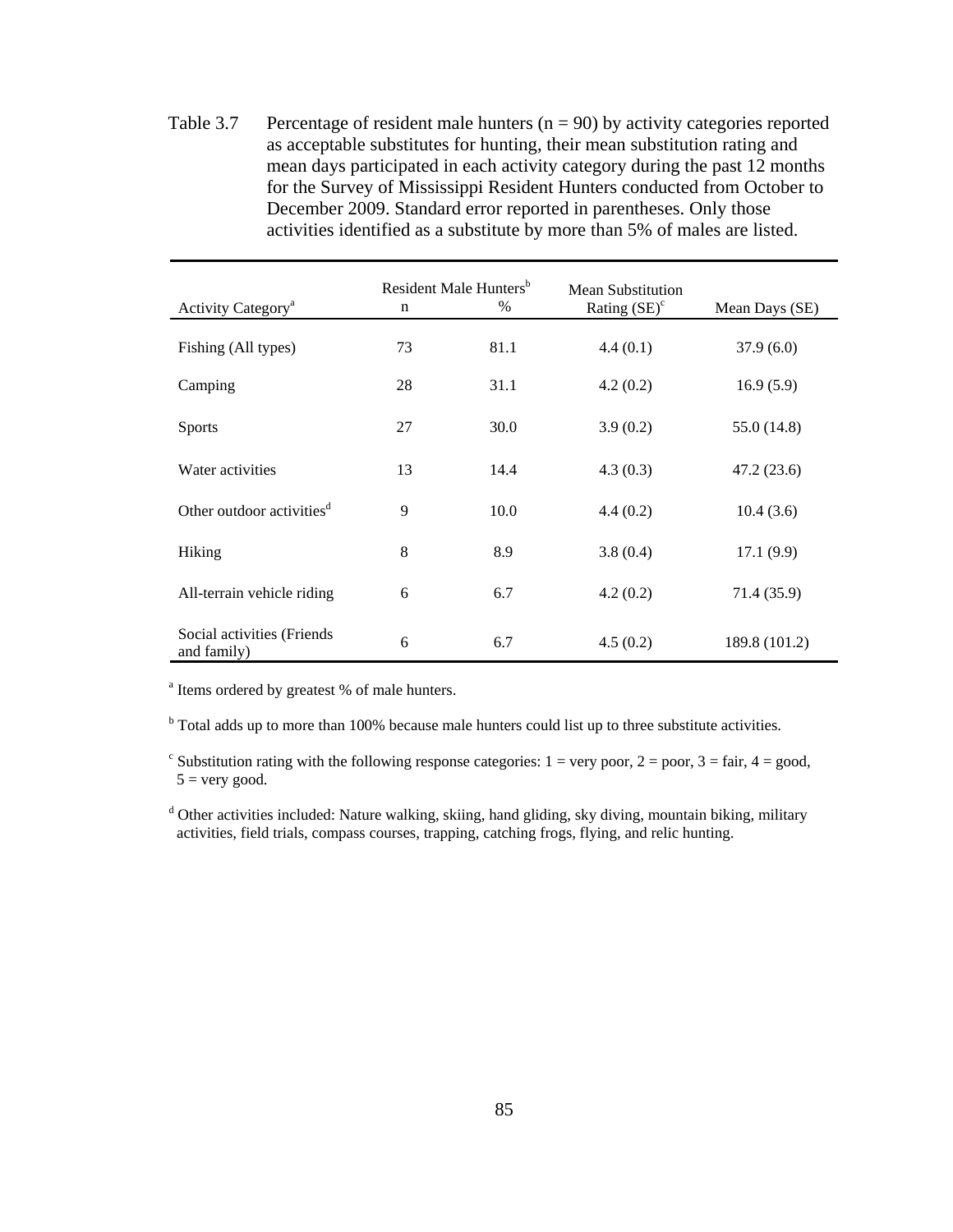|                                      | Age category (in years) |       |             |           |                |           |                |           |                |       |
|--------------------------------------|-------------------------|-------|-------------|-----------|----------------|-----------|----------------|-----------|----------------|-------|
|                                      |                         |       |             |           |                |           |                |           |                |       |
| Activity                             | $\mathbf n$             | 18-26 | $\mathbf n$ | $27 - 36$ | $\mathbf n$    | $37 - 46$ | $\mathbf n$    | $47 - 56$ | $\mathbf n$    | 57-68 |
|                                      |                         |       |             |           |                |           |                |           |                |       |
| Fishing (All types)                  | 11                      | 8.0   | 17          | 12.4      | 26             | 19.0      | 22             | 16.1      | 18             | 13.1  |
| Camping                              | 7                       | 5.1   | 10          | 7.3       | 12             | 8.8       | 11             | 8.0       | 9              | 6.6   |
| Water activities                     | 5                       | 3.6   | 6           | 4.4       | 7              | 5.1       | 4              | 2.9       | 1              | 0.7   |
| Hiking                               | 1                       | 0.7   | 3           | 2.2       | 5              | 3.6       | 6              | 4.4       | 6              | 4.4   |
| All-terrain vehicle riding           | 4                       | 2.9   | 5           | 3.6       | 3              | 2.2       | 3              | 2.2       | 1              | 0.7   |
| Other motorized activities           | $\theta$                | 0.0   | 2           | 1.5       | 2              | 1.5       | $\mathbf{0}$   | 0.0       | $\theta$       | 0.0   |
| Equestrian activities                | 2                       | 1.5   | 6           | 4.4       | 3              | 2.2       | 3              | 2.2       | 1              | 0.7   |
| Exercise, running, walking           | $\overline{2}$          | 1.5   | 4           | 2.9       | 4              | 2.9       | 1              | 0.7       | $\overline{2}$ | 1.5   |
| <b>Sports</b>                        | $\Omega$                | 0.0   | 4           | 2.9       | $\overline{2}$ | 1.5       | $\overline{4}$ | 2.9       | 1              | 0.7   |
| Yard work/Gardening                  | $\mathbf{0}$            | 0.0   | 2           | 1.5       | 6              | 4.4       | 1              | 0.7       | $\overline{c}$ | 1.5   |
| Photography                          | $\Omega$                | 0.0   | 1           | 0.7       | 4              | 2.9       | 3              | 2.2       | 3              | 2.2   |
| Property and farm management         | $\overline{0}$          | 0.0   | 1           | 0.7       | 1              | 0.7       | $\overline{2}$ | 1.5       | $\overline{2}$ | 1.5   |
| Firearms and archery activities      | 1                       | 0.7   | 1           | 0.7       | $\overline{c}$ | 1.5       | $\Omega$       | 0.0       | $\theta$       | 0.0   |
| Travel activities                    | $\Omega$                | 0.0   | 1           | 0.7       | 1              | 0.7       | 1              | 0.7       | $\theta$       | 0.0   |
| Being outside                        | 1                       | 0.7   | $\Omega$    | 0.0       | $\Omega$       | 0.0       | $\Omega$       | 0.0       | $\theta$       | 0.0   |
| Nature viewing                       | 1                       | 0.7   | 1           | 0.7       | 1              | 0.7       | $\overline{4}$ | 2.9       | 3              | 2.2   |
| Social activities (Family and        | $\mathbf{0}$            | 0.0   | 2           | 1.5       | 3              | 2.2       | $\Omega$       | 0.0       | $\overline{2}$ | 1.5   |
| friends)                             |                         |       |             |           |                |           |                |           |                |       |
| Routine and hobby related activities | 1                       | 0.7   | $\Omega$    | 0.0       | 1              | 0.7       | 3              | 2.2       | 1              | 0.7   |
| Other outdoor activities             | 1                       | 0.7   | 2           | 1.5       | 5              | 3.6       | 2              | 1.5       | 1              | 0.7   |

Table 3.8 Percentage of resident female hunters ( $n = 137$ ) by age who reported acceptable substitute activities for hunting for the Survey of Mississippi Resident Hunters conducted from October to December 2009.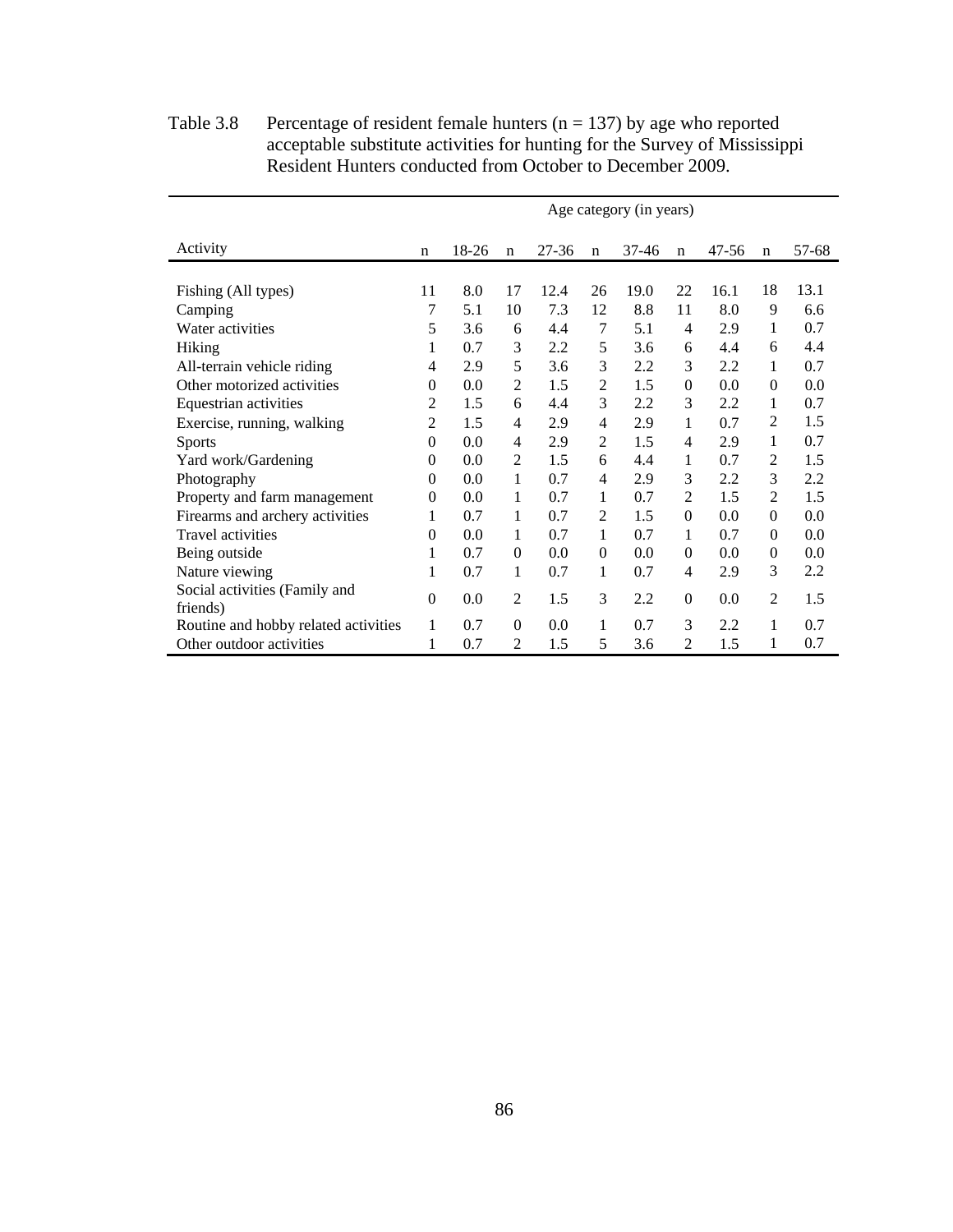|                                           | Age category (in years) |       |                  |           |                  |       |                |       |             |       |
|-------------------------------------------|-------------------------|-------|------------------|-----------|------------------|-------|----------------|-------|-------------|-------|
| Activity                                  | n                       | 18-26 | $\mathbf n$      | $27 - 36$ | $\mathbf n$      | 37-46 | $\mathbf n$    | 47-56 | $\mathbf n$ | 57-68 |
| Fishing (All types)                       | 7                       | 7.8   | 8                | 8.9       | 15               | 16.7  | 25             | 27.8  | 18          | 20.0  |
| Camping                                   | 1                       | 1.1   | 6                | 6.7       | $\overline{4}$   | 4.4   | 11             | 12.2  | 6           | 6.7   |
| Water activities                          | $\theta$                | 0.0   | 2                | 2.2       | 3                | 3.3   | 7              | 7.8   | 1           | 1.1   |
|                                           |                         |       |                  |           |                  |       |                |       | 2           | 2.2   |
| Hiking                                    | $\Omega$                | 0.0   | $\overline{2}$   | 2.2       | 3                | 3.3   | 1              | 1.1   |             |       |
| All-terrain vehicle riding                | $\theta$                | 0.0   | 3                | 3.3       | 2                | 2.2   | 1              | 1.1   | $\theta$    | 0.0   |
| Other motorized activities                | 1                       | 1.1   | $\mathbf{0}$     | 0.0       | $\mathbf{0}$     | 0.0   | 1              | 1.1   | 1           | 1.1   |
| Equestrian activities                     | $\theta$                | 0.0   | $\mathbf{0}$     | 0.0       | 1                | 1.1   | $\overline{2}$ | 2.2   | 1           | 1.1   |
| Exercise, running, walking                | $\theta$                | 0.0   | $\mathbf{0}$     | 0.0       | $\Omega$         | 0.0   | 1              | 1.1   | 1           | 1.1   |
| <b>Sports</b>                             | 6                       | 6.7   | 1                | 1.1       | 7                | 7.8   | 5              | 5.6   | 5           | 5.6   |
| Yard work/Gardening                       | $\theta$                | 0.0   | $\theta$         | 0.0       | $\overline{c}$   | 2.2   | 1              | 1.1   | 1           | 1.1   |
| Photography                               | $\theta$                | 0.0   | $\mathbf{0}$     | 0.0       | 1                | 1.1   | 1              | 1.1   | 2           | 2.2   |
| Property and farm management              | $\theta$                | 0.0   | 1                | 1.1       | 1                | 1.1   | $\overline{2}$ | 2.2   | $\Omega$    | 0.0   |
| Firearms and archery activities           | 1                       | 1.1   | $\mathbf{0}$     | 0.0       | $\Omega$         | 0.0   | 1              | 1.1   | 1           | 1.1   |
| <b>Travel activities</b>                  | $\theta$                | 0.0   | $\mathbf{0}$     | 0.0       | 1                | 1.1   | $\overline{2}$ | 2.2   | 1           | 1.1   |
| Being outside                             | $\theta$                | 0.0   | $\mathbf{0}$     | 0.0       | 1                | 1.1   | 1              | 1.1   | 1           | 1.1   |
| Nature viewing                            | $\theta$                | 0.0   | $\mathbf{0}$     | 0.0       | $\mathbf{0}$     | 0.0   | $\mathbf{0}$   | 0.0   | 2           | 2.2   |
| Social activities (Family and<br>friends) | 1                       | 1.1   | $\mathbf{0}$     | 0.0       | 2                | 2.2   | $\overline{2}$ | 2.2   | 1           | 1.1   |
| Routine and hobby related activities      | 1                       | 1.1   | $\boldsymbol{0}$ | 0.0       | $\boldsymbol{0}$ | 0.0   | $\theta$       | 0.0   | $\theta$    | 0.0   |
| Other outdoor activities                  | 2                       | 2.2   | 1                | 1.1       | 1                | 1.1   | $\overline{2}$ | 2.2   | 3           | 3.3   |

Table 3.9 Percentage of resident male hunters  $(n = 90)$  by age who reported acceptable substitute activities for hunting for the Survey of Mississippi Resident Hunters conducted from October to December 2009.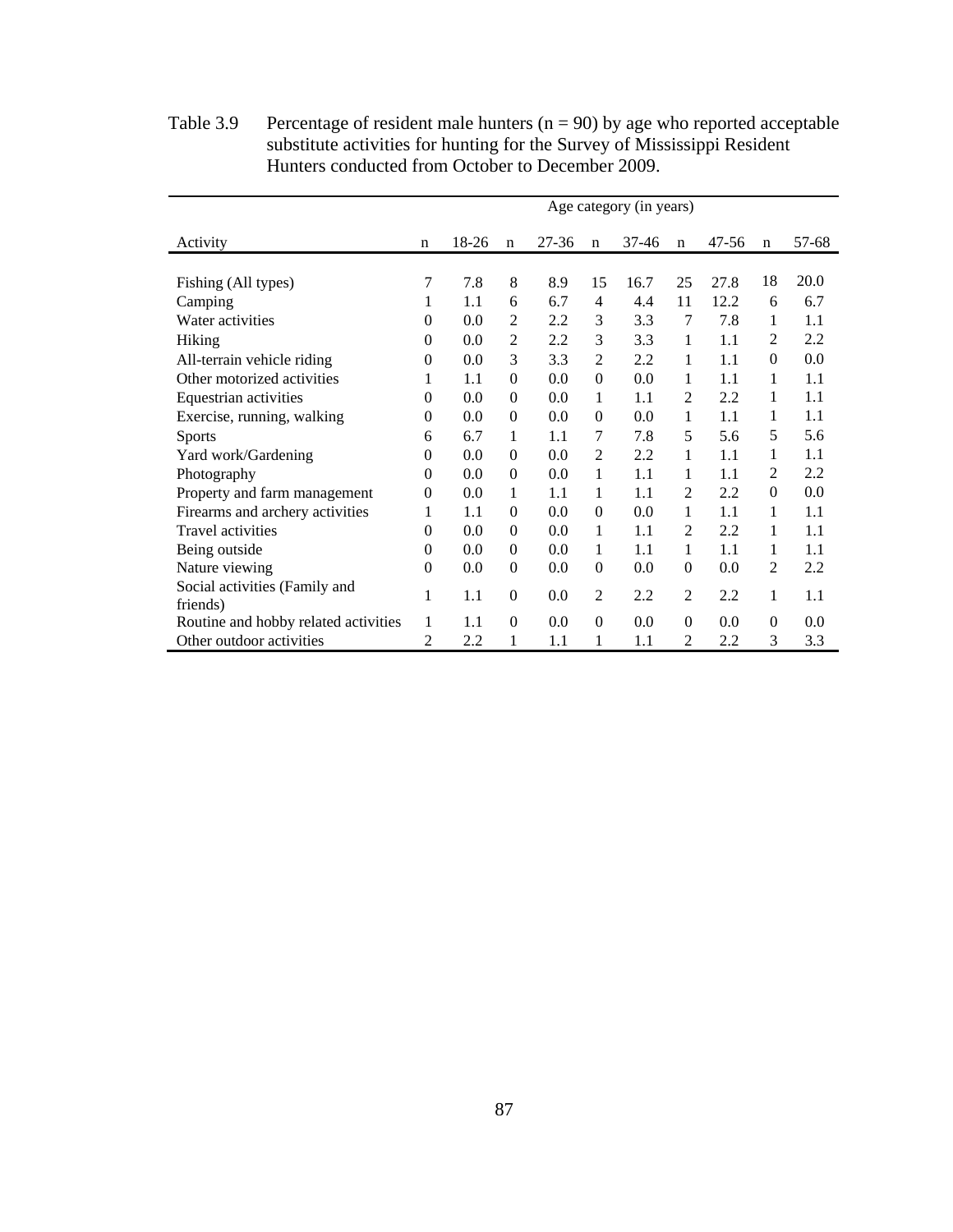Table 3.10 Percentage of resident female hunters ( $n = 137$ ) who reported acceptable substitute activities for hunting for the Survey of Mississippi Resident Hunters conducted from October to December 2009; by importance of hunting as an outdoor activity.

|                                        | Importance of hunting as an outdoor activity <sup>a</sup> |      |                |      |                |      |                |     |  |  |
|----------------------------------------|-----------------------------------------------------------|------|----------------|------|----------------|------|----------------|-----|--|--|
| Activity                               | n                                                         | 1    | n              | 2    | n              | 3    | n              | 4   |  |  |
| Fishing (All types)                    | 21                                                        | 15.3 | 41             | 29.9 | 22             | 16.1 | 11             | 8.0 |  |  |
| Camping                                |                                                           | 5.1  | 23             | 16.8 | 15             | 10.9 | 5              | 3.6 |  |  |
| Water activities                       | 3                                                         | 2.2  | 10             | 7.3  | 7              | 5.1  | 6              | 4.4 |  |  |
| Hiking                                 | 4                                                         | 2.9  | 8              | 5.8  | 5              | 3.6  | 4              | 2.9 |  |  |
| All-terrain vehicle riding             | 2                                                         | 1.5  | 6              | 4.4  | 7              | 5.1  | 1              | 0.7 |  |  |
| Other motorized activities             | 3                                                         | 2.2  | 1              | 0.7  | $\mathbf{0}$   | 0.0  | $\overline{0}$ | 0.0 |  |  |
| Equestrian activities                  | 1                                                         | 0.7  | 9              | 6.6  | 5              | 3.6  | $\theta$       | 0.0 |  |  |
| Exercise, running, walking             | 2                                                         | 1.5  | 4              | 2.9  | 4              | 2.9  | 4              | 2.9 |  |  |
| <b>Sports</b>                          | 1                                                         | 0.7  | $\overline{4}$ | 2.9  | 7              | 5.1  | $\theta$       | 0.0 |  |  |
| Yard work/Gardening                    | 3                                                         | 2.2  | $\overline{2}$ | 1.5  | 5              | 3.6  | $\overline{2}$ | 1.5 |  |  |
| Photography                            | 3                                                         | 2.2  | 1              | 0.7  | 2              | 1.5  | 5              | 3.6 |  |  |
| Social activities (Family and friends) | 0                                                         | 0.0  | 3              | 2.2  | 2              | 1.5  | $\overline{2}$ | 1.5 |  |  |
| Property/Farm management               | 2                                                         | 1.5  | 1              | 0.7  | 3              | 2.2  | $\theta$       | 0.0 |  |  |
| Firearms and archery activities        | 2                                                         | 1.5  | 2              | 1.5  | $\overline{0}$ | 0.0  | $\overline{2}$ | 1.5 |  |  |
| <b>Travel activities</b>               | $\overline{0}$                                            | 0.0  | 1              | 0.7  | 1              | 0.7  | 1              | 1.5 |  |  |
| Being outside                          | 2                                                         | 1.5  | $\theta$       | 0.0  | $\theta$       | 0.0  | $\theta$       | 0.0 |  |  |
| Nature viewing                         | 3                                                         | 2.2  | 1              | 0.7  | 2              | 1.5  | 4              | 2.9 |  |  |
| Other outdoor activities               | 4                                                         | 2.9  | 4              | 2.9  | 2              | 1.5  | 2              | 1.5 |  |  |

<sup>a</sup> Measured on a four-point scale with the following response categories:  $1 = \text{most important}$ outdoor activity,  $2 =$  second most important outdoor activity,  $3 =$  third most important outdoor activity, and  $4 =$  none of the above.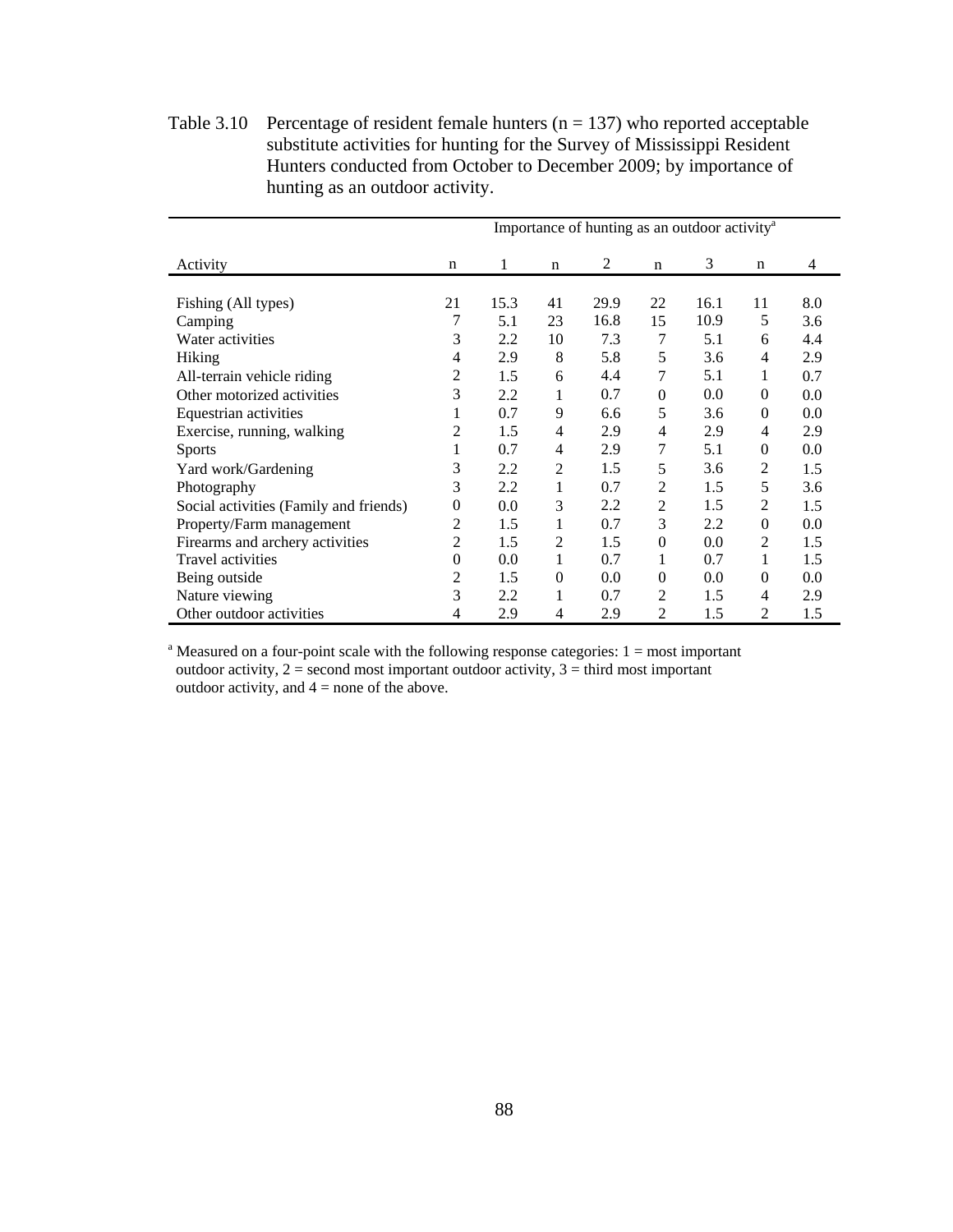Table 3.11 Percentage of resident male hunters  $(n = 90)$  who reported acceptable substitute activities for hunting for the Survey of Mississippi Resident Hunters conducted from October to December 2009; by importance of hunting as an outdoor activity.

|                                        | Importance of hunting as an outdoor activity <sup>a</sup> |      |                |      |                |      |             |     |  |
|----------------------------------------|-----------------------------------------------------------|------|----------------|------|----------------|------|-------------|-----|--|
| Activity                               | n                                                         |      | n              | 2    | n              | 3    | $\mathbf n$ | 4   |  |
| Fishing (All types)                    | 22                                                        | 24.4 | 28             | 31.1 | 18             | 20.0 | 5           | 5.6 |  |
| Camping                                | 8                                                         | 8.9  | 10             | 11.1 | 9              | 10.0 | 1           | 1.1 |  |
| Water activities                       | 3                                                         | 3.3  | 6              | 6.7  | 4              | 4.4  | $\Omega$    | 0.0 |  |
| Hiking                                 | 2                                                         | 2.2  | 2              | 2.2  | 3              | 3.3  | 1           | 1.1 |  |
| All-terrain vehicle riding             | 2                                                         | 2.2  | $\overline{2}$ | 2.2  | $\overline{2}$ | 2.2  | 0           | 0.0 |  |
| Other motorized activities             | 1                                                         | 1.1  | 1              | 1.1  | 1              | 1.1  | $\Omega$    | 0.0 |  |
| Equestrian activities                  | 3                                                         | 3.3  | $\theta$       | 0.0  |                | 1.1  | $\Omega$    | 0.0 |  |
| Exercise, running, walking             | 0                                                         | 0.0  | $\Omega$       | 0.0  | 2              | 2.2  | $\theta$    | 0.0 |  |
| <b>Sports</b>                          | 5                                                         | 5.6  | 10             | 11.1 | 9              | 10.0 | 3           | 3.3 |  |
| Yard work/Gardening                    | 1                                                         | 1.1  | 2              | 2.2  | 1              | 1.1  | 0           | 0.0 |  |
| Photography                            | 3                                                         | 3.3  | $\theta$       | 0.0  | 1              | 1.1  | $\Omega$    | 0.0 |  |
| Social activities (Family and friends) | 3                                                         | 3.3  | 2              | 2.2  | 1              | 1.1  | 0           | 0.0 |  |
| Property/Farm management               | 2                                                         | 2.2  | $\theta$       | 0.0  |                | 1.1  |             | 1.1 |  |
| Firearms and archery activities        | 1.                                                        | 1.1  | 2              | 2.2  | $\Omega$       | 0.0  | $\theta$    | 0.0 |  |
| <b>Travel activities</b>               | 0                                                         | 0.0  | 3              | 3.3  | $\theta$       | 0.0  |             | 1.1 |  |
| Being outside                          | 2                                                         | 2.2  | 1              | 1.1  | $\Omega$       | 0.0  | 0           | 0.0 |  |
| Nature viewing                         |                                                           | 1.1  | 0              | 0.0  | 1              | 1.1  | $\Omega$    | 0.0 |  |
| Other outdoor activities               | $\overline{c}$                                            | 2.2  | 4              | 4.4  | 3              | 3.3  | 0           | 0.0 |  |

<sup>a</sup> Measured on a four-point scale with the following response categories:  $1 = \text{most important}$ outdoor activity,  $2 =$  second most important outdoor activity,  $3 =$  third most important outdoor activity, and  $4 =$  none of the above.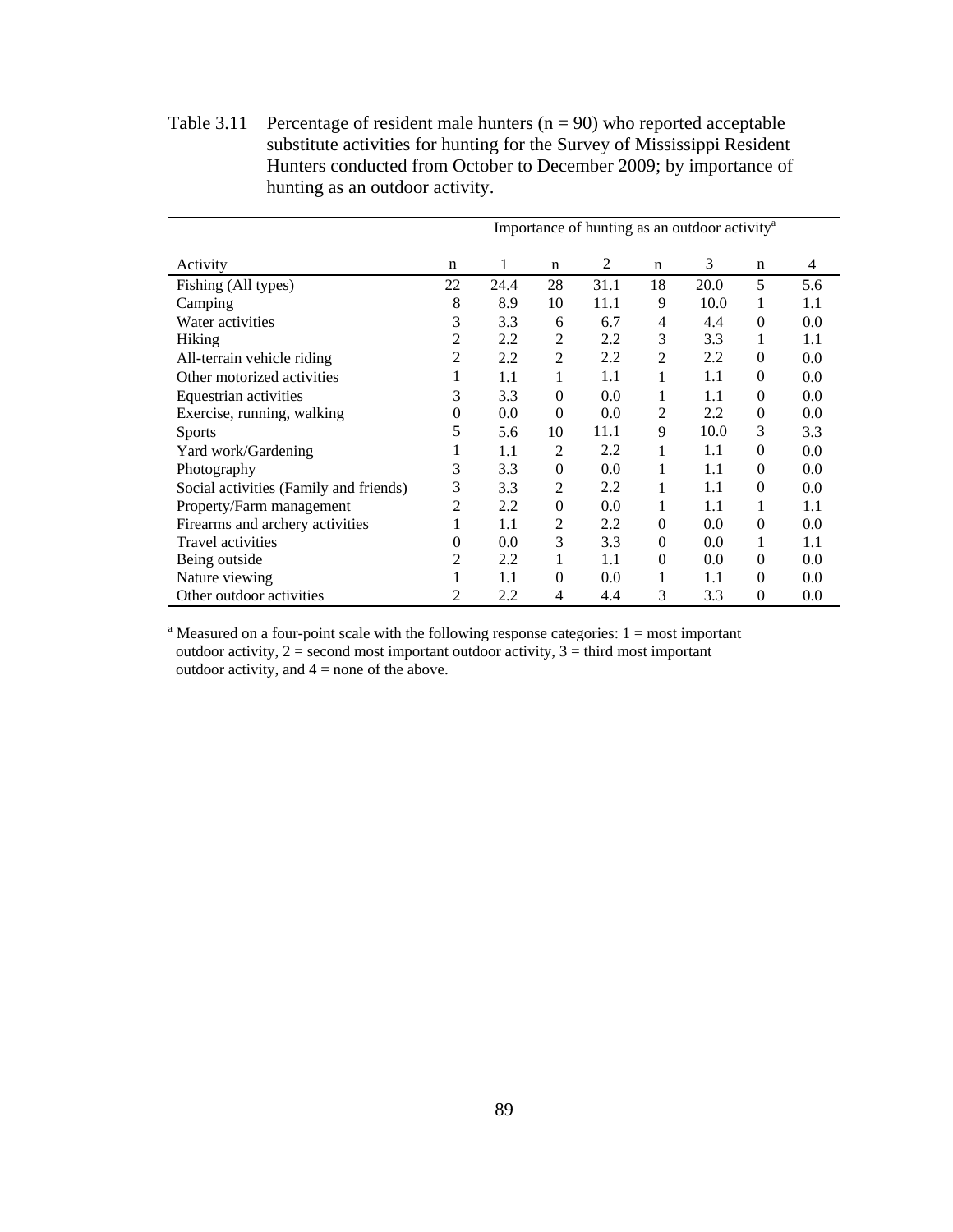## CHAPTER IV

# SYNTHESIS OF EFFECT OF GENDER ON HUNTING MOTIVATIONS AND SUBSTITUTABILITY OF HUNTING

## **Synthesis**

Declining participation in hunting poses a threat to natural resource agencies that depend on funding for conservation from sales of licenses, firearms, and related equipment (Enck, Decker, & Brown, 2000). With demographic changes, increased constraints, and inadequacies in recruitment and retention practices, it is important to attract participants from under-represented groups for recruitment into hunting to conserve wildlife. Women serve as the largest pool of clientele to recruit into hunting. To attract more women into hunting, it is vital to investigate their motivations for hunting and other outdoor activities they participate in. I examined effect of gender on motivations to hunt and substitutability of hunting in Mississippi in 2 separate studies of resident licensed hunters in the state. I measured hunting motivations using achievement, affiliative, and appreciative constructs from Decker, Provencher, and Brown (1984) that were operationalized using their activity-specific items and Driver's (1977) activitygeneral items from his recreation experience preference scales. I used results of motivations to hunt along with other independent variables to determine probability of resident hunters reporting acceptable substitute activities and to determine spectrum of substitute activities reported. Additionally, I determined if gender had a significant effect on substitutability of hunting. I reported if hunting motivations and substitutability of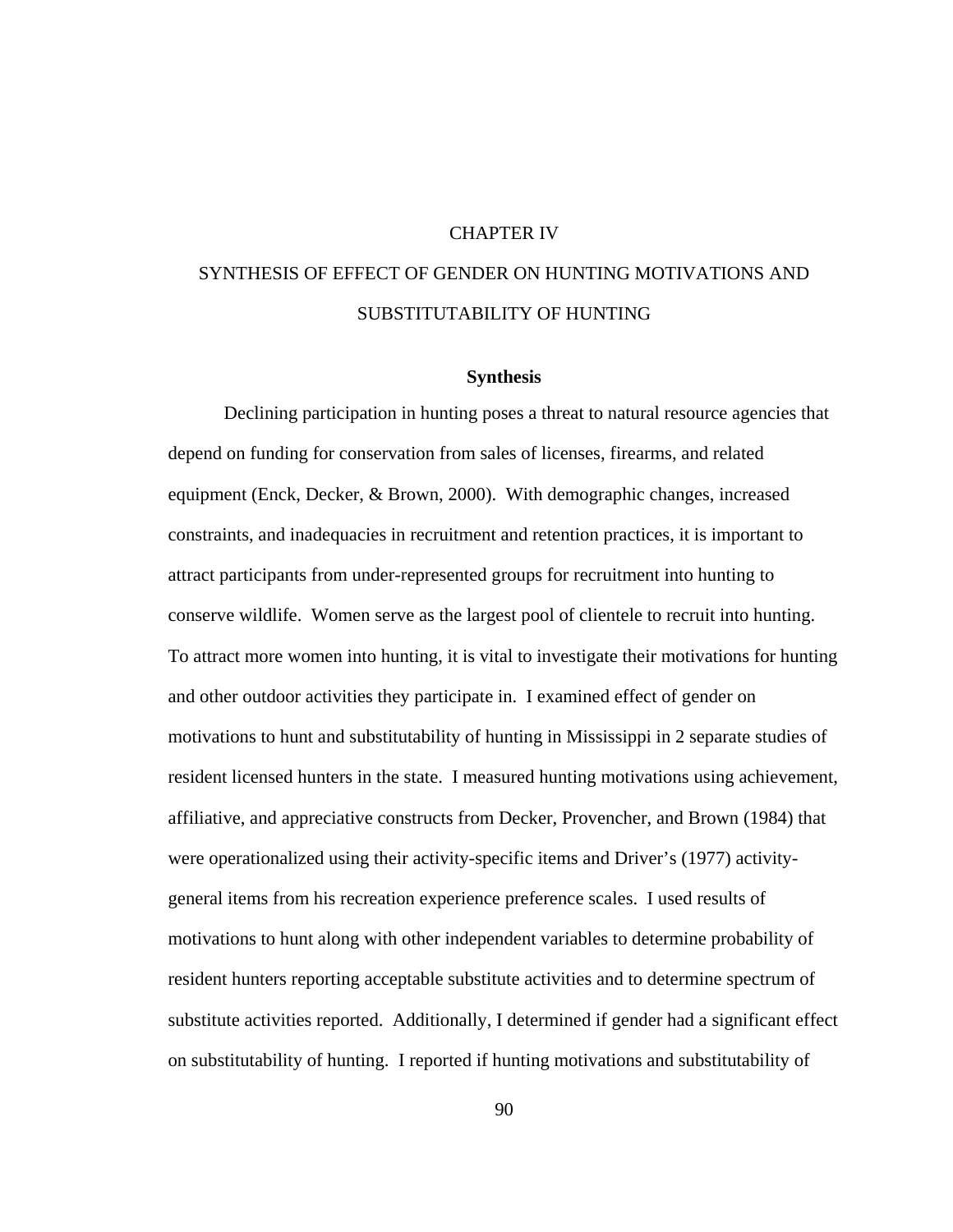hunting was consistent with what I would expect from previous research in gender and leisure.

In my first study, I intended to measure each of the achievement, affiliative, and appreciative motivations as individual constructs as per Decker and associates (1984). However, initial exploratory factor analyses indicated the achievement-oriented factored into 3 separate constructs ("reinforcing self-image", "social recognition", and "seeking stimulation"), and the affiliative-oriented constructs factored into 2 separate constructs ("family togetherness" and "being with people: social contact") which paralleled Driver (1977) domains from his recreation experience preference scales. Based on previous gender, leisure, and motivation research, I expected to find differences between resident males and females on achievement and affiliative constructs and no differences between groups on the appreciative construct. However, I still expected to find differences between resident males and females on the multiple constructs factored from the achievement and affiliative constructs from Decker and associates (1984) because each of the factored constructs measured achievement or affiliative motivations.

Controlling for other variables (years hunted, age, income level, and education level), I found differences between resident males and females on "social recognition", "seeking stimulation", and "family togetherness" motivations to hunt and no differences on other motivational constructs. Younger resident females placed lesser importance on "social recognition" and "seeking stimulation" motivations than younger resident males. Females of all ages placed greater importance on "family togetherness" motivations than resident males of all ages. Previous research indicated females placed lesser importance on achievement-oriented motivations to hunt and greater importance on family-related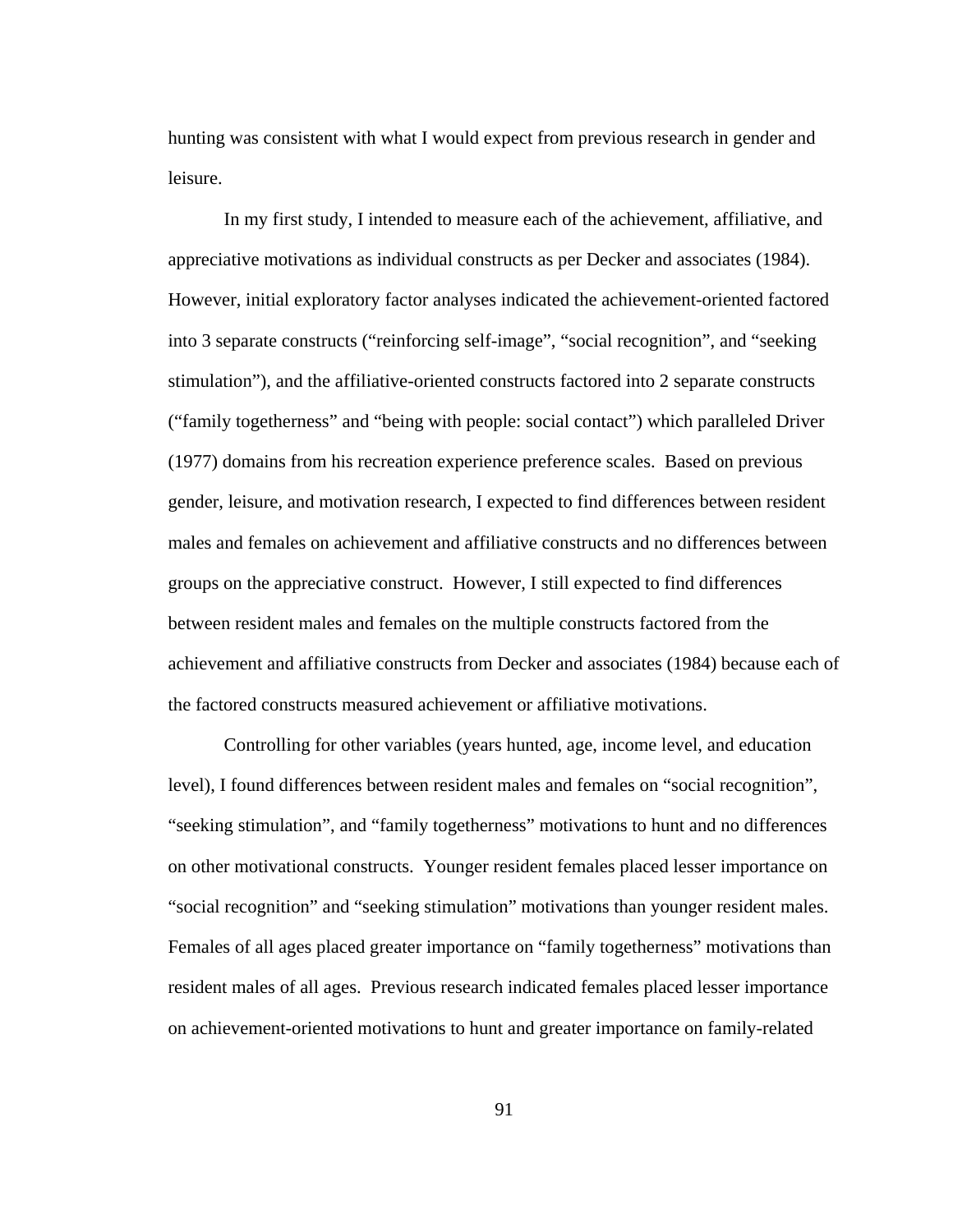motivations **(**Decker, et al., 1984; Purdy & Decker, 1986; Manning, 1999; Wearing & Wearing, 1988). I found this to be the case for females of younger ages.

Younger males placing greater importance on "social recognition" and "seeking stimulation" motivations but placed lesser importance on them as they got older coincides with theory of hunter behavior and development, particularly the stages of hunting an individual goes through over time. Male hunters at younger ages may be in the beginning developmental stages of being a hunter in which they seek to test and show others their abilities and seek stimulating rewards through bagging game and progress to stages in which they place more importance on the actual hunting experience (Norton, 2007). However, resident females did not fit Norton's (2007) hunting stage model. Females placed greater importance on "reinforcing self-image", "social recognition", and "seeking stimulation" as they got older. This may suggest some resistance of resident females to perceived traditional and historical gender roles in society by possessing sufficient knowledge and skills to participate in a male-dominated activity (Wearing, 1991), and that gender stereotyping of hunting may not be as prominent as it once was. Additionally, resident males and females ranked appreciative motivations first, affiliative-oriented motivations second, and achievement-oriented motivations third. This suggested resident males and females in Mississippi are motivated to hunt for a wide variety of reasons, but place greater importance on motivations related to appreciation of nature and being with other individuals rather than motivations related to achieving a particular goal.

Because I found differences between resident males and females in their "social recognition", "seeking stimulation", and "family togetherness" motivations to hunt, I expected to find a difference between groups on probability of reporting acceptable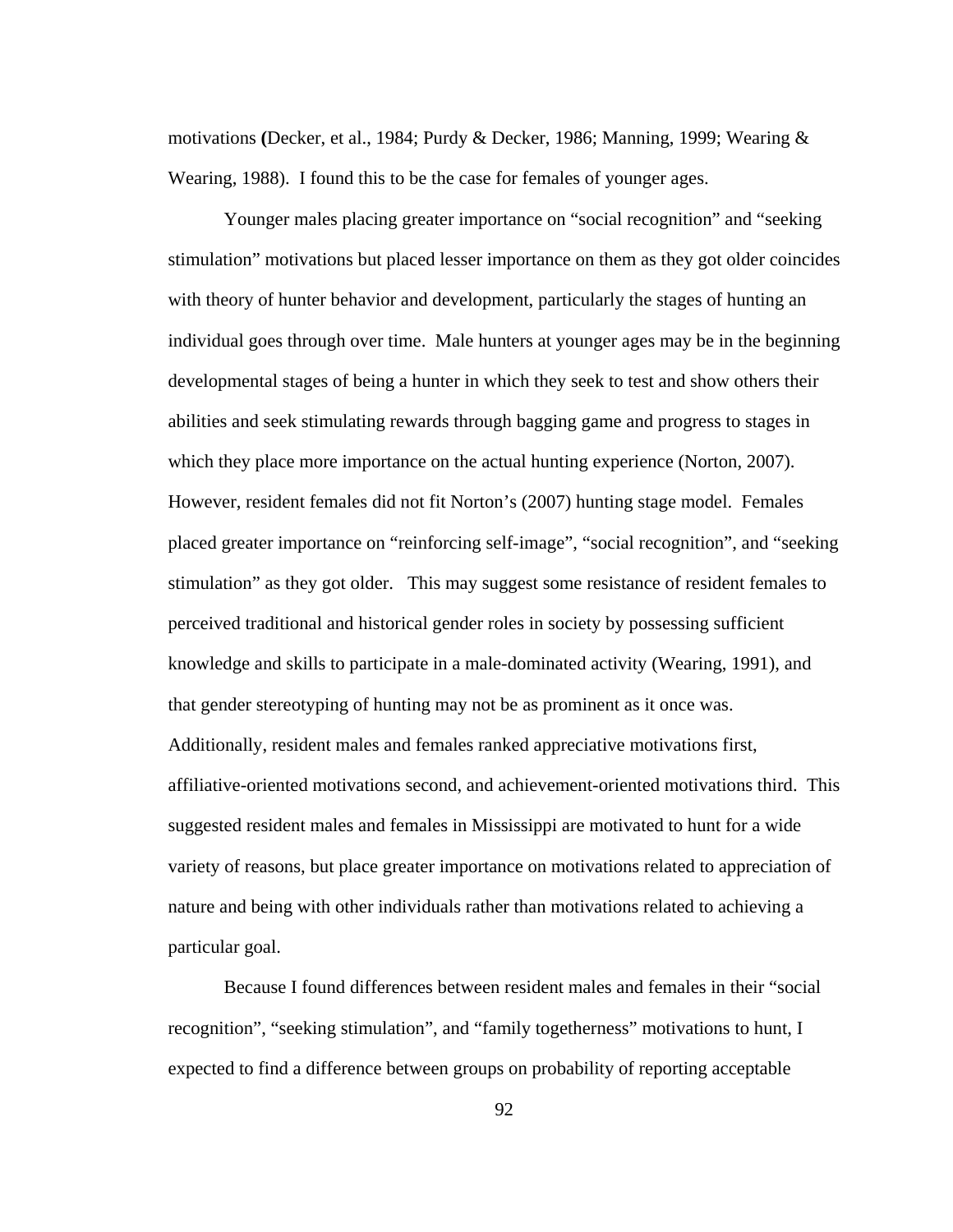substitute activities for hunting in my second study. Additionally, I expected each group to report different substitute activities. I did not find a statistically significant effect of gender on probability of reporting an acceptable substitute activity. Instead, I found a statistically significant effect of age and importance of hunting as an outdoor activity on probability of reporting an acceptable substitute activity. This suggested the probability of reporting acceptable substitute activities for resident males and females depended on their age and how important hunting was compared to other outdoor activities. According to odds ratio estimates, the probability of resident males and females reporting acceptable substitute activities increased as they aged. This can be problematic for retention practices of agencies because older individuals may be more likely to drop out of hunting due to them being at a particular stage of their life cycle where they engage in other outdoor activities (Yoesting & Christensen, 1981). Additionally, the probability of resident males and females reporting acceptable substitute activities increased as they placed lesser importance on hunting as an outdoor activity.

Although gender had no significant effect on probability of reporting acceptable substitute activities, they still differed in activities they reported as substitutes for hunting. Females reported more activities than males, suggesting they would enjoy many outdoor activities to meet their needs. Females also reported traditionally feminine activities, such as gardening and equestrian activities. Differences between resident males and females may be more evident for outdoor activities that are considered to be masculine or feminine (Manning, 1999).However, fishing was the most reported substitute activity by each group, suggesting male and female hunters in Mississippi prefer to substitute within consumptive-type activities. Other outdoor activities such as camping, all-terrain vehicle riding, hiking, water activities, sports and social activities

93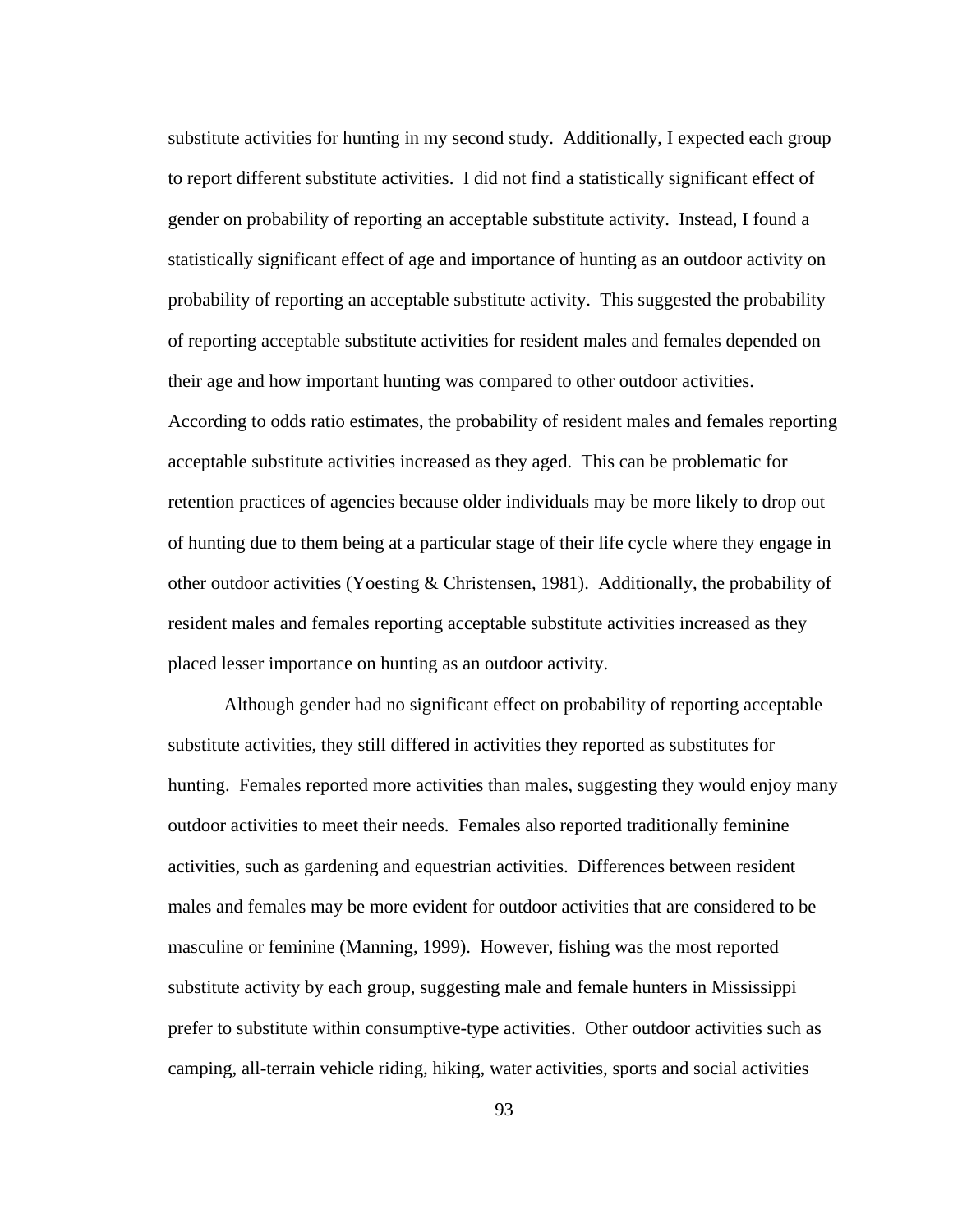were reported commonly by resident males and females, but this does not mean those activities are perceived to be similar to hunting (Vaske, Donnelly, & Tweed, 1983), and it does not mean reported activities lead to actual hunting substitution behavior (Brunson  $\&$ Shelby, 1993; Manfredo & Anderson, 1987).

To better understand female hunter behavior, future research should focus on the interaction effects of the covariates years hunted, age, income level, and education level on hunting motivations. Running an ANCOVA can determine these variables to be insignificant covariates if they do not have a linear relationship with the dependent variable. However, regression lines for some covariates on motivational constructs illustrated interactions. Therefore, research should investigate why such interactions occur. Additionally, future research efforts should focus on Driver's (1977) 19 psychological domains of his recreation experience preference scales and substitute activities in the context of each of those 19 domains. Factor analyses should continue to be conducted to verify item groupings. Further research also should examine constraints, other dimensions of substitution (Shelby & Vaske, 1991; Baumgartner & Heberlein, 1981), social meaning of substitution (Baumgartner & Heberlein, 1981; Choi, Loomis, & Ditton, 1994; Snow, 1980), and effect of gender on leisure in the context of women's lives (Green, Hebron, & Woodard, 1990; Henderson, 1994) and contrasted within ethnic and racial groups (Barnett, 2006).

Differences found between resident males and females in "social recognition", "seeking stimulation", and "family togetherness" motivations as well as differences in substitute activities reported by resident males and females suggested that hunters in Mississippi need to be served in different ways to optimize their desired benefits and experiences (Daigle, Hrubes, & Ajzen, 2002). Natural resource managers in Mississippi

94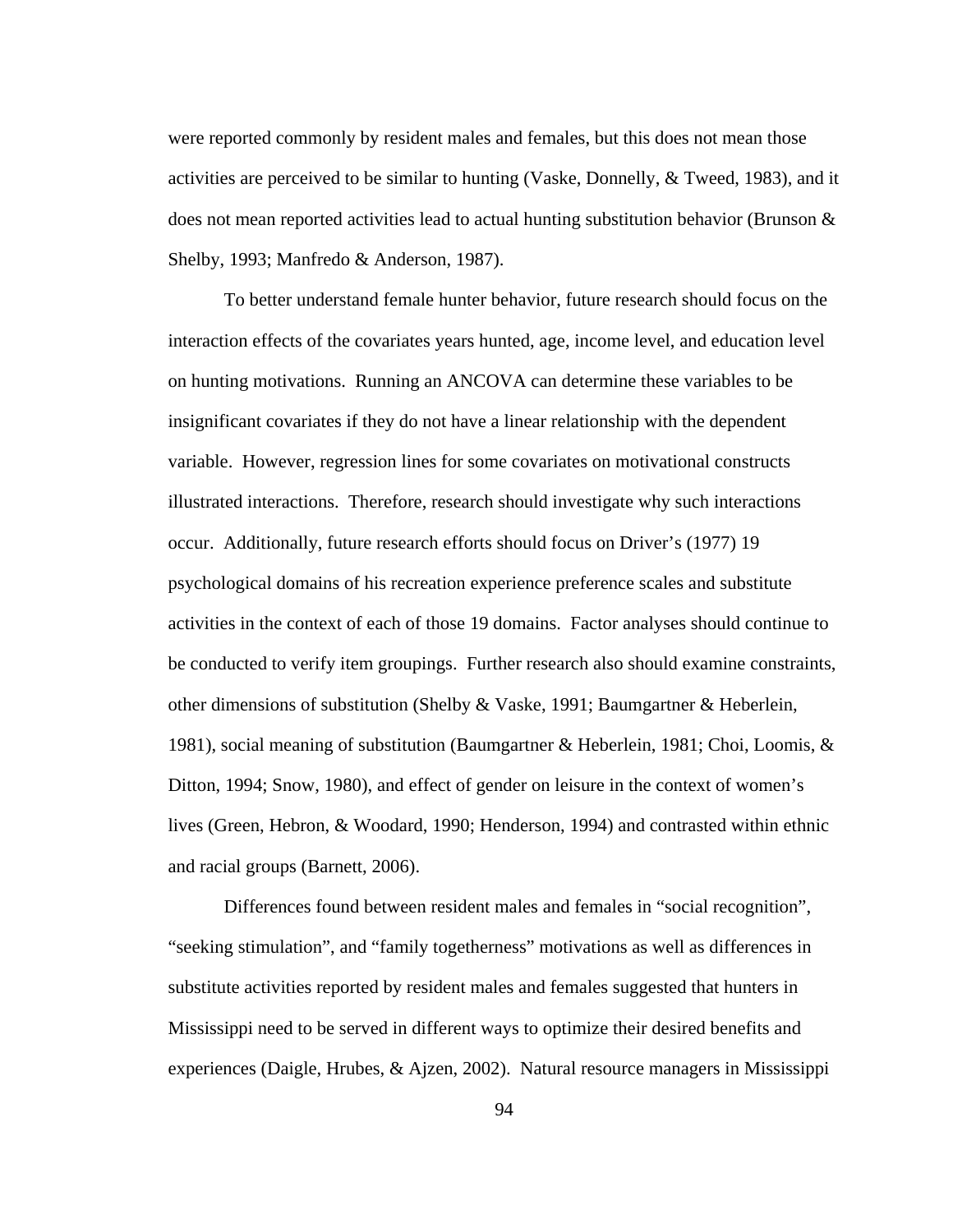may be best suited to continue to provide a wide variety of opportunities while still maintaining a healthy natural environment and a productive hunting environment (Vaske, Donnelly, & Shelby, 1990). This can be accomplished by better understanding how use patterns shift as hunters choose substitute activities and how pressure is applied to other resources as a result of those substitution decisions (Vaske, et al., 1990). For hunters, if suitable alternative activities, settings, and other resources are not available, this could result in a reduced hunter clientele base, reduced hunting license sales, and reduced financial support for natural resources management. Because females reported more substitute activities than males, women should continue to be seen as a potential target group for recruitment into hunting in an effort to sustain the hunting population and for financial support for wildlife management.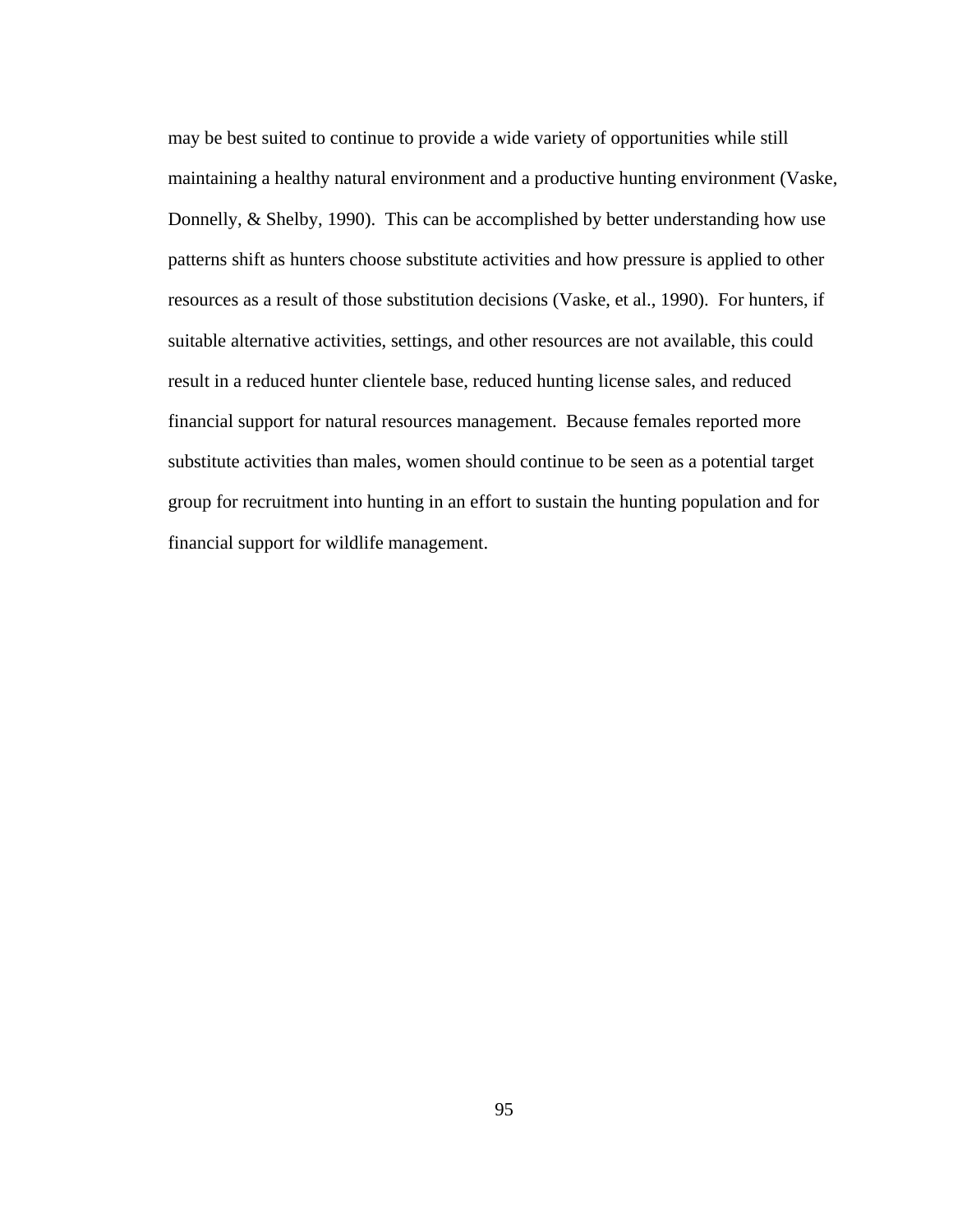## **Literature Cited**

- Barnett, L. A. (2006). Accounting for leisure preferences from within: The relative contributions of gender, race, or ethnicity, personality, affective style, and motivational orientation. *Journal of Leisure Research*, *38*, 445–474.
- Baumgartner, R. M., & Heberlein, T. A. (1981). Process, goal, and social interaction differences in recreation: What makes an activity substitutable? *Leisure Sciences*, *4*, 443–458.
- Brunson, M. W., & Shelby, B. (1993). Recreation substitutability: A research agenda. *Leisure Sciences*, *15*, 67–74.
- Choi, S., Loomis, D. K., & Ditton, R. B. (1994). Effect of social group, activity, and specialization on recreation substitution decisions. *Leisure Sciences*, *16*, 143–159.
- Daigle, J. J., Hrubes, D., & Ajzen, I. (2002). A comparative study of beliefs, attitudes, and values among hunters, wildlife viewers, and other outdoor recreationists. *Human Dimensions of Wildlife*, *7*, 1–19.
- Decker, D. J., Provencher, R. W., & Brown, T. L. (1984). *Antecedents to hunting participation: An exploratory study of the social-psychological determinants of initiation, continuation, and desertion in hunting*. Outdoor Recreation Research Unit Department of Natural Resources. Ithaca, NY: Cornell University.
- Driver, B. L. (1977). Item pool for scales designed to quantify the psychological outcomes desired and expected from recreation participation*.* Unpublished report, USDA Forest Service, Rocky Mountain Forest and Range Experiment Station, Fort Collins, CO.
- Enck, J. W., Decker, D. J., and Brown, T. L. (2000). Status of hunter recruitment and retention in the United States. *Wildlife Society Bulletin, 28*, 817–824.
- Green, E., Hebron, S., & Woodard, D. (1990). *Women's leisure, what leisure?* London: Macmillan Education LTD.
- Henderson, K. A. (1994). Perspectives on analyzing gender, women, and leisure. *Journal of Leisure Research*, *26*, 119–137.
- Manfredo, M. J., & Anderson, D. (1987). The influence of activity importance and similarity on perception of recreation substitutes. *Leisure Sciences*, 9, 77–86.
- Manning, R. E. (1999). *Studies in outdoor recreation: Search and research for satisfaction*. Corvallis: Oregon State University Press.